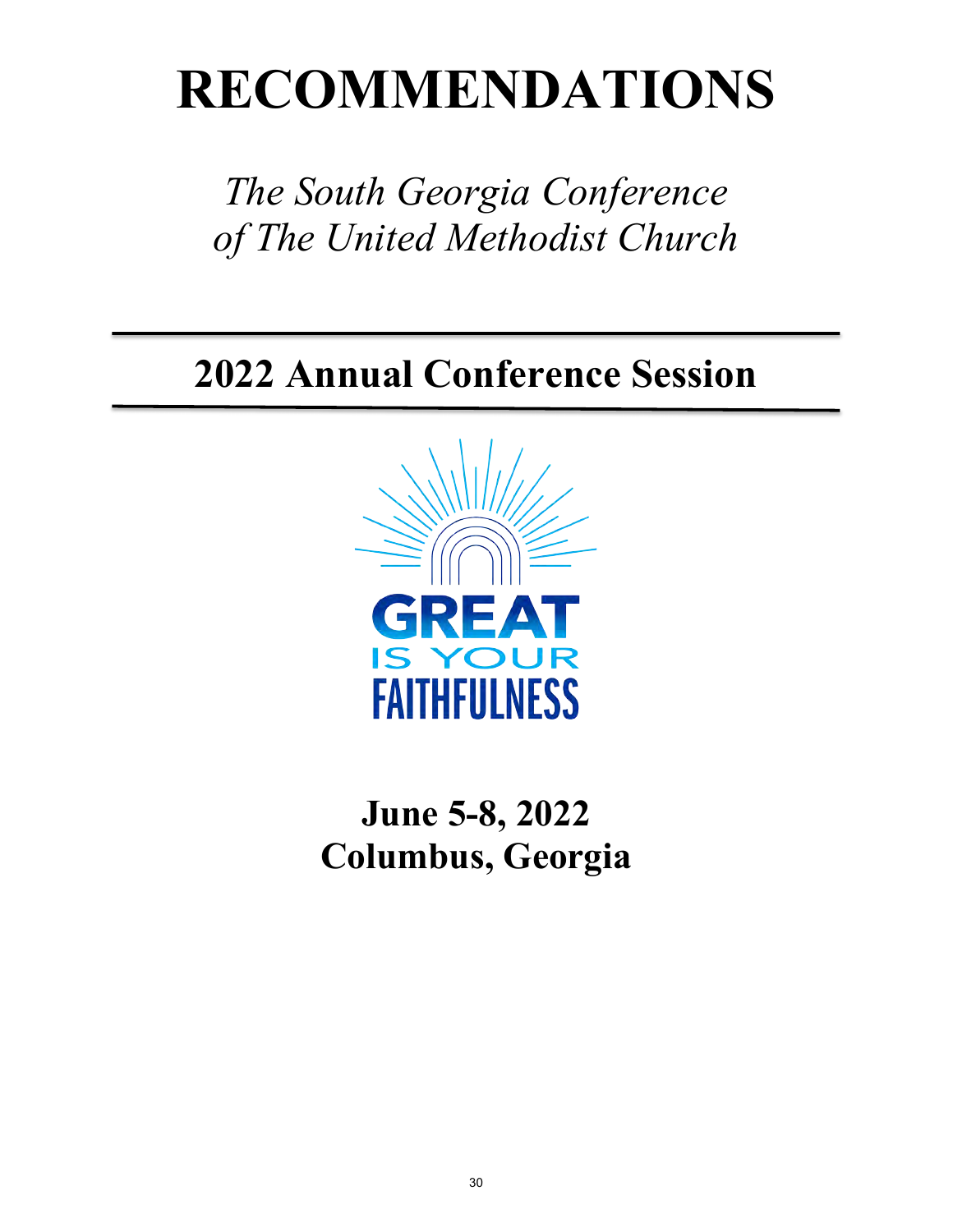| 1                | <b>RECOMMENDATION 1 – Conference Board of Trustees</b>                                                                |
|------------------|-----------------------------------------------------------------------------------------------------------------------|
| $\overline{2}$   |                                                                                                                       |
| 3                | 2021 ANNUAL REPORT                                                                                                    |
| $\pmb{4}$        | THE BOARD OF TRUSTEES OF                                                                                              |
| 5                | THE SOUTH GEORGIA ANNUAL CONFERENCE OF                                                                                |
| $\boldsymbol{6}$ | THE UNITED METHODIST CHURCH, INC.                                                                                     |
| $\overline{7}$   |                                                                                                                       |
| $\bf 8$          | <b>REAL PROPERTY</b>                                                                                                  |
| $\boldsymbol{9}$ | Title to the seven James A. and Virginia Willingham Wood Homes in Epworth Acres on St. Simons Island is held          |
| 10<br>11         | by the Trustees.                                                                                                      |
| 12               |                                                                                                                       |
| 13               | Title to the two Office of Connectional Ministries parsonages in Epworth Acres is held by the Trustees. These         |
| 14               | properties are maintained by the Trustees with money in the Office of Connectional Ministries Maintenance Fund        |
| 15               | which is invested at the Georgia United Methodist Foundation.                                                         |
| 16               |                                                                                                                       |
| 17               | The Trustees believe that the amount held in the OCM Maintenance Fund will be sufficient to take care of all future   |
| 18               | expenses related to the parsonages and the OCM office building.                                                       |
| 19               |                                                                                                                       |
| 20               | Title to three homes for retired ministers at Magnolia Manor in Americus is jointly held by the Trustees of the South |
| 21               | Georgia Conference and the Trustees of Magnolia Manor. Two additional homes at Magnolia Manor were built in           |
| 22               | 2006 with the majority of the cost provided by the Superannuate Homes Fund.                                           |
| 23               |                                                                                                                       |
| 24               | Title to the Episcopal Residence at 522 Waverly Park Drive; Macon, Georgia, is held by the Conference Trustees.       |
| 25               |                                                                                                                       |
| 26               | MAINTENANCE AND INSURANCE OF REAL PROPERTY                                                                            |
| 27               |                                                                                                                       |
| 28               | Maintenance and Insurance for the OFFICE OF CONNECTIONAL MINISTRIES PARSONAGES and OFFICE is                          |
| 29               | paid by the Trustees with funds from the OCM Maintenance Fund which at the end of 2021 totaled \$731,022.04.          |
| 30               | Expenditures during 2021 totaled \$23,581.57.                                                                         |
| 31<br>32         | Currently doing major long overdue renovation and updating of the OCM building particularly to support our            |
| 33               | camping ministry. The project is expected to cost \$144, 064 which will be paid from the OCM Maintenance Fund.        |
| 34               |                                                                                                                       |
| 35               | Maintenance and Insurance for the JAMES A. AND VIRGINIA WILLINGHAM WOOD HOMES is paid by the                          |
| 36               | Trustees with funds generated by payments made by residents of the homes and income from investments restricted       |
| 37               | for that purpose. Expenditures during 2021 totaled \$84,200.00.                                                       |
| 38               |                                                                                                                       |
| 39               | Maintenance and Insurance for the RETIRED MINISTERS' HOMES AT MAGNOLIA MANOR, AMERICUS is                             |
| 40               | paid by Magnolia Manor from funds remitted by the residents of the three homes.                                       |
| 41               |                                                                                                                       |
| 42               | Maintenance, Insurance and Mortgage payments for the EPISCOPAL RESIDENCE are overseen by the Episcopal                |
| 43               | Residence Committee. Funds for this purpose are provided by the General Council on Finance and Administration         |
| 44               | and the South Georgia Annual Conference. The Conference Treasurer administers these funds. The total                  |
| 45               | expenditures for maintenance and insurance during 2021 was \$27,598.84.                                               |
| 46               |                                                                                                                       |
| 47               | BOY SCOUTS OF AMERICA BANKRUPTCY                                                                                      |
| 48               |                                                                                                                       |
| 49               | The Boy Scouts of America bankruptcy case has involved every chartering organization, and included a potential        |
| 50               | 80,000 claims against the Boy Scouts. An ad hoc committee of United Methodist bishops, chancellors, and others        |
| 51               | was formed to negotiate with the claimants and the Boy Scouts. A potential settlement has been reached and is         |
| 52               | before the Court. Our Trustees participated in the vote as guided by Bishop Scholl and the ad hoc committee. We       |
| 53               | have approved the settlement with funds provided by the Annual Conference, in consultation with the Council on        |
| 54               | Finance and Administration. Details remain confidential, as the settlement is not yet finalized. No funds will be     |
| 55<br>56         | requested from local churches.                                                                                        |
| 57               | FUNDS ADMINISTERED BY THE BOARD OF TRUSTEES                                                                           |
| 58               |                                                                                                                       |
| 59               | All Funds invested in accordance with the Social Principles.                                                          |
| 60               |                                                                                                                       |
| 61               | THE TOOLE FUND – Income from an original gift of \$1,000.00 by Mrs. C. L. Toole in memory of Dr.<br>1.                |
| 62               | Toole was designated by the donor to be paid annually to the Conference Board of Missions. As of                      |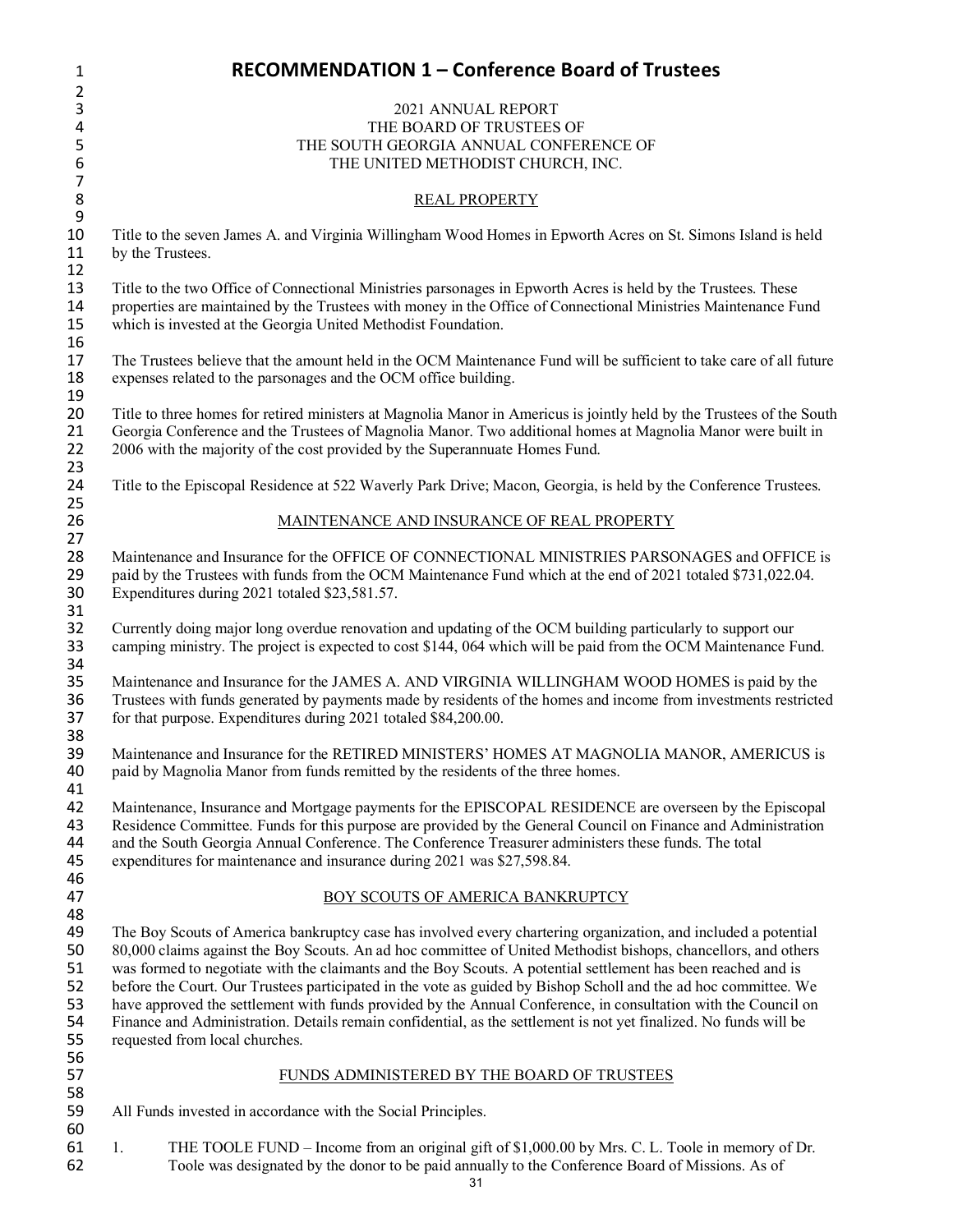| $\mathbf{1}$<br>$\overline{2}$<br>3                                  |    | December 31, 2021, the Fund had an inventory value of \$6,601.57. Income for 2021 of which \$109.65 has<br>been paid to the South Georgia Committee on Missions.                                                                                                                                                                                                                                                                                                                                                                                                                                                                                                                                                                                                                                           |
|----------------------------------------------------------------------|----|------------------------------------------------------------------------------------------------------------------------------------------------------------------------------------------------------------------------------------------------------------------------------------------------------------------------------------------------------------------------------------------------------------------------------------------------------------------------------------------------------------------------------------------------------------------------------------------------------------------------------------------------------------------------------------------------------------------------------------------------------------------------------------------------------------|
| $\overline{\mathbf{r}}$<br>5<br>6<br>$\overline{7}$<br>8<br>9<br>10  | 2. | THE FUND OF SPECIAL RELIEF – This Fund originated in 1830 to be used for ministers of the<br>Conference as the name indicates. Stipulation has been made that three-fourths of the annual income be<br>distributed by the Trustees to the Conference Committee charged with administering the Fund and the<br>remaining one-fourth be added to the corpus of the Fund. Inventory Value of this Fund as of December 31,<br>2021: \$170,060.18. Total income for 2021 was \$2,821.76 . \$2,118.57 (75%) was paid to the Treasurer of<br>the Fund of Special Relief, and \$703.19 (25%) was added to the corpus of the fund.                                                                                                                                                                                  |
| 11<br>12<br>13<br>14<br>15                                           | 3. | MELTON CHILDREN'S HOME FUND - This Fund was created by the estate of Eddie Clark Melton<br>through the Georgia Railroad Bank and Trust Company of Augusta, Georgia, in January 1985. On<br>December 31, 2021, the corpus of this Fund was \$17,413.21. Income for 2021 was \$289.24 and has been<br>paid to the Methodist Home for Children and Youth.                                                                                                                                                                                                                                                                                                                                                                                                                                                     |
| 16<br>17<br>18<br>19<br>20<br>21<br>22<br>23<br>24<br>25<br>26<br>27 | 4. | CATCHINGS ESTATE TRUST FUND – This Fund was created under the will of Julia Cone Catchings,<br>dated June 1, 1906. The corpus of the Fund is "to be held by the Conference Trustees for, and the income<br>therefrom applied to the relief of such infirm, dependent and friendless persons as may in their judgment,<br>be worthy and deserving of aid." Under these terms, distribution of the annual income has been made to<br>five causes in 2021. The corpus of the fund as of December 31, 2021, was \$78,468.65. Checks in the<br>amount of \$260.68 each have been made payable to the following Conference causes and institutions:<br>Golden Cross Fund - Conference Treasurer<br>Magnolia Manor<br>The Methodist Home<br>Necessities – Conference Board of Pensions<br>Fund for Special Relief |
| 28<br>29<br>30<br>31<br>32<br>33<br>34<br>35                         | 5. | COVINGTON CAMPING SCHOLARSHIP FUND – This trust fund was established in 2002 through a<br>bequest from the estate of Zlypha B. Covington of Thomasville, Georgia, in memory of her parents, John<br>Nathaniel Bowman and Annie Renfroe Bowman and is to be used for camping scholarships. The initial<br>corpus of this Fund was \$11,640.00. The annual income is forwarded to the South Georgia Conference<br>Office of Connectional Ministries to be used for deserving children and youth who participate in the<br>camping program at Epworth By The Sea. The value of the Fund on December 31, 2021, was \$23,016.61.<br>Income of \$382.31 was paid to the Office of Connectional Ministries.                                                                                                       |
| 36<br>37<br>38<br>39<br>40<br>41<br>42<br>43<br>44<br>45             | 6. | COWART FUND – The Annual Conference received an undesignated bequest from the Estate of Mrs.<br>Wilma Cowart of Effingham County. The 2007 Annual Conference passed a resolution designating this<br>fund for:<br>1. New Congregational Development<br>2. Legal Expenses<br>3. Assistance for persons leaving the ministry<br>4. Discontinued or abandoned property, and<br>5. Future capital needs of the Annual Conference.<br>These designations remain in effect unless changed by future action of the Annual Conference.                                                                                                                                                                                                                                                                             |
| 46<br>47<br>48                                                       | 7. | HARNSBERGER FUND – The Annual Conference received an undesignated bequest from the estate of<br>Mr. and Mrs. Clyde Harnsberger of Macon. This fund is governed by the same 2007 resolution as the<br>Cowart Fund.                                                                                                                                                                                                                                                                                                                                                                                                                                                                                                                                                                                          |
| 49<br>50<br>51<br>52<br>53<br>54                                     | 8. | BIRCHALL FUND – The Annual Conference received an undesignated bequest from the estate of Mrs.<br>Eloise Birchall of Macon. The 2013 Annual Conference designated \$100,000.00 of this amount to be added<br>to the capital projects needs of the Annual Conference with the remainder to be held as a contingency until<br>designated for future uses.                                                                                                                                                                                                                                                                                                                                                                                                                                                    |
| 55<br>56<br>57<br>58                                                 | 9. | MAJOR GIFTS FUND – In order to account for the Cowart, Harnsberger and Birchall gifts according to<br>the expense categories established by the Annual Conference, the Trustees have consolidated the<br>accounting for these gifts under the Major Gifts designation. As of December 31, 2021, the balance<br>remaining in the designated categories was as follows:                                                                                                                                                                                                                                                                                                                                                                                                                                      |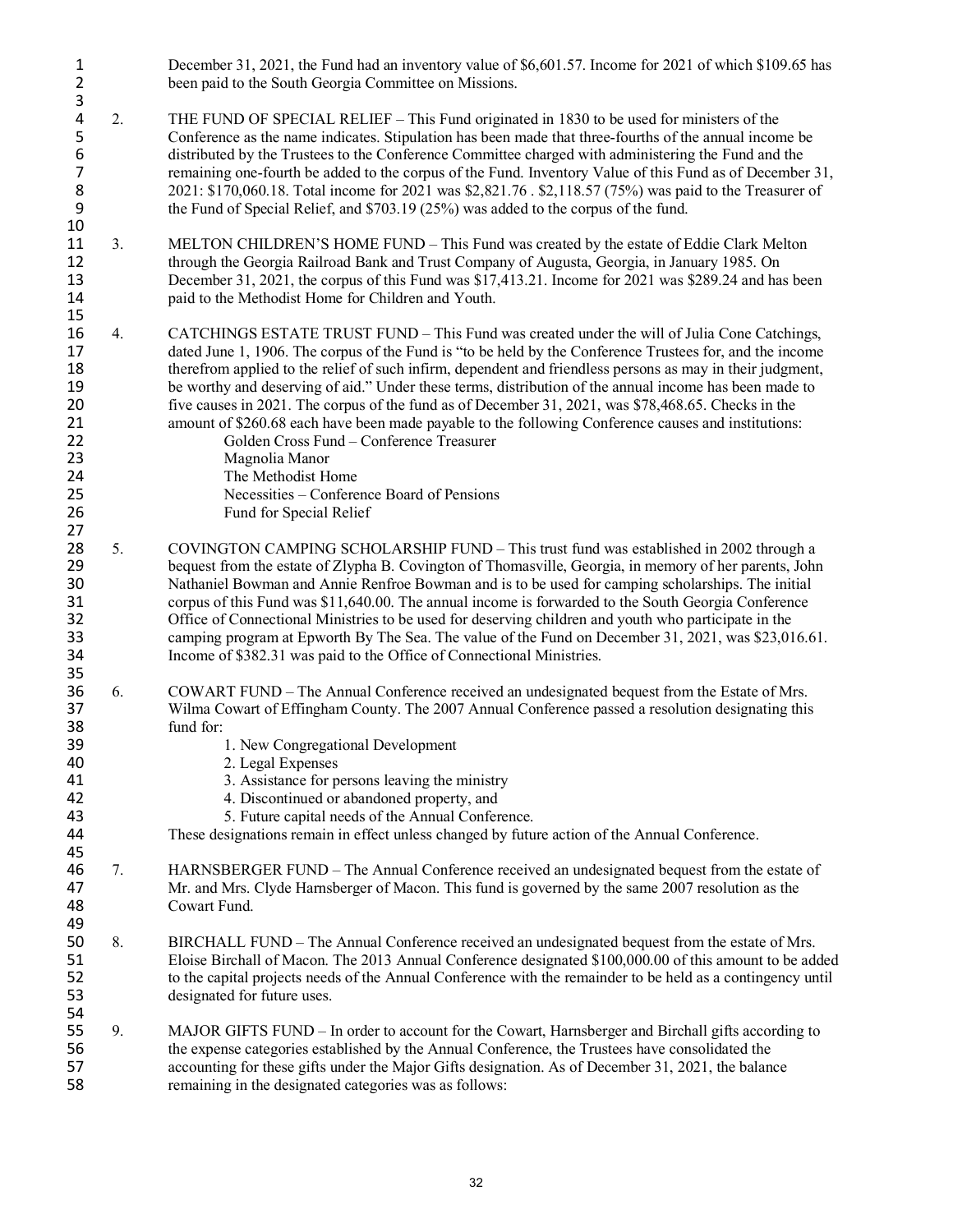| 1<br>$\overline{2}$<br>3<br>4<br>5<br>6<br>$\overline{7}$<br>8<br>9 |              | Contingency                                          | New Congregational Development<br>Legal Expenses<br>Assistance for persons leaving the ministry<br>Discontinued or abandoned properties<br>Future capital needs                                                                                                                                                                                                                                                                                                                                                                     | Balance as of<br>12/31/2020<br>\$0.00<br>\$81,214.27<br>\$38,434.76<br>\$28,864.34<br>\$718,585.99<br>\$124,835.05<br>\$991,935.41 | Percentage of<br>Fund<br>$0.0\%$<br>8.2%<br>4.1%<br>3.1%<br>72 %<br>12.6%<br>100.00% |
|---------------------------------------------------------------------|--------------|------------------------------------------------------|-------------------------------------------------------------------------------------------------------------------------------------------------------------------------------------------------------------------------------------------------------------------------------------------------------------------------------------------------------------------------------------------------------------------------------------------------------------------------------------------------------------------------------------|------------------------------------------------------------------------------------------------------------------------------------|--------------------------------------------------------------------------------------|
| 10<br>11<br>12<br>13<br>14<br>15                                    | 10.          | December 31, 2021, totaled \$1,258,731.78.           | WOOD HOMES FUND – This fund has accumulated from gifts, grants, rents, fees, etc., from the seven<br>James A. and Virginia Willingham Wood homes at Epworth Acres on St. Simons Island. It is used to<br>maintain these homes. Balance in the Wood Homes account at Morgan Stanley and checking account as of                                                                                                                                                                                                                       |                                                                                                                                    |                                                                                      |
| 16<br>17<br>18<br>19<br>20                                          | 11.          |                                                      | OFFICES OF CONNECTIONAL MINISTRIES ("OCM") PARSONAGES FUND - This is the fund<br>discussed above which was created from the proceeds of the sale of two of the Office of Connectional<br>Ministries Parsonages and the amount remaining in the Parsonage Reserve Fund which had been held by<br>the Annual Conference. The balance in this fund on December 31, 2021, was \$731,022.04.                                                                                                                                             |                                                                                                                                    |                                                                                      |
| 21<br>22<br>23<br>24<br>25                                          | 12.          |                                                      | EPISCOPAL RESIDENCE RESERVE FUND – If the entire budget item for the maintenance and<br>insurance of the Episcopal Residence is not spent in a given year, the unused funds are placed in the reserve<br>fund. Expenses vary from year to year, so this practice provides a cushion against major expenses which<br>may exceed the budget in a given year. The balance in this fund on December 31, 2021, was \$157,626.42.                                                                                                         |                                                                                                                                    |                                                                                      |
| 26<br>27<br>28<br>29<br>30                                          | 13.          | \$5,750.00.                                          | TRUSTEES' EXPENSE FUND - This fund comes from the Conference budget and is used for accounting,<br>financial, travel, and internal business of the Board of Trustees of the South Georgia Conference of The<br>United Methodist Church, Inc. Expenditures from the fund in 2021 totaled \$4,453.12 The annual budget is                                                                                                                                                                                                             |                                                                                                                                    |                                                                                      |
| 31<br>32                                                            |              |                                                      | RESOLUTION OF THE BOARD OF TRUSTEES OF THE SOUTH GEORGIA ANNUAL CONFERENCE OF<br>THE UNITED METHODIST CHURCH, INC.                                                                                                                                                                                                                                                                                                                                                                                                                  |                                                                                                                                    |                                                                                      |
| 33<br>34<br>35<br>36                                                |              | February 22, 2022:                                   | The following Resolution was adopted at a regular meeting of the Board of Trustees of the South Georgia<br>Annual Conference of The United Methodist Church, Inc., a Georgia nonprofit corporation (the "Trustees") held on                                                                                                                                                                                                                                                                                                         |                                                                                                                                    |                                                                                      |
| 37<br>38<br>39<br>40                                                |              |                                                      | Whereas, at the 2019 Special General Conference of The United Methodist Church, the General<br>Conference adopted an amendment to The Book of Discipline of the United Methodist Church ("The Discipline"),<br>codified at ¶2553, pursuant to which a local congregation may choose to leave its annual conference for reasons of<br>conscience over disagreements related to human sexuality, or the actions or inactions of its annual conference                                                                                 |                                                                                                                                    |                                                                                      |
| 41<br>42<br>43<br>44<br>45                                          |              | related to these issues; and<br>desire to leave; and | Whereas, on June 4, 2019, the South Georgia Annual Conference (the "Annual Conference") approved a<br>disaffiliation policy (the "Disaffiliation Policy") consistent with ¶2553 of The Discipline, allowing a local<br>congregation to leave the Annual Conference when a significant number of members of a congregation express a                                                                                                                                                                                                 |                                                                                                                                    |                                                                                      |
| 46<br>47<br>48<br>49                                                |              | "Disaffiliation Agreement"); and                     | Whereas, pursuant to 12553 and the Disaffiliation Policy, the Trustees adopted a disaffiliation agreement<br>setting forth the terms upon which a local church may leave the denomination (as modified from time to time, the<br>Whereas, both the Disaffiliation Policy and ¶2553 of <i>The Discipline</i> provide that the right to disaffiliate is                                                                                                                                                                               |                                                                                                                                    |                                                                                      |
| 50<br>51<br>52                                                      | $2023$ ; and |                                                      | limited and that a local church desiring to exit the denomination must complete the process prior to December 31,<br>Whereas, the regularly scheduled 2020 General Conference of The United Methodist Church was                                                                                                                                                                                                                                                                                                                    |                                                                                                                                    |                                                                                      |
| 53<br>54<br>55<br>56<br>57                                          |              | December 31, 2023; and                               | postponed due to the global COVID-19 pandemic, and has not yet been held; and<br>Whereas, it was anticipated that further action would be taken at the 2020 General Conference to deal with<br>disagreements within The United Methodist Church related to human sexuality, and as a result ¶2553 and the<br>Disaffiliation Policy were approved as temporary measures to address these disagreements, and were to expire on                                                                                                        |                                                                                                                                    |                                                                                      |
| 58<br>59<br>60<br>61<br>62                                          |              |                                                      | Whereas, because of the uncertainty over the global pandemic and whether the 2020 General Conference<br>will be held, the Trustees desire to extend the time within which local congregations may choose to leave the Annual<br>Conference on the same terms set forth in the Disaffiliation Policy and ¶2553; and<br>Whereas, on March 15, 2022, the Council of Bishops of The United Methodist Church affirmed that [2553]<br>is the primary provision of <i>The Discipline</i> to be used for disaffiliation and separation; and |                                                                                                                                    |                                                                                      |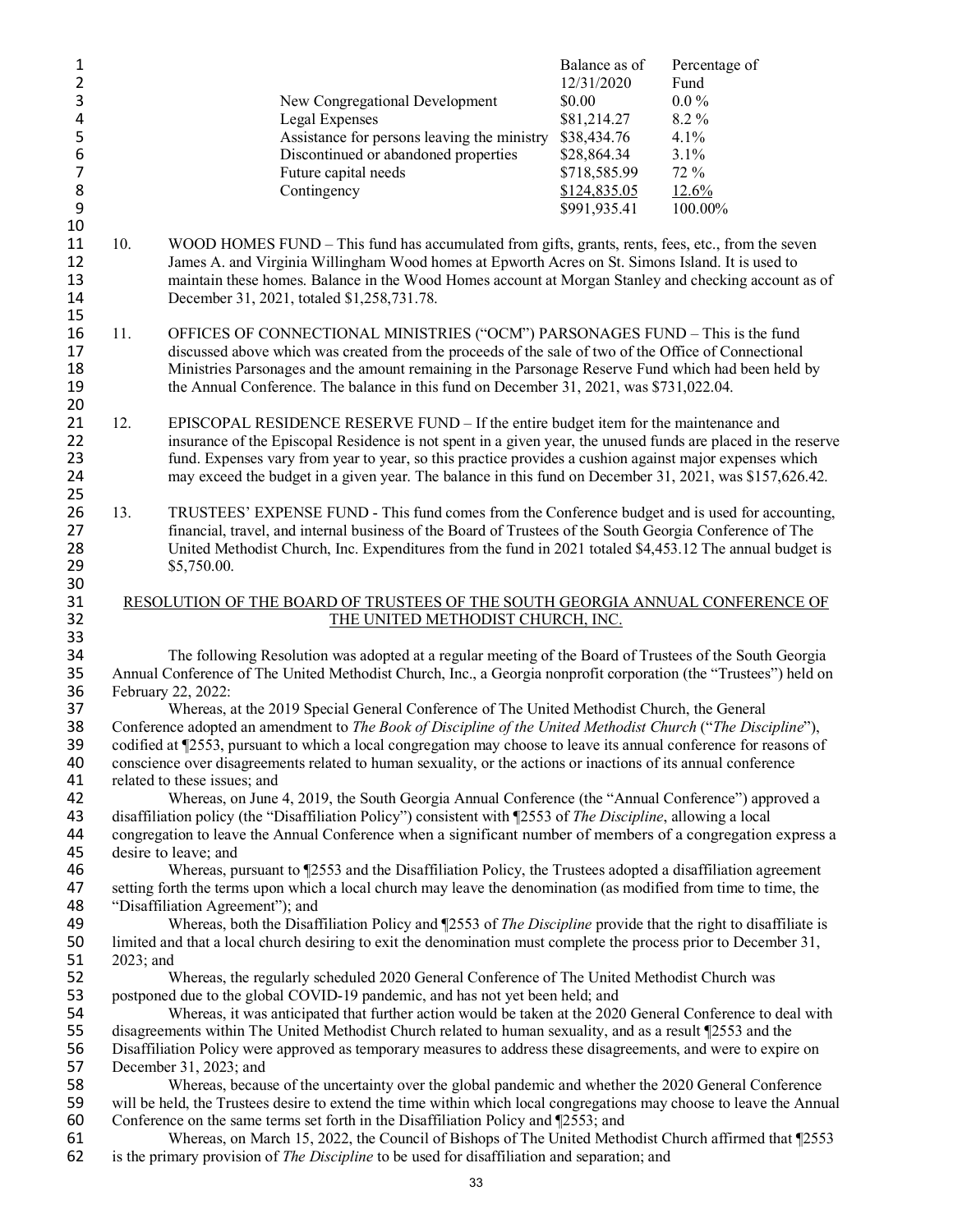| $\mathbf{1}$<br>$\overline{2}$<br>3       | Whereas, prior to the adoption of $\sqrt{2553}$ , the Trustees relied upon the provisions of $\sqrt{2549}$ to negotiate the<br>terms upon which a local church could be closed, and the members of the local church could purchase the property<br>of the closed church from the Trustees; and                                              |
|-------------------------------------------|---------------------------------------------------------------------------------------------------------------------------------------------------------------------------------------------------------------------------------------------------------------------------------------------------------------------------------------------|
| 4<br>5                                    | Whereas, the Trustees wish to provide a means for local churches desiring to exit the denomination on the<br>terms outlined in $\P$ 2553 after the expiration of $\P$ 2553;                                                                                                                                                                 |
| $\boldsymbol{6}$<br>$\boldsymbol{7}$<br>8 | NOW, THEREFORE, BE IT RESOLVED, the Trustees adopt this resolution affirming that, after the<br>expiration of the provisions of ¶2553 and the Disaffiliation Policy, and in accordance with the provisions of ¶2549<br>which vest the Trustees with the power to dispose of property of a closed church their sole discretion, the Trustees |
| 9                                         | will continue to enter into disaffiliation agreements with local churches that desire to exit the Annual Conference on                                                                                                                                                                                                                      |
| 10                                        | the same terms outlined in ¶2553 and the Disaffiliation Policy; and it is                                                                                                                                                                                                                                                                   |
| 11                                        | FURTHER RESOLVED that a local church shall have a limited right to exit the denomination pursuant to                                                                                                                                                                                                                                        |
| 12                                        | this Resolution which shall be available until the later of any new deadline set by General Conference for                                                                                                                                                                                                                                  |
| 13<br>14                                  | disaffiliation or December 31, 2024; and it is<br>FURTHER RESOLVED that any Disaffiliation Agreement entered into pursuant to this resolution shall                                                                                                                                                                                         |
| 15                                        | require approval by a majority vote of the Annual Conference in accordance with the Annual Conference's existing                                                                                                                                                                                                                            |
| 16                                        | Disaffiliation Policy.                                                                                                                                                                                                                                                                                                                      |
| 17                                        |                                                                                                                                                                                                                                                                                                                                             |
| 18                                        | <b>LEGAL TITLE</b>                                                                                                                                                                                                                                                                                                                          |
| 19<br>20                                  | The correct legal name of the Board of Trustees corporation is                                                                                                                                                                                                                                                                              |
| 21                                        |                                                                                                                                                                                                                                                                                                                                             |
| 22                                        | The Board of Trustees of the South Georgia Annual Conference of the United Methodist Church, Inc.                                                                                                                                                                                                                                           |
| 23                                        |                                                                                                                                                                                                                                                                                                                                             |
| 24                                        | All gifts, grants, and bequests should be designated accordingly. Any gifts or bequests of real property should be in                                                                                                                                                                                                                       |
| 25<br>26                                  | fee simple, and title should be vested in the above-named corporation.                                                                                                                                                                                                                                                                      |
| 27                                        | Respectfully presented,                                                                                                                                                                                                                                                                                                                     |
| 28                                        | Rev. Dr. Jimmy R. Asbell, Jr. President                                                                                                                                                                                                                                                                                                     |
| 29                                        |                                                                                                                                                                                                                                                                                                                                             |
| 30                                        | <b>BOARD MEMBERSHIP</b>                                                                                                                                                                                                                                                                                                                     |
| 31<br>32                                  | Trustees (Directors) of the Corporation classed according to The Discipline with () noting the year they were first<br>elected.                                                                                                                                                                                                             |
| 33                                        | 2021 – Glenn A. Martin (15), Clate Ralston (19) L.K. Pendleton (18)                                                                                                                                                                                                                                                                         |
| 34                                        | 2022 – Julia Magda (16), Michael A. Green (17) Cecil Haywood (20)                                                                                                                                                                                                                                                                           |
| 35                                        | 2023 – Amy Fletcher (20), Beverly Copeland (20), Jimmy R. Asbell, Jr. (20)                                                                                                                                                                                                                                                                  |
| 36                                        | 2024 – Tommy Mason (13), Mike Dover (21), John Brooks (21)                                                                                                                                                                                                                                                                                  |
| 37<br>38                                  | Officers of the Corporation:                                                                                                                                                                                                                                                                                                                |
| 39                                        | Rev. Dr. Jimmy R. Asbell, Jr., President                                                                                                                                                                                                                                                                                                    |
| 40                                        | Tommy Mason, Vice President                                                                                                                                                                                                                                                                                                                 |
| 41                                        | Amy Fletcher, Treasurer                                                                                                                                                                                                                                                                                                                     |
| 42                                        | Glenn Martin, Secretary                                                                                                                                                                                                                                                                                                                     |
| 43<br>44                                  | Ex-officio members are:                                                                                                                                                                                                                                                                                                                     |
| 45                                        | Cater C. Thompson                                                                                                                                                                                                                                                                                                                           |
| 46                                        | Conference Chancellor                                                                                                                                                                                                                                                                                                                       |
| 47                                        |                                                                                                                                                                                                                                                                                                                                             |
| 48                                        | W. Warren Plowden Jr.<br><b>Chancellor Emeritus</b>                                                                                                                                                                                                                                                                                         |
| 49<br>50                                  |                                                                                                                                                                                                                                                                                                                                             |
| 51                                        | Derek W. McAleer                                                                                                                                                                                                                                                                                                                            |
| 52                                        | Director of Administrative Services                                                                                                                                                                                                                                                                                                         |
|                                           |                                                                                                                                                                                                                                                                                                                                             |
| 53                                        | RECOMMENDATION 2 – Commission on Equitable Compensation                                                                                                                                                                                                                                                                                     |
| 54                                        |                                                                                                                                                                                                                                                                                                                                             |
| 55                                        | <b>REPORT#1</b>                                                                                                                                                                                                                                                                                                                             |
| 56<br>57                                  | <b>Statement of Purpose, Policies, and Procedures</b>                                                                                                                                                                                                                                                                                       |
| 58                                        | I.<br>PURPOSE:                                                                                                                                                                                                                                                                                                                              |
| 59<br>60                                  | In keeping with the duties and responsibilities set forth in <i>The Book of Discipline</i> , 2016, the Commission on<br>Equitable Compensation of the South Georgia Conference understands its purpose as follows:                                                                                                                          |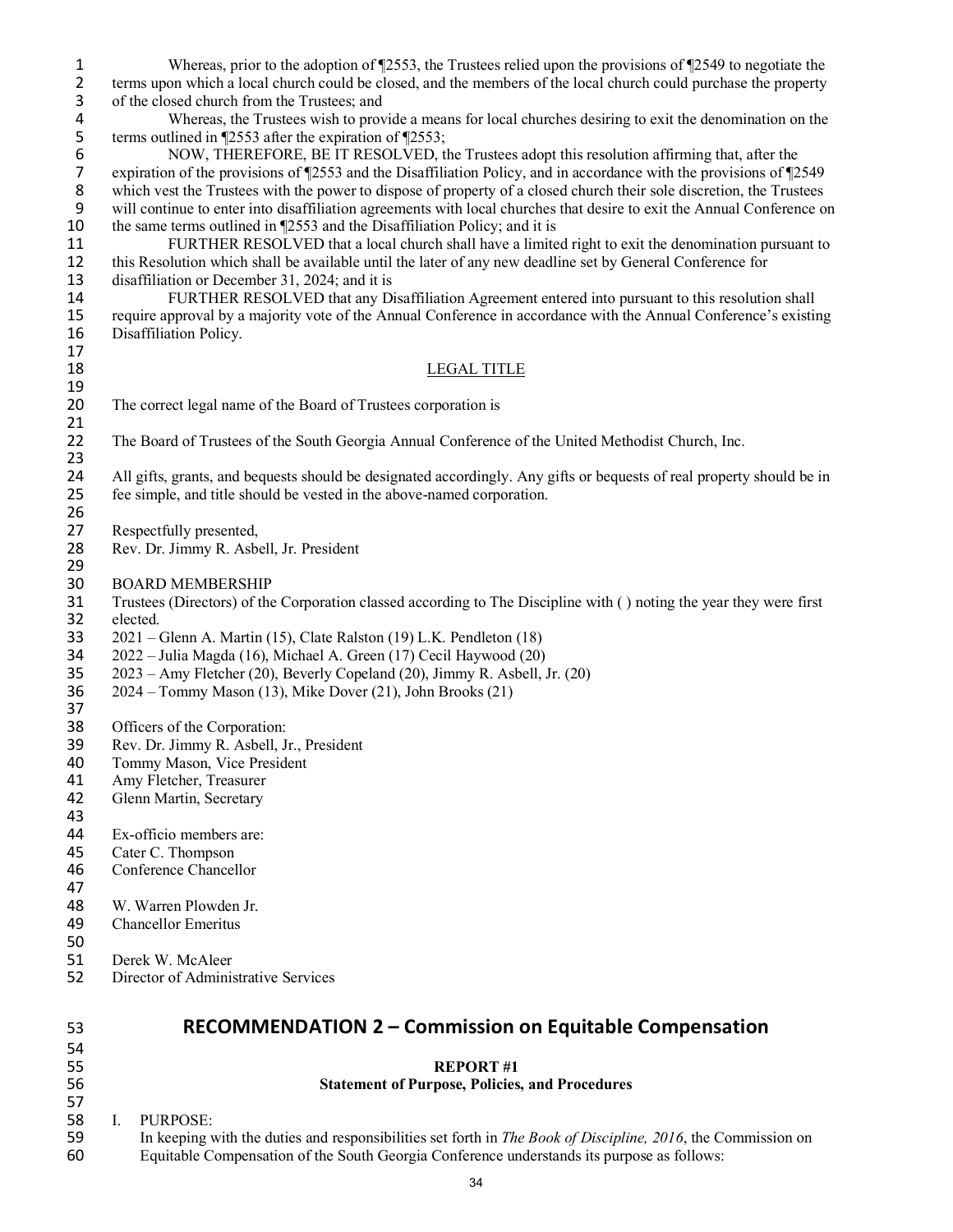| $\mathbf{1}$<br>2<br>3<br>4<br>5<br>6<br>7<br>8<br>9<br>10<br>11<br>12 | <b>B.</b><br>$\mathbf{C}$ .<br>D.<br>Е.<br>$F_{\cdot}$ |          | A. To affirm the basic and traditional United Methodist principle that each pastoral charge is responsible for<br>setting and paying the salary (ies) of its minister(s).<br>To develop a plan of adequate ministerial support of those who have committed their lives to the itineracy.<br>To establish a minimum standard schedule for ministerial support in the Conference.<br>To encourage pastoral charges to provide adequate salary support to which their pastor is entitled.<br>To administer a system of assisting those charges which are unable to provide that minimum standard<br>through a supplement which is paid monthly to the church/charge treasurer.<br>To recommend to the Annual Conference for their approval that Equitable Compensation funds be used to<br>supplement base compensation beyond the minimum base compensation schedule when the Commission<br>feels that the mission and ministry of the annual conference will be served best by so doing. (¶625.6 The<br>Book of Discipline, 2016) |
|------------------------------------------------------------------------|--------------------------------------------------------|----------|----------------------------------------------------------------------------------------------------------------------------------------------------------------------------------------------------------------------------------------------------------------------------------------------------------------------------------------------------------------------------------------------------------------------------------------------------------------------------------------------------------------------------------------------------------------------------------------------------------------------------------------------------------------------------------------------------------------------------------------------------------------------------------------------------------------------------------------------------------------------------------------------------------------------------------------------------------------------------------------------------------------------------------|
| 13<br>14<br>15                                                         |                                                        |          | II. POLICIES REGARDING ADMINISTRATION OF MINIMUM SALARY SUPPLEMENT: (¶625.9 The Book<br>of Discipline, 2016)                                                                                                                                                                                                                                                                                                                                                                                                                                                                                                                                                                                                                                                                                                                                                                                                                                                                                                                     |
| 16<br>17<br>18<br>19<br>20<br>21<br>22<br>23<br>24<br>25               |                                                        | 1.<br>2. | A. QUALIFYING REQUIREMENTS FOR CHURCHES/CHARGES:<br>The Fall Charge Conference sets the pastor's total compensation (including salary and accountable<br>reimbursable expenses) for the ensuing year. In consultation with the District Superintendent, the<br>Charge Conference shall examine this salary in the light of the minimum standard set by the Annual<br>Conference. If the salary set by the Charge Conference is below the minimum standard for the pastor,<br>the Charge Conference shall request the District Superintendent to file for a minimum salary<br>supplement. This application should be signed by the pastor and two lay persons from each charge.<br>Each church/charge which applies for minimum salary supplement is required to conduct an approved<br>financial stewardship program. The pastor shall see that each church/charge fulfills this<br>expectation.                                                                                                                                 |
| 26<br>27<br>28                                                         |                                                        | 3.       | Other than new church starts, any local church or charge requesting equitable compensation which has<br>additional paid staff other than the pastor must document in writing with their request the specific need<br>for additional staff.                                                                                                                                                                                                                                                                                                                                                                                                                                                                                                                                                                                                                                                                                                                                                                                       |
| 29<br>30<br>31                                                         |                                                        | 4.<br>5. | Each church/charge shall furnish a parsonage or housing allowance for the pastor and family in<br>keeping with guidelines established by the Annual Conference.<br>The maximum supplement from the Commission on Equitable Compensation should not exceed 50%                                                                                                                                                                                                                                                                                                                                                                                                                                                                                                                                                                                                                                                                                                                                                                    |
| 32<br>33<br>34<br>35<br>36                                             |                                                        | 6.<br>7. | of the pastor's salary, except in special situations approved by the District Superintendent and this<br>committee.<br>No local church or charge shall receive minimum salary supplements for more than five consecutive<br>years, except in special consideration approved by this committee.<br>It is the responsibility of every charge receiving equitable compensation funds to report these funds on                                                                                                                                                                                                                                                                                                                                                                                                                                                                                                                                                                                                                       |
| 37<br>38<br>39<br>40                                                   |                                                        | 8.       | the pastor's W-2 for the year.<br>Equitable Compensation support is only available to churches which are part of the South Georgia<br>Conference. Churches which disaffiliate are not eligible to receive funds. Payment will end the month<br>the Annual Conference votes to approve a church's disaffiliation.                                                                                                                                                                                                                                                                                                                                                                                                                                                                                                                                                                                                                                                                                                                 |
| 41<br>42<br>43<br>44<br>45<br>46<br>47                                 | <b>B.</b>                                              | 1.       | <b>QUALIFYING REQUIREMENTS FOR PASTORS:</b><br>The minimum salary supplement shall apply only to pastors serving full-time (with the exception of<br>full conference members serving less than full-time, in keeping with ¶342.2, The Book of Discipline,<br>2016.): Full Conference Members, Associate Members, Probationary Members, Provisional Members,<br>and Local Pastors. Retired Supply Pastors shall qualify up to the amount established by the Annual<br>Conference.                                                                                                                                                                                                                                                                                                                                                                                                                                                                                                                                                 |
| 48<br>49<br>50<br>51<br>52                                             |                                                        | 2.       | If at any time a change of status of the pastor occurs which would affect his/her minimum salary<br>payments (i.e., loss of a dependent, marriage, birth of a child, salary change, change in conference<br>relationship, change in appointment, etc.), it is the responsibility of the pastor to notify the District<br>Superintendent. The District Superintendent shall then notify the Commission and the Conference<br>Treasurer.                                                                                                                                                                                                                                                                                                                                                                                                                                                                                                                                                                                           |
| 53<br>54<br>55<br>56<br>57<br>58<br>59                                 |                                                        | 3.<br>4. | Definition of "dependent" shall be any person in the pastor's family who is considered a dependent on<br>the pastor's income tax returns.<br>Special cases will be considered when the District Superintendent presents a request. If an appointment<br>does not normally qualify for minimum salary supplement and the District Superintendent feels it is<br>warranted (mission situations, specialized ministries, etc.), the case will be considered and an<br>appropriate amount decided upon by the Commission.                                                                                                                                                                                                                                                                                                                                                                                                                                                                                                            |

III. EQUITABLE SALARY SUPPORT FOR NEW CHURCH STARTS: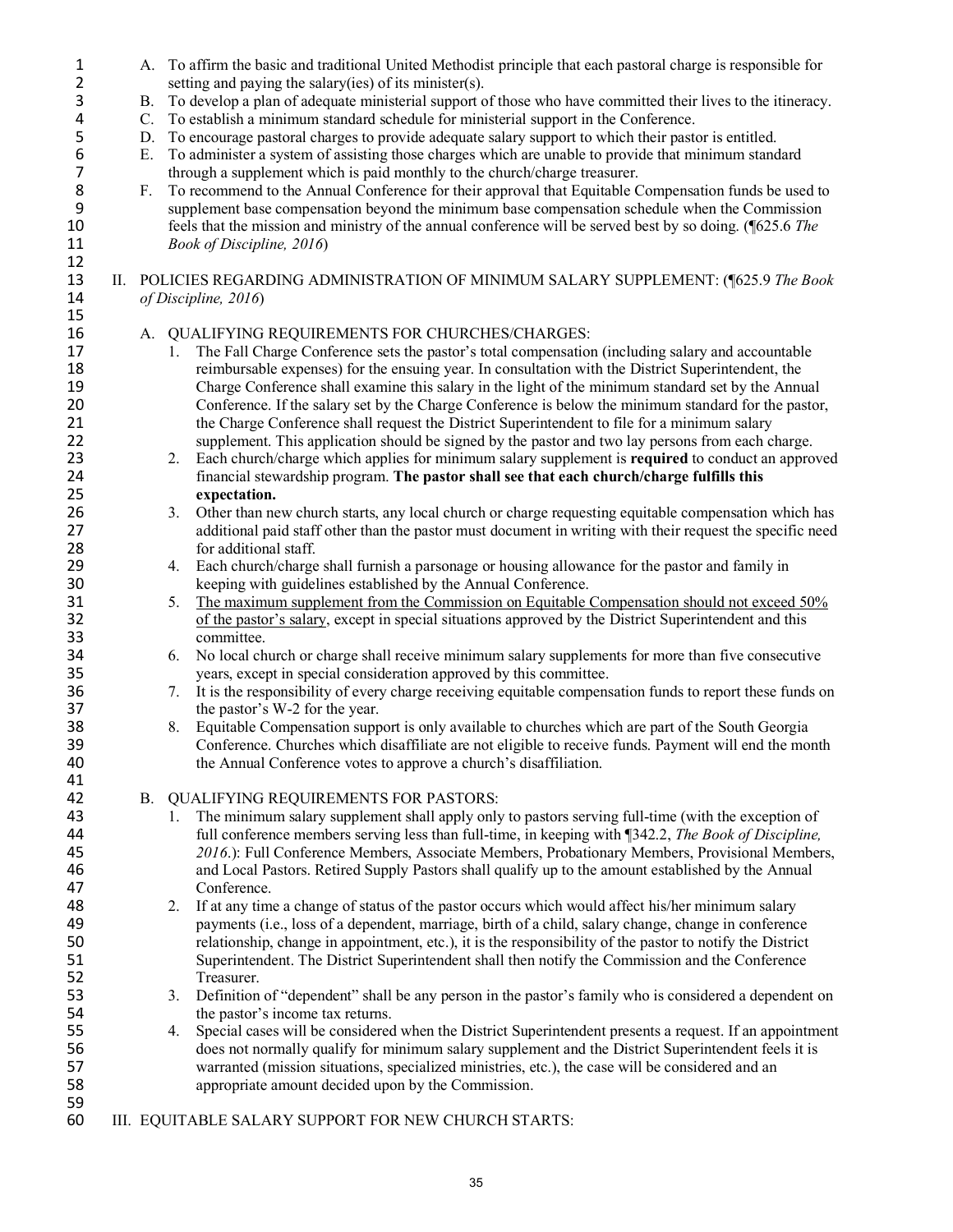| $\mathbf{1}$ |    | A. The Commission on Equitable Compensation currently provides a maximum of \$50,000.00 for new church           |  |  |  |
|--------------|----|------------------------------------------------------------------------------------------------------------------|--|--|--|
| 2            |    | starts, to be used over a period of five years. Distribution over the five-year period will be at the discretion |  |  |  |
| 3            |    | of the Director of Congregational Development and the District Superintendent, in consultation with the          |  |  |  |
| 4            |    | local leadership. We recognize that perhaps as much as half of the total could be used in the first year. This   |  |  |  |
| 5            |    | supplement is contingent upon the annual evaluation and recommendation of the Director of                        |  |  |  |
| 6            |    | Congregational Development and the District Superintendent. As the processes of new church starts and the        |  |  |  |
|              |    |                                                                                                                  |  |  |  |
| 7            |    | Office of Congregational Development change, we are reviewing how our funds can be used effectively to           |  |  |  |
| 8            |    | assist new church starts.                                                                                        |  |  |  |
| 9            |    |                                                                                                                  |  |  |  |
| 10           |    | It would be expected:                                                                                            |  |  |  |
| 11           |    | That any new church should become self-supporting in regards to salary within five years.<br>1.                  |  |  |  |
| 12           |    | That all new churches would be served by a full-time pastor with several years of pastoral experience<br>2.      |  |  |  |
| 13           |    | and possibly some specialized training, and therefore might have a salary above normal minimum                   |  |  |  |
| 14           |    | salary level for their conference status.                                                                        |  |  |  |
| 15           |    | That pastors and local leaders would be required to file the same annual application forms as other<br>3.        |  |  |  |
|              |    |                                                                                                                  |  |  |  |
| 16           |    | applicants for supplements from the Commission on Equitable Compensation.                                        |  |  |  |
| 17           |    | That new church starts would not receive supplement from the Commission on Equitable<br>4.                       |  |  |  |
| 18           |    | Compensation during the second five-year period, except in unusual circumstances, as requested by the            |  |  |  |
| 19           |    | Cabinet on an annual basis.                                                                                      |  |  |  |
| 20           |    |                                                                                                                  |  |  |  |
| 21           |    | IV. PROCEDURES FOR APPLICATION AND DISBURSEMENT OF FUNDS:                                                        |  |  |  |
| 22           |    |                                                                                                                  |  |  |  |
| 23           |    | A. The Pastor and District Superintendent are responsible for filing all requests for minimum salary             |  |  |  |
|              |    |                                                                                                                  |  |  |  |
| 24           |    | supplements for the charges in his/her district and for notifying the Treasurer and Chair of the Commission      |  |  |  |
| 25           |    | of any changes during the year.                                                                                  |  |  |  |
| 26           |    | B. In August, the Administrative Services Office will send application forms to each District Superintendent.    |  |  |  |
| 27           |    | After the salaries for the ensuing year have been set by the Charge Conferences, the District Superintendent     |  |  |  |
| 28           |    | will supply application forms to be completed to the appropriate persons of each charge. Completed forms         |  |  |  |
| 29           |    | shall then be returned to the District Superintendent for his/her approval. The District Superintendent will     |  |  |  |
| 30           |    | then forward all applications to the Conference Treasurer and Commission Chair, no later than December           |  |  |  |
| 31           |    | 1. No checks will be issued until applications have been processed by the Commission on Equitable                |  |  |  |
| 32           |    | Compensation. The Commission shall return incomplete applications.                                               |  |  |  |
| 33           |    | C. Each application should include:                                                                              |  |  |  |
|              |    |                                                                                                                  |  |  |  |
| 34           |    | Completed forms including appropriate signatures.<br>1.                                                          |  |  |  |
| 35           |    | Copies of the requested budgets for the two years shown on the form;*<br>2.                                      |  |  |  |
| 36           |    | Copy of actual income and expenses for the current year.*<br>3.                                                  |  |  |  |
| 37           |    | 4.<br>Indication of what financial stewardship program the charge is using, and the results of that program.     |  |  |  |
| 38           |    | *Applications from a charge or a church on a charge must include budgets and financial reports for               |  |  |  |
| 39           |    | each church on the charge.                                                                                       |  |  |  |
| 40           |    | D. Prior to conducting the Fall Charge Conference, the District Superintendent shall notify the officials of     |  |  |  |
| 41           |    | each charge that they are encouraged to set the next year's salary above the minimum to which their pastor       |  |  |  |
| 42           |    | is entitled. If the salary is set below the minimum salary standard, the District Superintendent shall inform    |  |  |  |
| 43           |    | the charge that they should file an application for minimum salary supplement to be paid to their pastor by      |  |  |  |
|              |    |                                                                                                                  |  |  |  |
| 44           |    | the Annual Conference.                                                                                           |  |  |  |
| 45           |    | E. The District Superintendent or Commission on Equitable Compensation may require that a church or              |  |  |  |
| 46           |    | charge enter into negotiated agreements as a condition of receiving Equitable Compensation. Such                 |  |  |  |
| 47           |    | agreements generally include a plan for coming off Equitable Compensation within five years, and may             |  |  |  |
| 48           |    | include other benchmarks for attendance and funding.                                                             |  |  |  |
| 49           | F. | The Conference Treasurer is responsible for the disbursement of funds on a monthly basis. The funds will         |  |  |  |
| 50           |    | be deposited directly to the bank account of church (or charge) receiving the supplement prior to the first      |  |  |  |
| 51           |    | day of the month for that month. No paper checks shall be issued.                                                |  |  |  |
| 52           |    |                                                                                                                  |  |  |  |
|              |    | G. The Conference Treasurer and the District Superintendent shall inform each other of any changes that occur    |  |  |  |
| 53           |    | within the district of which he/she may not otherwise be aware.                                                  |  |  |  |
| 54           | Н. | The Commission realizes that errors can be made. In the event of error, either overpaid or underpaid, funds      |  |  |  |
| 55           |    | should be returned immediately to the Conference Treasurer for correction. The pastor shares the                 |  |  |  |
| 56           |    | responsibility with the Commission in seeing that the payments are correct.                                      |  |  |  |
| 57           |    |                                                                                                                  |  |  |  |
| 58           |    | <b>REPORT#2</b>                                                                                                  |  |  |  |
| 59           |    | Minimum Salary Scale for January - December 2023                                                                 |  |  |  |
| 60           |    |                                                                                                                  |  |  |  |
| 61           |    | The Commission on Equitable Compensation is recommending a $3\%$ increase for $2023$ in minimum salary. We have  |  |  |  |

61 The Commission on Equitable Compensation is recommending a 3% increase for 2023 in minimum salary. We have<br>62 struggled to balance the needs of our clergy for appropriate wages with the ability of our churches to pay th struggled to balance the needs of our clergy for appropriate wages with the ability of our churches to pay the rising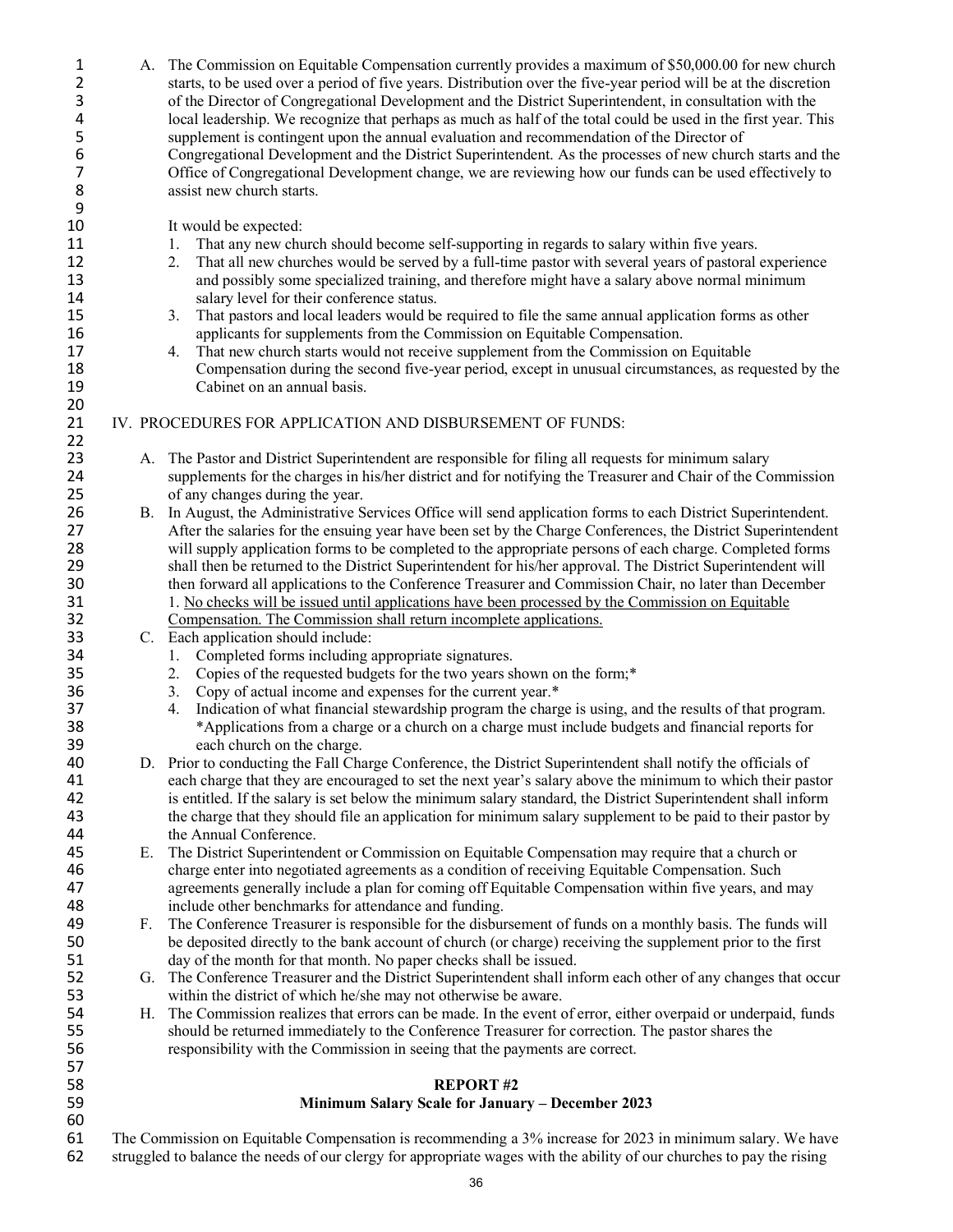1 costs of clergy, both salary and pension and rising insurance costs. Congregations are very concerned about funding<br>2 for present ministries. Minimum salary has risen more than 20% since 2010. More and more of our church

2 for present ministries. Minimum salary has risen more than 20% since 2010. More and more of our churches cannot afford a full-time pastor. Cost of benefits is a major factor. afford a full-time pastor. Cost of benefits is a major factor.

 $\frac{4}{5}$ 

5 We hope that every church will consider a raise, or at least a bonus, for their pastor in 2023, particularly with rising inflation. We recommend that minimum salary amounts be as follows: inflation. We recommend that minimum salary amounts be as follows:

|                                                      | 2022     | 2023     |
|------------------------------------------------------|----------|----------|
| <b>Full Conference Members</b>                       | \$47,077 | \$48,489 |
| Probationary and Associate Members                   | 42,271   | 43,539   |
| <b>Full-time Local Pastors</b>                       | 39,625   | 40,814   |
|                                                      |          |          |
| <b>ADDITIONAL BENEFITS:</b>                          |          |          |
| Spouse (or first dependent, if not married)          | 700      | 700      |
| First dependent, if married (second, if not married) | 600      | 600      |
| Each additional dependent                            | 500      | 500      |

7

8 We call your attention to the legislation of the 2016 General Conference which affects Equitable Compensation<br>9 nayments to Full Conference Members serving "less than full-time" (¶342.2 "Support for Ministers Appointed t

9 payments to Full Conference Members serving "less than full-time" (¶342.2 "Support for Ministers Appointed to

10 Pastoral Charges Who Render Less than Full-Time Service. Each pastor who is in good standing and who is

11 appointed by the Bishop for less than full-time service under the provision of ¶338.2 shall have a claim upon the<br>12 Conference Equitable Salary Fund in one-quarter increments according to the guidelines established by

12 Conference Equitable Salary Fund in one-quarter increments according to the guidelines established by the Annual Conference Commission on Equitable Compensation.")

13 Conference Commission on Equitable Compensation.")

14

15 We also call attention to ¶1506.14 which states "Pension and benefit contributions are the responsibility of the salary<br>16 paying unit of a participant in the Clergy Retirement Security Program and the Comprehensive Pro 16 paying unit of a participant in the Clergy Retirement Security Program and the Comprehensive Protection Plan..."<br>17 (*The Book of Discipline, 2016*). This legislation makes the Commission on Equitable Compensation respo 17 (*The Book of Discipline, 2016*). This legislation makes the Commission on Equitable Compensation responsible for paying its share of the minister's pension and benefits.

paying its share of the minister's pension and benefits.

19

20 In order to maintain the proposed minimum salary scale, the Commission on Equitable Compensation has a budget request of \$189,3800 for the year 2023. The amount requested is a \$12,500 increase over 2022, due to restorin

21 request of \$189,3800 for the year 2023. The amount requested is a \$12,500 increase over 2022, due to restoring

22 some funding for new church starts. It is evident that our churches have worked very hard to financially support<br>23 their pastors. It is also clear that our Bishop and Cabinet have kept in mind the conference relationsh

23 their pastors. It is also clear that our Bishop and Cabinet have kept in mind the conference relationship of our pastors and the fiscal capability of local churches in the appointment making process. We commend the chur 24 and the fiscal capability of local churches in the appointment making process. We commend the churches, the Bishop and the Cabinet for their strong efforts in this area.

Bishop and the Cabinet for their strong efforts in this area.

26

| 2023 Budget Requests      |           |
|---------------------------|-----------|
| <b>Salary Support</b>     | \$100,000 |
| New Church Starts         | 37,500    |
| <b>Appointment Grants</b> | 10,000    |
| CRSP, CPP Benefits        | 16,000    |
| HealthFlex Benefits       | 25,000    |
| Committee Expenses        | 800       |
| <b>TOTAL</b>              | \$189,300 |

27<br>28

29

This budget request is based on the following assumptions:

- 30 1. That churches paying minimum salary and below will raise salaries by at least the amount that the 31 minimum standard is raised.<br>32 2. That the District Superintend
- 32 2. That the District Superintendents will continue to work closely with each charge paying the minimum scale 33 or less to ensure that at least a raise of the amount proposed in the standard will be adopted by each charge.<br>34 3. That the responsibility of the pastor's salary rests with the local church. Each church shall work to
- 34 3. That the responsibility of the pastor's salary rests with the local church. Each church shall work to ensure 35 and maintain adequate salary support.
- 36 4. That a strong minimum salary program will have a ripple effect throughout the churches paying above the 37 minimum; thus, the Conference will be providing a standard by which all churches may be guided in setting an equitable salary for pastors in 2023. setting an equitable salary for pastors in 2023. 39

40 The Commission reminds the Annual Conference of the work of the Clergy Workload Task Force in 1998. This task force report, which was approved by the Annual Conference, pointed out that a minimum number of members to 41 force report, which was approved by the Annual Conference, pointed out that a minimum number of members to<br>42 sustain a full-time work load and be able to provide support for a full-time pastor was 150 members, with 100 sustain a full-time work load and be able to provide support for a full-time pastor was 150 members, with 100 in

43 average worship attendance. This is a very delicate and sensitive area of concern. All of us want our churches to<br>44 orion of full services. At the same time, other churches feel they have been called upon to support pa 44 provide full services. At the same time, other churches feel they have been called upon to support pastors at smaller,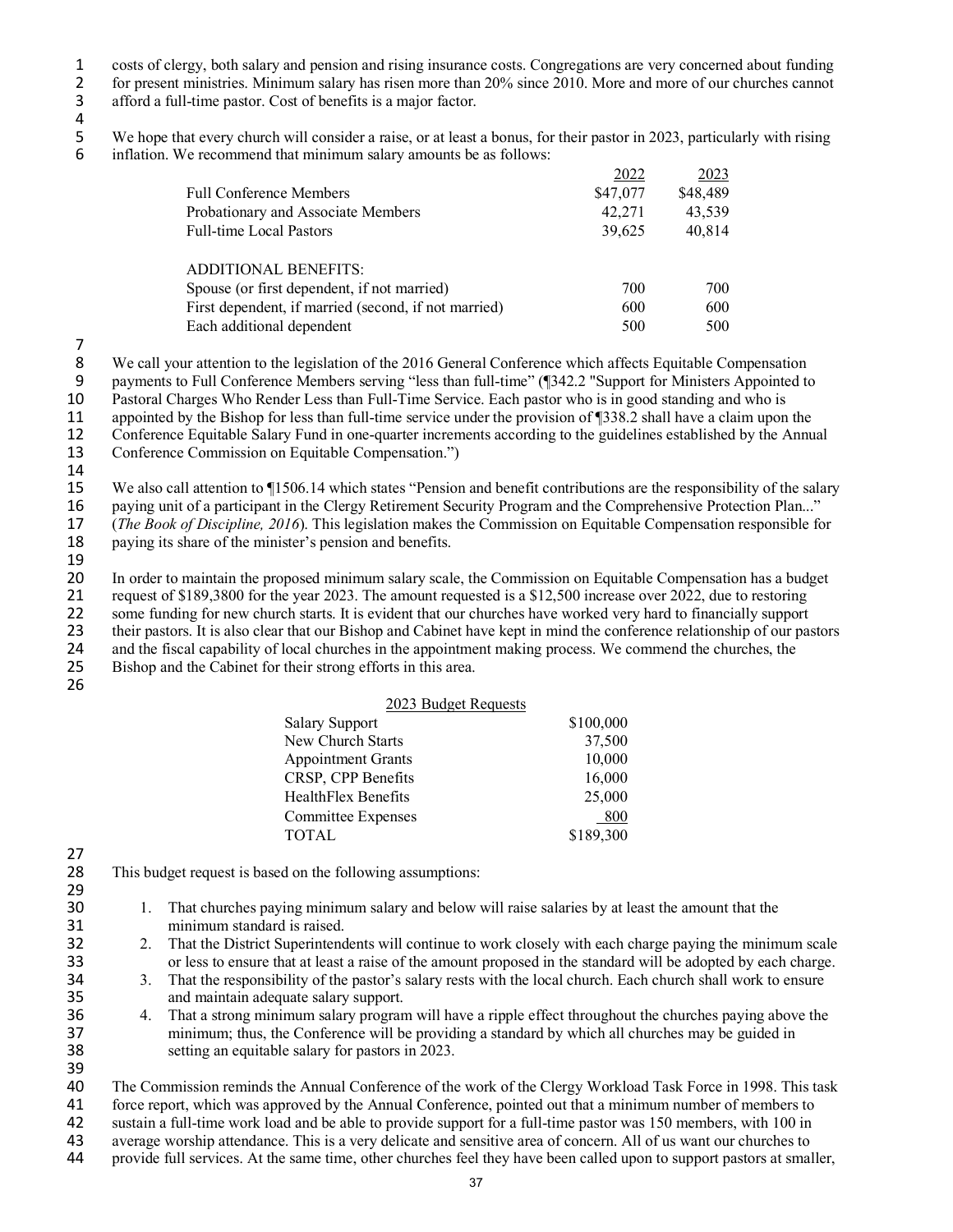1 neighboring churches to a level which challenges the ministry of their own congregation. **The purpose of Equitable** 

2 **Compensation is not to delay decisions churches need to make about their own size, activity, and ability to financially support a full-time pastor.** We believe those discussions best occur within the local church, as th

**financially support a full-time pastor.** We believe those discussions best occur within the local church, as the members look realistically at their own situation to determine if they should call upon funds from the offer

4 members look realistically at their own situation to determine if they should call upon funds from the offering plates of sister congregations. of sister congregations.

6<br>7

7 We wish to commend all the District Superintendents, Local Church Committees on Pastor/Parish Relations,<br>8 Committees on Finance, Administrative Boards, and others who have worked diligently over the past years to<br>9 many Committees on Finance, Administrative Boards, and others who have worked diligently over the past years to help many churches to sustain salary levels in keeping with our covenant in The United Methodist Church.

10

### **REPORT #3A**

**List of Churches Receiving Equitable Compensation Salary Funds in 2021** 

| <b>Districts</b> | <b>Churches</b>        | <b>Total</b> |
|------------------|------------------------|--------------|
| Coastal          | Asbury                 | \$9,866.00   |
| Coastal          | Grace (Brunswick)      | 12,000.00    |
| Coastal          | <b>Greater Trinity</b> | 1,200.00     |
| Coastal          | Pinkney Chapel         | 1,200.00     |
| Coastal          | Speedwell              | 18,134.00    |
| Northeast        | Daisy                  | 2,845.00     |
| Northeast        | Hagan                  | 2,235.00     |
| Northwest        | Ellaville              | 7,060.00     |
| South Central    | <b>Bemiss</b>          | 2,166.66     |
|                  | Total                  | \$56,706.66  |

11

### 16

#### 12 **REPORT #3B**  13 **List of Churches with Unpaid Benefits Bills**  14 **Whose Balance is Greater Than 180 Days Payment**  15 **as of December 31, 2021**

#### **These Churches Eliminated Their Debt in 2021**

| Church                  | 12/31/2020 | 12/31/2021 |
|-------------------------|------------|------------|
| Oak Hill                | 3,366.22   | (318.63)   |
| Wesley Oak              | 49,642.74  | 0.00       |
| Midway (Rockledge)      | 987.06     | 0.00       |
| Asbury (Waynesboro)     | 1,687.58   | 0.00       |
| Mount Zion (Pulaski)    | 3,112.10   | 0.00       |
| Portal                  | 1,969.36   | 0.00       |
| Bickley                 | 2,100.00   | 0.00       |
| Providence (Brooks Co.) | 5,371.71   | 0.00       |
|                         |            |            |

#### **These Churches' Debt Was Reduced in 2021**

| District      | Church                 | 12/31/2020 | 12/31/2021 |
|---------------|------------------------|------------|------------|
| Coastal       | Canaan Community       | 45,958.48  | 42,326.48  |
| Coastal       | Clinch Chapel          | 1,141.44   | 106.23     |
| Coastal       | Grace (Brunswick)      | 15,374.25  | 2,776.39   |
| Coastal       | <b>Greater Trinity</b> | 13,945.62  | 6,897.12   |
| Coastal       | Hamilton Chapel        | 16,914.00  | 9,914.00   |
| Coastal       | Nesby Chapel           | 1,474.17   | 430.08     |
| Coastal       | Pinkney Chapel         | 21,793.98  | 15,633.98  |
| North Central | Howard Chapel          | 55,585.83  | 47,127.36  |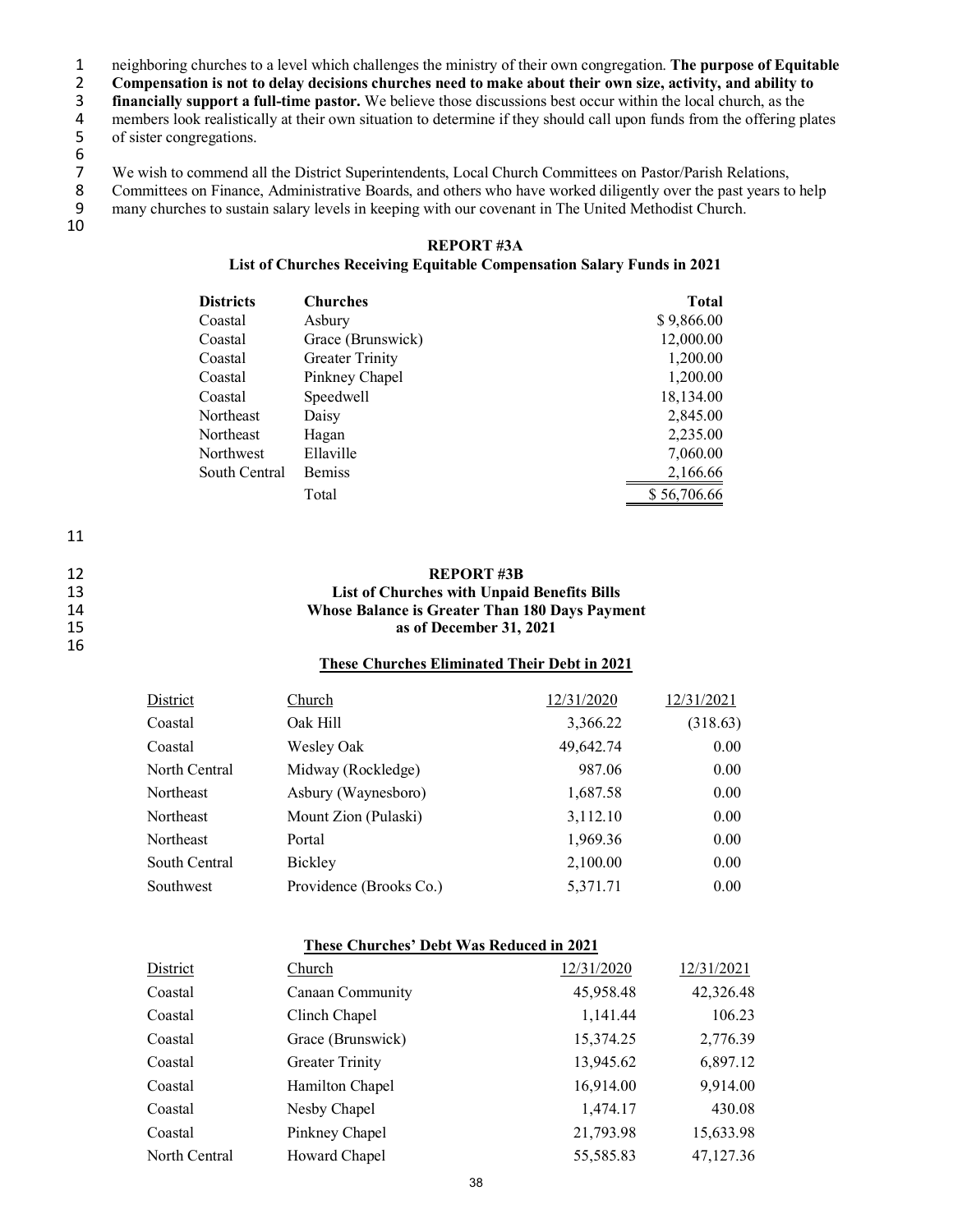|                | North Central                                                                                                                                                                                                        | Joycliff                                                                                                        | 84,826.77  | 79,051.77  |  |  |
|----------------|----------------------------------------------------------------------------------------------------------------------------------------------------------------------------------------------------------------------|-----------------------------------------------------------------------------------------------------------------|------------|------------|--|--|
|                | North Central                                                                                                                                                                                                        | Piney Mount (Tennille)                                                                                          | 40,440.71  | 36,358.45  |  |  |
|                | Northeast                                                                                                                                                                                                            | Charlestown                                                                                                     | 3,132.86   | 353.49     |  |  |
|                | Northeast                                                                                                                                                                                                            | <b>Horse Creek</b>                                                                                              | 23,171.56  | 14,397.64  |  |  |
|                | Northeast                                                                                                                                                                                                            | LifeSpring                                                                                                      | 9,720.18   | 8,770.18   |  |  |
|                | Northeast                                                                                                                                                                                                            | Oak Park                                                                                                        | 7,084.00   | 4,678.02   |  |  |
|                | Northeast                                                                                                                                                                                                            | St. Andrews                                                                                                     | 19,878.39  | 17,912.63  |  |  |
|                | Northwest                                                                                                                                                                                                            | Andersonville                                                                                                   | 40,987.65  | 40,487.65  |  |  |
|                | Northwest                                                                                                                                                                                                            | Evan's Chapel                                                                                                   | 2,525.63   | 2,025.63   |  |  |
|                | Northwest                                                                                                                                                                                                            | Union (Georgetown)                                                                                              | 4,154.04   | 2,312.67   |  |  |
|                | South Central                                                                                                                                                                                                        | Herring Memorial                                                                                                | 8,562.50   | 887.50     |  |  |
|                | South Central                                                                                                                                                                                                        | Waresboro                                                                                                       | 8,065.95   | 6,389.45   |  |  |
| 1              |                                                                                                                                                                                                                      |                                                                                                                 |            |            |  |  |
|                |                                                                                                                                                                                                                      | <b>These Churches' Debt Remained the Same</b>                                                                   |            |            |  |  |
|                | District                                                                                                                                                                                                             | Church                                                                                                          | 12/31/2020 | 12/31/2021 |  |  |
|                | Northwest                                                                                                                                                                                                            | Georgetown                                                                                                      | 10,948.56  | 10,948.56  |  |  |
|                | Northwest                                                                                                                                                                                                            | Matthew Chapel                                                                                                  | 2,370.76   | 2,370.76   |  |  |
|                | Northwest                                                                                                                                                                                                            | Midway (Columbus)                                                                                               | 4,495.12   | 4,495.12   |  |  |
|                |                                                                                                                                                                                                                      | These Churches' Debt Increased in 2021                                                                          |            |            |  |  |
|                | District                                                                                                                                                                                                             | Church                                                                                                          | 12/31/2020 | 12/31/2021 |  |  |
|                | Coastal                                                                                                                                                                                                              | Mosaic                                                                                                          | 58,790.22  | 65,056.12  |  |  |
|                | Northeast                                                                                                                                                                                                            | <b>Brannen Chapel</b>                                                                                           | 36,432.29  | 36,749.62  |  |  |
|                | Northeast                                                                                                                                                                                                            | Soperton                                                                                                        | 5,762.50   | 6,517.84   |  |  |
|                | Northwest                                                                                                                                                                                                            | South Columbus                                                                                                  | 71,341.79  | 87,338.19  |  |  |
|                | Northwest                                                                                                                                                                                                            | Bigham's Chapel                                                                                                 | 0.00       | 1,288.44   |  |  |
|                | South Central                                                                                                                                                                                                        | Harper's Chapel                                                                                                 | 60,030.56  | 61,326.96  |  |  |
|                | South Central                                                                                                                                                                                                        | Mary's Chapel                                                                                                   | (61.52)    | 429.66     |  |  |
|                | South Central                                                                                                                                                                                                        | Sweetwater                                                                                                      | 1,776.00   | 1,949.50   |  |  |
|                |                                                                                                                                                                                                                      | Total balances over 180 days due                                                                                | 854,087.75 | 744,922.58 |  |  |
| 2<br>3         |                                                                                                                                                                                                                      | <b>REPORT#4</b>                                                                                                 |            |            |  |  |
| 4              |                                                                                                                                                                                                                      | <b>Equitable Compensation Funds Being Used</b>                                                                  |            |            |  |  |
| $\frac{5}{6}$  |                                                                                                                                                                                                                      | to Supplement Salaries Beyond Minimum Salary                                                                    |            |            |  |  |
| $\overline{7}$ |                                                                                                                                                                                                                      |                                                                                                                 |            |            |  |  |
| 8              | The Book of Discipline, 2016 [625.6 provides that an annual conference can approve the use of Equitable<br>Compensation Funds to supplement the base compensation beyond the minimum base compensation schedule upon |                                                                                                                 |            |            |  |  |
| 9              |                                                                                                                                                                                                                      | the recommendation of the Equitable Compensation Commission when the Commission feels the use of such funds     |            |            |  |  |
| 10             |                                                                                                                                                                                                                      | is in the best interest of the mission and ministry of the annual conference.                                   |            |            |  |  |
| 11<br>12<br>13 | In 2021, such funding was provided to Ellaville UMC and Speedwell UMC.                                                                                                                                               |                                                                                                                 |            |            |  |  |
| 14             |                                                                                                                                                                                                                      | <b>REPORT#5</b>                                                                                                 |            |            |  |  |
| 15             |                                                                                                                                                                                                                      | <b>Conference Arrearage Policy</b>                                                                              |            |            |  |  |
| 16<br>17       | <b>Background:</b>                                                                                                                                                                                                   |                                                                                                                 |            |            |  |  |
| 18             |                                                                                                                                                                                                                      | Recognizing that the South Georgia Conference has experienced, for several years, an alarming amount of         |            |            |  |  |
| 19             |                                                                                                                                                                                                                      | arrearages owed to our active pastors, the Equitable Compensation Committee submits this policy as an effort to |            |            |  |  |

21 has been direct billed for more than 25 years), there have been more than \$1 million in shortfalls when local<br>22 churches did not meet the compensation owed to pastors (typically unpaid health insurance premiums or the

22 churches did not meet the compensation owed to pastors (typically unpaid health insurance premiums or the church's share in pension costs). When a local church does not meet its obligations, the other local churches

23 church's share in pension costs). When a local church does not meet its obligations, the other local churches in the conference must pay the bill through the apportionment system. conference must pay the bill through the apportionment system.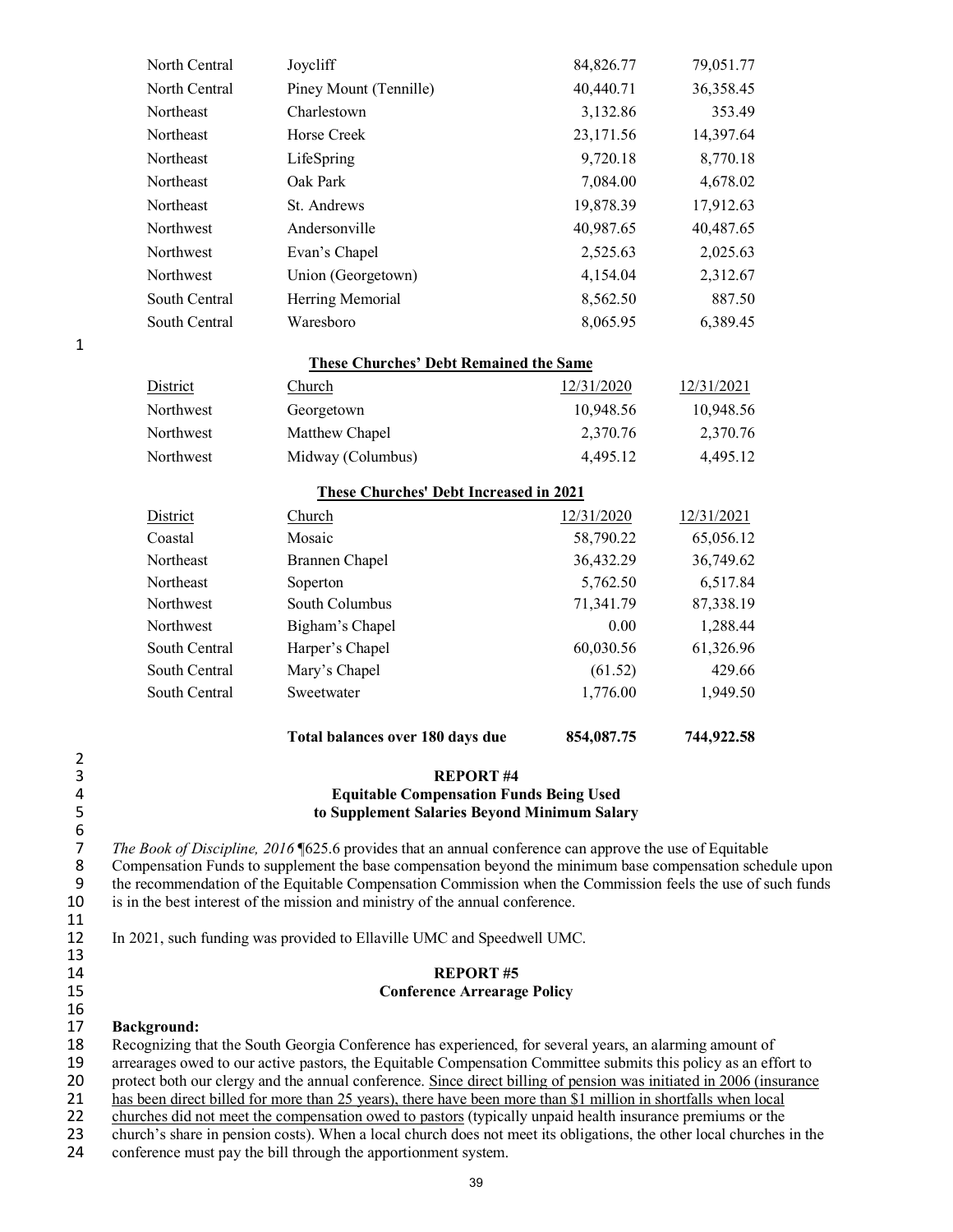1 In 2012, the General Conference invited conference equitable compensation committees to develop an arrearage 2 policy for the protection of clergy and the annual conference when a church or charge is unable to pay the full<br>3 compensation due to a pastor, whether cash salary, housing, health insurance, or pension obligations. 3 compensation due to a pastor, whether cash salary, housing, health insurance, or pension obligations.

5 The policy below outlines our proposal to the South Georgia Annual Conference to adopt a policy which includes:<br>6 A process for notification when compensation is in arrears

- 6 A process for notification when compensation is in arrears<br>7 Courses of action when an arrearage occurs
- 7 Courses of action when an arrearage occurs<br>8 A statute of limitations for claims against the
- 8 A statute of limitations for claims against the Annual Conference<br>9 Provisions for reporting the churches whose arrearages have required.
- 9 Provisions for reporting the churches whose arrearages have required disbursement from conference funds to compensate pastors

12 It is our hope that this policy can both 'bring into the light' some issues of financial concern as well as set our 13 conference on a course to rectify a growing problem of arrearages.

#### 14<br>15 15 **Introduction**

4<br>5

11<br>12

31

51<br>52

55

16 ¶624.2. in *The Book of Discipline (2016)* allows for each annual conference to establish an arrearage policy to deal 17 with the situations that arise or that have arisen in the past. ¶625.2.d entitled *Equitable Compensation*, also references the conference arrearage policy. Below is ¶624.1 where it states: 18 references the conference arrearage policy. Below is  $$624.1$  where it states:<br>19  $$624.1$  *Payment Obligation - 1. Each church or charge has an obligation* 

 ¶624. *Payment Obligation – 1. Each church or charge has an obligation to pay the base compensation, the benefits adopted by the annual conference, and other ministerial support (including housing) adopted by the charge conference, to its pastor(s). If it becomes apparent that a church or charge will be unable to so provide the base compensation, support, and benefits adopted by the charge conference, the church or charge SPRC chair, finance chair, or treasurer, shall immediately notify, both in writing and verbally, the pastor, district superintendent and congregation. This communication shall indicate all avenues explored to meet the base compensation, support, and benefits, including requesting consideration for a short-term emergency subsidy grant from the Equitable Compensation Fund (¶625.7). If it becomes necessary to reduce a pastor's*  compensation, it shall occur at the end of the conference appointment year. 28<br>29

#### 29 **The 2018 session of the South Georgia Annual Conference adopted the following Arrearage Policy in**  30 **accordance with ¶¶624.2. and 625.2d of** *The Book of Discipline (2016)***.**

- 32 1. Local church treasurers receive a monthly statement on pension and insurance obligations. Beginning in 33 January 2018, quarterly statements will be sent to all pastors and S/PPRC chairs to identify all pension and<br>34 insurance obligations that are due. When the local church treasurer becomes aware that the church will be insurance obligations that are due. When the local church treasurer becomes aware that the church will be 35 unable to provide to the pastor full payment of a regularly scheduled payroll or housing allowance installment,<br>36 or to remit to the Conference Treasurer full payment for regular direct billed benefit payments such as 36 or to remit to the Conference Treasurer full payment for regular direct billed benefit payments such as pension<br>37 and health care, the church treasurer shall immediately notify both verbally (within 24 hours) and in wr and health care, the church treasurer shall immediately notify both verbally (within 24 hours) and in writing/via 38 email (within 3 days) the Pastor, the Lay Leader, and the Chairs of S/PPRC, Finance, Trustees, and the Administrative/Church Council of the impending arrearage. Upon receipt of such notice, the Chair of S 39 Administrative/Church Council of the impending arrearage. Upon receipt of such notice, the Chair of S/PPRC 40 and/or the Pastor shall immediately (within 3 days) notify the District Superintendent of the impending 41 arrearage. It is the pastor's responsibility to keep copies of all such written notifications, and to provide 42 additional written confirmation to the District Superintendent when an arrearage has taken place. Failure to<br>43 document salary or benefit arrearages may result in a loss of compensation and/or forfeiture of pension and 43 document salary or benefit arrearages may result in a loss of compensation and/or forfeiture of pension and 44 benefits.
- 45<br>46 46 2. Upon receipt of notice of a pending arrearage, the Chair of S/PPRC shall immediately (within 24 hours) call a 47 meeting of the Pastor, Lay Leader, and Chairs of Finance, Trustees, and the Administrative/Church Council to discuss the financial situation and seek remedies to prevent an arrearage from occurring. discuss the financial situation and seek remedies to prevent an arrearage from occurring. 49

50 Such remedies might include:

- a. Drawing from invested funds, including short-term borrowing from designated funds,
- 53 b. An emergency appeal for special giving from the congregation,
- 54 c. Other sources

56 According to *The Book of Discipline (2016)* ¶624, such remedies cannot include a reduction in the Pastor's 57 compensation until the beginning of the next Conference year.

58<br>59 59 3. If, after consultation among the Lay Leader and Chairs of S/PPRC, Finance, Trustees, and the Administrative/Church Council, it becomes apparent that the church may be facing a long-term 60 Administrative/Church Council, it becomes apparent that the church may be facing a long-term financial crisis,<br>61 the Chair of S/PPRC shall notify in writing the Pastor and District Superintendent that: the Chair of S/PPRC shall notify in writing the Pastor and District Superintendent that: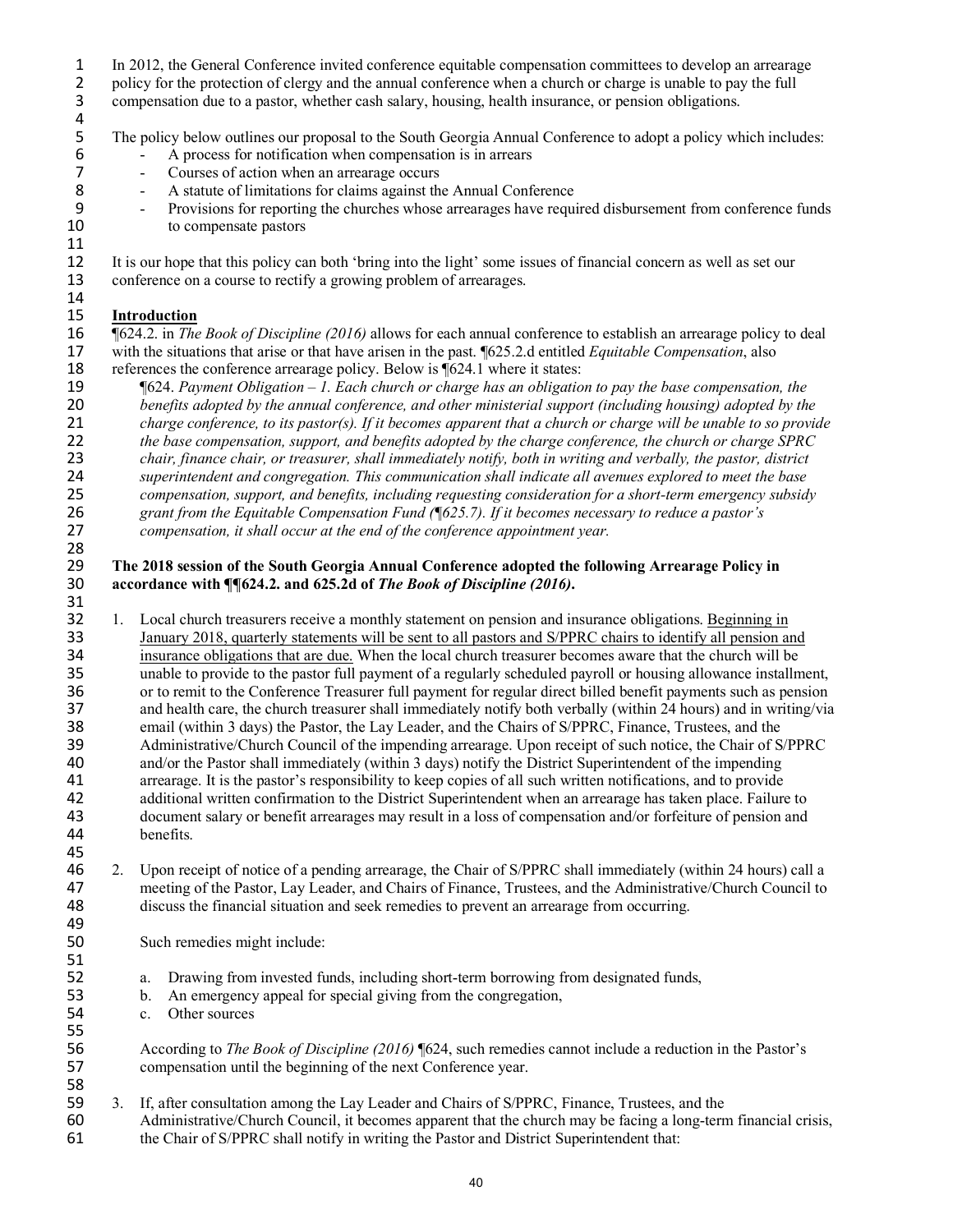- 1 a. A temporary Equitable Compensation Subsidy Grant may be necessary to maintain compensation for the 2 remainder of the Conference year, or<br>3 b. A change in pastoral compensation of
- 3 b. A change in pastoral compensation or appointment may be necessary at the beginning of the following Conference year.
- 6 4. If the local church becomes delinquent in the pastor's cash compensation plus housing (i.e. more than 30 days delinquent), the District Superintendent shall notify the Commission on Equitable Compensation, which on it 7 delinquent), the District Superintendent shall notify the Commission on Equitable Compensation, which on its<br>8 own initiative may do any or all of the following, but not limited to: own initiative may do any or all of the following, but not limited to:
	- a. Meeting with the local church and pastor to seek resolution of the issue.
- 11 b. Developing with the local church a payment plan so that the pastor receives full payment of compensation by the end of the conference year. by the end of the conference year.
- 14 5. If a local church becomes delinquent in the payment of the pastor's direct billed pension and benefits (i.e. more than 30 days delinquent), the Conference Treasurer shall notify the District Superintendent, and the 15 than 30 days delinquent), the Conference Treasurer shall notify the District Superintendent, and the 16 Commission on Equitable Compensation. The local church shall submit a payment plan to the Conference<br>17 Benefits Officer, including the District Superintendent and the Committee on Equitable Compensation. The 17 Benefits Officer, including the District Superintendent and the Committee on Equitable Compensation. The plan submitted must ensure that the Conference receives full payment of pension and health benefits by the  $\epsilon$ 18 plan submitted must ensure that the Conference receives full payment of pension and health benefits by the end<br>19 of the conference year. of the conference year. 20
- 21 6. It is the responsibility of the pastor to provide evidence of an arrearage by providing documentation such as:<br>22 Treasurer's Reports, Charge Conference reports of adopted salary and compensation, check stubs, W-2 fo 22 Treasurer's Reports, Charge Conference reports of adopted salary and compensation, check stubs, W-2 forms.<br>23 A note accompanying such documentation shall be signed by the Pastor, S/PPRC Chair, Trustee Chair, 23 A note accompanying such documentation shall be signed by the Pastor, S/PPRC Chair, Trustee Chair, 24 Treasurer, and Administrative/Church Council Chair. Treasurer, and Administrative/Church Council Chair.
- 25<br>26 26 7. The statute of limitations for filing a claim for funds from the Annual Conference (i.e. notification to the District Superintendent of the arrearage) for any salary arrearage is one year from the date of the initial 27 District Superintendent of the arrearage) for any salary arrearage is one year from the date of the initial arrearage. Once an appointment ends the Pastor no longer has claim on the local church for compensation 28 arrearage. Once an appointment ends the Pastor no longer has claim on the local church for compensation funds (¶342.4).  $($ ¶342.4).
- 30<br>31 31 8. An Administrative Complaint may be filed against a pastor who fails to report an arrearage according to the 32 time lines established in this policy.
- 33<br>34 34 9. Churches which are in arrears to the Annual Conference with respect to benefits payments will be reported in 35 the Annual Conference Journal as "churches receiving equitable compensation." These specific churches will be reported based on the following methodology: reported based on the following methodology: 37
- 38 a. Benefits balances "greater than 180 days" at the end of the current year to the end of the previous year.<br>39 b. Any church whose "greater than 180 days balance" increased based on item (1) will be reported as a
- b. Any church whose "greater than 180 days balance" increased based on item  $(1)$  will be reported as a 40 "church receiving equitable compensation."
- 41 c. Continuing our conference's practice, funding for such churches will be provided via the "Benefits 42 Underpayment'' line item in the conference budget until exhausted. Additional funds will be paid out of conference reserves. These payments shall be considered as payments on behalf of the local church, and 43 conference reserves. These payments shall be considered as payments on behalf of the local church, and the 44 conference retains the right to have these payments reimbursed by the local church.

45<br>46 Respectfully submitted,

- 
- 47 Mr. Phillip Lord, Chair<br>48 Dr. Derek W. McAleer, Dr. Derek W. McAleer, Dir. of Administrative Services
- 49

5

 $\frac{9}{10}$ 

13

- 
- 50 **RECOMMENDATION 3 Conference Board of Pension and Health Benefits**
- 51<br>52 52 Caring for the pension and health needs of those who have and are faithfully serving the church continues to be the mission of the Conference Board of Pension and Health Benefits and of Wespath. mission of the Conference Board of Pension and Health Benefits and of Wespath. 54

55 The task of our Conference Board of Pensions and our Administrative Services Office is to fully implement these caring ideals of our annual conference. In order to put these ideals into practice, the following practices 56 caring ideals of our annual conference. In order to put these ideals into practice, the following practices and policies are adopted: are adopted:

- 58<br>59 59 1) The Administrative Services Office will bill churches/agencies directly for the cost of the following plans (if their 60 minister is a participant):
- 61 Clergy Retirement Security Program (CRSP) for full-time and 3/4-time ministers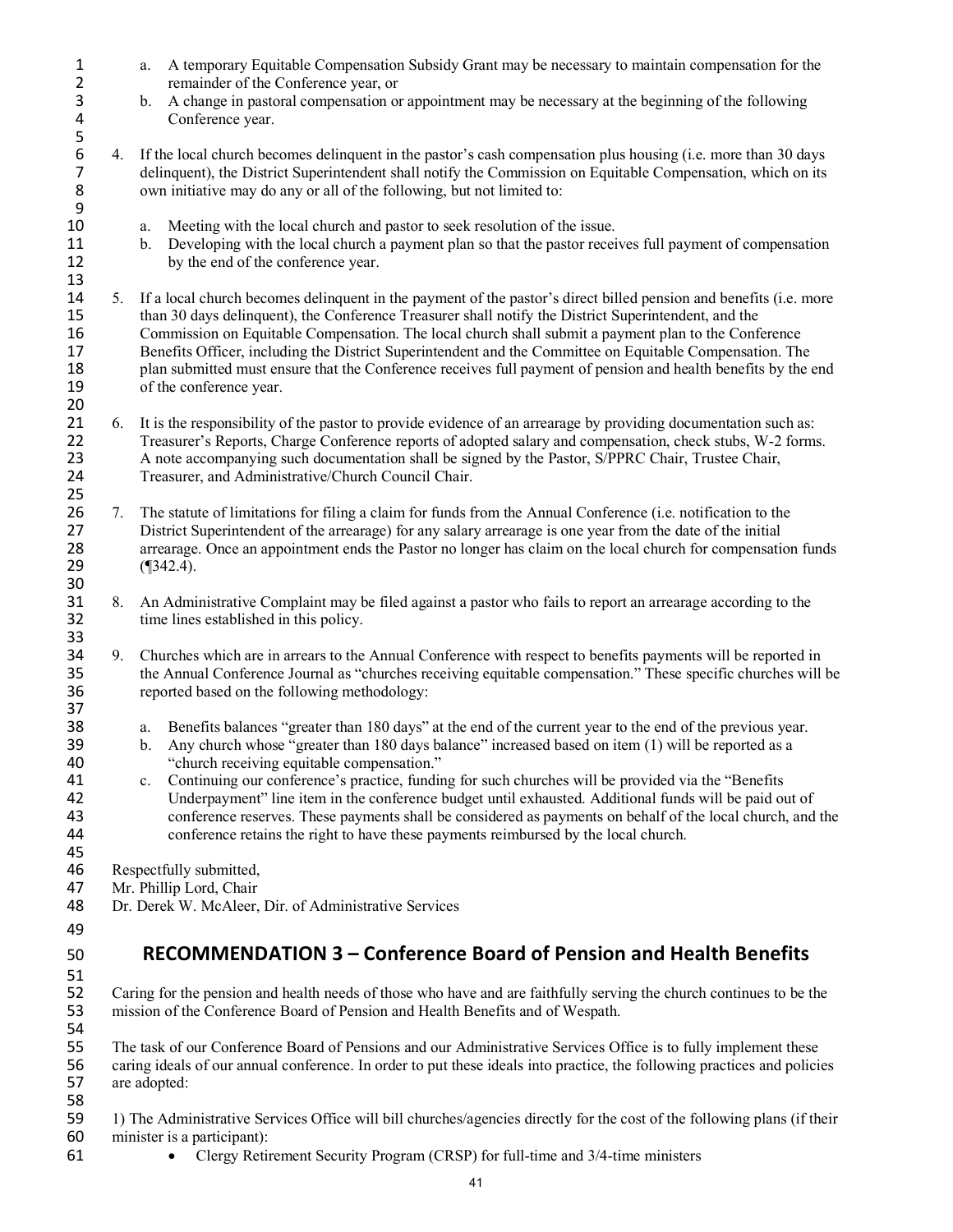| $\mathbf{1}$<br>2<br>3       | United Methodist Personal Investment Plan (UMPIP) for 1/2-time and 1/4-time ministers<br>$\bullet$<br>Health insurance (HealthFlex) for active ministers serving full time<br>$\bullet$                                                                                                                                                                                           |                                                        |  |  |  |  |  |
|------------------------------|-----------------------------------------------------------------------------------------------------------------------------------------------------------------------------------------------------------------------------------------------------------------------------------------------------------------------------------------------------------------------------------|--------------------------------------------------------|--|--|--|--|--|
| $\overline{\mathbf{4}}$<br>5 | 2) The Conference will continue to bear, on the decimal apportionment system, the financial responsibility for the<br>following:                                                                                                                                                                                                                                                  |                                                        |  |  |  |  |  |
| 6<br>$\overline{7}$          | Pension liability for the Pre-82 Pension Plan (mainly PSR increases)<br>the Comprehensive Protection Plan (CPP)<br>$\bullet$                                                                                                                                                                                                                                                      |                                                        |  |  |  |  |  |
| 8                            | the health insurance program (HealthFlex) for ministers on disability<br>$\bullet$                                                                                                                                                                                                                                                                                                |                                                        |  |  |  |  |  |
| 9                            | Health Reimbursement Account (HRA) funding for retired ministers (if Report #7 is approved, only<br>$\bullet$                                                                                                                                                                                                                                                                     |                                                        |  |  |  |  |  |
| 10<br>11                     | funding for pre-65 retirees)                                                                                                                                                                                                                                                                                                                                                      |                                                        |  |  |  |  |  |
| 12                           | Agencies which do not receive apportionments will be billed directly for the CPP related to any clergy staff<br>appointed to that agency.                                                                                                                                                                                                                                         |                                                        |  |  |  |  |  |
| 13                           |                                                                                                                                                                                                                                                                                                                                                                                   |                                                        |  |  |  |  |  |
| 14<br>15                     | 3) Wespath will bill churches/agencies directly for the minister's personal contribution to the United Methodist<br>Personal Investment Plan (UMPIP).                                                                                                                                                                                                                             |                                                        |  |  |  |  |  |
| 16<br>17                     | The Denominational Average Compensation (DAC) for 2023 will be \$76,211. The Conference Average                                                                                                                                                                                                                                                                                   |                                                        |  |  |  |  |  |
| 18<br>19                     | Compensation (CAC) for 2022 will be \$87,921. These figures are based on salary plus 25% for housing.                                                                                                                                                                                                                                                                             |                                                        |  |  |  |  |  |
| 20                           | <b>REPORT#1</b>                                                                                                                                                                                                                                                                                                                                                                   |                                                        |  |  |  |  |  |
| 21                           | PRE-1982 PENSIONS AND BENEFITS                                                                                                                                                                                                                                                                                                                                                    |                                                        |  |  |  |  |  |
| 22<br>23                     | (FORMERLY CONFERENCE CLAIMANTS)                                                                                                                                                                                                                                                                                                                                                   |                                                        |  |  |  |  |  |
| 24<br>25<br>26               | Since 1982, ministerial pensions have been funded each year by the church or agency which a minister serves. PRE-<br>1982 PENSIONS is the term used to describe the funding of pensions for those ministers, both active and retired,<br>who have years of service credit prior to 1982. The South Georgia Conference met its obligation to fund the Pre-'82                      |                                                        |  |  |  |  |  |
| 27<br>28<br>29               | Pension in 2019. Actuaries tell us we are never "fully funded," as funding depends on investment performance and<br>mortality, among other items. Nonetheless, we expect only modest payments on this account in coming years.                                                                                                                                                    |                                                        |  |  |  |  |  |
| 30<br>31                     | Pre-'82 pensions are provided at a Past Service Rate (PSR). Essentially, you multiply the number of years served by<br>the PSR to arrive at an annual pension. Beginning in 2014, any increase in the past service rate for Pre-82 pension                                                                                                                                        |                                                        |  |  |  |  |  |
| 32<br>33<br>34               | benefits must be fully funded in advance of the increase. For service rendered prior to January 1, 1982, the<br>following rates are anticipated for 2023:                                                                                                                                                                                                                         |                                                        |  |  |  |  |  |
| 35                           | Retired Full Members, Associate Members and Local Pastors<br>Widows or Widowers of Participants                                                                                                                                                                                                                                                                                   | \$799.00 per service year<br>\$559.00 per service year |  |  |  |  |  |
| 36<br>37<br>38<br>39<br>40   | These rates are an increase of 2% from the current PSR of \$783.00. We are pleased to report that our level of<br>payment into the Pre-'82 plan should enable us to have annual increases of 2%, without the need to apportion those<br>increases. The actual 2023 PSR will be set at the fall 2022 meeting of the Conference Board of Pensions, based on<br>sufficient earnings. |                                                        |  |  |  |  |  |
| 41                           | <b>REPORT#2</b>                                                                                                                                                                                                                                                                                                                                                                   |                                                        |  |  |  |  |  |
| 42                           | THE CLERGY RETIREMENT SECURITY PROGRAM (CRSP)                                                                                                                                                                                                                                                                                                                                     |                                                        |  |  |  |  |  |
| 43<br>44                     | <b>Employer contribution for 3/4- and full-time ministers</b>                                                                                                                                                                                                                                                                                                                     |                                                        |  |  |  |  |  |
| 45                           |                                                                                                                                                                                                                                                                                                                                                                                   |                                                        |  |  |  |  |  |
| 46                           | The 2004 General Conference adopted a new pension plan for ministers called the Clergy Retirement Security                                                                                                                                                                                                                                                                        |                                                        |  |  |  |  |  |
| 47<br>48                     | Program (CRSP) which offers a unique two component benefit design that began on Jan. 1, 2007. The core program,<br>which is provided to all eligible clergy (including deacons), consists of separate defined benefit and defined                                                                                                                                                 |                                                        |  |  |  |  |  |
| 49                           | contribution plans. These components, which combined with Social Security and personal savings, are designed to                                                                                                                                                                                                                                                                   |                                                        |  |  |  |  |  |
| 50                           | replace 75% - 100% of income at retirement, assuming participants are contributing to Social Security and have                                                                                                                                                                                                                                                                    |                                                        |  |  |  |  |  |
| 51                           | saved some funds personally (either through the United Methodist Personal Investment Plan, also known as UMPIP,                                                                                                                                                                                                                                                                   |                                                        |  |  |  |  |  |
| 52<br>53                     | or other savings).<br>A "defined benefit retirement plan" promises a specific dollar amount at retirement regardless of market<br>$\bullet$                                                                                                                                                                                                                                       |                                                        |  |  |  |  |  |
| 54                           | conditions or investment performance. At the beginning of CRSP, the Defined Benefit portion of CRSP was a                                                                                                                                                                                                                                                                         |                                                        |  |  |  |  |  |
| 55                           | benefit equal to 1.25% of the Denominational Average Compensation (DAC) at the time of retirement                                                                                                                                                                                                                                                                                 |                                                        |  |  |  |  |  |
| 56<br>57                     | multiplied by the number of years of credited service in the plan. Changes to the plan made at the 2012 General<br>Conference have set the benefit equal to 1.0% of the DAC beginning January 1, 2014. The prior CRSP benefit                                                                                                                                                     |                                                        |  |  |  |  |  |
| 58                           | formula will remain effective for all covered service prior to January 1, 2014.                                                                                                                                                                                                                                                                                                   |                                                        |  |  |  |  |  |
| 59                           | A "defined contribution retirement plan" promises that a defined amount of money will go into an active clergy<br>$\bullet$                                                                                                                                                                                                                                                       |                                                        |  |  |  |  |  |
| 60                           | person's account annually. The Defined Contribution portion of CRSP had a benefit equal to 3% of the                                                                                                                                                                                                                                                                              |                                                        |  |  |  |  |  |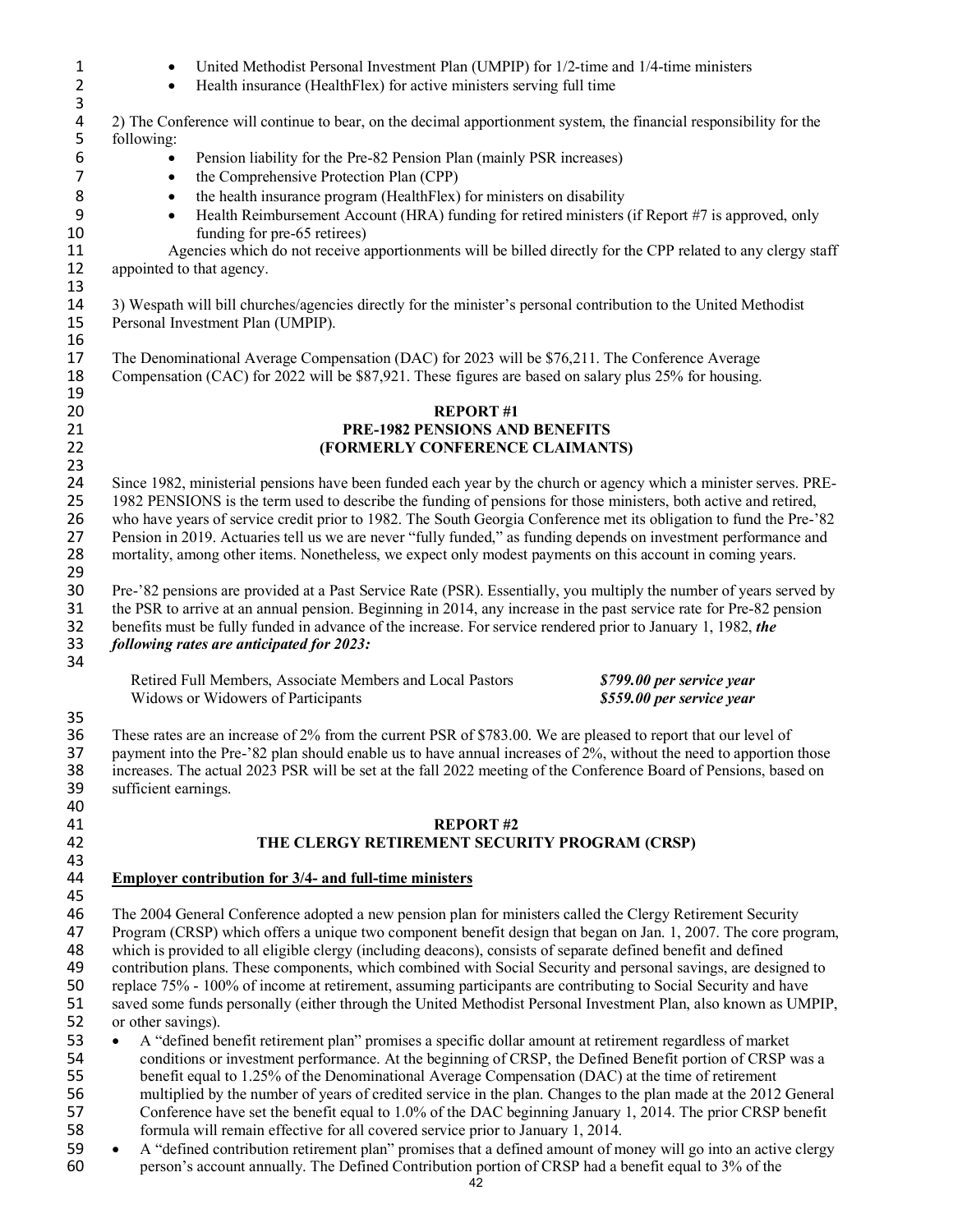1 minister's "Pension Plan Compensation" each year through December 2013. The "Pension Plan Compensation" 2 for each minister is the taxable salary plus non-taxable contributions to a 403 (b) plan and a section 125 cafeteria plan plus 25% of the above for housing. If a parsonage is not provided, the actual amount the n cafeteria plan plus 25% of the above for housing. If a parsonage is not provided, the actual amount the minister 4 receives for housing will be included. Beginning January 1, 2014, the Defined Contribution contributed by the<br>5 Church is now 2% of the "Pension Plan Compensation" with an additional 1% matching contribution if the 5 Church is now 2% of the "Pension Plan Compensation" with an additional 1% matching contribution if the minister contributes at least 1% to UMPIP. Ministers contributing at 1% to UMPIP will have church 6 minister contributes at least 1% to UMPIP. Ministers contributing at 1% to UMPIP will have church<br>7 contributions to the Defined Contribution Plan equal to 3%. Those opting not to participate will recei 7 contributions to the Defined Contribution Plan equal to 3%. Those opting not to participate will receive church<br>8 contributions equal to 2%. contributions equal to 2%.

9<br>10

#### 10 *We recommend that the minister's pension be billed to their local church/agency as follows:*

11<br>12 1. Beginning January 1, 2015, the defined benefit portion of CRSP (CRSP DB) will be assessed to churches 13 based on a specific percentage of the clergy's "Pension Plan Compensation." The actual percentage to be used will 14 be calculated by the conference after consultation with the actuaries at Wespath. Churches will then be charged for their share of the CRSP DB based on their current appointment status and salary information. Changes to 15 their share of the CRSP DB based on their current appointment status and salary information. Changes to 16 appointments and salaries midyear will be reflected in the billing at the time of the change.

17 18 2. Each church having a participating clergy will be assessed 3% of their clergy's "Pension Plan<br>19 Compensation," which will go directly into their clergy's designated account at Wespath to fund the de 19 Compensation," which will go directly into their clergy's designated account at Wespath to fund the defined<br>20 contribution portion of CRSP based on the decision of the minister to participate in the minimum contributio 20 contribution portion of CRSP based on the decision of the minister to participate in the minimum contribution 21 requirements for matching funds; and 22

23 3. The amounts calculated for the two parts of CRSP will be billed to the church or salary-paying unit. 24<br>25

25 Pastors and/or Church Treasurers who experience any billing problems are asked to contact the Conference<br>26 Administrative Services Office. Administrative Services Office.

#### 27<br>28 28 **Employer contribution for 1/2-time and 1/4-time ministers**

29<br>30 30 The 2013 Annual Conference approved that the benefits for ministers serving 1/2-time or 1/4-time appointments will<br>31 be provided by the United Methodist Personal Investment Plan (a defined contribution plan). These ben 31 be provided by the United Methodist Personal Investment Plan (a defined contribution plan). These benefits are 32 described in Report #3 under United Methodist Personal Investment Plan. 33<br>34

#### **EXTENSION MINISTRY APPOINTMENTS**

35<br>36 36 Under the CRSP pension plan, church-related institutions and agencies can sign an agreement with Wespath to offer<br>37 the United Methodist Personal Investment Plan for the employers' portion of the minister's pension, or the United Methodist Personal Investment Plan for the employers' portion of the minister's pension, or they can sign 38 an agreement with the Conference Board of Pensions and Health Benefits (CBOPHB) in order to allow their active<br>39 ministers to participate in the Clergy Retirement Security Program. Church-related institutions and agenc ministers to participate in the Clergy Retirement Security Program. Church-related institutions and agencies which 40 choose to enroll their active ministers in CRSP through the South Georgia Conference will be responsible for the 41 costs associated with their minister's participation in the plan. Church-related institutions and agencies are also 42 encouraged to enroll their active ministers in the Comprehensive Protection Plan. Ministers appointed to extension<br>43 ministries are reminded that when their compensation changes, they need to notify Wespath and the Adm 43 ministries are reminded that when their compensation changes, they need to notify Wespath and the Administrative 44 Services Office in order for their pension contributions to be calculated properly.

#### 46 **REPORT #3** 47 **UNITED METHODIST PERSONAL INVESTMENT PLAN (UMPIP)**

- 45<br>46
- 48<br>49

#### 49 **Employer contribution for 1/4- and 1/2-time ministers**

50<br>51 51 As of January 1, 2014, ministers serving less than 75% appointments are no longer eligible to participate in the CRSP<br>52 and will be enrolled in UMPIP as their primary pension plan. Churches will be billed 14% of the mi and will be enrolled in UMPIP as their primary pension plan. Churches will be billed 14% of the minister's pension plan compensation (salary + housing, see Report #2) which would be directly deposited in the minister's account subject to the minister's personal participation of a 1% match. Those choosing not to participate would only receive 13% in their UMPIP account. Churches will be billed by the Administrative Services Office for the church's cost of the minister's participation in UMPIP. (Wespath will direct bill the churches for the minister's personal pension contribution.)

#### 58<br>59 59 **Minister's Personal Pension Contribution**:

60

61 Beginning in January 2007, the Personal Investment Plan was modified, and the new name is United Methodist

62 Personal Investment Plan (UMPIP). In 2021 and 2022 ministers covered by the Clergy Retirement Security Program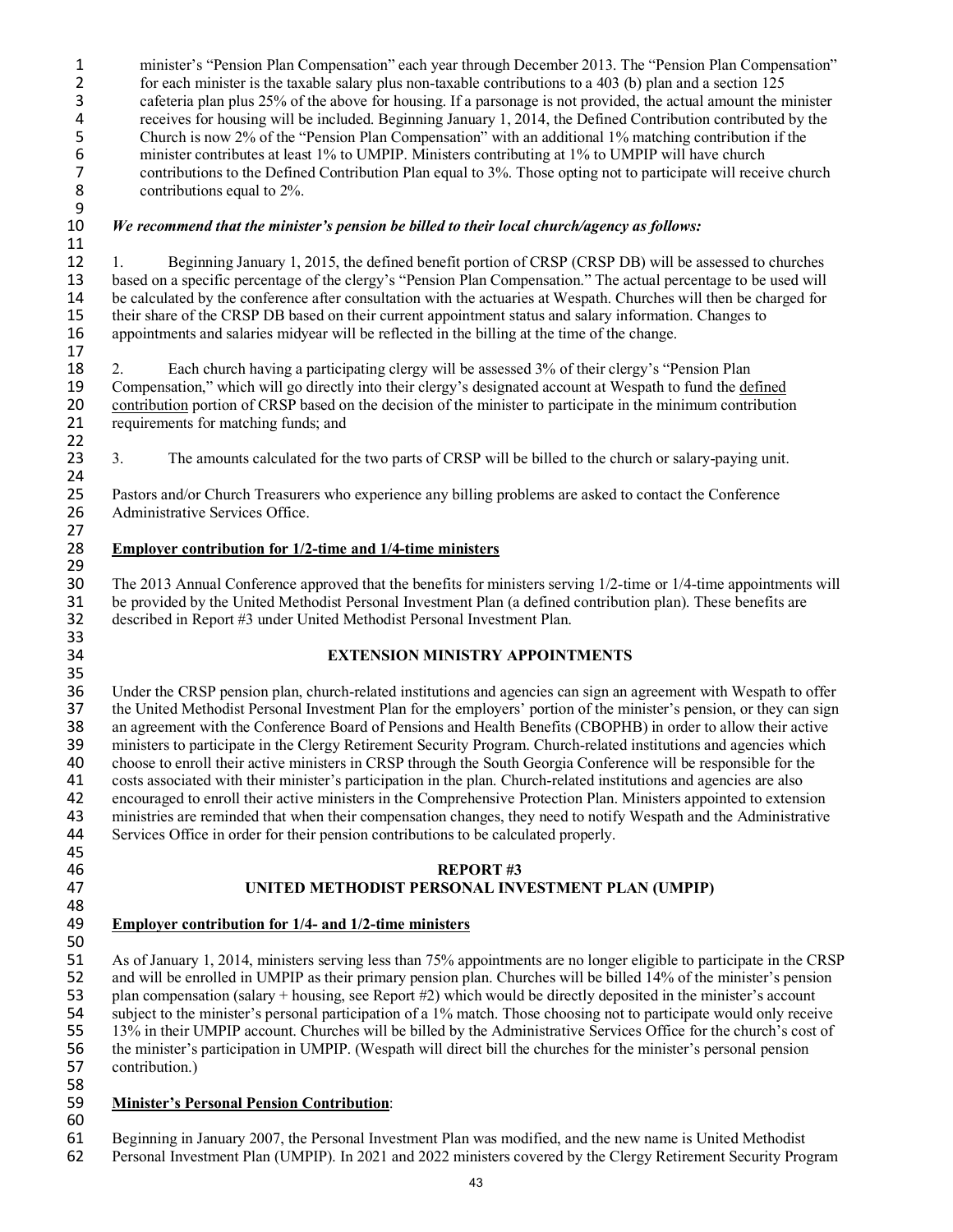(CRSP) are urged to pay a minimum of 3% of their salaries into their United Methodist Personal Investment Plan 2 (UMPIP) accounts with Wespath. UMPIP contributions can be tax deferred ("Before Tax Contribution") or tax paid<br>3 ("After Tax Contribution") based on an agreement with the church prior to the beginning of the year. An add ("After Tax Contribution") based on an agreement with the church prior to the beginning of the year. An additional 4 option is to have contributions invested in a Roth account. Wespath will continue to send bills directly to churches<br>5 and church-related institutions and agencies for their minister's contributions into UMPIP. Contribut 5 and church-related institutions and agencies for their minister's contributions into UMPIP. Contributions to UMPIP<br>6 over the minimum 1% matching contribution will continue to be encouraged of all ministers as an importa 6 over the minimum 1% matching contribution will continue to be encouraged of all ministers as an important part of their retirement planning. their retirement planning.

#### 8<br>9 **Auto-Enroll Program:**

11 Your Board of Pensions has been concerned for some time over the number of pastors who do not contribute to their<br>12 own retirement through UMPIP. We believe many of the pastors who do not contribute fail to do so simpl own retirement through UMPIP. We believe many of the pastors who do not contribute fail to do so simply because they never completed the necessary paperwork. We began auto-enrolling clergy in the UMPIP program beginning in 14 the fall of 2017 for 2018 compensation. Auto-enrollment will assume a 1% contribution. Clergy are able to opt out of enrollment, so we will not force those who intentionally have not enrolled. Very few clergy do opt out enrollment, so we will not force those who intentionally have not enrolled. Very few clergy do opt out. We will continue to auto-enroll clergy in this plan. Auto-enrollment will bless many of our clergy by enabling them to provide for their retirement. 18<br>19

#### 19 **REPORT #4**<br>20 **REPORT #4 THE COMPREHENSIVE PROTE** THE COMPREHENSIVE PROTECTION PLAN (CPP)

21<br>22 In 2023, the Contribution Rate for CPP shall be 3% of the Active Participant's Plan Compensation for the year, not to exceed twice the Denominational Average Compensation (DAC). Plan Compensation for the Comprehensive 24 Protection Plan is the same as it is for the Clergy Retirement Security Program, which is defined in Report #2. Based<br>25 on this rate and the DAC, the maximum contribution for each full-time minister will be \$4.574 for on this rate and the DAC, the maximum contribution for each full-time minister will be \$4,574 for 2023. The South 26 Georgia Conference pays for CPP through the apportionments. So, the amount each church pays for the Comprehensive Protection Plan will not usually be equal to the actual cost of CPP for their minister(s).

Comprehensive Protection Plan will not usually be equal to the actual cost of CPP for their minister(s).

#### 28<br>29 *It is recommended that funding for the Comprehensive Protection Plan (CPP) be as follows:*

30<br>31 (1) CPP will be apportioned to the charges based upon the same "decimal" which is used for the other apportionments.

 (2) Each local church treasurer is urged to make a monthly payment of the CPP apportionment to the Administrative Services Office with their other apportionments.

 (3) Participating agencies will be directly billed 3% of plan compensation for any clergy appointed to the 36 agency.<br>37 (4)

 (4) The Director of Administrative Services shall remit payments on a monthly basis to Wespath on behalf of all pastors covered by the Comprehensive Protection Plan (CPP). 

#### **REPORT #5 HEALTH INSURANCE PROGRAM (HEALTHFLEX)**

 In 2023, the Conference Board of Pension and Health Benefits will continue to offer a health benefit program. Health insurance is not mandated by the General Conference, but we wish to provide these benefits as long as they are affordable. In a group policy, the cost of premiums is directly related to prior claims experience. Our group is 47 relatively small and older, which usually leads to higher claims, and thus higher costs. This year's premium increase<br>48 is lower due to an improved claims experience. Participation in the Conference health insurance pr 48 is lower due to an improved claims experience. Participation in the Conference health insurance program<br>49 (HealthFlex) is mandatory for persons in the following categories who are under full-time appointment: (HealthFlex) is mandatory for persons in the following categories who are under full-time appointment:

- 50<br>51 51 1. To the Local Church:<br>52 A. Members of the S
	- A. Members of the South Georgia Annual Conference appointed to full-time service who are:
- a an elder in full connection (*2016 Discipline*, &338.1);
- b an associate member (*2016 Discipline*, &321.3);
	-

55 c - a provisional member on the elder track (2016 Discipline, 8326);<br>56 B. A full-time local pastor who is under episcopal appointment to a c B. A full-time local pastor who is under episcopal appointment to a charge located in the South Georgia Annual Conference (*2016 Discipline* &318.1);

- C. An ordained elder or ordained clergy from other annual conferences or other Methodist denominations appointed to a local church within the South Georgia Annual Conference (*2016 Discipline*, &346.1); or,
- D. A clergy member from another denomination under episcopal appointment to a local church within the South Georgia Conference as defined by the *2016 Discipline*, &346.2.
- 2. To an Extension Ministry: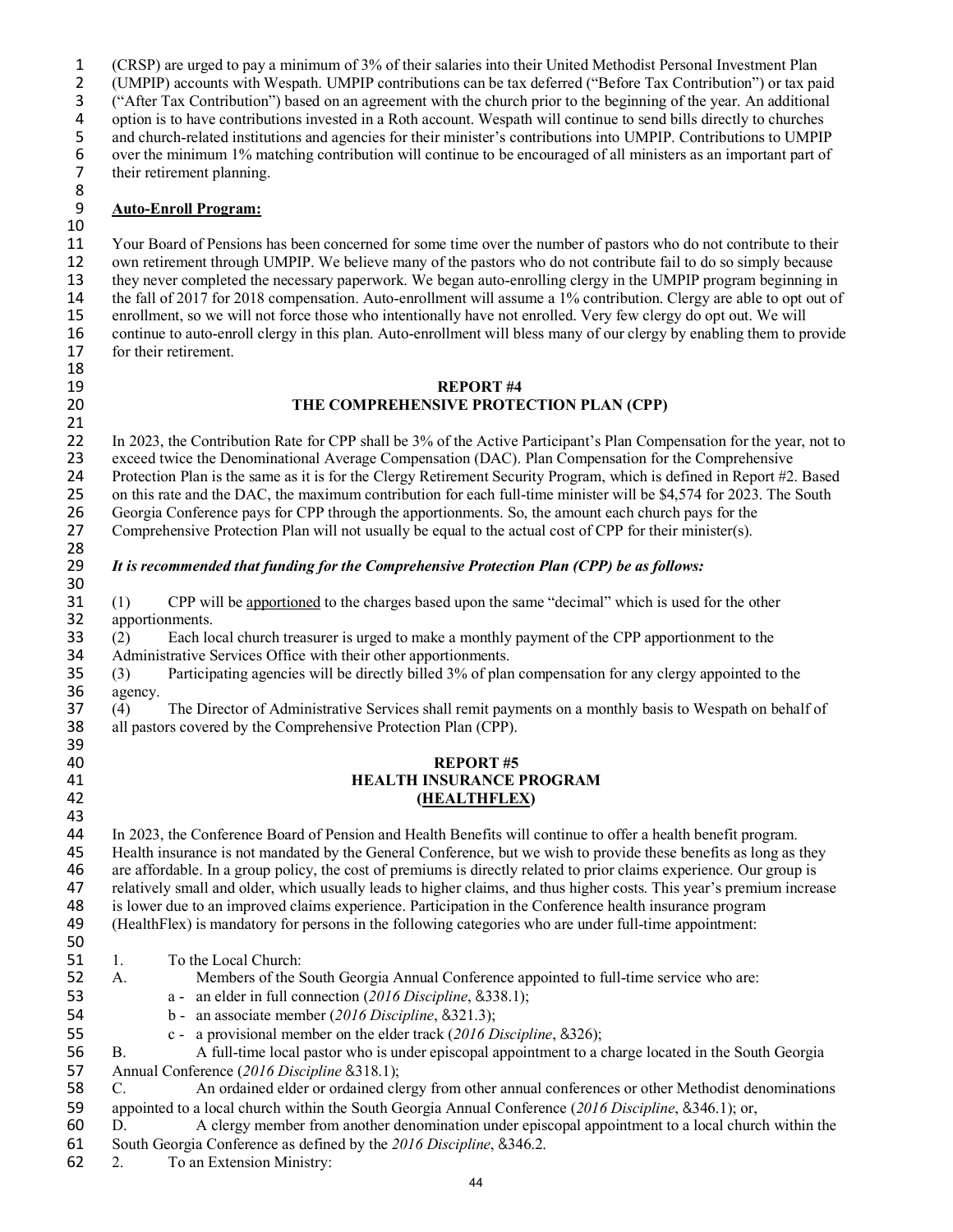1 An ordained elder, an associate member, or a probationary member (other than a missionary) 2 appointed beyond the local church within the connectional structure to a unit of the South Georgia Annual<br>2 Conference (2016 Discipline, 8344.1(a)(1)) with pension responsibility by the Annual Conference. This ine

3 Conference (2016 Discipline, &344.1(a)(1)) with pension responsibility by the Annual Conference. This includes members who are serving as district superintendents, connectional ministries directors and staff, congregatio 4 members who are serving as district superintendents, connectional ministries directors and staff, congregational<br>5 development officers, assistant to the bishop, conference treasurer, director of ministerial services and 5 development officers, assistant to the bishop, conference treasurer, director of ministerial services and other<br>6 appointments with salaries funded by the Annual Conference.

appointments with salaries funded by the Annual Conference. 7

#### 8 ACTIVE MINISTERS

- 9 1. All ministers covered under the mandatory participation rules will have 100% of the cost of their premium billed directly to the local churches they are serving. billed directly to the local churches they are serving.
- 11 2. The cost of health insurance for participants on incapacity leave and receiving disability benefits from the 12 Comprehensive Protection Plan who are in a mandatory participation category will be paid by the Conference<br>13 through the apportionments.
- 13 through the apportionments.<br>14 3. Salary-paying units
- 14 3. Salary-paying units of Extension Ministers (including Conference Evangelists) must pay the full cost of the 15 premiums in order for them to participate in the health insurance program (HealthFlex).

#### 17 RETIRED MINISTERS

- 18 Since January 1, 2013, we have used the services of Via (formerly One Exchange) to provide supplemental<br>19 insurance policies to ministers retired from the South Georgia Conference and their spouses who are eligible
- 19 insurance policies to ministers retired from the South Georgia Conference and their spouses who are eligible for 20 Medicare. Health Reimbursement Accounts (HRAs) are established with Via (formerly One Exchange) to help
- 21 cover the cost of the insurance based on previous participation in HealthFlex and years of service in the South<br>22 Georgia Conference.
- Georgia Conference.

16

#### 23 24 *Beginning July 1, 2016, the rates will be:*

| - - | $D_{\mathcal{L}}$ , $\mathcal{L}_{\mathcal{L}}$ , $\mathcal{L}_{\mathcal{L}}$ , $\mathcal{L}_{\mathcal{L}}$ , $\mathcal{L}_{\mathcal{L}}$ , $\mathcal{L}_{\mathcal{L}}$ , $\mathcal{L}_{\mathcal{L}}$ , $\mathcal{L}_{\mathcal{L}}$ , $\mathcal{L}_{\mathcal{L}}$ , $\mathcal{L}_{\mathcal{L}}$ , $\mathcal{L}_{\mathcal{L}}$ , $\mathcal{L}_{\mathcal{L}}$ , $\mathcal{L}_{\mathcal{L}}$ , $\mathcal{L}_{\mathcal{L}}$ , |                      |
|-----|---------------------------------------------------------------------------------------------------------------------------------------------------------------------------------------------------------------------------------------------------------------------------------------------------------------------------------------------------------------------------------------------------------------------------|----------------------|
| 25  | 20 years of service/participation in South Georgia plan                                                                                                                                                                                                                                                                                                                                                                   | $-$ \$2,520 annually |
| 26  | 10-19 years of service/participation in South Georgia plan                                                                                                                                                                                                                                                                                                                                                                | - \$1,890 annually   |
| 27  | less than 10 years of service/participation                                                                                                                                                                                                                                                                                                                                                                               | - no contribution    |
| 28  |                                                                                                                                                                                                                                                                                                                                                                                                                           |                      |

- 29 These amounts are subject to change based on the decision of the Conference Board of Pensions. From time to time, 30 we survey our retirees concerning the actual cost of their supplemental insurance. 31
- 32 Report #7 presents our recommendation that the South Georgia Conference establish a Funding Reserve Trust for 33 Post-Retirement Clergy Benefit Plans. If established, this Trust will assume responsibility for funding retiree healthcare for pastors over 65 in retirement.

#### 36 **HEALTHFLEX PREMIUMS FOR 2023**

37<br>38 The premium for the "default" plan (CDHP C2000) is \$985/month in 2022; in 2023, the premium will increase to 39  $$1,081/m$ onth. This 9.7% increase (\$96/m) is related to very high claims in 2021. Our lower "claims experience" in 2017, 2018, and 2019 helped keep our premiums in line, but 2020 and 2021 were not good. **In our continu** 40 2017, 2018, and 2019 helped keep our premiums in line, but 2020 and 2021 were not good. **In our continuing**  41 **effort to help local churches, the Conference Board of Pensions will pay \$82.50 per month towards the**  42 **premium of the clergyperson.** *The amount billed to local churches is expected to be \$998.50/month***.** We are 43 using rebate funds from "good claims experience" years to offset these premium increases. While these funds will 44 not last indefinitely, they do now provide some immediate assistance. The Board of Pensions is exploring ways to 45 offset some of this increase for clergy families. Our proposal is not complete in time for publication, but will be presented to the Annual Conference. presented to the Annual Conference.

47<br>48

35

48 Our claims experience in 2021 was 120.6% overall (meaning for every dollar we paid in premiums, the insurance paid out \$1.20 in claims). In 2020, claims were 1.25 cents for every dollar in premiums. These high claims no 49 paid out \$1.20 in claims). In 2020, claims were 1.25 cents for every dollar in premiums. These high claims not only<br>50 result in increased premiums, they make it unlikely any other insurance carrier will bid for our bus 50 result in increased premiums, they make it unlikely any other insurance carrier will bid for our business. We are 51 faced with paying high premiums or not offering insurance coverage.

52

53 Our clergy population is older than the average insured group. As long as our conference wishes to provide health 54 insurance for pastors in a group plan, we will struggle with these costs. Our carrier, HealthFlex, does provide<br>55 numerous wellness benefits and incentives to live healthier, as well as coaching and other assistance to numerous wellness benefits and incentives to live healthier, as well as coaching and other assistance to those 56 wishing to get healthier. These could produce better health in our clergy, which would benefit the clergy as well as 57 lower our claims. Our participation in these wellness incentives is low. Pastors must overcome their resistance to participation in their own wellness if we are to continue providing health insurance. participation in their own wellness if we are to continue providing health insurance. 59

#### 60 **MISCELLANEOUS INFORMATION**

61<br>62 USING THE HEALTHFLEX EXCHANGE: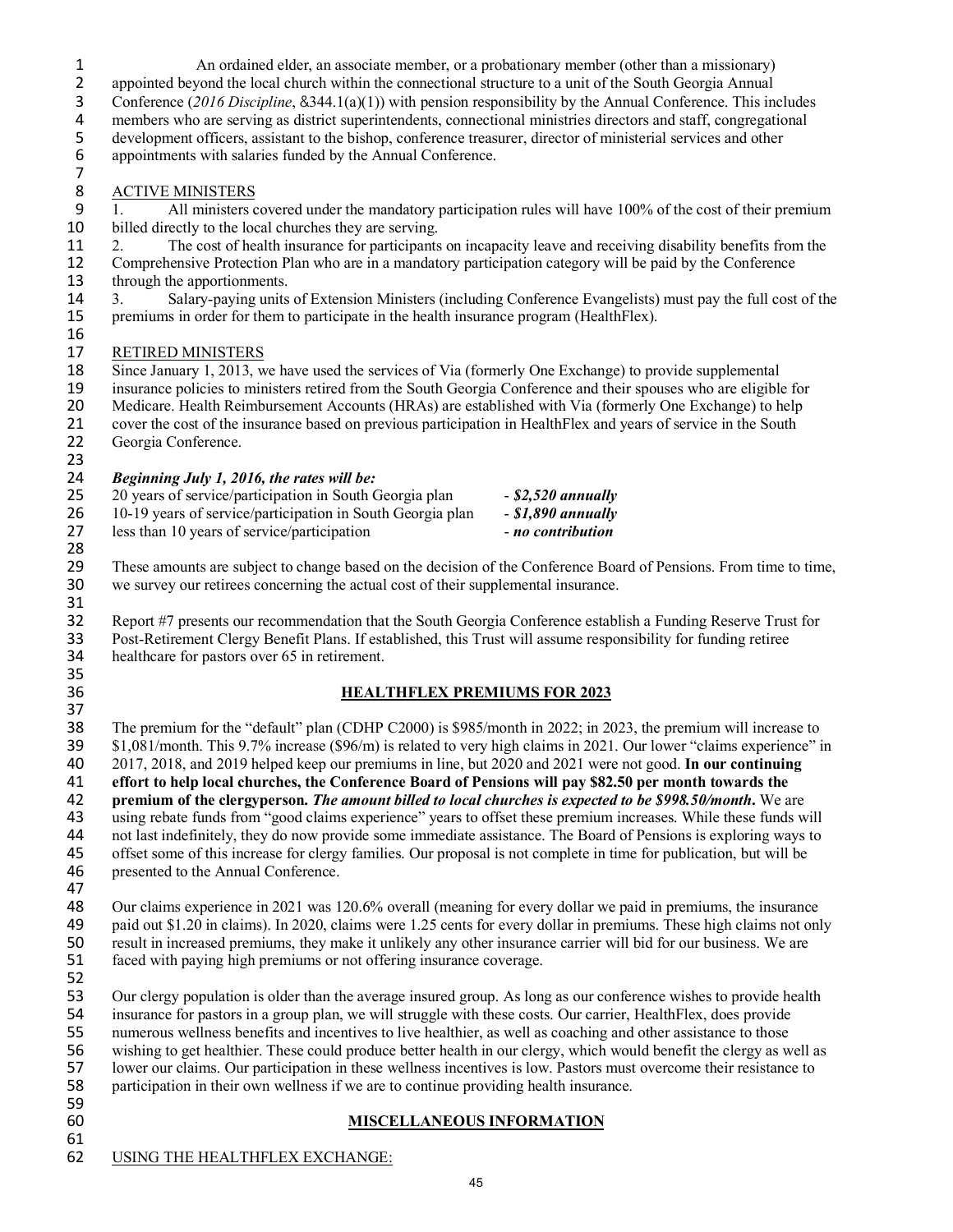1 Beginning in 2011, our "active plan" (for participants under age 65) was changed to a Consumer Driven Health Plan

2 (CDHP), a type of health insurance plan that allows the participant to use a health reimbursement account (HRA) to pay certain health care expenses directly, while a high-deductible health plan protects them from catastr

pay certain health care expenses directly, while a high-deductible health plan protects them from catastrophic

4 medical expenses. This model resulted in significant savings for the conference and delayed premium increases for<br>5 three years. The Conference Board of Pensions monitored the type of plans available and their costs, and 5 three years. The Conference Board of Pensions monitored the type of plans available and their costs, and decided to participate in the private HealthFlex Exchange in 2017.

participate in the private HealthFlex Exchange in 2017.

7 8 Participating in the Exchange allows participants to choose from several health plans instead of only one. Each plan<br>9 has its own deductibles, coverages, and costs. In addition, the Exchange provides dental and expanded 9 has its own deductibles, coverages, and costs. In addition, the Exchange provides dental and expanded vision coverage. Participants are more likely to find a plan which suits their particular needs. 10 coverage. Participants are more likely to find a plan which suits their particular needs.

#### 12 *We will continue to participate in the HealthFlex Exchange in 2023*.

14 SOUTH GEORGIA CONFERENCE WEBSITE: www.sgaumc.org<br>15 The Administrative Services section of the Conference website inclu The Administrative Services section of the Conference website includes many useful forms and articles regarding pension, health insurance, flexible spending accounts, and related matters. In addition, the Housing Allowance Resolution for Retired or Disabled Ministers is available on the website.

#### 19 **REPORT #6**<br>20 **REPORT #6 REPORT #6 REPORT #6 REPORT #6 REPORT #6 REPORT #6 REPORT #6 REPORT #6 REPORT #6** 20 **WELLNESS INITIATIVE FOR SOUTH GEORGIA**

21<br>22 22 The Conference Board of Pensions continues to embrace better health and "wellness" for our ministers and laity.<br>23 Because of the increasing cost of health care and the increasing number of our participants with chronic 23 Because of the increasing cost of health care and the increasing number of our participants with chronic illnesses, 24 the Board of Pensions realizes that by emphasizing "wellness" and working to improve the health of our clergy we<br>25 will not only improve the ability of clergy to be in ministry but should, in the long term, have an eff will not only improve the ability of clergy to be in ministry but should, in the long term, have an effect on the rising 26 costs of insurance. To say this differently, the key to lowering premiums for our health insurance is to increase the health and well-being of our clergy. health and well-being of our clergy.

28<br>29 29 We encourage ministers to become more responsible for their health-related behaviors. Virgin Pulse is included in 30 each of the health plans, with varying rewards based on participant behavior. Information on enrolling in Virgin<br>31 Pulse can be obtained on the South Georgia Conference website or by contacting the Administrative Servi 31 Pulse can be obtained on the South Georgia Conference website or by contacting the Administrative Services Office 32 at 478-738-0048.

33<br>34 HealthFlex is further encouraging active participants to be more responsible for their health. We expect to continue 35 the requirement that all participants in the active HealthFlex plan must take the Health Check (formerly HQ Health Outer 1.1 2022, 2.1 2022, 3.1 2022, 3.1 2022 individual deductibles. If a participant's spouse is covere 36 Quotient) by August 31, 2022, to avoid increased 2023 individual deductibles. If a participant's spouse is covered under the active plan, both the participant and the spouse must separately take the Health Check by Augu 37 under the active plan, both the participant and the spouse must separately take the Health Check by August 31, 2022, 38 to avoid an increased 2023 deductible for the spouse/family. Health Check is accessed through the Virgin Pulse app or website. or website.

40 41 We encourage all ministers to have a "wellness" exam annually. Guidelines related to "wellness" exam by age 42 groups are on the South Georgia Conference website, www.sgaumc.org. 43

44 The annual "Blueprint for Wellness" (BFW) offered by our insurer not only provides a needed service, but also has 45 a cash incentive for active participants! Participants can have the BFW done at Annual Conference, at a Quest lab 46 nearby (please schedule this through your Wespath Benefits Access portal online), or have a blood-check kit mailed 47 to their home. In many cases, this free bloodwork will replace the bloodwork your doctor orders, at no cost to the participant. Contact the Administrative Services office for more information. participant. Contact the Administrative Services office for more information. 49

#### 50 **REPORT #7**  51 **SOUTH GEORGIA ANNUAL CONFERENCE** 52 **FUNDING PLAN FOR RETIREE HEALTH CARE BENEFITS**

 The South Georgia Conference (the "Conference") will continue to offer access to a health benefit program for our retired ministers. The Conference is not liable for healthcare for retirees, their spouses, or surviving spouses. However, the Conference desires to provide access and assistance for such benefits as long as they are affordable (in the same way we desire to provide such benefits for active pastors).

58

53

11<br>12

13

18<br>19

59 In January, 2013, retirees were transitioned to individual Medicare supplement policies through Via (formerly One<br>50 Exchange). The Conference no longer offers HealthFlex for those who are Medicare eligible. Retirees wh

60 Exchange). The Conference no longer offers HealthFlex for those who are Medicare eligible. Retirees who were on 61 our HealthFlex insurance for 20 or more years of service in South Georgia will have a Health Reimburseme

61 our HealthFlex insurance for 20 or more years of service in South Georgia will have a Health Reimbursement 62 Account (HRA) funded at \$2,520 beginning July 1, 2016. Those with 10 to 19 years on our insurance will have a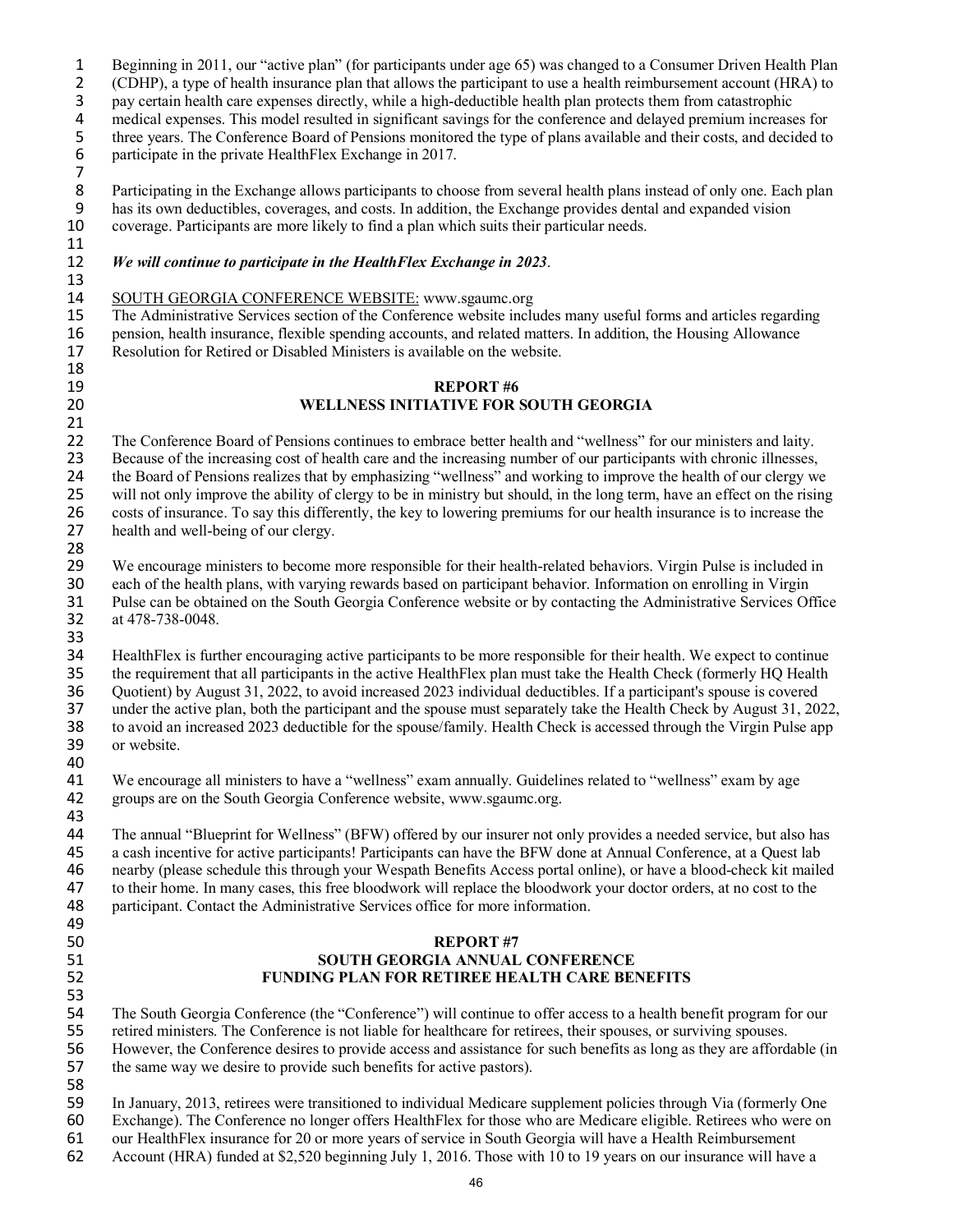- 1 \$1,890 HRA and those with less than 10 years will bear the full cost of their insurance. This change dropped our 2 Accumulated Post- Retirement Benefit Obligation from \$24,429,641 on 12/31/2010 to \$11,581,484 on 12/31/2014.<br>3 As of 12/31/2018, it was \$10,108,462. 3 As of 12/31/2018, it was \$10,108,462.
- $\frac{4}{5}$

5 Between 2018 and 2020, two major changes occurred which impact retiree health care liability. First, a new mortality table was adopted which more accurately reflected the actual experience of retired clergy. Second, 6 mortality table was adopted which more accurately reflected the actual experience of retired clergy. Second, changes in the investment environment (especially lower interest rates) lowered the "discount rate" from 4% to 7 in the investment environment (especially lower interest rates) lowered the "discount rate" from 4% to 3.5%. This<br>8 lowered discount rate has the effect of increasing liability, since lower investment earnings are antici 8 lowered discount rate has the effect of increasing liability, since lower investment earnings are anticipated. Our<br>9 Accumulated Post-Retirement Benefit Obligation thus increased to \$16,457,048 as of 12/31/2020. 9 Accumulated Post-Retirement Benefit Obligation thus increased to \$16,457,048 as of 12/31/2020.

10

11 Our Conference maintains a Reserve Account for Retiree Medical Benefits with Wespath that had a value on 12 December 31, 2021, of \$4,245,761. These funds came from the 2007 Performance Dividend, Medicare D reba December 31, 2021, of \$4,245,761. These funds came from the 2007 Performance Dividend, Medicare D rebates 13 and HealthFlex Incentives, as well as recent payments to secure our retiree healthcare funding. Note that much of 14 the increase in value is in the form of unrealized investment gains, and is not actual cash.

15

35<br>36

39

16 Uncertainty about the direction of The United Methodist Church and the South Georgia Annual Conference creates 17 additional uncertainty about the security of our retiree healthcare funding. The Conference Board of Pension and<br>18 Health Benefits wants to secure our retiree healthcare funding as we move into this uncertain future. W 18 Health Benefits wants to secure our retiree healthcare funding as we move into this uncertain future. We further<br>19 believe there is benefit in doing this now, while we have adequate time to consider the proposal, rathe 19 believe there is benefit in doing this now, while we have adequate time to consider the proposal, rather than at some future date when we may be rushed or feel pressured. After considering the impact of church disaffili future date when we may be rushed or feel pressured. After considering the impact of church disaffiliations and the 21 potential breakup of the denomination, the Board recommends that our conference establish a Funding Reserve<br>22 Trust for Post-Retirement Benefit Plans. Such a Trust would make this benefit available to retirees and thos 22 Trust for Post-Retirement Benefit Plans. Such a Trust would make this benefit available to retirees and those near<br>23 retirement even if our conference resources shrink. The proposed Trust document, explanatory videos, 23 retirement even if our conference resources shrink. The proposed Trust document, explanatory videos, and other 24 information were posted on the conference website in January 2022 to provide time for consideration and feedback<br>25 on the proposal. Establishing this Trust is a wise way of securing this benefit for our retired clergy. 25 on the proposal. Establishing this Trust is a wise way of securing this benefit for our retired clergy.

26<br>27 27 The Trust will be funded by assets held by the Conference Board of Pensions for the benefit of retired clergy. We are awaiting an updated actuarial study to confirm the amount of funding needed: it will be in the \$12-\$1 28 are awaiting an updated actuarial study to confirm the amount of funding needed: it will be in the \$12-\$16 million range. Once the actuarial report is received, we will publish proposed funding sources online so that Co range. Once the actuarial report is received, we will publish proposed funding sources online so that Conference 30 members will know how the funding works prior to being asked to vote on the proposal. We do not anticipate requiring any funds from local churches to fund the Trust. 31 requiring any funds from local churches to fund the Trust. 32

#### 33 **FUNDING RESERVE TRUST FOR POST-RETIREMENT BENEFIT PLANS** 34 **SUMMARY**

36 *The full legal document establishing the Trust is available on the conference website, www.sgaumc.org. It is 23*  37 *pages long. In order to save printing, a summary is provided here. Delegates are encouraged to download the*  38 *actual document to read in pdf. format, as well as the FAQ which accompanies it.* 

#### 40 **Overview**

#### 41 **1. General**

42<br>43 43 **Purpose** – The Trust is an irrevocable trust. Its purpose shall be to receive and hold contributions from the Grantor 44 (the South Georgia Annual Conference) for the Clergy Benefit Plans, and to distribute the same to the Plans.

45<br>46 **Qualification of Trust** – This trust is exempt from federal and state income tax.

47<br>48 48 **Clergy**. Clergy means a pastor in accordance with ¶339 of the BOD, who is an ordained elder, probationary deacon (according to 1992 BOD), associate member, provisional elder, or local pastor approved by vote of the cle (according to 1992 BOD), associate member, provisional elder, or local pastor approved by vote of the clergy 50 session, who has been appointed by the Bishop of the Grantor to be in charge of a station, circuit, cooperative parish, extension ministry, ecumenical shared ministry, or to a church of another denomination or on the st 51 extension ministry, ecumenical shared ministry, or to a church of another denomination or on the staff of one such appointment on or before Dissolution Date and the appointment to serve is within the boundaries of the G appointment on or before Dissolution Date and the appointment to serve is within the boundaries of the Grantor. 53 [This definition is taken from the BOD [339].

54<br>55 **Dissolution Date.** Dissolution Date means the date the Grantor ceases to exist in its current form; the number of 56 churches within the boundaries is decreased by twenty percent (20%) or more; the boundaries are materially 57 changed; or the Grantor ceases to be an Annual Conference of The United Methodist Church as defined in Section 58 IX of the BOD.

59<br>60

60 **Successor Supported Organization.** After Dissolution Date, a Successor Supported Organization means an entity<br>61 or conference which sponsors a benefit plan which satisfies the requirements of Section 2.01(b) and in wh

or conference which sponsors a benefit plan which satisfies the requirements of Section 2.01(b) and in which Clergy

62 of the Grantor participates.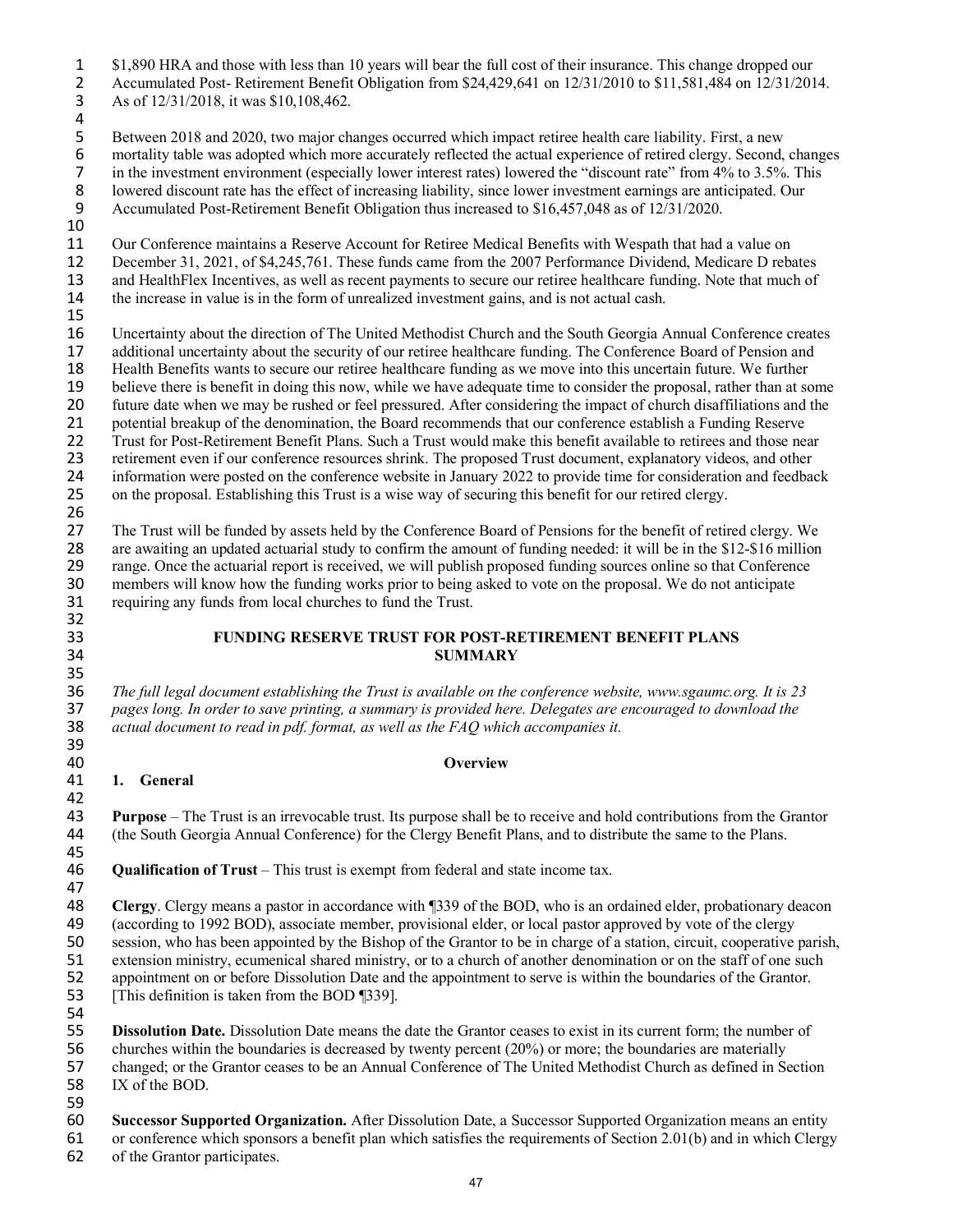#### **2. Beneficiaries**

 $\frac{2}{3}$ **3 Clergy Benefit Plans** – The initial clergy benefit plan is the Medicare Connector Program HRA provided through VIA Benefits (formerly ExtendHealth). The agreement also provides that other benefit plans could be added, b 4 VIA Benefits (formerly ExtendHealth). The agreement also provides that other benefit plans could be added, but not<br>5 removed from, the list of Clergy Benefit Plan. However, to be added, the plan must be sponsored by a Su 5 removed from, the list of Clergy Benefit Plan. However, to be added, the plan must be sponsored by a Successor<br>5 Supported Organization and must provide benefits based on retiree's service to Grantor before the Dissoluti 6 Supported Organization and must provide benefits based on retiree's service to Grantor before the Dissolution Date<br>7 and must provide benefits of the type provided by the Clergy Benefit Plan. and must provide benefits of the type provided by the Clergy Benefit Plan. 8<br>9

 **Interest of Clergy Benefit Plans in Trust** – Participants in the clergy benefit plans are not beneficiaries of the trust. Only the benefit plans are beneficiaries.

#### 11<br>12 **3. Trust**

19<br>20

**Composition** – The Trustees will hold and administer all sums of money securities, property, etc. for the Trust. The trustees will not distinguish between the principal and income. trustees will not distinguish between the principal and income.

**Contributions** – Trustees have no duty to require contributions to the Trust, but are only responsible for the amounts received by the Trustees. amounts received by the Trustees.

#### **4. Trustees**

#### • **Prior to Dissolution:**

 Each member of the Grantor's Board of Pension and Health Benefits will be a Trustee and the individual's term will 24 terminate at the conclusion of their term with the Board.<br>25 • If Dissolution were to occur:

#### • **If Dissolution were to occur:**

26 New Trustees shall be elected by the current Trustees. There shall be no less than 16 and no more than 20 Trustees.<br>27 Trustees shall be clergy members of the Grantor or lay members of a congregation of the Grantor prio 27 Trustees shall be clergy members of the Grantor or lay members of a congregation of the Grantor prior to 28 Dissolution Date. There shall be an equal number of lay and clergy Trustees. Dissolution Date. There shall be an equal number of lay and clergy Trustees.

 Trustees shall be elected to four-year terms in rotating classes. Trustees may serve a second term. Trustees shall be representative of the clergy who are beneficiaries of the Plan (i.e. race, gender, geography). At least one of the Trustees elected each year shall be a retiree who is a beneficiary of the Plan. The Director of Administrative Services and Benefits Officer of any successor supported organizations shall serve as ex-officio Trustees.

34<br>35 **General Responsibility** – The trustees manage the funds held in trust, decide whether to add additional benefit 36 plans as beneficiaries of the trust, handle distribution of funds from the trust to the Clergy Benefit Plans, and<br>37 determine if any staff support is needed. They do not make distributions to the beneficiaries of the b determine if any staff support is needed. They do not make distributions to the beneficiaries of the benefit plans or 38 set the terms of the benefit plans. Eligibility for retiree healthcare benefits is determined by the Conference Board of<br>39 Pensions. Pensions. 

**Removal** - Removal requires a unanimous vote.

#### 42<br>43 **5. Investments**

 Trustees have the authority to invest and reinvest funds, to establish and alter an investment policy, and to select investment managers.

#### **6. Governance, Investment Managers, and Custodians**

 **Responsibility with Respect to Co-Trustees** – Trustees will generally share all powers and responsibilities jointly, but they may by unanimous agreement allocate certain obligations, responsibilities, or duties to a specific Trustee. 

 **Governance/Administrations** – Trustees must meet at least once a year and meetings can be held by telephone or other similar means. A majority of Trustees constitutes a quorum.

#### 55<br>56 **7. Miscellaneous**

57<br>58 This section provides for best practices, audits, records, and similar matters.

#### **8. Amendment and Termination**

**No Diversion** – Income to the Trust may not be diverted to the Grantor or Successor Supported Organizations. If the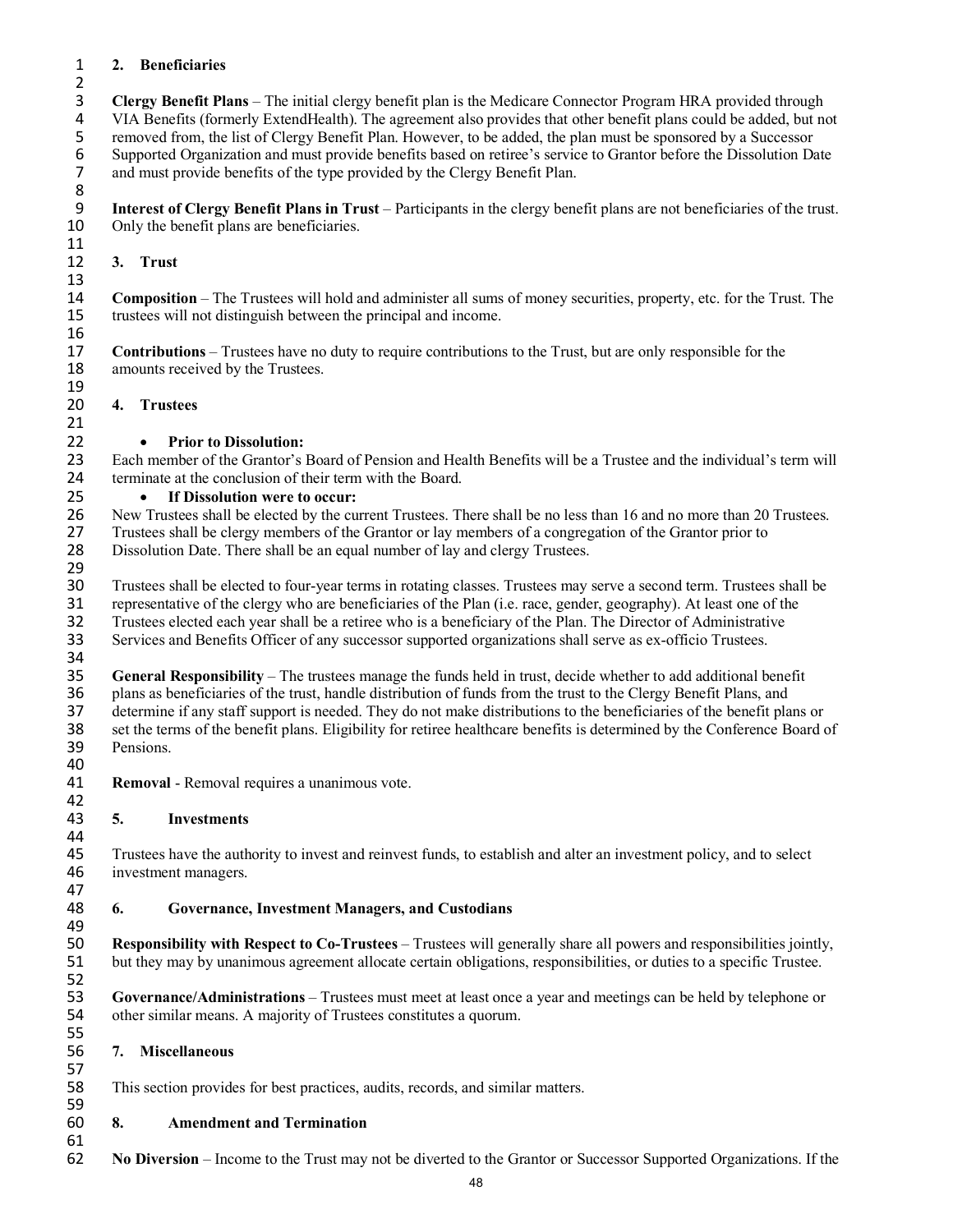Trust is being terminated, funds will be distributed to Grantor or SSO after all liabilities are paid off.

 **Amendments** – This provision discusses how Trustees may amend provisions to the Trust. However, Trustees may not amend the purpose of the Trust because it is an irrevocable trust and may not remove any existing Benefi 4 not amend the purpose of the Trust because it is an irrevocable trust and may not remove any existing Beneficiaries.<br>5 The Trustees may add new similar benefit plans as Beneficiaries. The Trustees may add new similar benefit plans as Beneficiaries.

 **Clergy Benefit Plan Termination** – If a Clergy Benefit Plan is terminated, all the rights and responsibilities will continue until all Clergy Benefit Plan benefits have been paid off.

- 10 **Trust Termination** There are three events which will terminate the irrevocable trust:<br>11 (i) Clergy Benefit Plan benefits due under the Clergy Benefit Plans are fully paid. (i) Clergy Benefit Plan benefits due under the Clergy Benefit Plans are fully paid. The Trust will terminate automatically at such time;
- (ii) The assets of the Trust are less than \$500,000; or
- (iii) There are less than thirty (30) surviving clergy. At termination, Trustees will determine any final distributions needed.

#### 17 **REPORT #7 SUPPLEMENT**<br>18 **RETIREE HEALTHCARE TRU RETIREE HEALTHCARE TRUST FREQUENTLY ASKED QUESTIONS**

#### **Section 1: Questions and Answers**

#### **What is a Healthcare Trust?**

24 According to Investopedia, a trust is a fiduciary relationship in which one party, known as a trustor, gives another party, the trustee, the right to hold title to property or assets for the benefit of a third party, th party, the trustee, the right to hold title to property or assets for the benefit of a third party, the beneficiary.

26<br>27 27 In this case, the South Georgia Conference (trustor) would give assets (funds) to the Trust (trustee) to benefit the retiree healthcare plan (beneficiary), which currently provides funding for supplemental healthcare fo retiree healthcare plan (beneficiary), which currently provides funding for supplemental healthcare for retired clergy and conference staff.

30<br>31 **Why are you suggesting the South Georgia Conference establish a Trust?** 

 Many conferences and other denominations are struggling to fund retiree healthcare now. The future of the United 33 Methodist denomination is uncertain. The Conference Board of Pension and Health Benefits wants to secure our<br>34 retiree healthcare funding as we move into this uncertain future. We further believe there is benefit in do retiree healthcare funding as we move into this uncertain future. We further believe there is benefit in doing this now, while we have adequate time to consider the proposal, rather than at some future date when we may be rushed

or feel pressured. 

 **Who will the Trust benefit?**  The proposed Trust will benefit all clergy and conference staff currently receiving retiree healthcare funding. It will also secure funding for those clergy and staff who are 55 and older, and who have or can meet the qualifications for retiree healthcare. These benefits apply to clergy and conference lay staff and are not impacted by gender, race, or 42 ordination. The requirement is to be on full retirement (age 62 or 30 years of service, or age 65 or 40 years of service) and have been on Conference insurance for at least 10 years. service) and have been on Conference insurance for at least 10 years.

 $\frac{2}{3}$ 

6<br>7

9<br>10

#### **Why is the Trust for those over 55?**

 The main retiree healthcare benefit the Conference offers is funding for Medicare supplemental policies. You must 47 be on Medicare to benefit from these, which means you must be 65 or older. Persons who are presently 55 or older may not have sufficient time to secure other funding for retiree healthcare. may not have sufficient time to secure other funding for retiree healthcare.

## **What about clergy and conference staff under 55?**

51 Essentially persons under 55 will be in the same position they are now – retiree healthcare funding is dependent upon the ability of the annual conference to pay it. Nothing about the Trust prohibits the Conference from upon the ability of the annual conference to pay it. Nothing about the Trust prohibits the Conference from

- continuing to fund retiree healthcare for persons not covered by the Trust.
- We do not know what plans may be offered in the future. Whether churches and clergy stay in The United Methodist
- Church, move to a new denomination, or become independent, funding for retiree healthcare will need to be
- considered. Persons who are under 55 should have time to make other plans for healthcare in retirement. It is not
- financially feasible to fund retirement healthcare now for all persons who are presently serving.

## 59<br>60

- **How does retiree healthcare work now?**  Most persons retire at or after they turn 65. At that point they go on Medicare. If these clergy/lay staff have been on
- Conference insurance for at least 10 years, they qualify for retiree healthcare assistance. If they have less than 10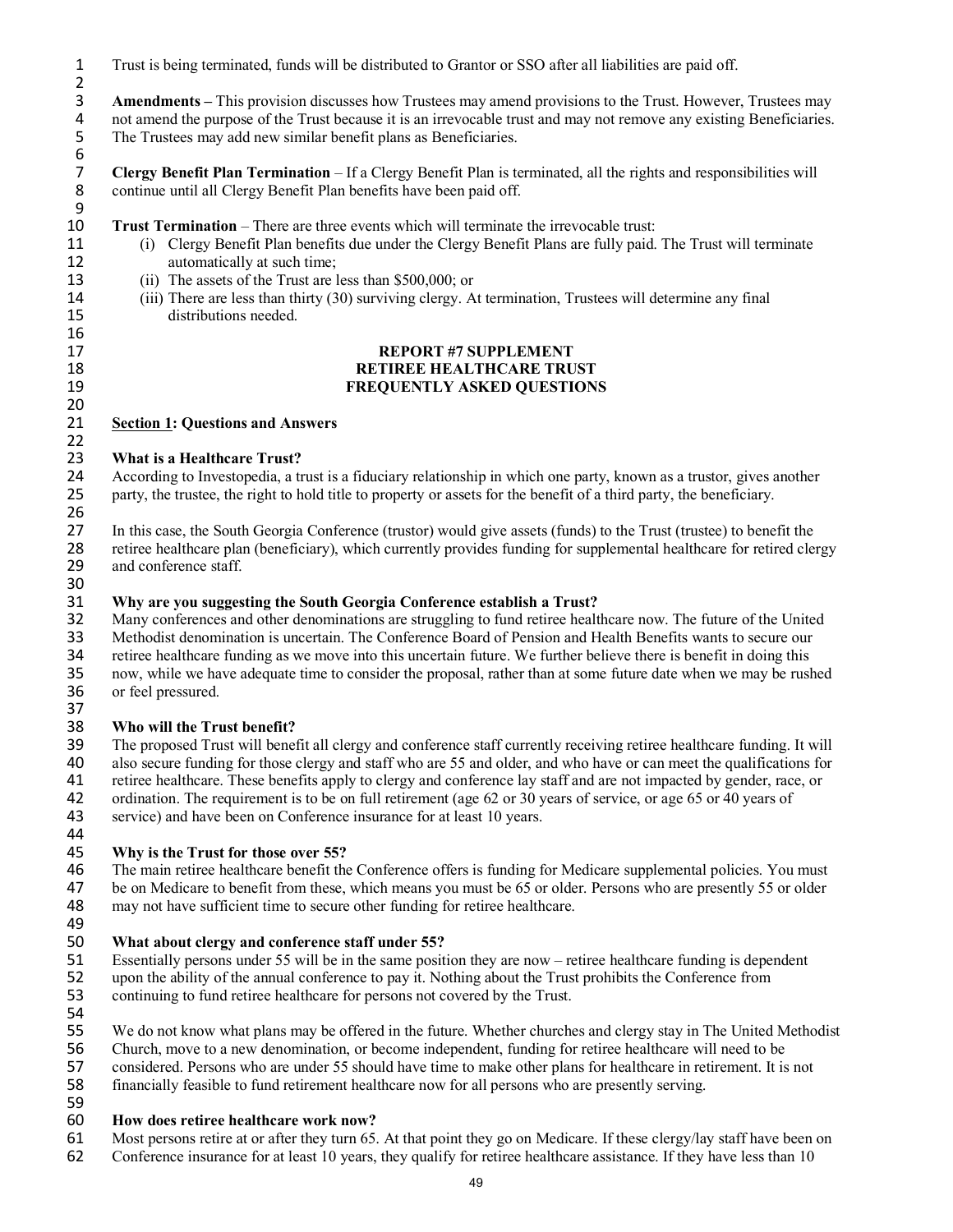1 years on our insurance, they do not qualify.

 $\frac{2}{3}$ 3 The Conference provides a resource through VIA Benefits to help retired clergy discern which Medicare supplement

4 policies are best for their specific medical and financial situation. The Conference then provides funding through a<br>5 Health Reimbursement Account (HRA) to assist in paying for these supplemental policies. By using VIA 5 Health Reimbursement Account (HRA) to assist in paying for these supplemental policies. By using VIA Benefits and funding through an HRA, the Conference is able to provide this benefit on a non-taxable basis.

and funding through an HRA, the Conference is able to provide this benefit on a non-taxable basis. 7

8 If a pastor elects full retirement before they are Medicare-eligible, they may stay on HealthFlex until they reach 65.<br>9 Should they elect to do so, the Conference provides the same amount of funding towards the HealthFl 9 Should they elect to do so, the Conference provides the same amount of funding towards the HealthFlex premium, 10 and the retiree pays the difference.

11<br>12 12 **Is retiree healthcare funding guaranteed?** 

13 No. The annual report of the Conference Board of Pension states: the Conference is not liable for healthcare for 14 retirees, their spouses, or surviving spouses. However, the Conference desires to provide access and assistance for such benefits as long as they are affordable. such benefits as long as they are affordable.

16

17 Other conferences are struggling to continue retiree healthcare; some have discontinued such coverage. The<br>18 Conference Board of Pension is grateful that our churches have supported this need, but there is no guarante 18 Conference Board of Pension is grateful that our churches have supported this need, but there is no guarantee they<br>19 can do so indefinitely. can do so indefinitely. 20

## 21 **Will this Trust guarantee retiree healthcare funding?**

No. There is no way to predict what will happen with investments or healthcare costs in the future. No one can 23 guarantee future funding that is sufficient to meet the need. What this Trust does do is provide adequate funding for 24 reasonable estimates of earnings and expenses for the actuarially projected lifetimes of the participants. It further<br>25 provides for a Board of Trustees who are able to take such steps as prove necessary from time to t 25 provides for a Board of Trustees who are able to take such steps as prove necessary from time to time.

### 26<br>27 27 **If approved, when will this trust be established?**

28 If the Conference approves, the Trust will establish July 1, 2022. The Board of Trustees has tentatively set an 29 organizing meeting for July 21, 2022.

#### 30<br>31 31 **When will the Trust start funding healthcare?**

32 If the Trust is created by the 2022 Annual Conference, the Conference Board of Pension envisions the Trust will 33 start funding healthcare for retirees on Jan 1, 2023. This will result in a decrease in apportionments for local churches.

35<br>36

## 36 **What will change if the Healthcare Trust is created?**

Retirees should not notice a change in how they receive funds or in how their claims are processed. The change will 38 be that the source of funding for retiree healthcare is now owned and invested by the Trust, rather than dependent upon the Conference or apportionments.

upon the Conference or apportionments. 40

#### 41 **How does this affect apportionments?**

42 Churches should experience a decrease in apportionments since most retiree healthcare will be funded through the 43 Trust. Some apportionment funding will still be needed for those who retire before they are eligible for Medicare.

44

#### 45 **Who will run the Trust?**

46 The same people currently responsible for our healthcare – the Conference Board of Pension and Health Benefits – 47 will be the initial Trustees.

48<br>49

#### 49 **Where are we getting the money to fund the Trust?**

50 The Conference Board of Pension has some assets which were raised for the purpose of providing pensions, which<br>51 were not needed to fund the Pre-82 plan. For several years Wespath has required us to put money aside for

- 51 were not needed to fund the Pre-82 plan. For several years Wespath has required us to put money aside for retiree<br>52 healthcare needs, in addition to current costs. In addition, investments over the years have grown sig
- 52 healthcare needs, in addition to current costs. In addition, investments over the years have grown significantly in the
- 53 market. We propose to use some of these accumulated funds, which are already earmarked for retirees, to fund the
- 54 Trust. (A complete list of funds under the Conference Board of Pension is posted annually on the Conference
- 55 website on the Audit/Financial Statements page.) 56

### 57 **What if the conference separates, dissolves, splits, mutates, etc.?**

58 If changes happen such that the South Georgia Conference no longer exists, or is no longer able to function in the

- 59 manner it presently does, or if a sufficient number of clergy and retirees leave the Conference, then the Board of<br>50 Pension will appoint a new set of Trustees. They will be chosen to represent the same racial, gender,
- 60 Pension will appoint a new set of Trustees. They will be chosen to represent the same racial, gender, and theological diversity as those covered by the retiree healthcare plan.
- diversity as those covered by the retiree healthcare plan.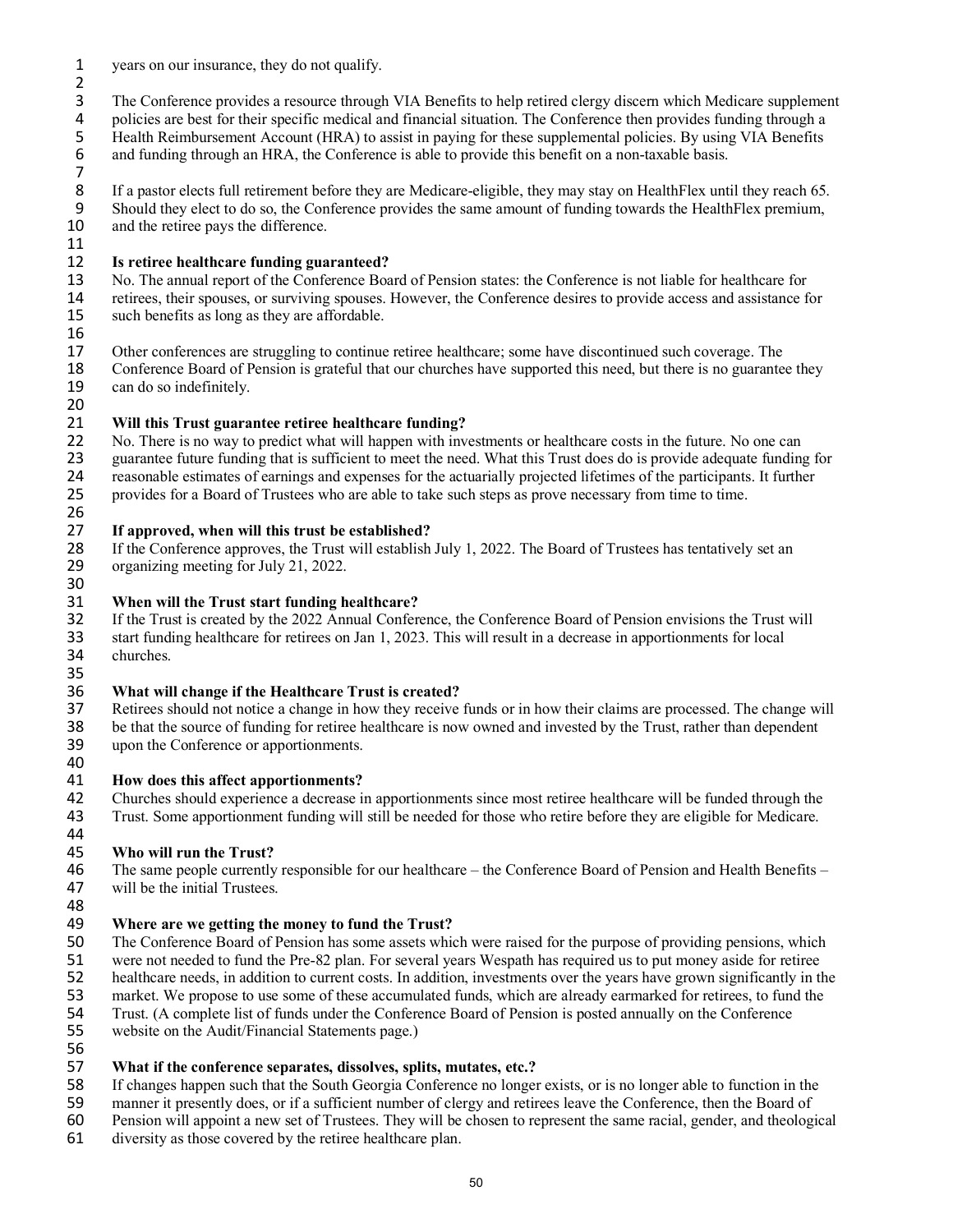#### **How will this impact pastors who withdraw from the UMC to unite with another denomination, or go**

2 **independent?**<br>3 If the pastor qu If the pastor qualifies for inclusion in the Trust on July 1, 2022, then the pastor is included regardless of whether or not they stay in the UMC.

 **How will this work if the Conference withdraws from the UMC and the pastor choose to remain in the UMC?**  If the pastor qualifies for inclusion in the Trust on July 1, 2022, then the pastor is included regardless of whether or not they stay in the South Georgia Conference.

#### 9<br>10 **What happens if we do not establish the Trust?**

11 No one can be sure what will happen if we do not establish the Trust because the future is so uncertain. Retiree healthcare for 2023 will continue as is. It is over the next four to five years that the risk becomes grea healthcare for 2023 will continue as is. It is over the next four to five years that the risk becomes greater. 

14 It seems likely that The United Methodist Church will experience some form of disruption in the next few years.<br>15 Our Annual Conference is already seeing churches choose to disaffiliate. If this continues, conference l

 Our Annual Conference is already seeing churches choose to disaffiliate. If this continues, conference leaders 16 anticipate lower apportionment payments and less secure funding for our retiree healthcare. Other possibilities exist<br>17 which have a more dramatic impact on our ability to pay for retiree healthcare in the future. which have a more dramatic impact on our ability to pay for retiree healthcare in the future.

18<br>19

19 Recent news reports indicate that other denominations are having to slash retiree healthcare. Some annual<br>20 conferences have discontinued retiree healthcare or limited it to present retirees, not future retirees. The C

 conferences have discontinued retiree healthcare or limited it to present retirees, not future retirees. The Conference 21 Board of Pension does not want this to happen in South Georgia, which is why the Board is proposing the Trust be established. established.

## 23<br>24

24 **Will establishing this Trust guarantee funding assistance for retiree healthcare?**<br>25 No. Establishing this Trust is a prudent move in the current situation to protect fundin No. Establishing this Trust is a prudent move in the current situation to protect funding for retiree healthcare 26 assistance. However, there are too many variables in the future to make a promise that funding will always be available. No amount of funding can be guaranteed. available. No amount of funding can be guaranteed.

#### 28<br>29 **Section 2: Examples of Impact**

30<br>31 *I'm already retired. How does this impact me?* 

 You have the security of knowing that funds are now sequestered and invested specifically to provide healthcare funding in the future, no matter what happens in our Conference or denomination. 

 *I'm 55-65 years old, presently have conference health insurance, and qualify for retiree healthcare. How does the creation of this Trust impact me?* 

 You have the same security as current retirees – funds are sequestered and invested to provide healthcare funding for you when you retire. 

#### *I'm 45, but I have 20 years in. How does this impact me?*

Nothing changes for you. There is no guarantee now that retiree healthcare will be available when you retire, nor

42 does this Trust provide any guarantee. It is the hope of the Board that wherever our clergy are serving at the time of their retirement will have funding for retiree healthcare. The Conference Board of Pension is gratef their retirement will have funding for retiree healthcare. The Conference Board of Pension is grateful we can

provide this benefit now. Our commitment has been and remains to do so as long as it is financially feasible.

 

- *I'm disabled now, not yet retired. How does this impact me?*
- 48 Being on disability is not relevant to the Trust. If you are 55 or older, you will be covered by the Trust after<br>49 retirement. If you are under 55, you will not be. While you are on medical leave and disability, the Co retirement. If you are under 55, you will not be. While you are on medical leave and disability, the Conference will fund your health care.
- 51<br>52 *I'm Conference lay staff. How does this impact me?*

 You will be treated the same as clergy. If you are 55 or older and meet the qualification, you will be covered by the Trust. If you are under 55, you will not be covered by the Trust. 

#### **REPORT #8 ACCUMULATING DEBT FOR CLERGY BENEFITS**

59 Your Conference Board of Pensions continues to be concerned about the accumulated clergy benefits debt. We have<br>60 direct-billed the pastor's pension to local churches/agencies since 1982, and the pastor's health insura

60 direct-billed the pastor's pension to local churches/agencies since 1982, and the pastor's health insurance since 61 2003. As we have shared in recent years, we have churches which have not paid, and are not paying, the

- 2003. As we have shared in recent years, we have churches which have not paid, and are not paying, the health
- insurance and pension for their pastor(s). These benefits are part of the pastor's compensation, and are an obligation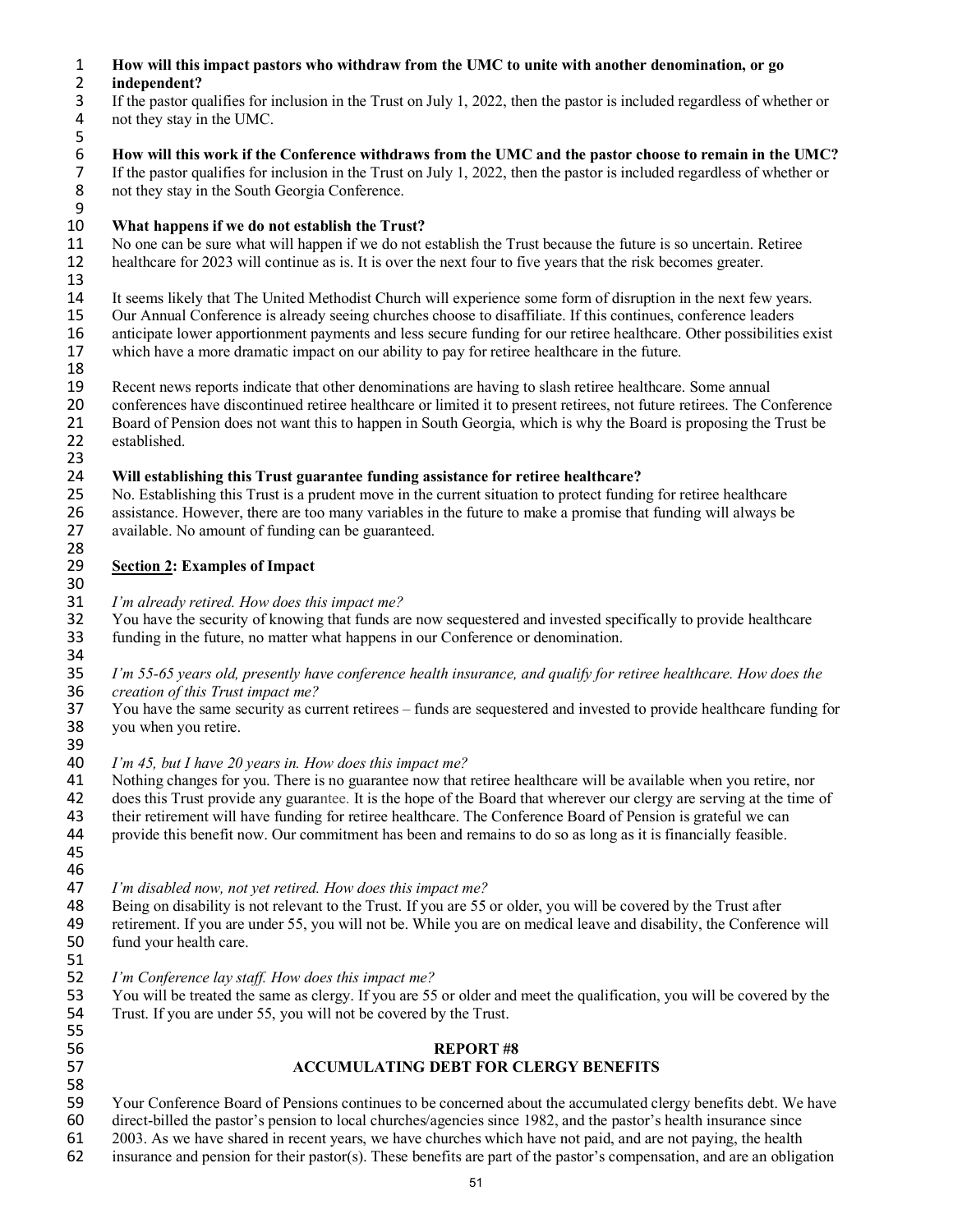- 1 of the local church. When they are not paid, other churches in the Annual Conference must step in and make the
- 2 payments, or the pastor will lose his/her insurance and/or pension. There is a fallacy in thinking that "the<br>3 Conference" will pay these benefits in reality, whenever the Conference pays a bill, it does so with func
- 3 Conference" will pay these benefits in reality, whenever the Conference pays a bill, it does so with funds from local churches. In a very real sense, this debt of clergy benefits is not owed to the Conference but to th
- 4 local churches. In a very real sense, this debt of clergy benefits is not owed to the Conference but to the other<br>5 churches in the Conference. churches in the Conference.
- 6<br>7

33<br>34

36<br>37

7 In this report, we state again our long-standing practice, and ask that our pastors, churches, and all officers and<br>8 members of the South Georgia Annual Conference acknowledge:

- 8 members of the South Georgia Annual Conference acknowledge:<br>9 The cost of a pastor's pension is part of his/her annual competent 9 • The cost of a pastor's pension is part of his/her annual compensation, and is the responsibility of the local church/charge to which he/she is appointed; church/charge to which he/she is appointed;
- 11 The cost of a pastor's health insurance is part of his/her annual compensation, and is the responsibility of the 12 local church/charge to which he/she is appointed;<br>13 • Responsibility for paying pension and insurance e
- Responsibility for paying pension and insurance expenses incurred during a pastor's appointment does not end 14 with the pastor being appointed to a new charge/church. The liability remains, is a responsibility of the local 15 church, and must be paid;
- 16 Our Standing Rules provide that if a church closes, any pension/insurance debt remaining shall be paid using proceeds from the sale of church property: proceeds from the sale of church property;
- 18 Any funds withheld from a pastor's pay in order to pay personal insurance or personal pension contributions on behalf of that pastor must be remitted monthly, and cannot, in any circumstance, be held by the local chur behalf of that pastor must be remitted monthly, and cannot, in any circumstance, be held by the local church. 20

21 Debt on unpaid benefits was \$672,690 at the end of 2021 (a decrease of \$149,831 from end of 2020, or 18%). When<br>22 we first raised this issue, accumulated debt was \$1.1 million. Over a third of the unpaid benefits debt we first raised this issue, accumulated debt was \$1.1 million. Over a third of the unpaid benefits debt has been 23 settled since 2016. We applaud those church and organizations which have paid down or paid off their debt. This 24 level of indebtedness, though reduced, remains unsustainable. It is improper for churches to fail to pay their pastor's benefits. Churches cannot just walk away from this obligation. It is inappropriate to shove the bil 25 benefits. Churches cannot just walk away from this obligation. It is inappropriate to shove the bill off on other 26 churches. The Conference has asked our Bishop and Cabinet to make full payment of clergy benefits a matter of 27 pastoral appointment and to consider payment of benefits on the same level as payment of salary in determining<br>28 whom to appoint to a local church. We ask pastors and church leaders to look at their benefits bills and 28 whom to appoint to a local church. We ask pastors and church leaders to look at their benefits bills and pay any accrued debt as a matter of both obligation and faithfulness. accrued debt as a matter of both obligation and faithfulness. 30<br>31

#### 31 **REPORT #9**  32 **2023 COMPREHENSIVE BENEFIT FUNDING PLAN**

The 2023 Comprehensive Benefit Funding Plan was not completed and approved in time for inclusion in this 35 publication.

#### 37 **REPORT #10**

#### 38 **RESOLUTION RELATING TO RENTAL/HOUSING ALLOWANCES FOR RETIRED OR DISABLED**  39 **CLERGY PERSONS OF THE SOUTH GEORGIA CONFERENCE FOR 2023**

40<br>41 The South Georgia Conference (the "Conference") adopts the following resolutions relating to rental/housing 42 allowance for active, retired, terminated or disabled clergypersons of the Conference.

43<br>44 44 **WHEREAS**, the religious denomination known as The United Methodist Church (the "Church"), of which this 45 Conference is a part, has in the past functioned and continues to function through ministers of the gospel (within the meaning of Internal Revenue Code section 107) who were or are duly ordained, commissioned, or licens 46 meaning of Internal Revenue Code section 107) who were or are duly ordained, commissioned, or licensed ministers 47 of the Church ("Clergypersons");

48<br>49 WHEREAS, the practice of the Church and of this Conference was and is to provide active Clergypersons with a 50 parsonage or a rental/ housing allowance as part of the gross compensation; 51

52 **WHEREAS**, pensions or other amounts paid to active, retired, terminated, and disabled Clergypersons are considered to be deferred compensation and are paid to said active, retired, terminated, and disabled Clergy considered to be deferred compensation and are paid to said active, retired, terminated, and disabled Clergypersons 54 in consideration of previous, active service; and 55

56 **WHEREAS**, the Internal Revenue Service has recognized the Conference (or its predecessors) as the appropriate 57 organization to designate a rental/housing allowance for Clergypersons who are or were members of this Conference<br>58 and are eligible to receive such deferred compensation: and are eligible to receive such deferred compensation; 59

#### 60 **NOW, THEREFORE, BE IT RESOLVED**: 61

62 **THAT** an amount equal to 100% of the pension or disability payments received from plans authorized under *The*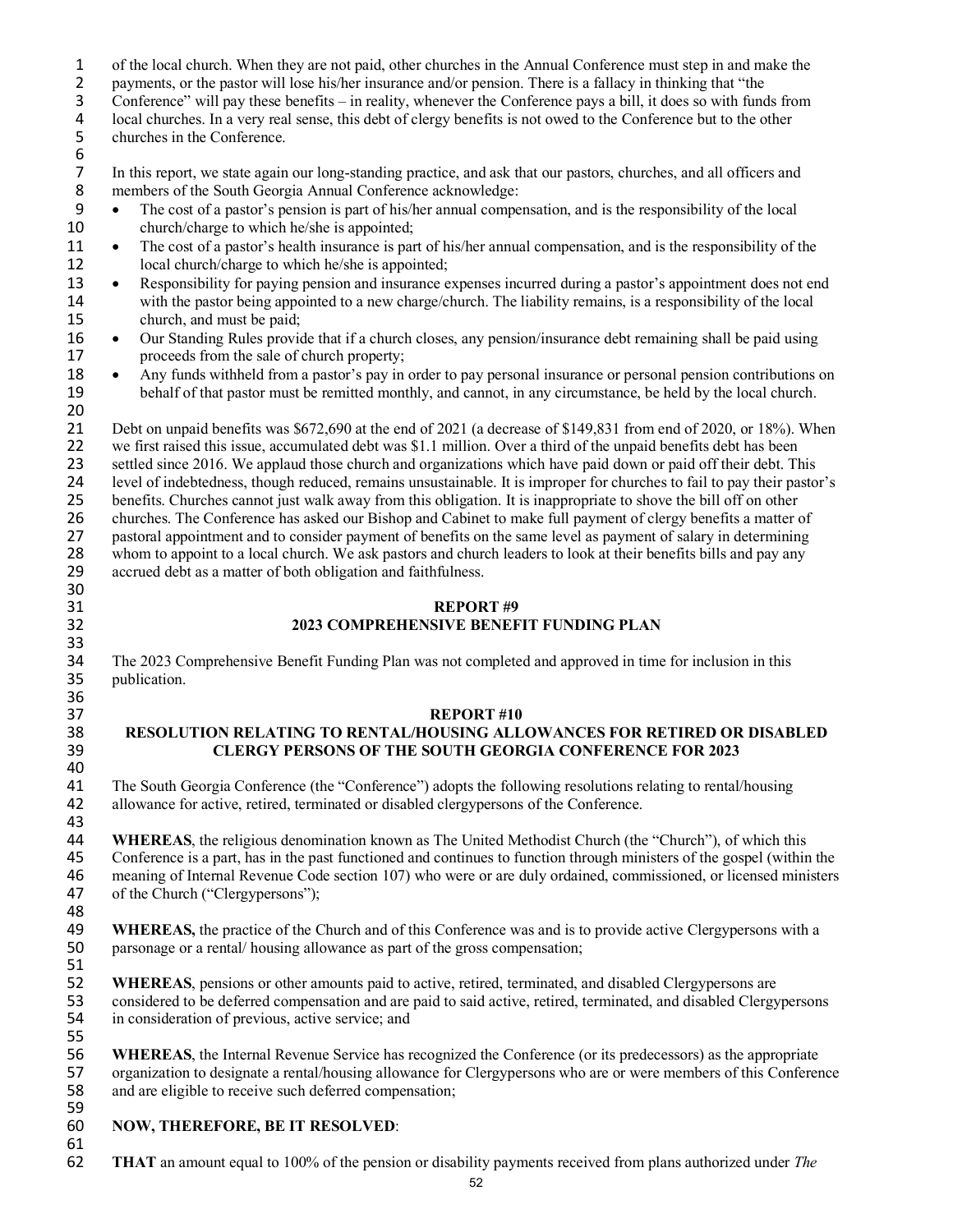1 *Book of Discipline of The United Methodist Church* (the "*Discipline*"), which includes all such payments from<br>2 Wespath (the pension agency of The United Methodist Church) during calendar year 2023 to each active, ret 2 Wespath (the pension agency of The United Methodist Church) during calendar year 2023 to each active, retired,<br>3 terminated or disabled Clergyperson who is or was a member of the Conference, or its predecessors, be and h 3 terminated or disabled Clergyperson who is or was a member of the Conference, or its predecessors, be and hereby<br>4 is designated as a rental/housing allowance for each Clergyperson; and is designated as a rental/housing allowance for each Clergyperson; and 5 **6 THAT** the pension or disability payments to which this rental/housing allowance applies will be any pension or disability payments from plans, annuities, or funds authorized under the *Discipline*, including such paymen 7 disability payments from plans, annuities, or funds authorized under the *Discipline*, including such payments from<br>8 Wespath and from a commercial annuity company that provides an annuity arising from benefits accrued u 8 Wespath and from a commercial annuity company that provides an annuity arising from benefits accrued under a<br>9 Wespath plan, annuity, or fund authorized under the *Discipline*, that result from any service a Clergyperson 9 Wespath plan, annuity, or fund authorized under the *Discipline*, that result from any service a Clergyperson rendered to to this Conference or that an active, a retired, terminated or a disabled Clergyperson of this Con 10 to this Conference or that an active, a retired, terminated or a disabled Clergyperson of this Conference rendered to 11 any local church, annual conference of the Church, general agency of the Church, other institution of the Church,<br>12 former denomination that is now a part of the Church, or any other employer that employed the Clergype former denomination that is now a part of the Church, or any other employer that employed the Clergyperson to 13 perform services related to the ministry of the Church, or its predecessors, and that elected to make contributions to, 14 or accrue a benefit under, such a plan, annuity, or fund for such active, retired, terminated or disabled<br>15 Clergyperson's pension or disability as part of his or her gross compensation. 15 Clergyperson's pension or disability as part of his or her gross compensation. 16<br>17 17 **NOTE:** The rental/housing allowance that may be excluded from a Clergyperson's gross income in any year for federal income tax purposes is limited under the Internal Revenue Code section 107(2) and regulations there un 18 federal income tax purposes is limited under the Internal Revenue Code section 107(2) and regulations there under<br>19 to the lesser of: (1) the amount of the rental/housing allowance designated by the Clergyperson's empl 19 to the <u>lesser</u> of: (1) the amount of the rental/housing allowance designated by the Clergyperson's employer or other<br>20 appropriate body of the Church (such as this Conference in the foregoing resolutions) for such yea appropriate body of the Church (such as this Conference in the foregoing resolutions) for such year; (2) the amount 21 actually expended by the Clergyperson to rent or provide a home (plus other qualifying expenses) in such a year; or (3) the fair rental value of the home, including furnishings and appurtenances (such as a garage), plus 22 (3) the fair rental value of the home, including furnishings and appurtenances (such as a garage), plus the cost of utilities in such year. Retiring clergy may want to consider spanning major purchases such as a home ov 23 utilities in such year. Retiring clergy may want to consider spanning major purchases such as a home over several years to take best advantage of this exclusion. years to take best advantage of this exclusion. 25 26 Submitted by:<br>27 Dr. Ben C. Ma Dr. Ben C. Martin, Chair, Conference Board of Pensions 28 Dr. Derek W. McAleer, Director of Administrative Services 29 30 **RECOMMENDATION 4 – Council on Finance and Administration** 31<br>32 32 **REPORT #1** 33<br>34 34 The Council on Finance and Administration appreciates the generosity of South Georgia United Methodists! Even<br>35 though the stresses of 2020 continued throughout 2021, our churches worked to maintain a focus on ministry though the stresses of 2020 continued throughout 2021, our churches worked to maintain a focus on ministry and 36 mission. This report shows but a portion of the ways our churches have extended themselves financially to be 37 instruments of grace. 38<br>39 39 **In 2021, payment of apportionments increased to 85.3%, above the 2020 rate of 84.2%.** The South Georgia 40 Annual Conference gave a total of \$18,588,936 in all funds sent through the Conference Treasurer in the calendar year 2021, a decrease of \$1,719,332 overall compared with 2020. Most of the decrease is in benefits paymen 41 year 2021, a decrease of \$1,719,332 overall compared with 2020. Most of the decrease is in benefits payments, as<br>42 the number of full-time pastors continues to drop. We are grateful to the churches of the South Georgia 42 the number of full-time pastors continues to drop. We are grateful to the churches of the South Georgia Conference 43 for their partnership. 44 **2021 SUMMARY OF FUNDS RECEIVED 2020 2021**

| Received on Apportionments                             | 7.875.492    | 7.564.164           |
|--------------------------------------------------------|--------------|---------------------|
| Received on District Apportionment or Advance Specials | 1,922,325    | 2,138,140           |
| Received From Benefits Billings and Other Funds        | 10.510.451   | 8,886,632           |
| Total Receipts                                         | \$20,308,268 | <u>\$18,588,936</u> |

45

#### **COMPARISON REPORT AS OF DECEMBER 2021**

|                            | 2020          | 2020            | $\frac{0}{0}$ | 2021          | 2021                 | $\frac{0}{0}$ |
|----------------------------|---------------|-----------------|---------------|---------------|----------------------|---------------|
| <b>APPORTIONMENTS</b>      | <b>BUDGET</b> | <b>RECEIPTS</b> | <b>PAID</b>   | <b>BUDGET</b> | <b>RECEIPTS PAID</b> |               |
| Conference Benevolence     | 1,067,966     | 952.731         | 89%           | 1,076,506     | 957,651              | 89%           |
| Congregational Development | 310.014       | 272.399         | 88%           | 310,673       | 266,329              | 86%           |
| Clergy Support             | 1,727,661     | 1,511,699       | 87%           | 1,724,379     | 1.529.237            | 89%           |
| Pre-1982 Pensions          | 302,800       | 280.817         | 93%           | $\theta$      | 1.720                | 0%            |
|                            |               |                 |               |               |                      |               |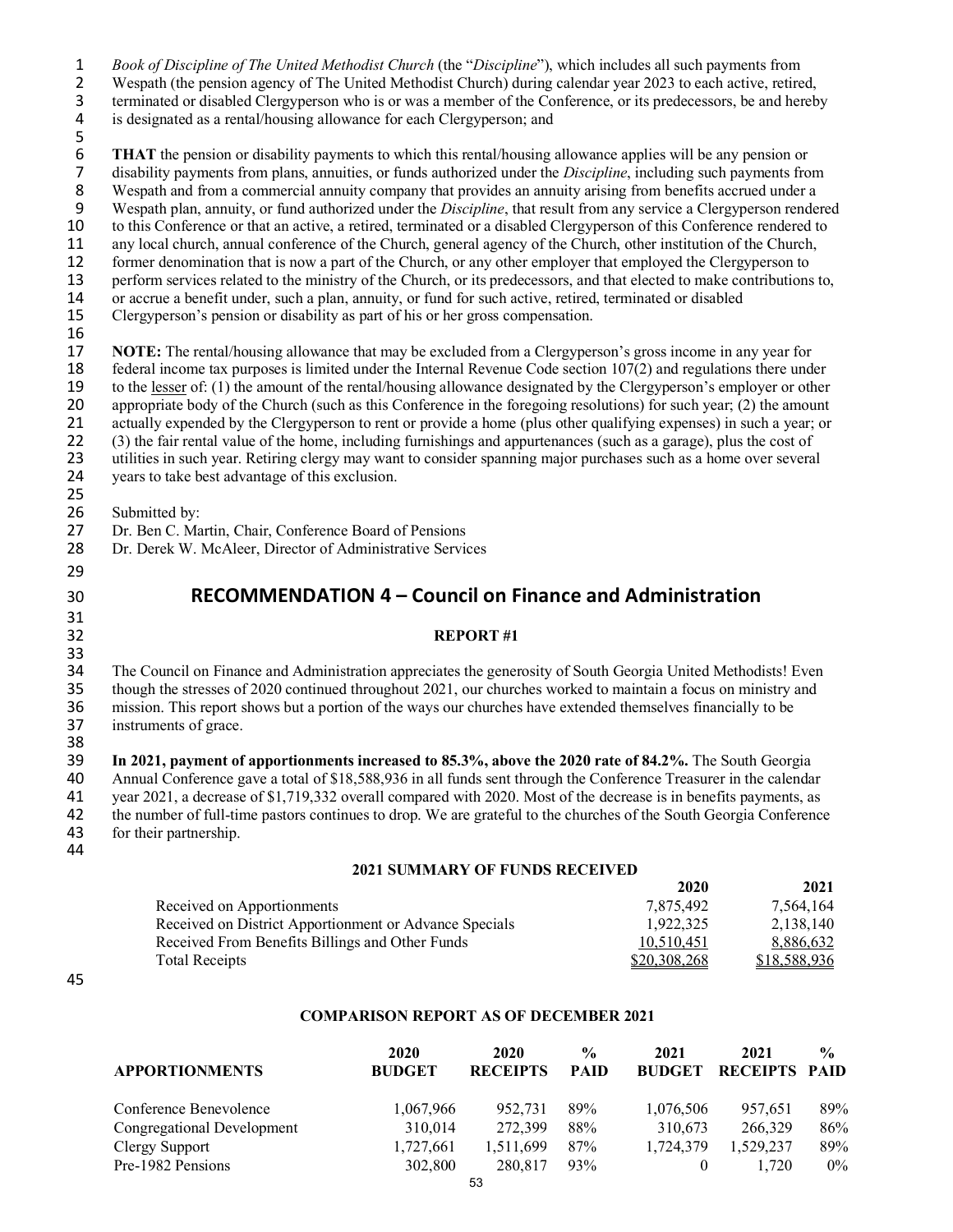#### **COMPARISON REPORT AS OF DECEMBER 2021**

|                                | 2020          | 2020            | $\frac{6}{6}$ | 2021          | 2021            | $\frac{6}{6}$ |
|--------------------------------|---------------|-----------------|---------------|---------------|-----------------|---------------|
| <b>APPORTIONMENTS</b>          | <b>BUDGET</b> | <b>RECEIPTS</b> | <b>PAID</b>   | <b>BUDGET</b> | <b>RECEIPTS</b> | <b>PAID</b>   |
| CPP (Post-1982)                | 700,000       | 662,567         | 95%           | 725,000       | 654,445,        | 90%           |
| Post-Retirement Medical        | 120,000       | 113,247         | 94%           | 120,000       | 122,676         | 102%          |
| Health Flex (Disability)       | 165,000       | 150,258         | 91%           | 150,000       | 139,856         | 93%           |
| Administrative Expense         | 1,312,990     | 1,126,406       | 86%           | 1,309,514     | 1,151,986       | 88%           |
| SEJ Mission and Ministry Fund  | 20,713        | 18,742          | 90%           | 20,713        | 18243           | 88%           |
| GA Wesley Min. & UM Colleges   | 723,201       | 594,226         | 82%           | 723,201       | 612,460         | 85%           |
| <b>SGA Episcopal Office</b>    | 212,250       | 186,820         | 88%           | 297,569       | 267,140         | 90%           |
| <b>SGA Episcopal Residence</b> | 20,000        | 17,773          | 89%           | 30,000        | 27,486          | 92%           |
| World Service                  | 1,359,920     | 1,015,374       | 75%           | 1,179,877     | 892,503         | 76%           |
| Africa Univ. Fund              | 41,003        | 36,744          | 90%           | 38,394        | 37,900          | 99%           |
| <b>Black College Fund</b>      | 183,218       | 142,074         | 78%           | 170,775       | 133,738         | 78%           |
| Gen Admin. Fund                | 161,479       | 121,386         | 75%           | 145,301       | 110,050         | 76%           |
| Gen. Episcopal Fund            | 402,728       | 287,283         | 71%           | 473,764       | 335,376         | 71%           |
| Inter-Denominational Co-op Fd. | 35,922        | 28,018          | 78%           | 5,108         | 4,365           | 85%           |
| Ministerial Ed. Fund           | 459,319       | 356,929         | 78%           | 369,540       | 301,003         | 81%           |
| <b>Received on</b>             |               | \$7,875,492     |               |               |                 |               |
| <b>Apportionments</b>          | \$9,326,184   |                 | 84%           | \$8,870,314   | \$7,564,165     | 85%           |

2021 Increase (Decrease) from 2020 (\$311,328)

1 2

|    |        | 3 % of TOTAL RECEIPTS ON APPORTIONED ITEMS: |
|----|--------|---------------------------------------------|
|    | 4 2020 | 84.2%                                       |
| 5. | 201    | 95.30/                                      |

| 5. | 2021                       | 85.3%   |
|----|----------------------------|---------|
| 6  | <b>INCREASE (DECREASE)</b> | $1.1\%$ |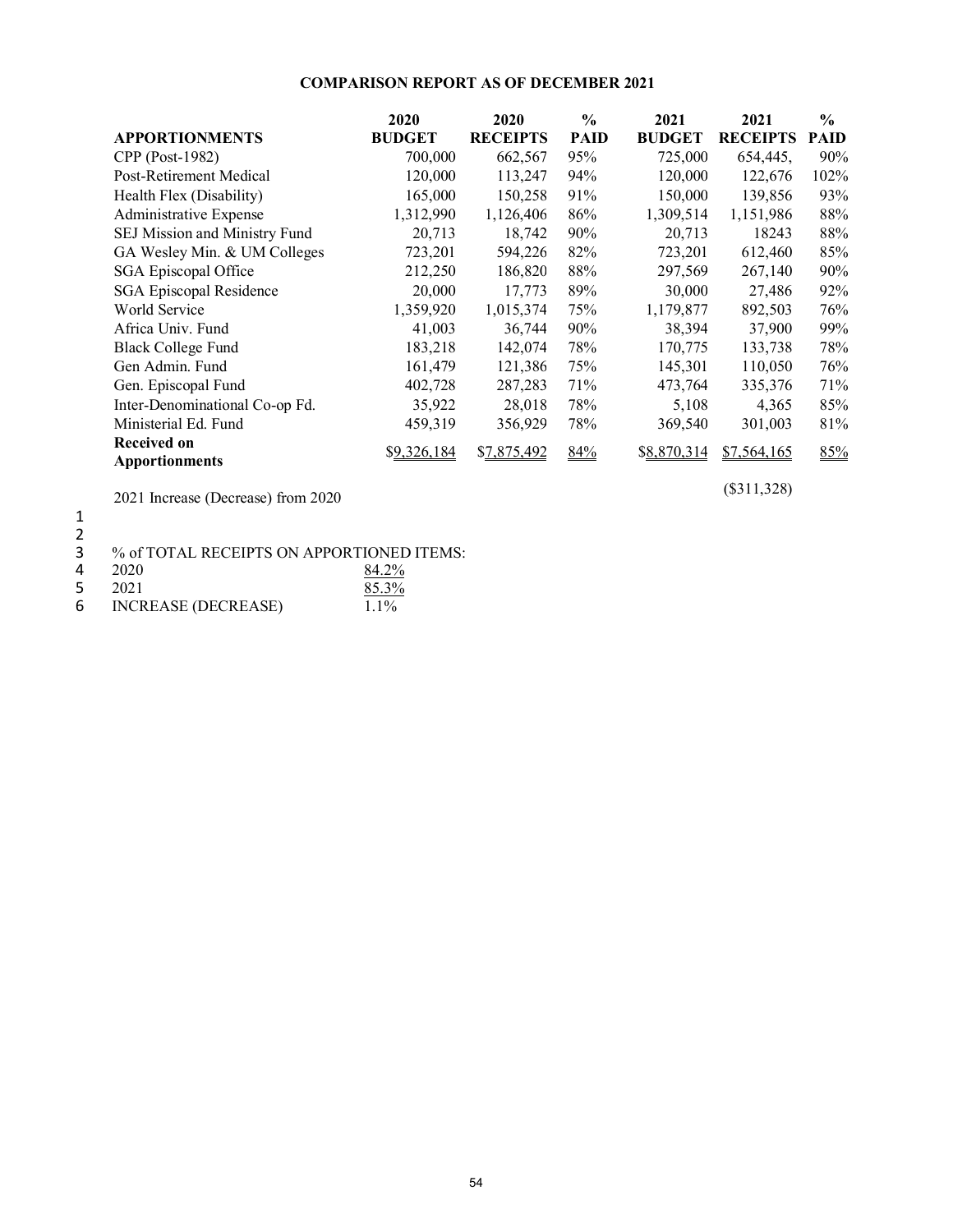#### **NON-APPORTIONED FUNDS**

|                                                           | 2020             | 2021        |
|-----------------------------------------------------------|------------------|-------------|
| District Apportionments (except for missions – Lane 6)    | 1,235,356        | 1,395,299   |
| General (*) and Annual Conference (**) Special Offerings: |                  |             |
| Human Relations Day*                                      | 931              | 274         |
| UMCOR Sunday*                                             | 3,888            | 5982        |
| Native American Awareness*                                | 50               | 580         |
| Magnolia Manor Sunday**                                   | 4,473            | 3,412       |
| Peace with Justice Sunday*                                | 439              | 729         |
| Wesley Glen Day**                                         | 2,237            | 3,607       |
| Golden Cross Day**                                        | 380              | 2,181       |
| Christian Education Sunday**                              | 310              | 370         |
| Methodist Children's Home Day**                           | 14,990           | 32,656      |
| World Communion Sunday*                                   | 460              | 1,412       |
| Vashti Day**                                              | 1,780            | 3,297       |
| Wesleyan College Day**                                    | 550              | 1,055       |
| United Methodist Student Day*                             | 700              | 1,134       |
| UM Global Aids Fund Day                                   | 325              | 450         |
| Six Lane Advance Specials:                                |                  |             |
| Africa Church Growth - Lane 1                             | 9,365            | 10,914      |
| World Hunger Specials – Lane 2                            | 12,794           | 18,098      |
| Mission Personnel - Lane 3                                | 35,924           | 27,866      |
| Mission Projects – Lane 4                                 | 55,780           | 53,374      |
| UMCOR - Lane 5                                            | 108,611          | 175,125     |
| Conference/District Specials - Lane 6                     | 371,091          | 285,513     |
| South Georgia's Plus Lane                                 | 56,224           | 99,204      |
| Designated Funds (no advance special credit)              | 5,667            | 15,607      |
| Total District Apportionments,                            |                  |             |
| Special Sundays & Advance Specials                        | \$1,922,325      | \$2,138,140 |
| Other Funds Received:                                     |                  |             |
| HealthFlex Non-Apportioned Receipts                       | 3,163,700        | 3,095,396   |
| Clergy Retirement Security Plan                           | 2,725,745        | 2,576,421   |
| Miscellaneous Receipts on Budget Items                    | 480,364          | 84,821      |
| Net Investment Earnings                                   | 954,757          | 42,649      |
| <b>Connectional Ministries</b>                            | 705,192          | 597,034     |
| (Camps, Events, and other items)                          |                  |             |
| Pension Funds (including Pitts Funds)                     | 1,512,761        | 1,462,995   |
| <b>Bequests</b>                                           | $\boldsymbol{0}$ | $\theta$    |
| Other Designated Receipts (Including Pass Through Items)  | 927,594          | 1,027,316   |
| <b>Total Other Funds Received</b>                         | \$10,470,113     | \$8,886,632 |

#### **APPORTIONMENTS & PERCENTAGE PAID BY DISTRICT**

| Coastal       | Rev. David Thompson   | 1,734,238   | 87.1% |
|---------------|-----------------------|-------------|-------|
| North Central | Rev. Craig Hutto      | 1,467,487   | 80.7% |
| Northeast     | Rev. Stephen Grantham | 967,016     | 91.9% |
| Northwest     | Rev. Steve Patton     | 1,140,821   | 73.1% |
| South Central | Rev. Paula Lewis      | 995,654     | 86.4% |
| Southwest     | Rev. Doreen Smalls    | 1,258,949   | 96.4% |
| Total         |                       | \$7,564,165 |       |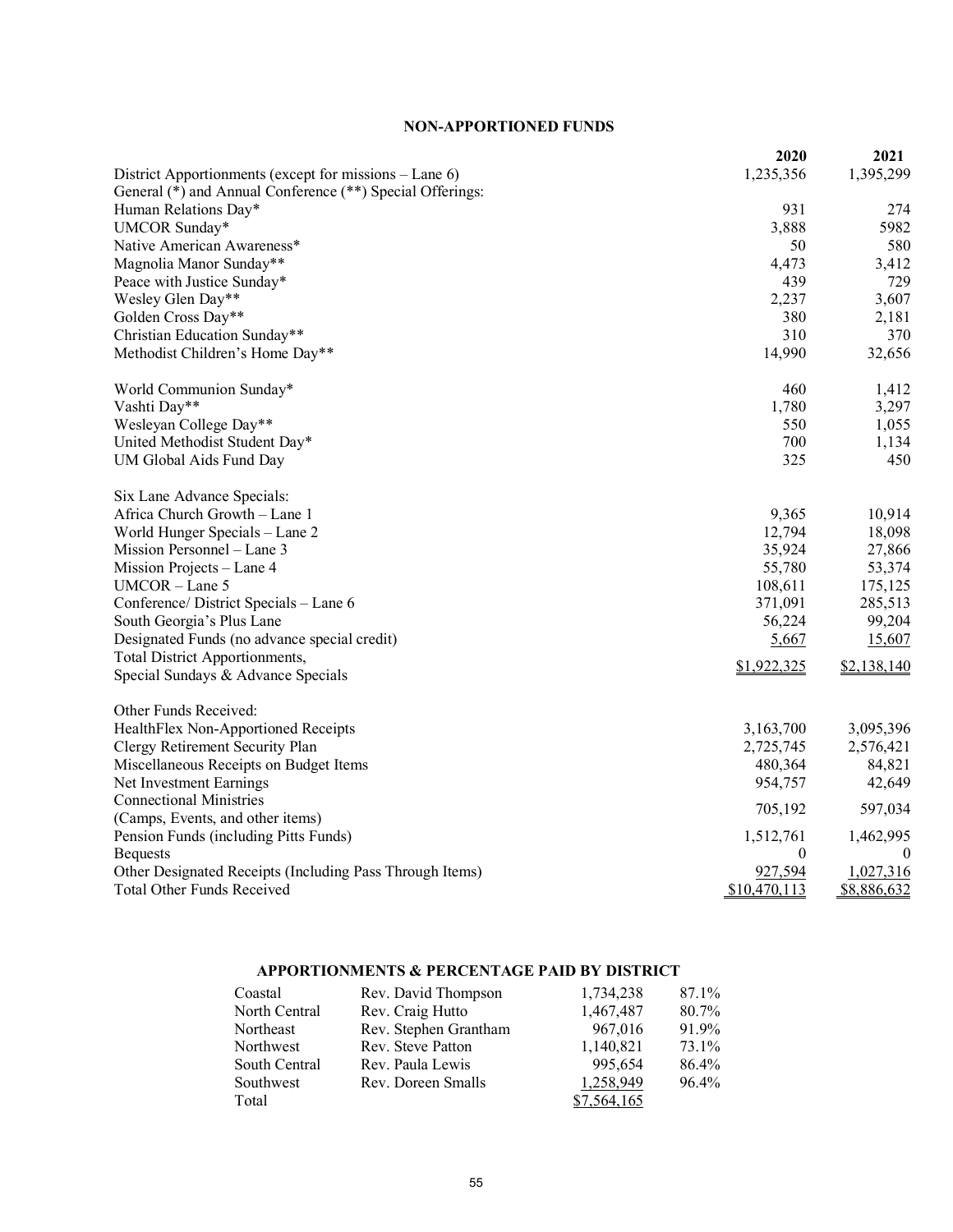1 We applaud the churches of the Southwest District for their leadership in giving. We honor the churches of the<br>2 Northeast District for their increase in apportionment payments! Northeast District for their increase in apportionment payments! 3

#### 4 **REPORT #2**  5 **REPORT OF RECEIPTS AND DISBURSEMENTS**

 $-5$ <br>  $6$ <br>  $7$ 7 In keeping with Standing Rule 6.1.1, we provide a report of receipts and disbursements. Our report summarizes each<br>8 Inne of the Conference budget for 2021. The 2021 Budget amounts shown on the "Receipts on Apportionment line of the Conference budget for 2021. The 2021 Budget amounts shown on the "Receipts on Apportionments" 9 lines reflect the amount apportioned to churches for 2021. Since all of the non-budgeted funds that we receive are<br>10 designated and most of them are disbursed the following month, we have summarized them in groups. Some designated and most of them are disbursed the following month, we have summarized them in groups. Some 11 designated receipts are not disbursed until this office is authorized to do so by the committee or organization<br>12 involved. If you are interested in more details, copies of the audited financial statements of the South 12 involved. If you are interested in more details, copies of the audited financial statements of the South Georgia<br>13 Conference are available on the conference website, www.sgaumc.org, under "Administrative Services" the 13 Conference are available on the conference website, www.sgaumc.org, under "Administrative Services" then 14 "Financial Statements." The budgets of various conference offices are also posted on the conference website. 15

| <b>Type A: Items Paid Based On Expenses</b>                      |                                                      | 2021<br><b>Budget</b> | <b>December</b><br>31, 2021<br><b>Year to Date</b> | Percentage |
|------------------------------------------------------------------|------------------------------------------------------|-----------------------|----------------------------------------------------|------------|
|                                                                  |                                                      |                       |                                                    |            |
| <b>Conference Benevolences</b><br><b>Connectional Ministries</b> | Receipts on Apportionments<br>Miscellaneous Receipts | 617,312               | 549,156<br>577                                     | 88.96%     |
|                                                                  | <b>Disbursements</b>                                 | 617,312               | 271,944                                            | 44.05%     |
| Arthur J. Moore<br>Museum                                        | Receipts on Apportionments<br>Miscellaneous Receipts | 125,194               | 111,372<br>19                                      | 88.96%     |
|                                                                  | <b>Disbursements</b>                                 | 125,194               | 119,424                                            | 95.39%     |
| <b>Board Of Laity</b>                                            | Receipts on Apportionments<br>Miscellaneous Receipts | 6,000                 | 5,338                                              | 88.96%     |
|                                                                  | <b>Disbursements</b>                                 | 6,000                 | 404                                                | 6.73%      |
| Hispanic Ministries                                              | Receipts on Apportionments<br>Miscellaneous Receipts | 317,501               | 282,446                                            | 88.96%     |
|                                                                  | <b>Disbursements</b>                                 | 317,501               | 285,040                                            | 89.78%     |
| <b>Total</b><br>Conference                                       | Receipts on Apportionments<br>Miscellaneous Receipts | 1,066,007             | 948,312<br>596                                     | 89.21%     |
| <b>Benevolences</b>                                              | <b>Disbursements</b>                                 | 1,066,007             | 676,812                                            | 63.49%     |
| <b>Congregational Development</b>                                |                                                      |                       |                                                    |            |
| New Congregational<br>Development                                | Receipts on Apportionments<br>Miscellaneous Receipts | 310,673               | 266,329                                            | 85.73%     |
|                                                                  | Disbursements                                        | 310,673               | 298,246                                            | 96.00%     |
| <b>Clergy Support</b>                                            |                                                      |                       |                                                    |            |
| <b>District</b><br>Superintendents'                              | Receipts on Apportionments<br>Miscellaneous Receipts | 1,069,070             | 948,087                                            | 88.68%     |
| Expense                                                          | <b>Disbursements</b>                                 | 1,069,070             | 990,012                                            | 92.60%     |
| Pre-1982 Pensions<br>& Benefits                                  | Receipts on Apportionments<br>Miscellaneous Receipts | $\boldsymbol{0}$      | 1,720                                              | $0.00\%$   |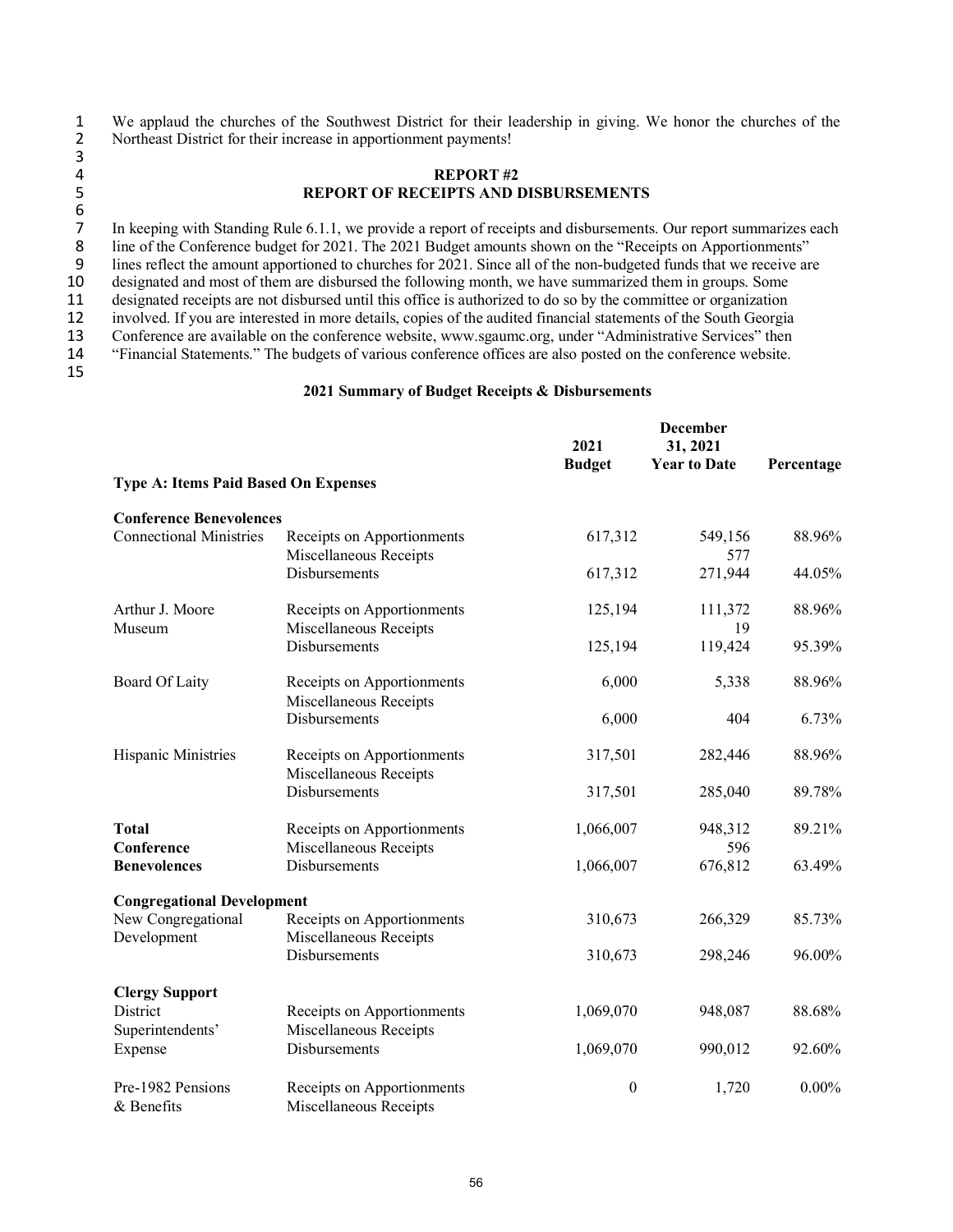|                                          |                                                      | 2021<br><b>Budget</b> | <b>December</b><br>31, 2021<br><b>Year to Date</b> | Percentage |
|------------------------------------------|------------------------------------------------------|-----------------------|----------------------------------------------------|------------|
|                                          | Disbursements                                        | $\theta$              | 1,720                                              | $0.00\%$   |
| Conference Board Of<br>Pensions          | Receipts on Apportionments<br>Miscellaneous Receipts | 52,400                | 46,470                                             | 88.68%     |
|                                          | Disbursements                                        | 52,400                | 19,330                                             | 36.89%     |
| Comprehensive<br>Protection Plan         | Receipts on Apportionments<br>Miscellaneous Receipts | 725,000               | 654,445<br>84,202                                  | 90.27%     |
|                                          | Disbursements                                        | 725,000               | 623,885                                            | 86.05%     |
| Health Flex -<br>Disability              | Receipts on Apportionments<br>Miscellaneous Receipts | 150,000               | 139,856                                            | 93.24%     |
|                                          | Disbursements                                        | 150,000               | 73,672                                             | 49.11%     |
| Post-Retirement<br>Medical               | Receipts on Apportionments<br>Miscellaneous Receipts | 120,000               | 122,676                                            | 102.23%    |
|                                          | Disbursements                                        | 120,000               | 122,676                                            | 102.23%    |
| <b>Benefits</b><br>Underpayment          | Receipts on Apportionments<br>Miscellaneous Receipts | 90,000                | 79,815                                             | 88.68%     |
|                                          | <b>Disbursements</b>                                 | 90,000                | 79.815                                             | 88.68%     |
| Equitable<br>Compensation                | Receipts on Apportionments<br>Miscellaneous Receipts | 239,800               | 212,663                                            | 88.68%     |
|                                          | Disbursements                                        | 239,800               | 78,788                                             | 32.86%     |
| Pastoral Counseling<br>Service           | Receipts on Apportionments<br>Miscellaneous Receipts | 209,154               | 185,485                                            | 88.68%     |
|                                          | Disbursements                                        | 209,154               | 180,809                                            | 86.45%     |
| Conf. Bd. of<br><b>Ordained Ministry</b> | Receipts on Apportionments<br>Miscellaneous Receipts | 63,955                | 56,717                                             | 88.68%     |
|                                          | <b>Disbursements</b>                                 | 63,955                | 23,715                                             | 37.08%     |
| <b>Total Clergy</b><br><b>Support</b>    | Receipts on Apportionments<br>Miscellaneous Receipts | 2,719,379             | 2,447,934<br>84,202                                | 90.02%     |
|                                          | Disbursements                                        | 2,719,379             | 2,194,422                                          | 80,70%     |
| Administration                           |                                                      |                       |                                                    |            |
| Conf. Council on<br>Finance & Admin.     | Receipts on Apportionments<br>Miscellaneous Receipts | 4,350                 | 3,827                                              | 87.98%     |
|                                          | Disbursements                                        | 4,350                 | 253                                                | 5.82%      |
| <b>Administrative Services</b>           | Receipts on Apportionments<br>Miscellaneous Receipts | 751,179               | 660,816<br>23                                      | 87.97%     |
|                                          | Disbursements                                        | 751,179               | 695,106                                            | 92.54%     |
| Human Resources/                         | Receipts on Apportionments                           | 27,008                | 23,759                                             | 87.97%     |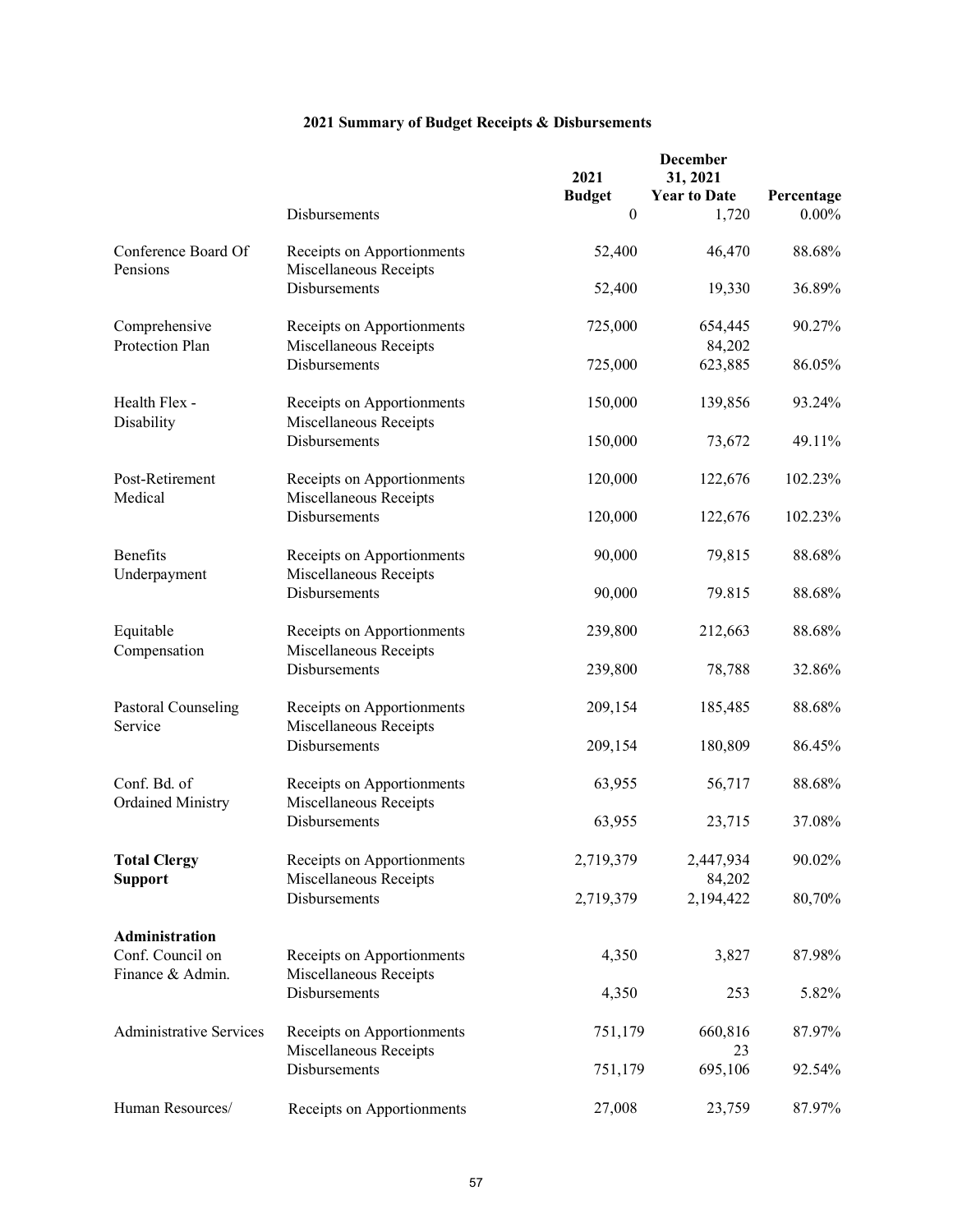|                                   |                                                                       | 2021<br><b>Budget</b> | December<br>31, 2021<br><b>Year to Date</b> | Percentage |
|-----------------------------------|-----------------------------------------------------------------------|-----------------------|---------------------------------------------|------------|
| Personnel                         | Miscellaneous Receipts                                                |                       |                                             |            |
|                                   | <b>Disbursements</b>                                                  | 27,008                | 17,767                                      | 65.78%     |
| Communications<br>Office          | Receipts on Apportionments<br>Miscellaneous Receipts                  | 186,353               | 163,936                                     | 87.97%     |
|                                   | Disbursements                                                         | 186,353               | 190.179                                     | 102.05%    |
| Annual Conference<br>Expenses     | Receipts on Apportionments<br>Miscellaneous Receipts                  | 102,520               | 90,187                                      | 87.97%     |
|                                   | Disbursements                                                         | 102,520               | 24,104                                      | 23.51%     |
| Retired Ministers -<br>per diem   | Receipts on Apportionments<br>Miscellaneous Receipts                  | 16,500                | 14,515                                      | 87.97%     |
|                                   | Disbursements                                                         | 16,500                | $\boldsymbol{0}$                            | $0\%$      |
| At-Large Lay<br>Delegates -       | Receipts on Apportionments<br>Miscellaneous Receipts                  | 26,000                | 22,872                                      | 87.97%     |
| per diem                          | Disbursements                                                         | 26,000                | $-260$                                      | $-1.00%$   |
| Conference Secretary &<br>Journal | Receipts on Apportionments<br>Miscellaneous Receipts<br>Disbursements | 17,853                | 15,809                                      | 88.55%     |
|                                   |                                                                       | 17,853                | 14,513                                      | 81.29%     |
| Committee on<br>Memoirs           | Receipts on Apportionments<br>Miscellaneous Receipts<br>Disbursements | 1,000                 | 880                                         | 88.00%     |
|                                   |                                                                       | 1,000                 | 1,497                                       | 149.70%    |
| <b>Conference Trustees</b>        | Receipts on Apportionments<br>Miscellaneous Receipts<br>Disbursements | 5,750                 | 5,058                                       | 87.97%     |
|                                   |                                                                       | 5,750                 | 4,453                                       | 77.44%     |
| Workers<br>Compensation           | Receipts on Apportionments<br>Miscellaneous Receipts                  | 12,000                | 10,556                                      | 87.97%     |
| Insurance                         | Disbursements                                                         | 12,000                | 10,367                                      | 86.39%     |
| Strategic Initiative Team         | Receipts on Apportionments<br>Miscellaneous Receipts                  | 6,500                 | 5,718                                       | 87.97%     |
|                                   | Disbursements                                                         | 6,500                 | 113                                         | 1.74%      |
| Leadership Forum                  | Receipts on Apportionments<br>Miscellaneous Receipts<br>Disbursements | 4,500                 | 3,959                                       | 87.98%     |
|                                   |                                                                       | 4,500                 | 184                                         | 4.09%      |
| Local Church<br>Treasurer's Bond  | Receipts on Apportionments<br>Miscellaneous Receipts                  | 7,300                 | 6,422                                       | 87.97%     |
|                                   | Disbursements                                                         | 7,300                 | 7,866                                       | 107.75%    |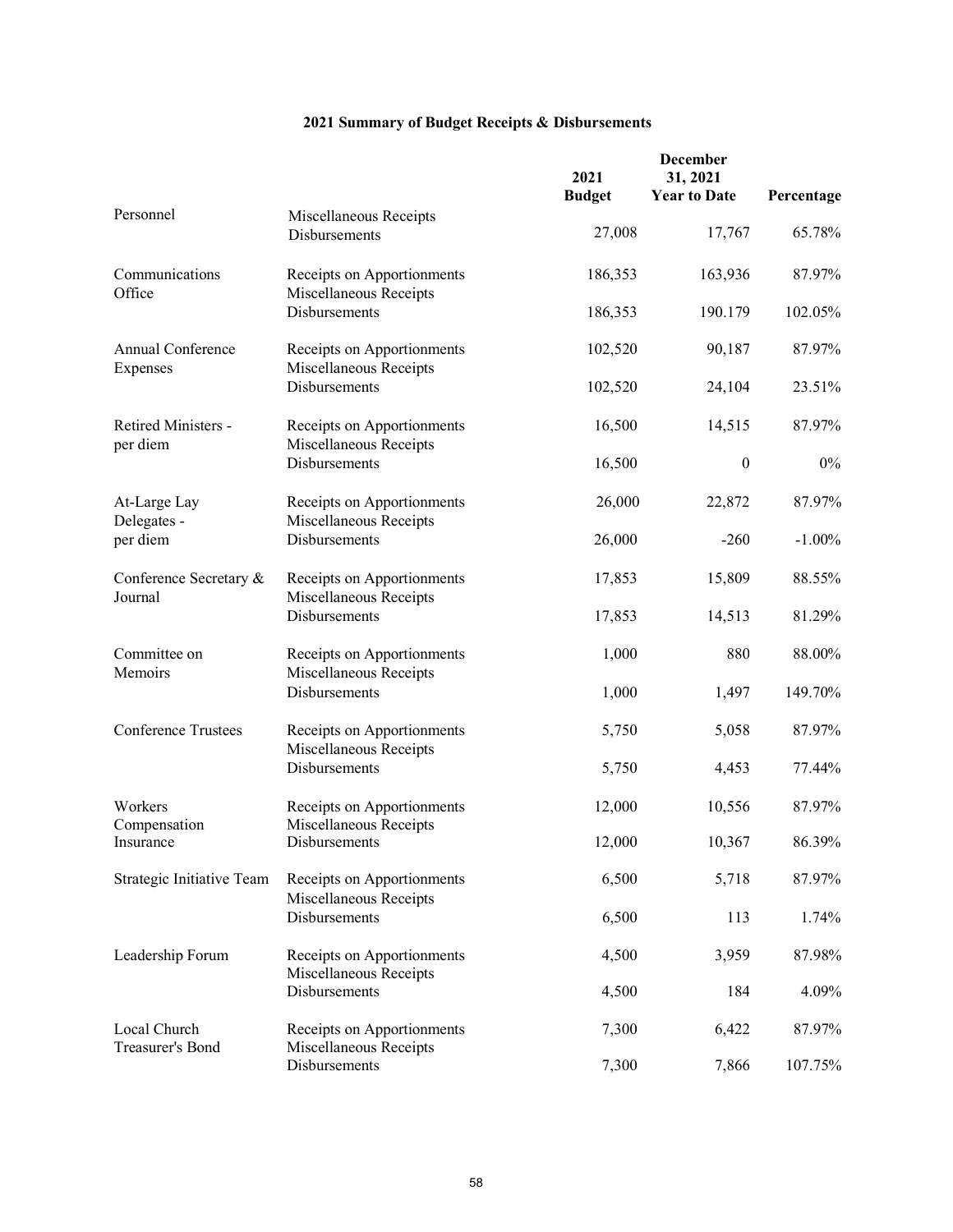|                                                       |                                                                            | 2021<br><b>Budget</b> | <b>December</b><br>31, 2021<br><b>Year to Date</b> | Percentage |
|-------------------------------------------------------|----------------------------------------------------------------------------|-----------------------|----------------------------------------------------|------------|
| Gen & SEJ Delegate                                    | Receipts on Apportionments                                                 | 6,000                 | 5,278                                              | 87.97%     |
| Expense                                               | Miscellaneous Receipts<br>Disbursements                                    | 6,000                 | 5,278                                              | 87.97%     |
| Nominations                                           | Receipts on Apportionments<br>Miscellaneous Receipts                       | 1,000                 | 880                                                | 88.00%     |
|                                                       | Disbursements                                                              | 1,000                 | $\boldsymbol{0}$                                   | $0.00\%$   |
| Episcopal Committee                                   | Receipts on Apportionments<br>Miscellaneous Receipts                       | 1,200                 | 1,056                                              | 88.00%     |
|                                                       | Disbursements                                                              | 1,200                 | $\boldsymbol{0}$                                   | $0.00\%$   |
| Contingency Funds                                     | Receipts on Apportionments<br>Miscellaneous Receipts                       | 50,000                | 43,985                                             | 87.97%     |
|                                                       | Disbursements                                                              | 50,000                | 11,750                                             | 23.500%    |
| Legal Fees                                            | Receipts on Apportionments<br>Miscellaneous Receipts                       | 93,000                | 81,813                                             | 87.97%     |
|                                                       | Disbursements                                                              | 93,000                | 81,813                                             | 87.97%     |
| <b>Total Administration</b>                           | Receipts on Apportionments<br>Miscellaneous Receipts                       | 1,270,013             | 1,161,326<br>23                                    | 91.44%     |
|                                                       | Disbursements                                                              | 1,270,013             | 1,064,983                                          | 83.86%     |
| <b>SEJ Mission and</b><br><b>Ministry</b>             | Receipts on Apportionments<br>Miscellaneous Receipts                       | 20,713                | 18,243                                             | 88.08%     |
|                                                       | Disbursements                                                              | 20,713                | 17,220                                             | 83.14%     |
| <b>Totals For</b><br><b>Type A Items</b>              | Receipts on Apportionments<br>Miscellaneous Receipts                       | 5,386,785             | 4,842,144<br>84,821                                | 89.89%     |
|                                                       | Disbursements                                                              | 5,386,785             | 4,251,683                                          | 78.93%     |
| <b>Type B Items Based on</b><br><b>Money Received</b> |                                                                            |                       |                                                    |            |
| <b>UM Colleges</b>                                    | Georgia Wesley Min. & Receipts on Apportionments<br>Miscellaneous Receipts | 723,201               | 612,460                                            | 84.69%     |
|                                                       | Disbursements                                                              | 723,201               | 612,460                                            | 84.69%     |
| Episcopal – S. Ga                                     | Receipts on Apportionments                                                 | 247,569               | 222,253                                            | 89.77%     |
| Office Expense                                        | Miscellaneous Receipts<br>Disbursements                                    | 247,569               | 222,253                                            | 89.77%     |
| Episcopal – S. Ga                                     | Receipts on Apportionments                                                 | 30,000                | 27,486                                             | 91.62%     |
| Residence Expense                                     | Miscellaneous Receipts<br>Disbursements                                    | 30,000                | 27,486                                             | 91.62%     |
| Episcopal – Office<br>Contingency                     | Receipts on Apportionments<br>Miscellaneous Receipts                       | 50,000                | 44,887                                             | 89.77%     |
|                                                       | Disbursements                                                              | 50,000                | 44,887                                             | 89.77%     |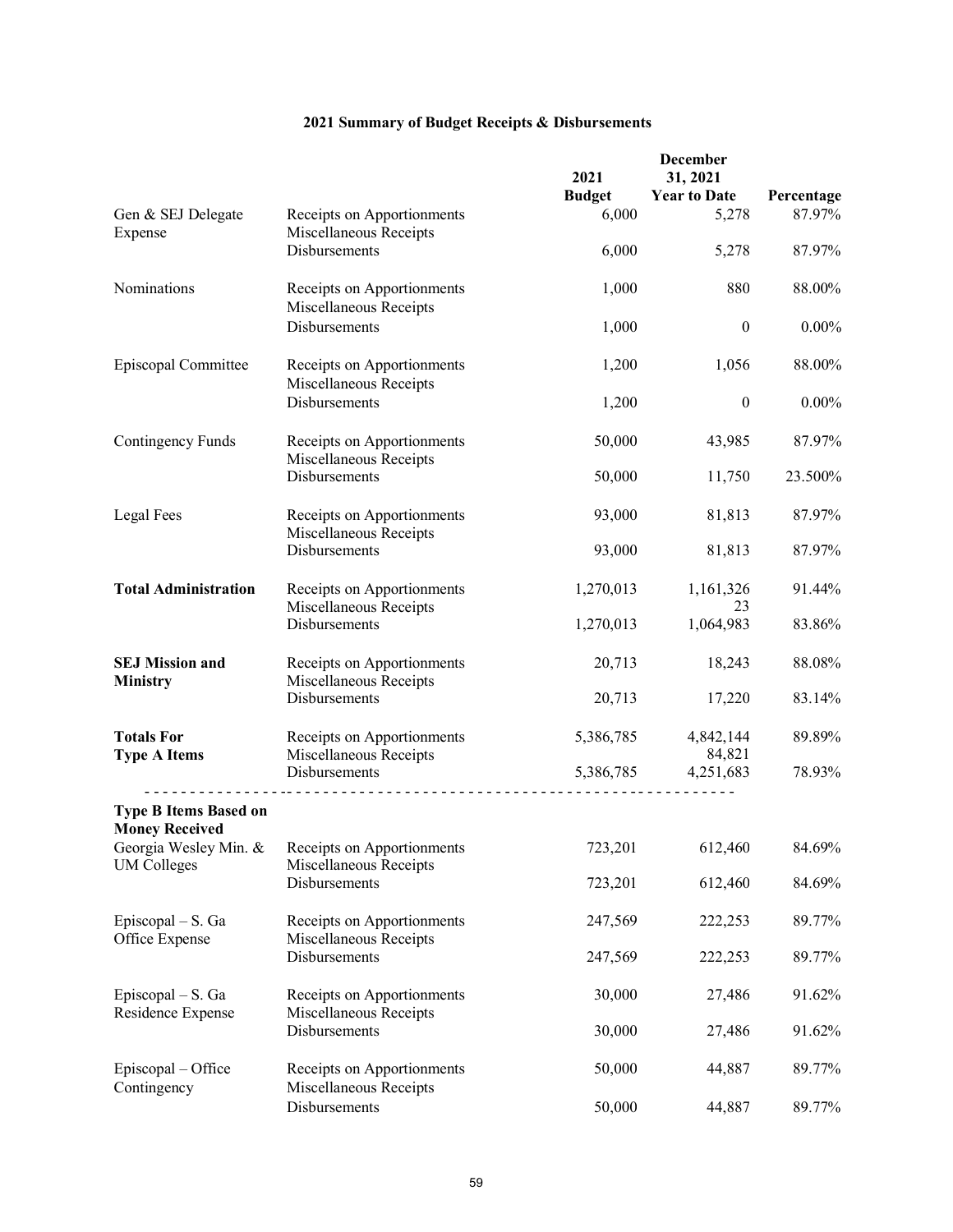|                                                  |                                                      | 2021<br><b>Budget</b> | 31, 2021<br><b>Year to Date</b> | Percentage |
|--------------------------------------------------|------------------------------------------------------|-----------------------|---------------------------------|------------|
| World Service                                    | Receipts on Apportionments<br>Miscellaneous Receipts | 1,179,877             | 892,503                         | 75.64%     |
|                                                  | Disbursements                                        | 1,179,877             | 892,503                         | 75.64%     |
| Africa University<br>Fund                        | Receipts on Apportionments<br>Miscellaneous Receipts | 38,394                | 37,900                          | 98.71%     |
|                                                  | Disbursements                                        | 38,394                | 37,900                          | 98.71%     |
| <b>Black College Fund</b>                        | Receipts on Apportionments<br>Miscellaneous Receipts | 170,775               | 133,738                         | 78.31%     |
|                                                  | Disbursements                                        | 170,775               | 133,738                         | 78.31%     |
| Episcopal General<br><b>Church Apportionment</b> | Receipts on Apportionments<br>Miscellaneous Receipts | 473,764               | 335,376                         | 70.79%     |
|                                                  | Disbursements                                        | 473,764               | 335,376                         | 70.79%     |
| General Administration<br>Fund                   | Receipts on Apportionments<br>Miscellaneous Receipts | 145,301               | 110,050                         | 75.74%     |
|                                                  | Disbursements                                        | 145,301               | 110,050                         | 75.74%     |
| Interdenominational                              | Receipts on Apportionments                           | 5,108                 | 4,365                           | 85.45%     |

**December** 

| Episcopal General                        | Receipts on Apportionments<br>Miscellaneous Receipts | 473,764   | 335,376             | 70.79% |
|------------------------------------------|------------------------------------------------------|-----------|---------------------|--------|
| Church Apportionment                     | Disbursements                                        | 473,764   | 335,376             | 70.79% |
| General Administration<br>Fund           | Receipts on Apportionments<br>Miscellaneous Receipts | 145,301   | 110,050             | 75.74% |
|                                          | Disbursements                                        | 145,301   | 110,050             | 75.74% |
| Interdenominational<br>Cooperation Fund  | Receipts on Apportionments<br>Miscellaneous Receipts | 5,108     | 4,365               | 85.45% |
|                                          | Disbursements                                        | 5,108     | 4,365               | 85.45% |
| Ministerial Education<br>Fund            | Receipts on Apportionments<br>Miscellaneous Receipts | 369,540   | 301,003             | 81.45% |
|                                          | Disbursements                                        | 369,540   | 301,003             | 81.45% |
| <b>Totals For</b><br><b>Type B Items</b> | Receipts on Apportionments<br>Miscellaneous Receipts | 3,433,529 | 2,722,021           | 79.28% |
|                                          | Disbursements                                        | 3,433,529 | 2,722,021           | 79.28% |
| 2021 Totals<br><b>On The Decimal</b>     | Receipts on Apportionments<br>Miscellaneous Receipts | 8,820,314 | 7,564,165<br>84,821 | 85.76% |
|                                          | Disbursements                                        | 8,820,314 | 6,973,704           | 79.06% |

 $\frac{1}{2}$ 4 6 9  $\begin{array}{c} 10 \\ 11 \end{array}$ 

A. FINANCIAL FACTOR - 65%

following formula:

We make the following recommendations:

2 **REPORT #3**  3 **BUDGET FACTORS and SPECIAL OFFERINGS**

1. We recommend that the 2023 apportionments assigned to each local church in the Conference be determined by the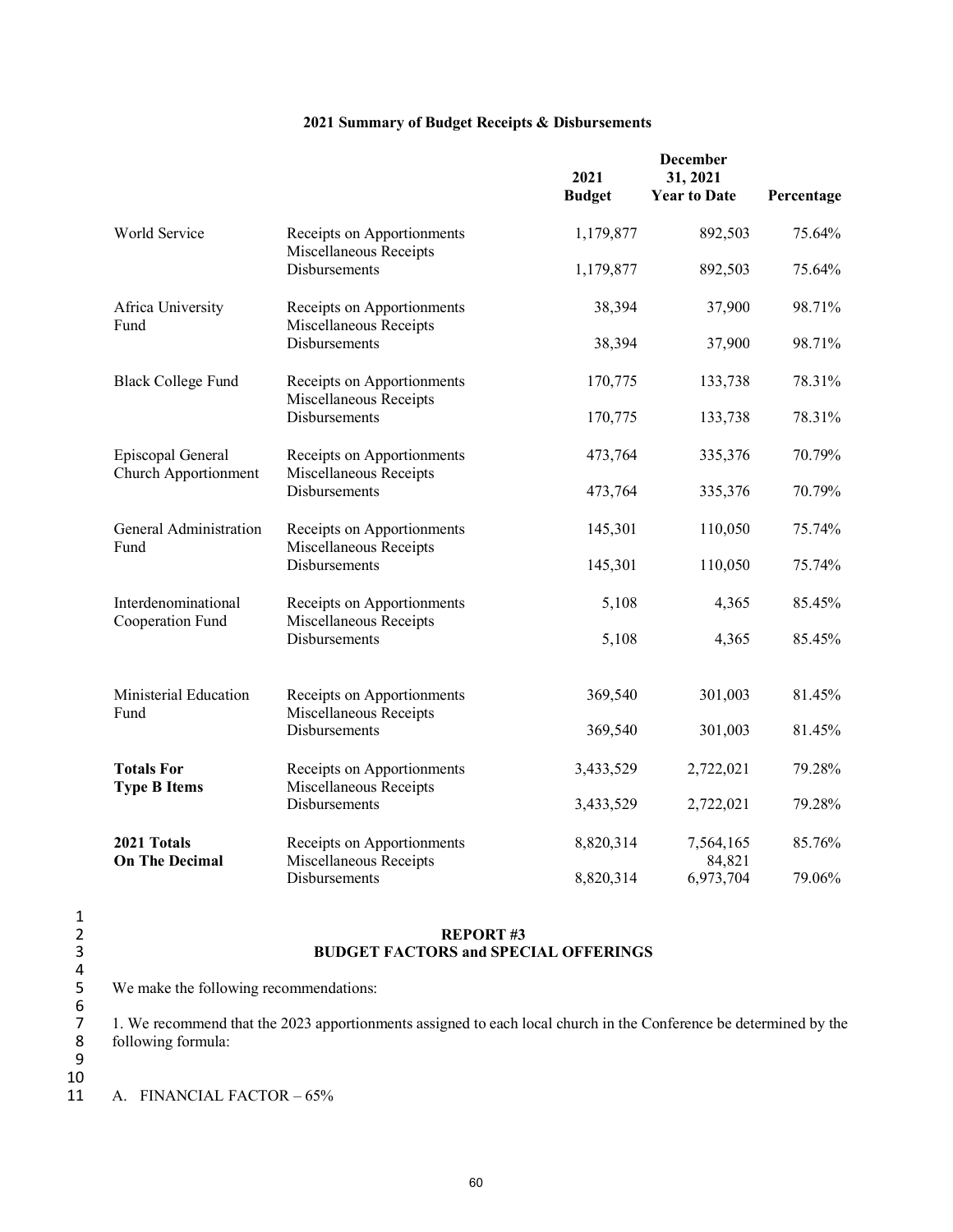- 1 The figures for 2020 and 2021 of the total expenditures of each local church as reported in the annual statistical table<br>2 (filed with GCFA), minus the following items:
- 2 (filed with GCFA), minus the following items:<br>3 amounts paid on apportionments.
- amounts paid on apportionments,
- 4 the amounts paid on principal and interest on indebtedness, loans, mortgages, etc.,
- 5 the amount paid for building and improvements (not including loans and mortgages),<br>6 other benevolences paid by the local church,
- 6 other benevolences paid by the local church,<br>7 excess "catch-up" payments on overdue bene
- 7 excess "catch-up" payments on overdue benefits bills,
- 8 and the amounts paid on General and Conference Advance Specials.
- $\frac{9}{10}$ 10 The adjusted total of the expenditures for each local church shall be divided by the adjusted total expenditures of all
- 11 local churches in the Conference for the years 2020 and 2021 (omitting the same respective items) to find the percentage of total expenditures by the local church. This percentage figure will then be multiplied by .65 t
- 12 percentage of total expenditures by the local church. This percentage figure will then be multiplied by .65 to furnish the financial factor. the financial factor.
- 

#### 14<br>15 B. MEMBERSHIP FACTOR - 35%

16 The membership of each local church at the end of 2020 and 2021 as reported in the annual statistical table (filed with 17 GCFA) shall be divided by the total membership of the Conference at the end of those same years to find the percentage of total membership in the local church for each of these years. This percentage figure will then be

- 18 percentage of total membership in the local church for each of these years. This percentage figure will then be 19 multiplied by .35 to furnish the membership factor.
- 20
- 21 C. FINAL DETERMINATION<br>22 The membership factor and finance The membership factor and financial factor for each year are added together. The factors for the two years are 23 averaged to arrive at the percentage to be used in figuring the church's share of each apportionment for 2023.
- 24<br>25 2. Apportionment Determinations for New Church Starts:
- 26 A. We recommend adding grants from Congregational Development (CD) or district funds (not including Equitable<br>27 Compensation Supplements) to the list of deducted items prior to calculating Conference apportionments. 27 Compensation Supplements) to the list of deducted items prior to calculating Conference apportionments.
- 28 B. We recommend that new church starts begin paying apportionments in the January following the date of official 29 constitution.
- 30 C. We recommend that 100% of the Conference budget be apportioned to the existing churches prior to calculating any new church that is in a phase-in period. any new church that is in a phase-in period.
- 32 D. Churches will be phased in over a 3-year period: one-third in the first year, two-thirds in the second year, and their 33 full share in the third year.
- 34<br>35
- 35 3. We recommend the apportionment figures be provided to local churches in the following manner:<br>36 As soon as possible after Annual Conference, the Administrative Services Office will calculate to
- 36 As soon as possible after Annual Conference, the Administrative Services Office will calculate the "preliminary<br>37 approximants" for each local church based on the statistical reports turned in by the local churches t apportionments" for each local church based on the statistical reports turned in by the local churches the preceding
- 38 January. These "preliminary apportionments" will be mailed to pastors and treasurers of the local churches.
- 39 Upon receipt of the "preliminary apportionments," pastors and treasurers should examine their apportioned
- 40 amounts carefully. If the church believes an error on its statistical report has resulted in incorrect apportionments, it 41 must report any corrections to the statistical report to the Administrative Services Office by the date set by that
- 42 office, printed on the "preliminary apportionments" sheet.<br>43 If any statistical reports have been corrected, the Adm If any statistical reports have been corrected, the Administrative Services Office will re-calculate the
- 44 apportionments for the entire Annual Conference. These "final apportionments" will be mailed to pastors and 45 churches before the end of August.<br>46 - After the final apportionments
- After the final apportionments are prepared, no further corrections will be made to the statistics or conference 47 apportionments until the following year.
- 48<br>49
- 49 4. We recommend that the following special days be observed in 2023 with an offering as called for by *The Book of*  50 *Discipline* and/or by the Annual Conference:
- 51

| Human Relations Dav                    | January 15 $*$            |
|----------------------------------------|---------------------------|
| Vashti Day                             | February $5$ **           |
| Andrew College Sunday                  | February 12 <sup>**</sup> |
| Volunteers in Mission Awareness Sunday | February $19$ **          |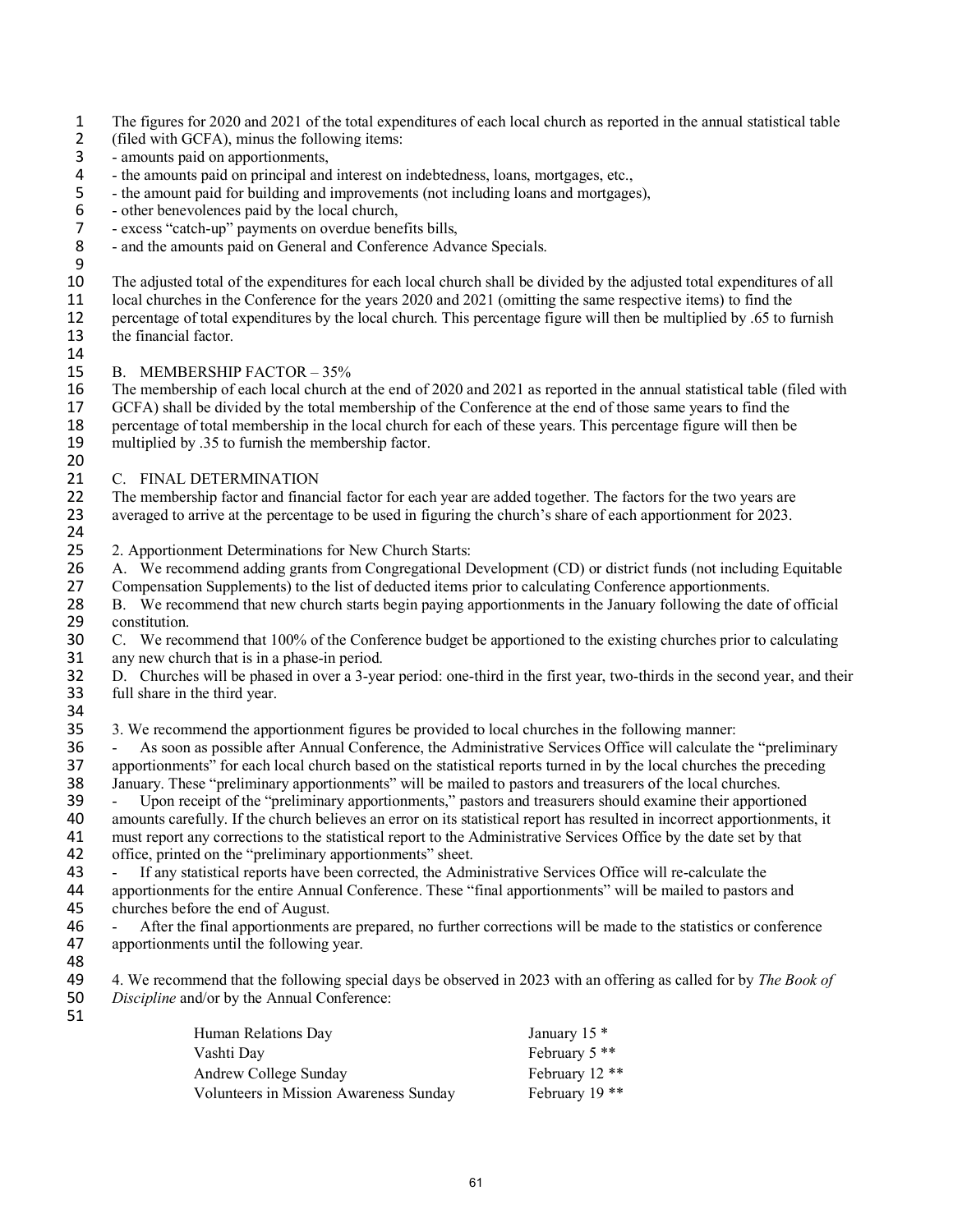| <b>UMCOR Sunday</b>              | March 19 <sup>*</sup>      |
|----------------------------------|----------------------------|
| <b>Native American Awareness</b> | April 23 *                 |
| Magnolia Manor Sunday            | May 14 **                  |
| Peace With Justice               | May 26 $*$                 |
| Wesley Glen Day                  | June 18 **                 |
| Golden Cross Sunday              | August 20 <sup>**</sup>    |
| Methodist Children's Home        | September 17 <sup>**</sup> |
| World Communion Day              | October $1 *$              |
| Wesleyan College Day             | November 12 <sup>**</sup>  |
| United Methodist Student Day     | November $26*$             |
|                                  |                            |

\* General Church Offerings

\*\* Annual Conference Special Offerings (churches may observe on another day if it fits their schedule).

 $\frac{1}{2}$ 

2 5. For 2023 we recommend the travel rate of .45 cents per mile for each Board, Commission, Committee, and<br>2 Council of the Conference, for automobile travel required in Conference work. We recommend conference sta 3 Council of the Conference, for automobile travel required in Conference work. We recommend conference staff be reimbursed at the IRS rate, since their miles are a job requirement. We note IRS rules that mileage for chari 4 reimbursed at the IRS rate, since their miles are a job requirement. We note IRS rules that mileage for charitable<br>5 purposes may be reimbursed at .14 per mile tax free in 2022, and any reimbursement above that amount is 5 purposes may be reimbursed at .14 per mile tax free in 2022, and any reimbursement above that amount is taxable income for the recipient. income for the recipient.

7 6. ¶258.4(b) *The Book of Discipline, 2016* and the South Georgia Standing Rules and Structure, Section 6.1.7, 9 mandate fidelity bond coverage for local church treasurers. The Council reminds all local churches of the importance of having adequate fidelity bond coverage for treasurers and others handling church funds. Du importance of having adequate fidelity bond coverage for treasurers and others handling church funds. Due to the prevalence of coverages available to church through comprehensive insurance plans, the Conference no longer provides any bonding for local church treasurers.

13<br>14 14 We request that the following officials be bonded in the indicated amount, that the respective board or agency pay<br>15 the bond, and that these bonds be held in the Administrative Services Office. the bond, and that these bonds be held in the Administrative Services Office. 16

| Director of Administrative Services     | \$1,000,000.00 |
|-----------------------------------------|----------------|
| Staff of Administrative Services Office | \$1,000,000.00 |
| Treasurer, Conference Trustees          | \$25,000.00    |

17

18 7. Unless approved through the budget and expense approval process, no financial liability shall be made upon the 19 annual conference without the express authorization of the Council on Finance and Administration and the Annual<br>20 Conference. The Conference Treasurer/Director of Administrative Services is authorized to sign any contr 20 Conference. The Conference Treasurer/Director of Administrative Services is authorized to sign any contract on<br>21 behalf of the Annual Conference not otherwise authorized by the currently effective Book of Discipline of 21 behalf of the Annual Conference not otherwise authorized by the currently effective Book of Discipline of The<br>22 United Methodist Church or the Standing Rules of the conference. The Council on Finance and Administration 22 United Methodist Church or the Standing Rules of the conference. The Council on Finance and Administration may<br>23 designate other persons to sign contracts with financial implications on behalf of the conference for spe 23 designate other persons to sign contracts with financial implications on behalf of the conference for specific 24 purposes or amounts. All ordinary business contracts shall be reviewed and signed by the Conference<br>25 Treasurer/Director of Administrative Services. Treasurer/Director of Administrative Services.

26

27 8. In compliance with ¶617.2 of *The Book of Discipline, 2016*, we ask each agency receiving financial support from<br>28 Conference Benevolences, or from any authorized conference-wide appeal, to make a complete report of 28 Conference Benevolences, or from any authorized conference-wide appeal, to make a complete report of all receipts<br>29 and disbursements for the fiscal vear ending in 2022. A certified public accountant is to audit the bo 29 and disbursements for the fiscal year ending in 2022. A certified public accountant is to audit the books of all<br>20 agencies, except those whose receipts and expenditures are handled by the Administrative Services Offic 30 agencies, except those whose receipts and expenditures are handled by the Administrative Services Office on a<br>31 voucher basis, and a copy of the audit is to be filed with the Administrative Services Office. voucher basis, and a copy of the audit is to be filed with the Administrative Services Office.

32<br>33 33 9. We commend the promotional emphasis given to the observance of World Service Sunday in the Church School and request that funds raised in this observance be so designated and sent to the Administrative Services Office. 35

36 10. We call attention to these actions of the Annual Conference relating to expenses of the Annual Conference session: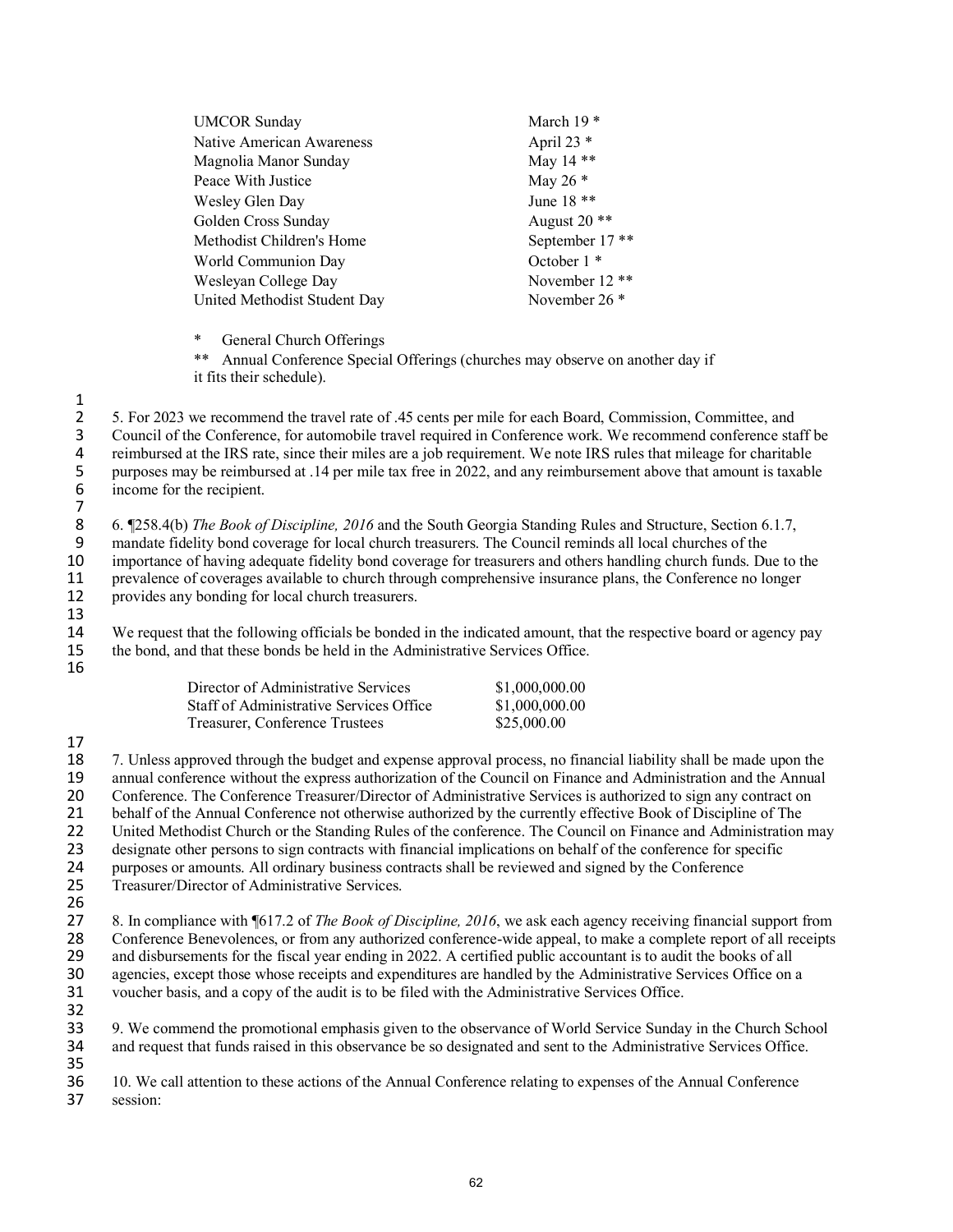- 1 Standing Rules 3.4.1 & 3.4.2 stipulate that the Administrative Board/Council of each church and the boards 2 of other conference groups shall pay the expense of their lay and clergy delegates to the Annual Conference sessions.
- <sup>4</sup> The 2011 Annual Conference (volume 1, page 572) approved a registration fee beginning with the 2012<br>4 **11** Annual Conference of \$20 for all lay and clergy members (excluding retired clergy unless the retired cle 5 Annual Conference of \$20 for all lay and clergy members (excluding retired clergy unless the retired clergy are serving an appointment in retirement). The original motion has no exception for virtual annual 6 are serving an appointment in retirement). The original motion has no exception for virtual annual 7 conference sessions.<br>8 • We recommend that
- We recommend that the amount of \$65 per day of attendance at Annual Conference be paid to retired 9 clerical members not serving an appointment who sign for their attendance at Annual Conference. This will<br>10 comply with Standing Rule 3.4.1 which states: "retired clergy members and/or clergy on incapacity leave comply with Standing Rule 3.4.1 which states: "retired clergy members and/or clergy on incapacity leave 11 who do not serve appointments and who attend are to receive assistance with their expenses from the 12 Annual Conference, provided by the Council on Finance and Administration." Retirees who are under<br>13 appointment shall have their expenses paid by the local church, in the same manner as active clergy. appointment shall have their expenses paid by the local church, in the same manner as active clergy.
- 14 We recommend that the amount of \$65 per day of attendance at Annual Conference be paid to at-large lay 15 members of the Conference (who are determined by each district to equalize lay membership with clergy membership) who sign for their attendance at Annual Conference. (See Standing Rule 3.4.2.) membership) who sign for their attendance at Annual Conference. (See Standing Rule 3.4.2.)
- 18 11. We call attention to Standing Rule 6.1.7, which reads as follows: "Every Charge **shall** provide Worker's 19 Compensation Insurance Coverage for their minister and **all other staff members**."
- 21 12. We call attention to ¶614.5 of *The Book of Discipline, 2016*, which stipulates that special conference-wide<br>22 appeals for funds shall have the approval of the Annual Conference upon the recommendation of the Counc 22 appeals for funds shall have the approval of the Annual Conference upon the recommendation of the Council on 23 Finance and Administration, except in case of an extreme emergency when such approval may be given by a two-24 thirds vote of the District Superintendents and of the Council, acting jointly.
- 25<br>26 26 13. We recommend that once approved by the Annual Conference, all budgets are fixed for the ensuing year. 27 Exceptions to this policy may be granted by the Council on Finance and Administration with the proper documents to justify the request in keeping with  $\P$ 613.8 & 9 of *The Book of Discipline, 2016*. 28 to justify the request in keeping with ¶¶613.8 & 9 of *The Book of Discipline, 2016*. 29
- 30 14. We endorse the capital campaign to raise money for a new Conference Center to be built in Macon. Plans show<br>31 the center will hold the Episcopal Offices, the Administrative Services Offices, the Director of Ministe 31 the center will hold the Episcopal Offices, the Administrative Services Offices, the Director of Ministerial Services 32 Office, Connectional Ministries Offices, and space for others working temporarily in the building, as well as a 33 meeting room and a conference room for committees to use. If the Conference Center Task Force raises funds such<br>34 that the final remaining cost to build and complete the Center is \$250,000 or less, we endorse borrowing that the final remaining cost to build and complete the Center is \$250,000 or less, we endorse borrowing up to 35 \$250,000 to complete the building of the Conference Center, with the understanding that the loan will be re-paid 36 with the funds already in the Conference budget and GCFA budget for rent for the Episcopal Office and<br>37 Administrative Services office. The Conference Trustees have authority to borrow funds: we respectfully 37 Administrative Services office. The Conference Trustees have authority to borrow funds; we respectfully request the chair of CF&A and the Director of Administrative Services be included in that process. chair of CF&A and the Director of Administrative Services be included in that process.
- 39<br>40 40 15. Balances from Undesignated and Unrestricted Funds: Balances from undesignated and unrestricted funds<br>41 (excluding funds under the management or control of the Board of Trustees or the Board of Pension and Healt 41 (excluding funds under the management or control of the Board of Trustees or the Board of Pension and Health 42 Benefits) may be disbursed on the authorization of the Council on Finance and Administration, or by vote of the<br>43 Annual Conference, and shall be administered by the Conference Treasurer. The Executive Committee of the 43 Annual Conference, and shall be administered by the Conference Treasurer. The Executive Committee of the 44 Council on Finance and Administration is empowered to act in the case of an emergency. Undesignated and 45 unrestricted funds disbursed between sessions of the Annual Conference shall be reported at the next Annual Conference session.

47

17

20

#### 48 **REPORT #4**<br>49 **PENSIONS AND HEALTH B** 49 **PENSIONS AND HEALTH BENEFITS COST**

- 50 51 We are grateful that the amount of unpaid benefits debt has dropped from \$1.1 million in 2016 to \$672,690 at the 52 end of 2021. We remain concerned about the amount of debt owed by churches to the Annual Conference for unpaid
- 53 health insurance and pension benefits for their pastor. Effectively, those churches not paying their full benefit costs
- 54 have borrowed \$672,690 from the other churches in the annual conference. We appreciate the efforts of the Board of<br>55 Pensions to collect on this debt. We thank the Cabinet for adjusting appointments to a level which ch 55 Pensions to collect on this debt. We thank the Cabinet for adjusting appointments to a level which churches can
- 56 financially support. More of our churches are catching up with unpaid benefits payments, but many of those with
	- 63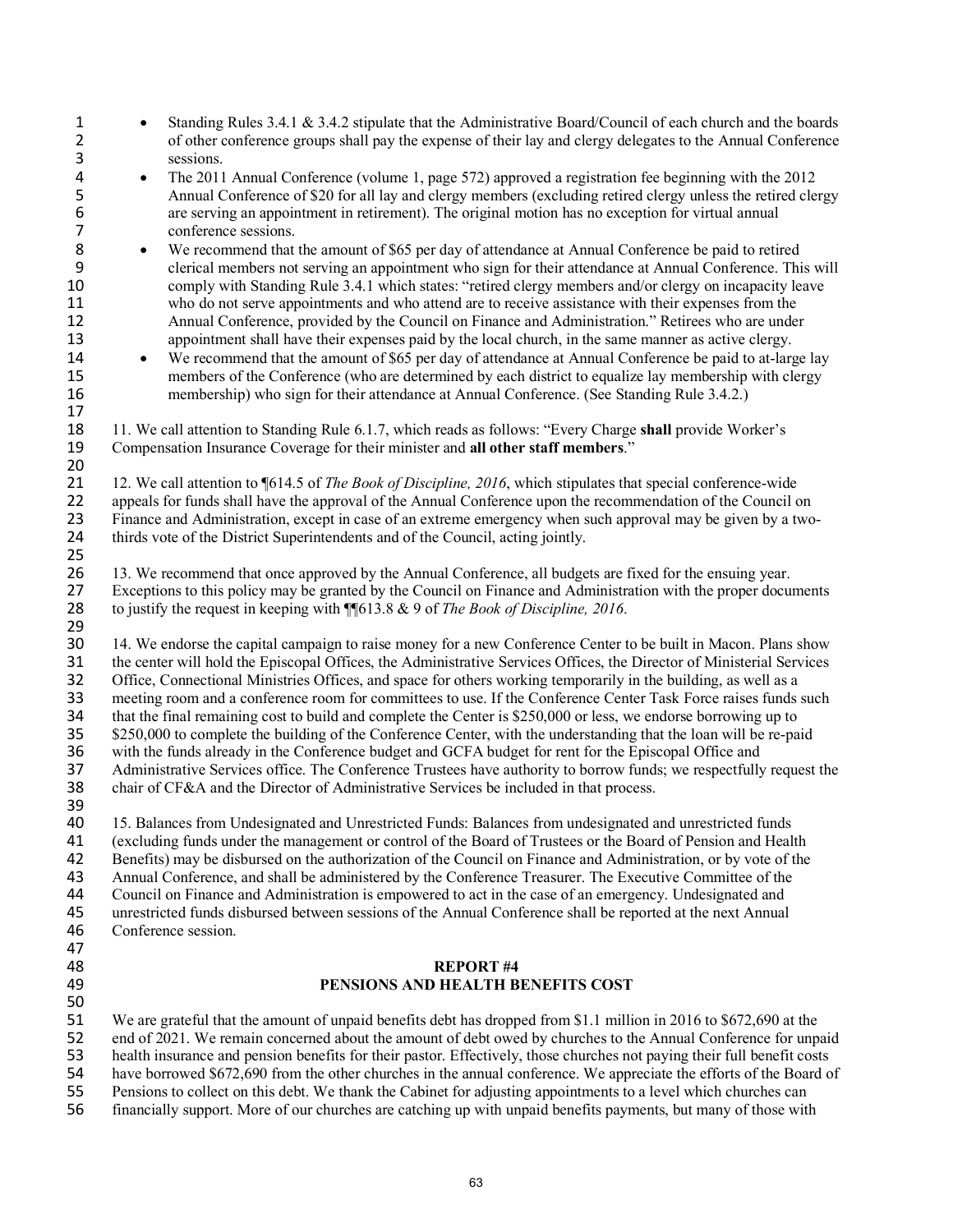1 benefit debt have failed to address it. We respectfully ask churches with benefits debt to pay their bills. (See the report of the Commission on Equitable Compensation for a list of churches) 2 report of the Commission on Equitable Compensation for a list of churches)

#### 4 **REPORT #5**<br>5 **RECOMMENDATIONS REGARD** 5 **RECOMMENDATIONS REGARDING THE CABINET**

6<br>7 7 Salaries for District Superintendents and for the Director of Connectional Ministries are determined by a formula so 8 that the salaries paid by local churches set the salary of District Superintendents. When we had nine districts, the 9 formula averaged the 27 highest salaries of churches across the conference at the beginning of the preceding year<br>10 (three per district). The 2014 Conference voted to consolidate to six districts. The 2016 Conference vo 10 (three per district). The 2014 Conference voted to consolidate to six districts. The 2016 Conference voted to move to 11 the top 18 church salaries (three each for six districts) using this schedule:  $2016 - 27$  churches,  $2017 - 24$  churches,  $2018 - 21$  churches,  $2019 - 18$  churches. For 2023, the salaries of these positions will be \$128, 12 2018 – 21 churches, 2019 – 18 churches. For 2023, the salaries of these positions will be \$128,132, based on the average salary of the 18 highest local church salaries at the beginning of 2022. Note that while this form 13 average salary of the 18 highest local church salaries at the beginning of 2022. Note that while this formula ties DS 14 salaries to local church salaries, it always lags those salaries by one year. 15

16 The Council recommends that for 2023 the amount of \$15,000 be set aside for each District Superintendent to cover 17 all accountable reimbursements. This will include travel, continuing education expenses, and any other business-<br>18 related out-of-pocket expenses. Each District Superintendent will be able to draw from this fund only b 18 related out-of-pocket expenses. Each District Superintendent will be able to draw from this fund only by voucher of 19 actual miles traveled and/or specific expenses. We recommend that \$25,000 be budgeted for Cabinet meeting<br>20 expenses in 2023. These funds are only drawn on by voucher of actual miles traveled and/or specific expenses expenses in 2023. These funds are only drawn on by voucher of actual miles traveled and/or specific expenses.

21<br>22

22 Housing for Superintendents is the responsibility of each District. We commend the Districts for maintaining<br>23 District Parsonage Funds (for District Parsonage Indebtedness and Maintenance) and a District Operational a 23 District Parsonage Funds (for District Parsonage Indebtedness and Maintenance) and a District Operational and<br>24 Program Fund. We remind the District leadership that the moving expenses and annual conference attendance

24 Program Fund. We remind the District leadership that the moving expenses and annual conference attendance<br>25 expenses of the District Superintendents are paid by the District to which they are appointed. 25 expenses of the District Superintendents are paid by the District to which they are appointed.

31

38

41

3

26<br>27 27 The money to pay the salaries, accountable reimbursement expenses, and Cabinet meeting expenses for the District 28 Superintendents is included in the Clergy Support section of the budget as District Superintendents' Expense. Clergy 29 Support is paid from receipts on the apportionment assigned to the churches of the Conference and is a priority 30 claim.

32 Such part of the salary that the Cabinet, Director and Associate Directors of Connectional Ministries, Director of 33 Administrative Services, Director of Congregational Development, Director of Ministerial Services, Chaplains and<br>34 other clergy employees of the Conference pay to cover the actual cost of those utilities and other hous 34 other clergy employees of the Conference pay to cover the actual cost of those utilities and other housing-related<br>35 expenses necessary to operate and maintain the respective parsonages, or their residence if a parsona 35 expenses necessary to operate and maintain the respective parsonages, or their residence if a parsonage is not<br>36 provided, is hereby designated as a housing expense. Housing and Utility Resolutions will be prepared by 36 provided, is hereby designated as a housing expense. Housing and Utility Resolutions will be prepared by the<br>37 various clergy employees of the Conference and copies maintained by the Director of Administrative Services various clergy employees of the Conference and copies maintained by the Director of Administrative Services.

#### 39 **REPORT #6**  40 **BUDGET FOR 2023**

42 The Council on Finance and Administration (CF&A), in keeping with ¶614, *The Book of Discipline, 2016*, presents<br>43 the following budgets of anticipated income and proposed expenses for all funds to be apportioned to ch the following budgets of anticipated income and proposed expenses for all funds to be apportioned to churches or 44 charges. The Budget has been reorganized into two types of budget items:

45<br>46 Type A - This group includes the various budget items which are paid based on vouchers (or when the expense 47 is incurred) and Southeastern Jurisdiction apportionments.<br>48 Type B - This group includes items in the budget which

48 Type B - This group includes items in the budget which are paid out based on the apportionments collected. This group includes the budget for Georgia Wesley Ministries & UM Colleges, the Enisconal Office, and the Gener 49 group includes the budget for Georgia Wesley Ministries & UM Colleges, the Episcopal Office, and the General 50 Church apportionments. The total collected each month is paid out to the agency or office.

51<br>52 The Council expresses appreciation to the various conference committees and conference offices which have

53 worked with the Council to keep our expenses reasonable and in keeping with our revenues. Churches have called

54 on us to be prudent in our spending, and we are thankful for the cooperation we have received in this effort. **Since** 2010, the Conference budget has decreased more than 36%, more than \$4.5 million. There is a false nar

- 55 **2010, the Conference budget has decreased more than 36%, more than \$4.5 million.** There is a false narrative
- 56 that apportionments always go up, but this is simply untrue. The Council is grateful that apportionments retain broad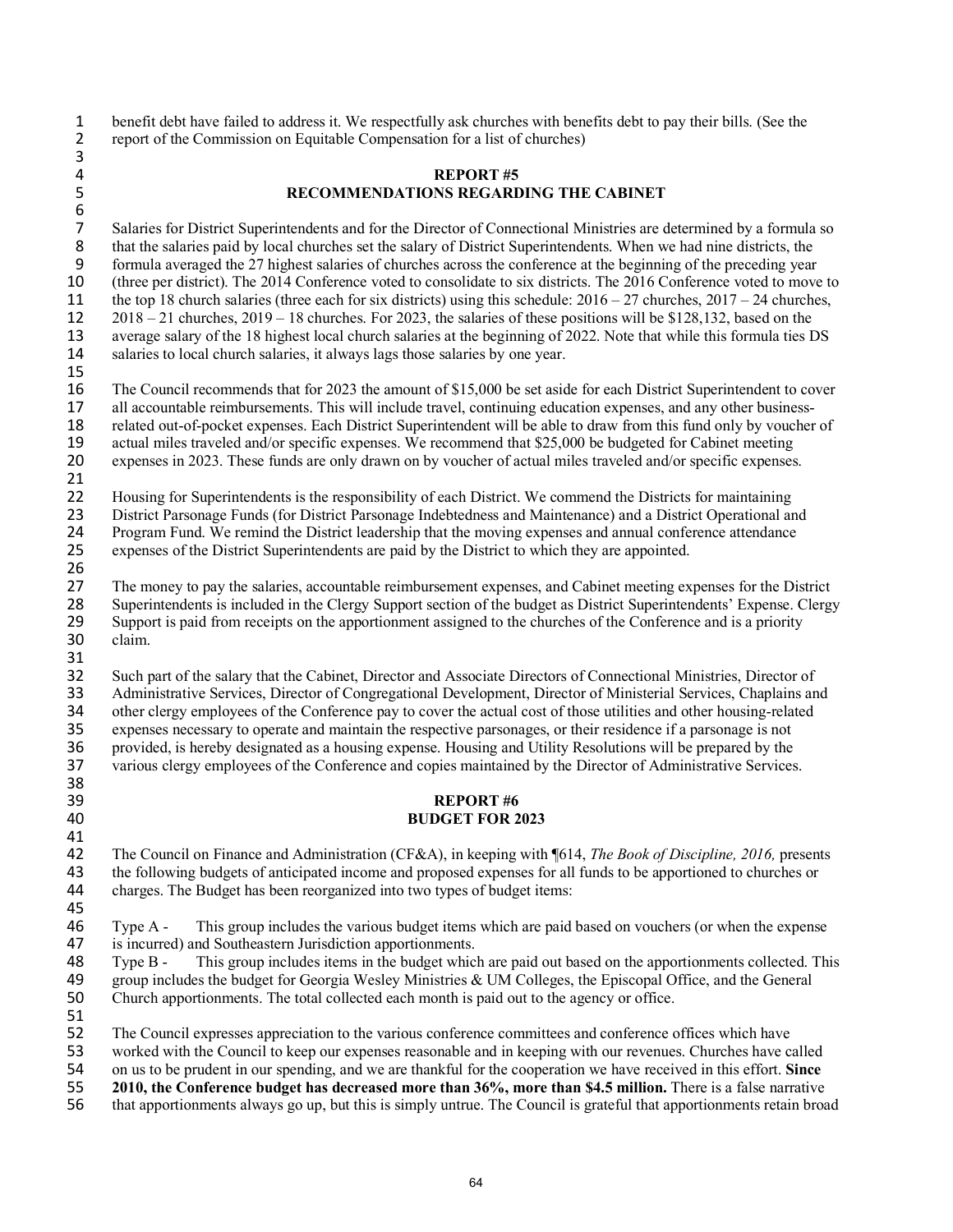1 support among the majority of churches in South Georgia. **424 of 555 churches paid 100% or more of their**  2 **askings in 2021 (the same as in 2020).**

3<br>4

4 We recognize that concern over the direction of the national and international church may impact apportionment<br>5 payments. We are concerned with churches that believe withholding local askings somehow "sends a message" t 5 payments. We are concerned with churches that believe withholding local askings somehow "sends a message" to the general church. Because most of our apportionments are for local and regional ministries, the ones hurt by 6 the general church. Because most of our apportionments are for local and regional ministries, the ones hurt by such withholding are our retired pastors and widows, our disabled pastors, our active clergy, and those minis 7 withholding are our retired pastors and widows, our disabled pastors, our active clergy, and those ministries in South 6 Georgia which we fund (such as our summer camps and college campus ministries). Georgia which we fund (such as our summer camps and college campus ministries).

 $\frac{9}{10}$ 10 At the end of 2021, our undesignated reserves totaled \$7,308,907 (unaudited figure), up from \$6.6 million at the end 11 of 2020. Much of these reserves are in the form of unrealized market gains, not in actual cash. The value of these reserves will move up and down depending on market conditions. Our normal target for undesignated reserv 12 reserves will move up and down depending on market conditions. Our normal target for undesignated reserves is<br>13 three month's expenses for the Annual Conference (approx. \$3.5 million). As we face the economic uncertain 13 three month's expenses for the Annual Conference (approx. \$3.5 million). As we face the economic uncertainty of 14 2022/23, plus continuing issues with the pandemic, rising inflation, and the general uncertainty of the future of The<br>15 United Methodist Church, maintaining these reserves seems prudent. United Methodist Church, maintaining these reserves seems prudent.

16

17 The CF&A recommends a 2023 budget to be apportioned which is a decrease from the 2022 budget of 5.93 percent.<br>18 This budget includes a salary increase of 5% for conference staff other than District Superintendents. The 18 This budget includes a salary increase of 5% for conference staff other than District Superintendents. **The amount** 

#### 19 **to be apportioned to local churches for 2023 will be \$7,936,868.**

- 20<br>21
- 22

#### **PROJECTED RECEIPTS FOR 2023**

| PROJECTED NOTE #: |
|-------------------|
| <b>RECEIPTS:</b>  |
| \$7,239,666       |
| 21,000            |
| 25,000            |
| 85,000            |
| \$7,370,666       |
|                   |

23 24

|                |                                           | 2022 Approved | 2023 Projected |                |
|----------------|-------------------------------------------|---------------|----------------|----------------|
|                | <b>Type A: Paid Based on Expenses</b>     | <b>Budget</b> | <b>Budget</b>  | Note #:        |
|                | <b>Conference Benevolences</b>            |               |                |                |
| 2              | <b>Connectional Ministries</b>            | 484,868       | 450,995        |                |
| 3              | Hispanic/Latino Ministries                | 301,736       | 314,987        |                |
| $\overline{4}$ | Arthur J. Moore Museum & Archives/History | 119,302       | 139,738        |                |
| 5              | Board of Laity                            | 4,000         | 4,000          |                |
| 6              | <b>Total Conference Benevolences</b>      | 909,906       | 909,720        |                |
| 7              |                                           |               |                |                |
| 8              | <b>Congregational Development</b><br>П.   |               |                |                |
| 9              | Congregational Development                | 304,763       | 288,018        |                |
| 10             | <b>Total Congregational Development</b>   | 304,763       | 288,018        |                |
| 11             |                                           |               |                |                |
| 12             | <b>III. Clergy Support</b>                |               |                |                |
| 13             | District Superintendents' Expenses        | 1,087,058     | 1,098,996      |                |
| 14             | Conference Board Of Pensions              | 51,511        | 46,650         |                |
| 15             | Comprehensive Protection Plan             | 725,000       | 700,000        |                |
| 16             | HealthFlex - Clergy on Disability         | 130,000       | 110,000        |                |
| 17             | Post-retirement Healthcare                | 120,000       | 11,000         | $\overline{4}$ |
| 18             | Benefits Underpayment                     | 90,000        | 90,000         |                |
| 19             | <b>Equitable Compensation</b>             | 176,800       | 189,300        |                |
| 20             | Pastoral Counseling Service               | 199,588       | 10,000         | 5              |
| 21             | Conference Board of Ordained Ministry     | 60,300        | 35,675         |                |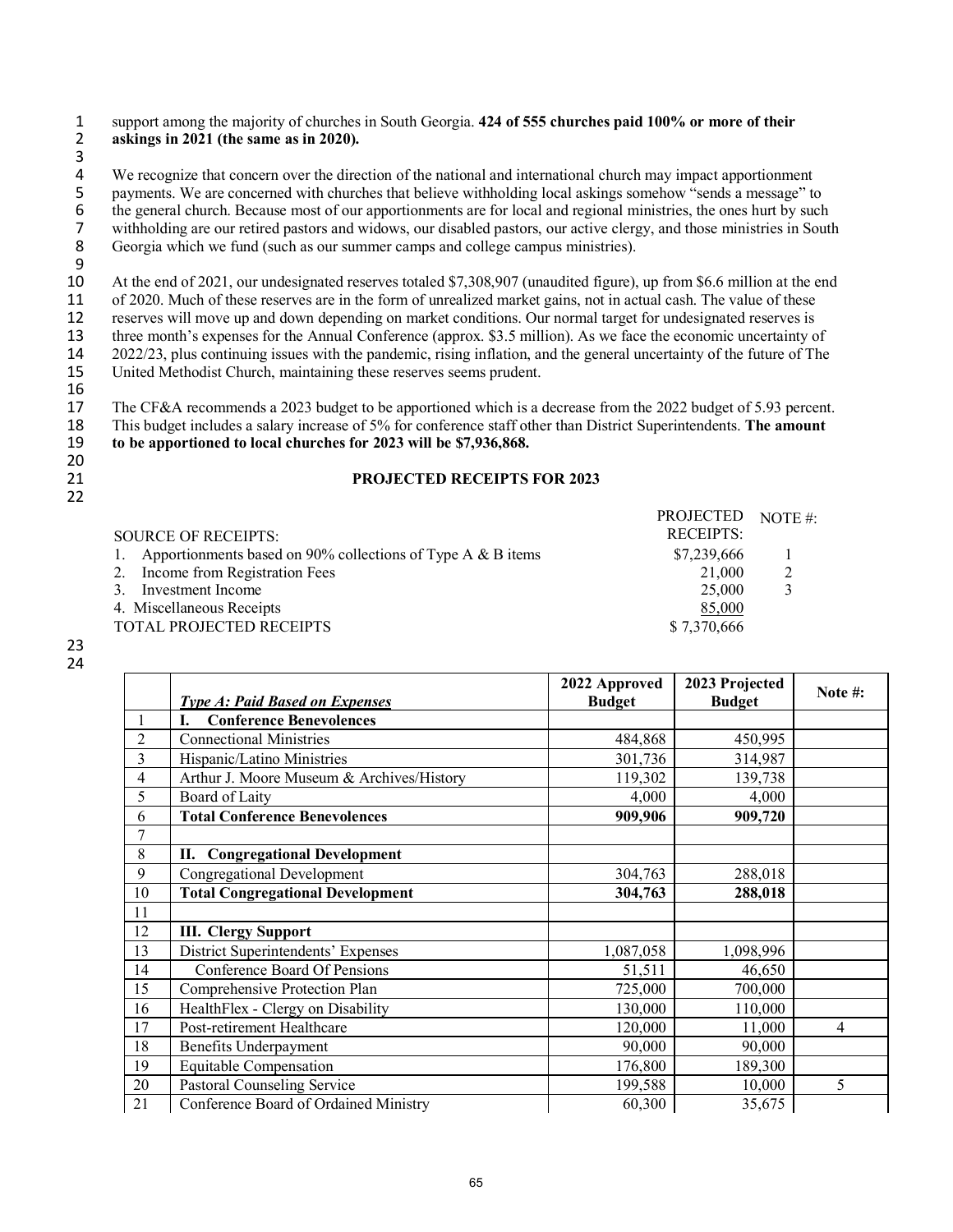|                 | <b>Type A: Paid Based on Expenses</b>        | 2022 Approved<br><b>Budget</b> | 2023 Projected<br><b>Budget</b> | Note #: |
|-----------------|----------------------------------------------|--------------------------------|---------------------------------|---------|
| $22\,$          | Special S. Ga. Episcopal Funds               |                                |                                 |         |
| $\overline{23}$ | <b>Total Clergy Support</b>                  | 2,640,257                      | 2,291,621                       |         |
| 24              |                                              |                                |                                 |         |
| $\overline{25}$ | <b>IV.</b> Administration                    |                                |                                 |         |
| 26              | Conference Council on Finance & Admin.       | 1,961                          | 3.050                           |         |
| $\overline{27}$ | Human Resources/Personnel                    | 29,126                         | 28,956                          |         |
| $28\,$          | Administrative Services Office               | 742,965                        | 729,373                         |         |
| 29              | <b>Communications Office</b>                 | 186,403                        | 236,468                         |         |
| 30              | Other Conference Administrative Areas        |                                |                                 |         |
| 31              | Annual Conference Session Expenses:          |                                |                                 |         |
| 32              | Annual Conference Program & Arrangements     | 102,520                        | 123,770                         |         |
| 33              | Retired Ministers - per diem                 | 17,000                         | 18,000                          |         |
| 34              | At-Large Lay Delegates - per diem            | 26,000                         | 26,000                          |         |
| 35              | Conference Secretary & Journal<br>2.         | 17,853                         | 24,413                          |         |
| 36              | Committee on Memoirs<br>3 <sub>1</sub>       | 1,200                          | 1,200                           |         |
| 37              | <b>Conference Trustees</b><br>4.             | 5,350                          | 5,350                           |         |
| 38              | Worker's Compensation Insurance<br>5.        | 12,000                         | 12,000                          |         |
| 39              | Leadership Forum<br>6.                       | 2,500                          | 3,000                           |         |
| 40              | <b>Strategic Initiative Team</b><br>7.       | 3,000                          | 3,000                           |         |
| 41              | General and SEJ Delegate Expense<br>9.       | 8000                           | 6,000                           |         |
| 42              | 10. Committee on Nominations                 | 900                            | 900                             |         |
| 43              | Episcopal Committee                          | 1,200                          | 1,200                           |         |
| 44              | Legal Fees                                   | 63,000                         | 45,000                          | 6       |
| 45              | Contingency Funds                            | 50,000                         | 50,000                          |         |
| 46              | <b>Total Administration</b>                  | 1,270,978                      | 1,317,680                       |         |
| 47              |                                              |                                |                                 |         |
| 58              | <b>V. SEJ Mission and Ministry</b>           | 20,713                         | 17,220                          |         |
| 59              |                                              |                                |                                 |         |
| 50              | <b>Type A Totals: Paid Based on Expenses</b> | 5,146,617                      | 4,824,259                       |         |

|    | <b>Type B: Paid Based Funds Received</b>           | 2022 Approved<br><b>Budget</b> | 2023 Projected<br><b>Budget</b> | Note #: |
|----|----------------------------------------------------|--------------------------------|---------------------------------|---------|
| 51 |                                                    |                                |                                 |         |
| 52 | GA Wesley Ministries & UM Colleges                 | 723,201                        | 723,201                         |         |
| 53 | Episcopal – S. Ga Office Expense                   | 245,971                        | 216,369                         |         |
| 54 | Episcopal – S. Ga Area Residence Expense           | 30,000                         | 20,000                          |         |
| 56 | <b>General Church Apportionments</b>               |                                |                                 | 7       |
| 57 | World Service Fund<br>$1_{-}$                      | 1,166,215                      | 1,066,125                       |         |
| 58 | 2.<br>Africa University Fund                       | 37,950                         | 34,693                          |         |
| 59 | <b>Black College Fund</b><br>3.                    | 168,798                        | 154,311                         |         |
| 60 | Episcopal - General Church Apportionment<br>4.     | 404,538                        | 428,089                         |         |
| 61 | General Administration Fund<br>5.                  | 143,618                        | 131,292                         |         |
| 62 | Interdenominational Cooperation Fund<br>6.         | 5,049                          | 4,616                           |         |
| 63 | Ministerial Education Fund<br>7.                   | 365,261                        | 333,913                         |         |
| 64 | <b>Type B Totals: Paid Based on Funds Received</b> | 3,290,601                      | 3,112,609                       |         |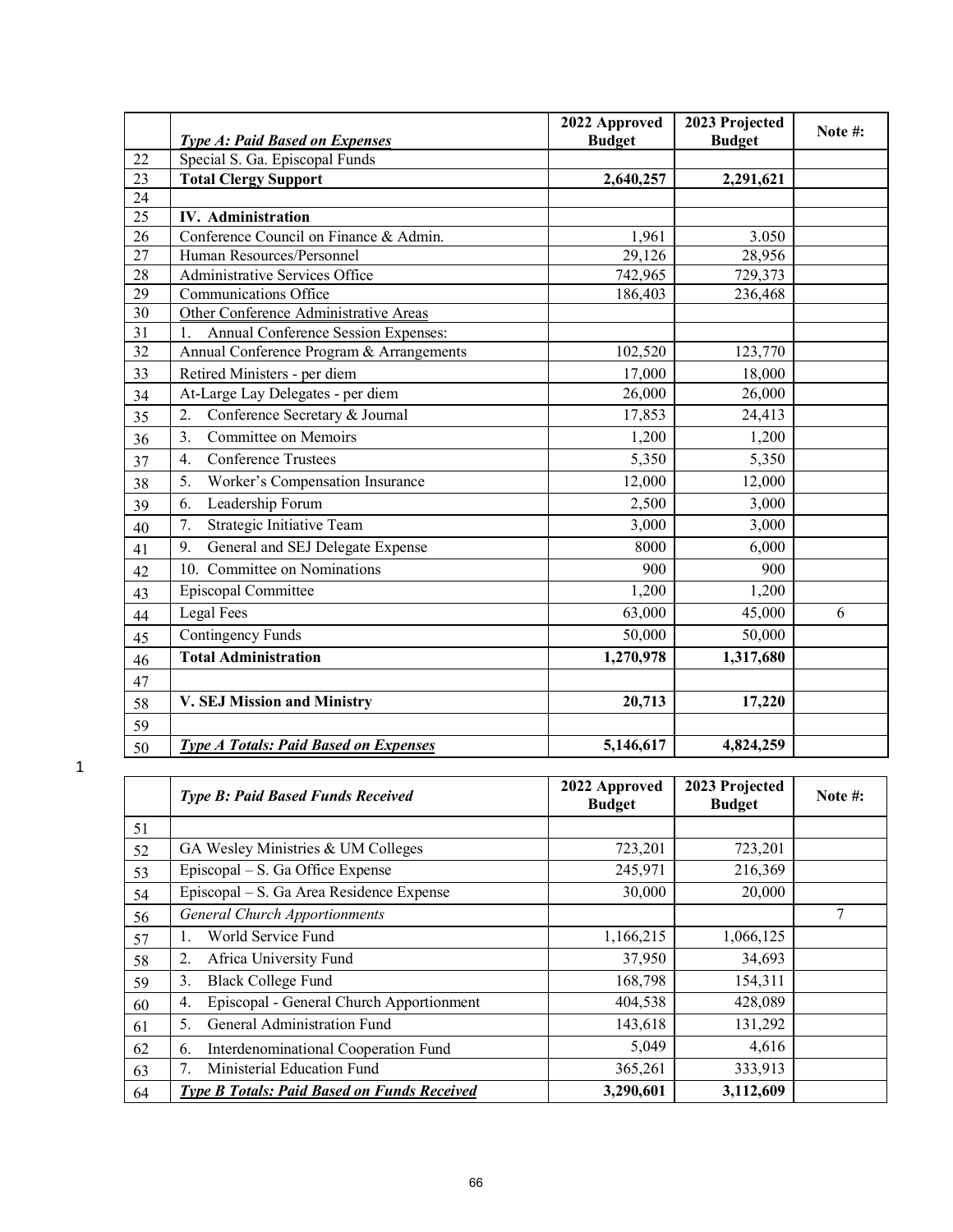|     | <b>Type B: Paid Based Funds Received</b>                                                                    | 2022 Approved<br><b>Budget</b> | 2023 Projected<br><b>Budget</b> | Note $#$ : |
|-----|-------------------------------------------------------------------------------------------------------------|--------------------------------|---------------------------------|------------|
| 65  |                                                                                                             |                                |                                 |            |
| 66  | <b>Total Conference Budget</b>                                                                              | 8,437,218                      | 7,936,868                       | $-735,096$ |
| -67 | Projected deficit if collect 90%/spend 100% of Type A<br>and Type B items                                   | $-674.977$                     | -507,650                        |            |
| 68  | Projected deficit if collect 90%/spend 100% of Type A<br>items/spend 90% of Type B items (reduced from 92%) | $-411,729$                     | $-254,941$                      | 8          |

#### 2 **Budget Notes**:

 $\frac{1}{2}$ 

3

7

 $\frac{9}{10}$ 

15

18

4 1. The CF&A has projected that our collections on apportionments will be 90% which is a reduction of 2% of the amount projected for 2021 and 2020. Since we trimmed our budget so closely in recent years, the CF&A realizes 5 amount projected for 2021 and 2020. Since we trimmed our budget so closely in recent years, the CF&A realizes that we will spend a higher percentage of the budget. There is very little "wiggle room" left. that we will spend a higher percentage of the budget. There is very little "wiggle room" left.

2. The registration fee income is calculated based on a registration fee of \$20.

10 3. The CF&A will use our investment income and reserves to help cover any shortfall in receipts.

11<br>12 12 4. This budget presumes that the Annual Conference will vote to establish the Retiree Healthcare Funding Trust 13 proposed by The Conference Board of Pensions. Doing so will drastically reduce this apportionment to a small<br>14 amount needed for retirees under the age of 65 who are not eligible for the retiree healthcare plan. amount needed for retirees under the age of 65 who are not eligible for the retiree healthcare plan.

16 5. The Conference Pastoral Counselor is on medical leave, and it is not anticipated that the office will be filled.<br>17 The budget has been reduced accordingly. The budget has been reduced accordingly.

19 6. The past 3 years we have put collected but unspent legal fees apportionment into a designated reserve. Building 20 up this reserve allows us to lower the annual apportionment while still being prepared for an expensi 20 up this reserve allows us to lower the annual apportionment while still being prepared for an expensive legal issue. 21

22 7. CFA recommends payment of general church apportionments in these amounts during this period of uncertainty<br>23 caused by the inability of the General Conference to meet and adopt a budget. caused by the inability of the General Conference to meet and adopt a budget. 24

25 8. If we collect 90% and spend 100%, there will be a deficit. Because we prepare our budgets so far in advance,<br>26 almost every year some items included in the projected budget may not be spent. In addition, Type B item 26 almost every year some items included in the projected budget may not be spent. In addition, Type B items are not 27 paid at 100%; they are paid at the rate collected, so they do not add to any deficit. If our budget expenditures exceed 28 our rates of collection on the budget, then investment earnings, the contingency fund, and perhaps some conference<br>29 reserves will have to be used in order to pay all of our obligations. reserves will have to be used in order to pay all of our obligations.

- 30
- 31 Submitted by,<br>32 Dr. Shane Gree Dr. Shane Green, Chair
- 33 Dr. Derek W. McAleer, Conf. Treasurer, Dir. of Administrative Services
- 34
- 

38

### 35 **RECOMMENDATION 5 – Resolution for Closing Local Churches**

36<br>37 Whereas, Brooks United Methodist Church, located in Ware County, has a long and proud history; and

39 Whereas, Elko United Methodist Church, located in Houston County, has a long and proud history; and 40

41 Whereas, appropriate action has been taken to provide for the closing of the church and where the membership and<br>42 title to all real and personal, tangible and intangible property of the local church shall be transferr 42 title to all real and personal, tangible and intangible property of the local church shall be transferred; and

43

44 Whereas, consent to close has been granted by the Presiding Bishop, a majority of the District Superintendents and<br>45 the appropriate District Board of Church Location and Building: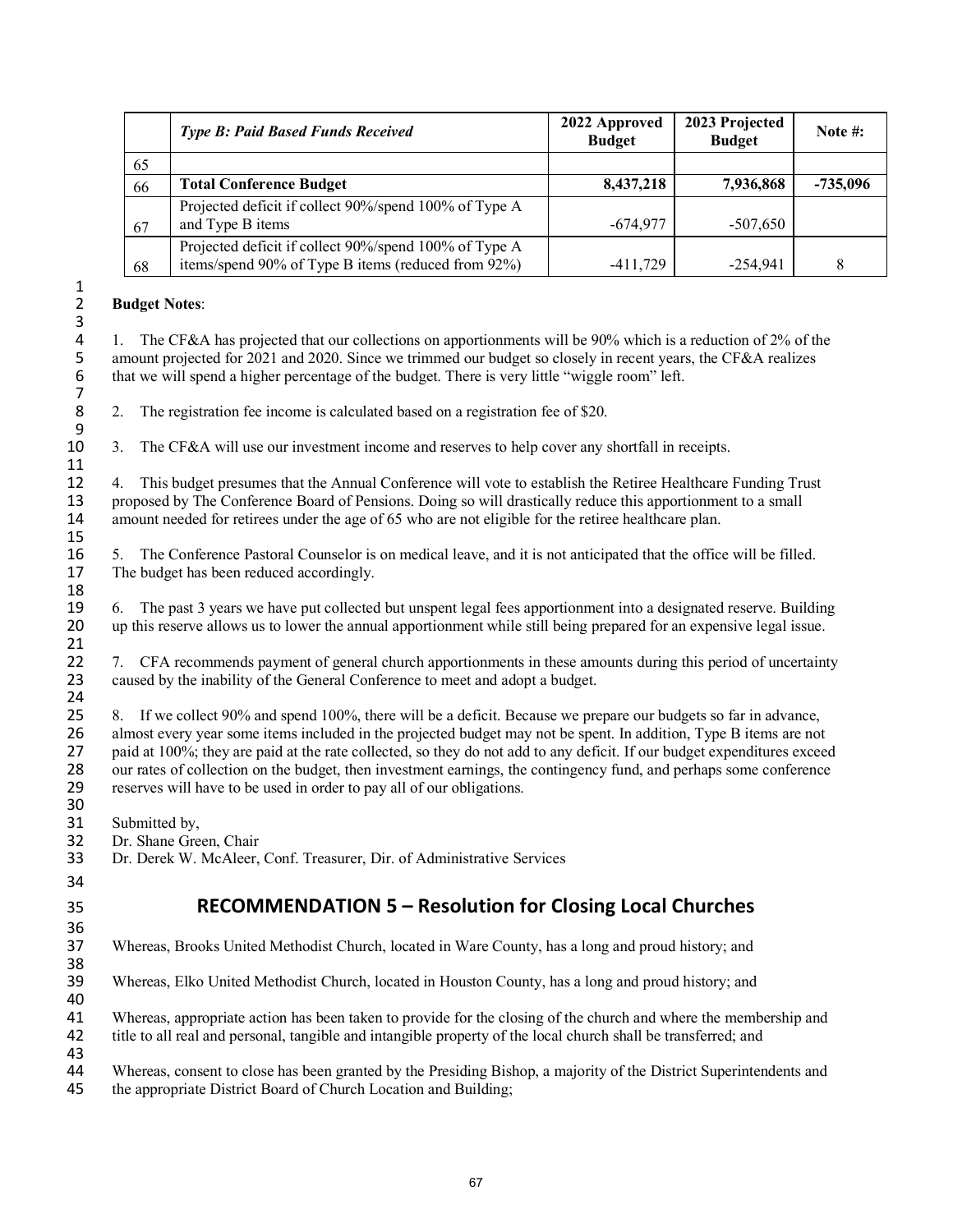1 Now, Therefore Be It Resolved, that the South Georgia Annual Conference meeting in Columbus, Georgia on June<br>2 7. 2022, does hereby celebrate the ministries of these congregations through the vears by giving all glory to 7, 2022, does hereby celebrate the ministries of these congregations through the years by giving all glory to God, 3<br>4 4 Be It Further Resolved, that the members of the South Georgia Annual Conference concur with the decision of these<br>5 churches to discontinue with an affirmative vote. churches to discontinue with an affirmative vote. 6<br>7 Rev. Doreen Smalls Dean of the Cabinet June 7, 2022 **A RESOLUTION FOR THE DISCONTINUANCE OF THE BROOKS UNITED METHODIST CHURCH OF THE SOUTH CENTRAL DISTRICT OF THE SOUTH GEORGIA ANNUAL CONFERENCE WHEREAS, Brooks United Methodist Church** located in Ware County, **WHEREAS,** the church has had a long and proud history of serving its community, and 17<br>18 **WHEREAS,** after prayerful consideration and prayer, the remaining members of **Brooks United Methodist Church** have determined it to be appropriate and necessary that it be discontinued and provisions made for the transfer of the church's property, as provided in the 2016 *Book of Discipline* of The United Methodist Church, **NOW, THEREFORE, BE IT RESOLVED** by the members of **Brooks United Methodist Church** as follows: 24<br>25 1. **Brooks United Methodist Church** shall be discontinued as of **January 27, 2022.** 26 2. Those members remaining on the church membership roll as of **January 27, 2022**, shall be transferred to other congregations as the members may request. other congregations as the members may request. 28 3. All records and official papers of the church shall be transferred to the Arthur J. Moore Methodist Museum at St. Simons Island, Georgia 30 4. Any remaining funds of the church shall be first used to pay any outstanding pension and health insurance<br>31 biligations of **Brooks United Methodist Church.**  obligations of **Brooks United Methodist Church.** 5. All remaining real and personal property of **Brooks United Methodist Church** shall be conveyed to the South Central District Union of the United Methodist Church. **Adopted this January 27, 2022**, by the members of **Brooks United Methodist Church**. 36<br>37 Rev. Dr. Paula Lewis, Superintendent South Central District South Georgia Annual Conference Lay Pastor John Miller Brooks United Methodist Church **A RESOLUTION FOR THE CLOSING OF ELKO UNITED METHODIST CHURCH Whereas,** Elko UMC was founded in approximately 1872 in Houston County in the North Central District; and 48<br>49 Whereas, the church had a long and proud history of serving its community; and **Whereas,** in 2022, Elko UMC ceased having services when its last member passed away; and **Whereas,** no action has been taken to provide for the closure of Elko UMC; and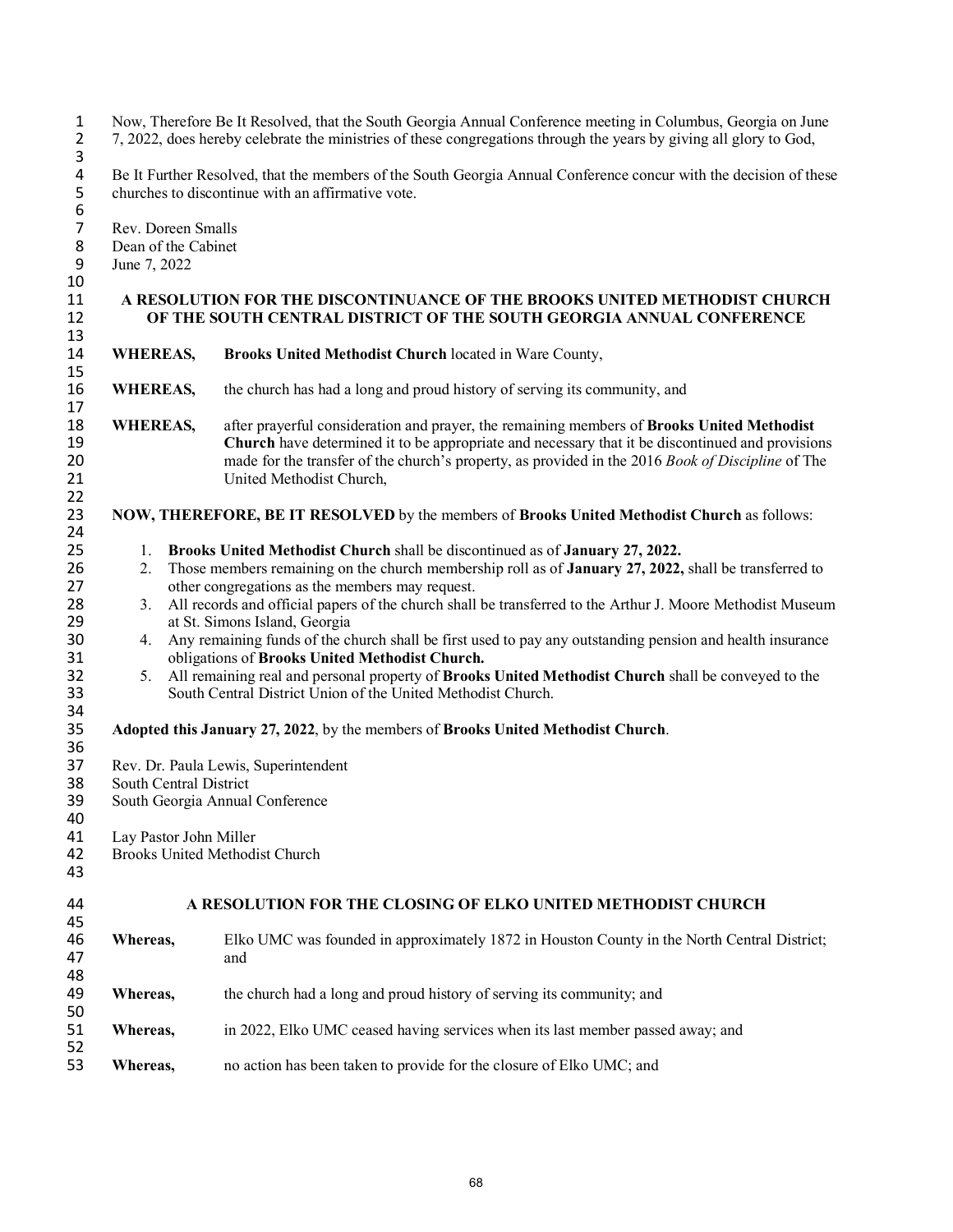1 **Whereas,** the district superintendent has recommended and the presiding bishop, cabinet, and trustees of the 2<br>2 North Central District of The United Methodist Church, which act as the district board of church 2 North Central District of The United Methodist Church, which act as the district board of church<br>3 location and building for the North Central District, have consented to closing Elko UMC; and location and building for the North Central District, have consented to closing Elko UMC; and 4<br>5<br>6 **Whereas.** it is now appropriate and necessary that the Annual Conference take formal action to close Elko 6 UMC and to make provision for the transfer of its property, all as provided by the 2016 Book of Discipline of The United Methodist Church; 8 9 Now, therefore, be it resolved by the members of the South Georgia Annual Conference being held in Columbus, Georgia as follows: 11<br>12 12 6. Elko United Methodist Church on the Elko Charge shall be officially closed as of June 7, 2022<br>13 7. Any remaining funds of the church shall be first used to pay any outstanding pension and health 13 7. Any remaining funds of the church shall be first used to pay any outstanding pension and health insurance 14 obligations of Elko UMC<br>15 8. All records and official pa 15 8. All records and official papers of the church shall be transferred to the Moore Methodist Museum on St. 16 Simons Island, Georgia 17 9. In as much as at the time services were discontinued at Elko, no provisions were made concerning the 18 disposition of its remaining personal and real property, such property shall immediately vest in the annual 19 conference Board of Trustees pursuant to 2549.2 of the Book of Discipline and the annual conference 20 Trustees shall assume control of its real, personal, and intangible. 21<br>22 Adopted this  $7<sup>th</sup>$  day of June, 2022, by the members of the South Georgia Annual Conference 23<br>24 24 Bishop David Graves<br>25 Presiding Bishop Presiding Bishop 26<br>27 Rev. Craig Hutto 28 Superintendent of the North Central District 29 30 **RECOMMENDATION 6 – Resolution Approving Disaffiliation of Local Churches** 31<br>32 32 WHEREAS, Antioch United Methodist Church located in Cook County in the South Central District of the South 33 Georgia Conference has had a long and proud history as a United Methodist Church; and 34<br>35 35 WHEREAS, Barney United Methodist Church located in Brooks County in the Southwest District of the South 36 Georgia Conference has had a long and proud history as a United Methodist Church; and 37<br>38 WHEREAS, Claxton United Methodist Church located in Evans County in the Northeast District of the South 39 Georgia Conference has had a long and proud history as a United Methodist Church; and 40<br>41 WHEREAS, Friendship United Methodist Church located in Bacon County in the South Central District of the 42 South Georgia Conference has had a long and proud history as a United Methodist Church; and 43<br>44 WHEREAS, Grace United Methodist Church located in Tift in the South Central District of the South Georgia 45 Conference has had a long and proud history as a United Methodist Church; and 46<br>47 WHEREAS, Kirkland United Methodist Church located in Atkinson County in the South Central District of the 48 South Georgia Conference has had a long and proud history as a United Methodist Church; and 49<br>50 50 WHEREAS, Laurel Branch United Methodist Church located in Wilkinson County in the North Central District of 51 the South Georgia Conference has had a long and proud history as a United Methodist Church; and 52<br>53 53 WHEREAS, Liberty United Methodist Church located in Bibb County in the North Central District of the South 54 Georgia Conference has had a long and proud history as a United Methodist Church; and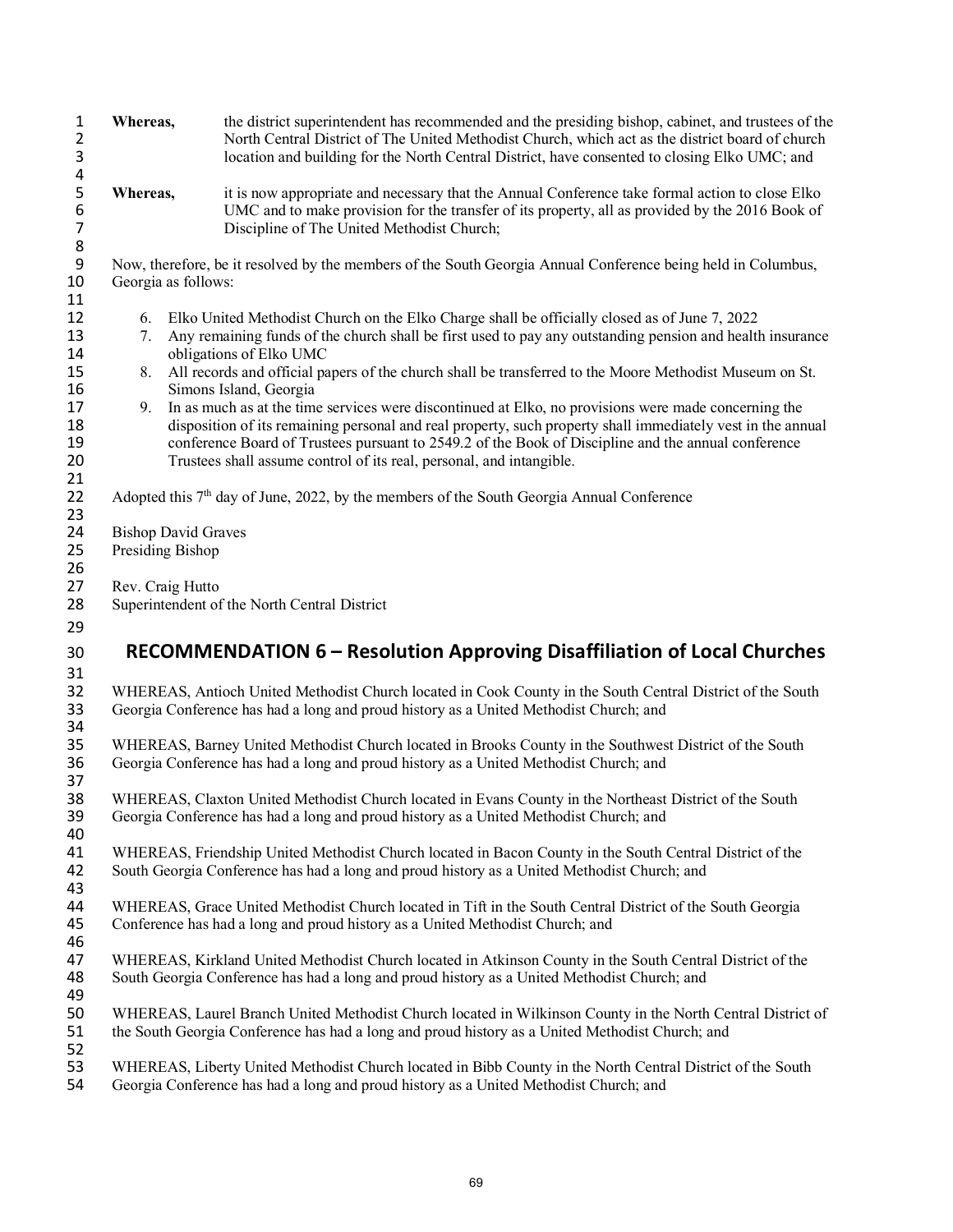1 WHEREAS, McBride United Methodist Church located in Screven County in the Northeast District of the South<br>2 Georgia Conference has had a long and proud history as a United Methodist Church: and Georgia Conference has had a long and proud history as a United Methodist Church; and 4 WHEREAS, Mizpah United Methodist Church located in Effingham County in the Coastal District of the South Georgia Conference has had a long and proud history as a United Methodist Church; and Georgia Conference has had a long and proud history as a United Methodist Church; and 6<br>7 WHEREAS, Naylor United Methodist Church located in Lowndes County in the South Central District of the South Georgia Conference has had a long and proud history as a United Methodist Church; and  $\frac{9}{10}$  WHEREAS, Park Avenue United Methodist Church located in Lowndes County in the South Central District of the South Georgia Conference has had a long and proud history as a United Methodist Church; and 12<br>13 WHEREAS, Reidsville United Methodist Church located in Tattnall County in the Northeast District of the South Georgia Conference has had a long and proud history as a United Methodist Church; and WHEREAS, Springfield United Methodist Church located in Effingham County in the Coastal District of the South Georgia Conference has had a long and proud history as a United Methodist Church; and 19 WHEREAS, The Pointe United Methodist Church located in Lee County in the Southwest District of the South 20 Georgia Conference has had a long and proud history as a United Methodist Church; and Georgia Conference has had a long and proud history as a United Methodist Church; and 21<br>22 22 WHEREAS, The Porch Community Church located in Lowndes County in the South Central District of the South Georgia Conference has had a long and proud history as a United Methodist Church; and Georgia Conference has had a long and proud history as a United Methodist Church; and 24<br>25 WHEREAS, Trinity United Methodist Church located in Seminole County in the Southwest District of the South Georgia Conference has had a long and proud history as a United Methodist Church; and WHEREAS, Turkey Branch United Methodist Church located in Effingham County in the Coastal District of the South Georgia Conference has had a long and proud history as a United Methodist Church; and 30<br>31 WHEREAS, each of these churches has held a church conference, in compliance with  $\P$ 246.8, 248, and 2553.2- .3 of *The Discipline*, at which at least two-thirds (2/3) of the professing members present at the church conference 33 voted to disaffiliate from The United Methodist Church "for reasons of conscience regarding a change in the<br>34 requirements and provisions of the Book of Discipline related to the practice of homosexuality or the ordina requirements and provisions of *the Book of Discipline* related to the practice of homosexuality or the ordination or 35 marriage of self-avowed practicing homosexuals as resolved and adopted by the 2019 General Conference, or the actions or inactions of its annual conference related to these issues:" and actions or inactions of its annual conference related to these issues;" and WHEREAS, pursuant to ¶2501.1 of *The Discipline*, each of these churches holds its real and personal, tangible and intangible property "in trust for The United Methodist Church and subject to the provisions of its Discipline;" and WHEREAS, ¶2553 of *The Discipline* provides a specific circumstance in which property subject to ¶2501.1 can be released from the trust imposed by that paragraph; and WHEREAS, each of these churches has entered into a disaffiliation agreement with the Annual Conference agreeing 45 to pay all sums and to take all actions required by ¶2553 of The Discipline and the Disaffiliation Policy of the South<br>46 Georgia Annual Conference adopted at its 2019 Annual Conference session; and Georgia Annual Conference adopted at its 2019 Annual Conference session; and 47<br>48 WHEREAS, these disaffiliation agreements must be ratified by the Annual Conference to be effective. NOW, THEREFORE Be It Resolved, that the South Georgia Annual Conference meeting in Columbus, Georgia on 51 June 6, 2022, does hereby celebrate the ministries of these congregations through the years by giving all glory to God, God. 54 Be It Further Resolved, that the members of the South Georgia Annual Conference concur with and ratify the<br>55 decision of these churches to disaffiliate with an affirmative vote. decision of these churches to disaffiliate with an affirmative vote.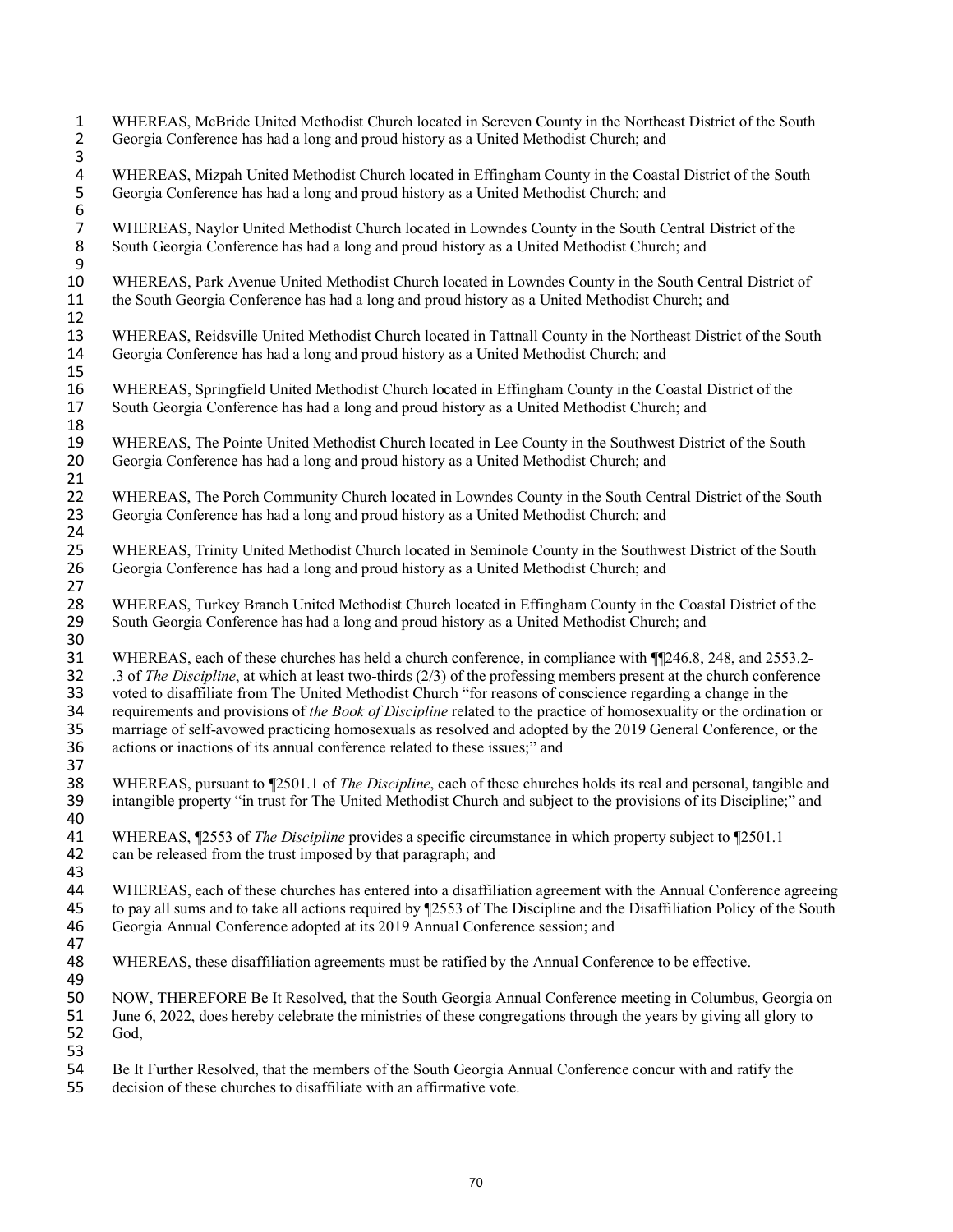Rev. Doreen Smalls 2 Dean of the Cabinet<br>3 June 6, 2022 June 6, 2022 **RECOMMENDATION 7 – Standing Rules Changes Annual Conference, June 2022** New language is in *bold and italics*. Proposed removals are in strikethrough. A rationale for each proposed change is found at the end of each recommendation. 10<br>11 **RECOMMENDATION 1A – BOOK OF RECOMMENDATIONS AND REPORTS 3.1.3 BOOK OF RECOMMENDATIONS AND REPORTS** A *Book of Recommendations and Reports* will be prepared for distribution no less than three (3) weeks before the opening session of the Annual Conference. Recommendations and reports shall be in electronic format and sent before the established deadline to the Secretary of the Annual Conference. (See 3.3.3 for additional information.) The deadline shall be publicized in January. *The* **Book of Recommendations and Reports** *will be distributed via electronic means to conference members. Additional conference business materials not meeting the Book of Recommendations and Reports publication deadline may also be placed on the conference website for members prior to the session start date. Notification of additional business matters being placed on the website shall be sent to conference members by the Conference secretary.* 23<br>24 *Special called sessions of the Annual Conference may not require a* **Book of Recommendations and Reports.** *The Bishop and the Secretary of the Annual Conference shall determine what reports or other conference materials should be before the Annual Conference for a called session to accomplish the business stated in the call, and shall set the deadline for such reports to be submitted and published. (Rationale: The BOR is now published electronically, per action of the Annual Conference, therefore printing deadlines do not apply. Additional materials, which in the past were distributed at Annual Conference, may now be distributed earlier in order to give delegates time to read and process them. Additionally, the Standing Rules should provide guidance as to how materials will be distributed to*  conference members in the event of a called session. **RECOMMENDATION 1B – RESOLUTIONS AND PETITIONS** 37<br>38 **3.1.4 RESOLUTIONS AND PETITIONS** Resolutions from individuals or churches to the Annual Conference shall be referred to the Committee on Resolutions and shall be signed by at least five *members of the Annual Conference,* persons unless coming from an Administrative Board/*Church* Council. *A resolution from an Administrative Board/Church Council must have a copy of the minutes of the meeting at which the resolution was approved by the Council attached to the resolution. These minutes must be signed by: the Chair of the Administrative/Church Council, the Lay Leader, and the Lay Delegate(s) to Annual Conference.* 46<br>47 *Electronic signatures will be accepted in accordance with common business practice. Resolutions must include, in detail, information on any costs that the South Georgia Conference will be asked to bear if the resolution is passed by the Conference.* Petitions to the General Conference of The United Methodist Church from individuals, churches and Annual Conference Committees/Commissions/ Boards/Agencies, etc., which desire Annual Conference endorsement, shall be referred to the Committee on Resolutions.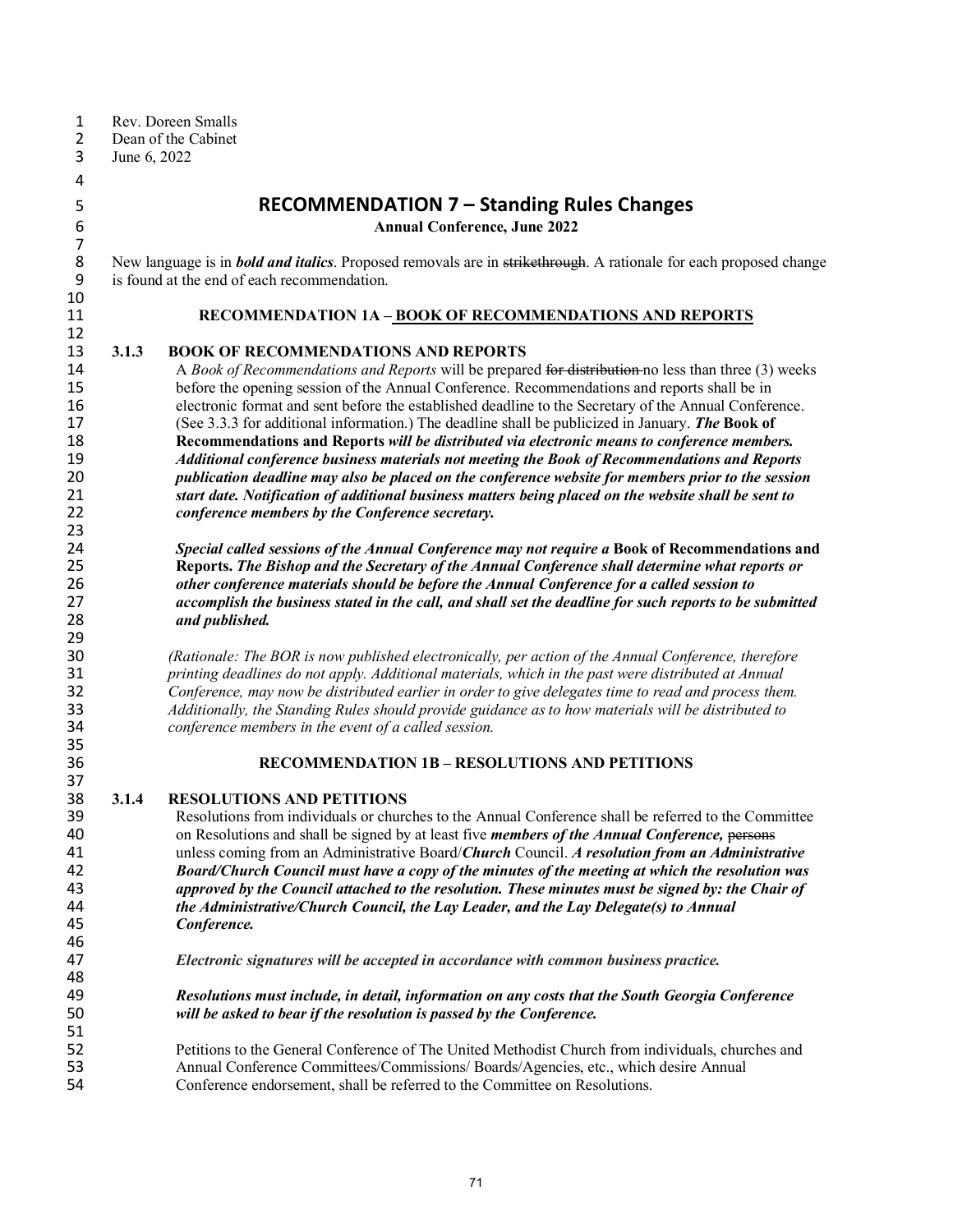| $\mathbf{1}$<br>2 |       | The deadline shall be publicized in January for a regular June session of the Annual Conference. In<br>the event of a called session, the Conference Secretary, Chair of the Committee on Resolutions and             |
|-------------------|-------|-----------------------------------------------------------------------------------------------------------------------------------------------------------------------------------------------------------------------|
| 3                 |       | the Bishop will determine and publicize the deadline.                                                                                                                                                                 |
| 4                 |       |                                                                                                                                                                                                                       |
| 5<br>6            |       | Electronic versions of the resolutions and petitions shall be sent <i>received</i> by <i>noon</i> on the established<br>deadline to by both the Chair of the Committee on Resolutions and the Secretary of the Annual |
| 7                 |       | Conference. Email addresses to use to submit resolutions will be publicized on the Conference                                                                                                                         |
| 8                 |       | <i>website.</i> (See 3.3.3 for more information.)                                                                                                                                                                     |
| 9                 |       |                                                                                                                                                                                                                       |
| 10                |       | Upon receipt of a resolution(s) the chair will acknowledge receipt and ensure that the resolution(s) met                                                                                                              |
| 11                |       | the necessary requirements of the conference's Standing Rules. When a resolution has been deemed to                                                                                                                   |
| 12                |       | meet the requirements, the resolution will then be properly prepared for subsequent consideration by the                                                                                                              |
| 13                |       | <b>Conference Committee on Resolutions.</b>                                                                                                                                                                           |
| 14                |       |                                                                                                                                                                                                                       |
| 15                |       | (Rationale: This brings our Standing Rules and Resolution committee practices posted on the conference                                                                                                                |
| 16                |       | website into one location.)                                                                                                                                                                                           |
| 17                |       |                                                                                                                                                                                                                       |
| 18                |       | <b>RECOMMENDATION 1C - REGISTRATION AND PER DIEM</b>                                                                                                                                                                  |
| 19                |       |                                                                                                                                                                                                                       |
| 20                | 3.1.9 | <b>REGISTRATION &amp; PER DIEM</b>                                                                                                                                                                                    |
| 21                |       |                                                                                                                                                                                                                       |
| 22<br>23          |       | There shall be a registration fee for all sessions of the Annual Conference, which all members                                                                                                                        |
| 24                |       | attending shall pay. The registration for multi-day sessions shall be \$20. The registration fee for single-<br>day sessions shall be \$10. No exception is made for virtual sessions.                                |
| 25                |       |                                                                                                                                                                                                                       |
| 26                |       | The per diem rate is set in the CFA report. The per diem for single-day sessions will be $\frac{1}{2}$ of the regular                                                                                                 |
| 27                |       | per diem. No per diem shall be paid for virtual sessions.                                                                                                                                                             |
| 28                |       |                                                                                                                                                                                                                       |
| 29                |       | (Rationale: The requirement for a registration fee was passed by a motion of Annual Conference in 1996                                                                                                                |
| 30                |       | and amended in 2000 and 2011. It is hard to find the actual requirement if you don't know when it was                                                                                                                 |
| 31                |       | passed, therefore we ask to move it into the Standing Rules. This puts the requirement in along with other                                                                                                            |
| 32                |       | AC requirements. In addition, it modernizes the rules to provide for virtual sessions of the AC.                                                                                                                      |
| 33                |       |                                                                                                                                                                                                                       |
| 34                |       | <b>RECOMMENDATION 1D - COMMITTEE ON RESOLUTIONS</b>                                                                                                                                                                   |
| 35                |       |                                                                                                                                                                                                                       |
| 36                | 3.3.3 | <b>COMMITTEE ON RESOLUTIONS</b>                                                                                                                                                                                       |
| 37<br>38          |       | A Quadrennial Committee on Resolutions shall be named for the Annual Conference. It shall be<br>composed of seven persons: three clergy and three laity, and a District Superintendent as Chairperson.                |
| 39                |       | The Committee on Nominations shall nominate the Committee, and the Conference shall elect. Details                                                                                                                    |
| 40                |       | regarding the rules and process for handling Resolutions may be found in 3.1.4. All resolutions from                                                                                                                  |
| 41                |       | individuals or churches to the Annual Conference shall be referred to this Committee and shall be signed                                                                                                              |
| 42                |       | by at least five members unless coming from an Administrative Board/Council. Petitions going to the                                                                                                                   |
| 43                |       | General Conference through the Annual Conference shall be referred to this Committee. In order to give                                                                                                                |
| 44                |       | conference members time to properly assess the content, resolutions must "lay on the table" overnight                                                                                                                 |
| 45                |       | between the presentation to the Conference and the discussion and vote. Resolutions presented in the                                                                                                                  |
| 46                |       | Book or Recommendations and Reports (or other pre-conference materials for special called                                                                                                                             |
| 47                |       | sessions) shall be deemed to have been properly presented to the Annual Conference and having laid                                                                                                                    |
| 48                |       | on the table overnight. Action by the Conference upon the report of the Committee shall come no later                                                                                                                 |
| 49                |       | than the next-to-the last day. In the event of a called session of the Annual Conference, a virtual                                                                                                                   |
| 50                |       | session, or a one-day session, a decision regarding the process for resolutions will be made by the                                                                                                                   |
| 51<br>52          |       | Bishop, Conference Secretary and the Chair of the Conference Committee on Resolutions and                                                                                                                             |
| 53                |       | communicated to the Annual Conference.                                                                                                                                                                                |
| 54                |       | Copies of resolutions shall be sent by the established deadline to the Chair of the Committee on                                                                                                                      |
| 55                |       | Resolutions and the Secretary of the Annual Conference. The Committee shall receive, study and <i>make a</i>                                                                                                          |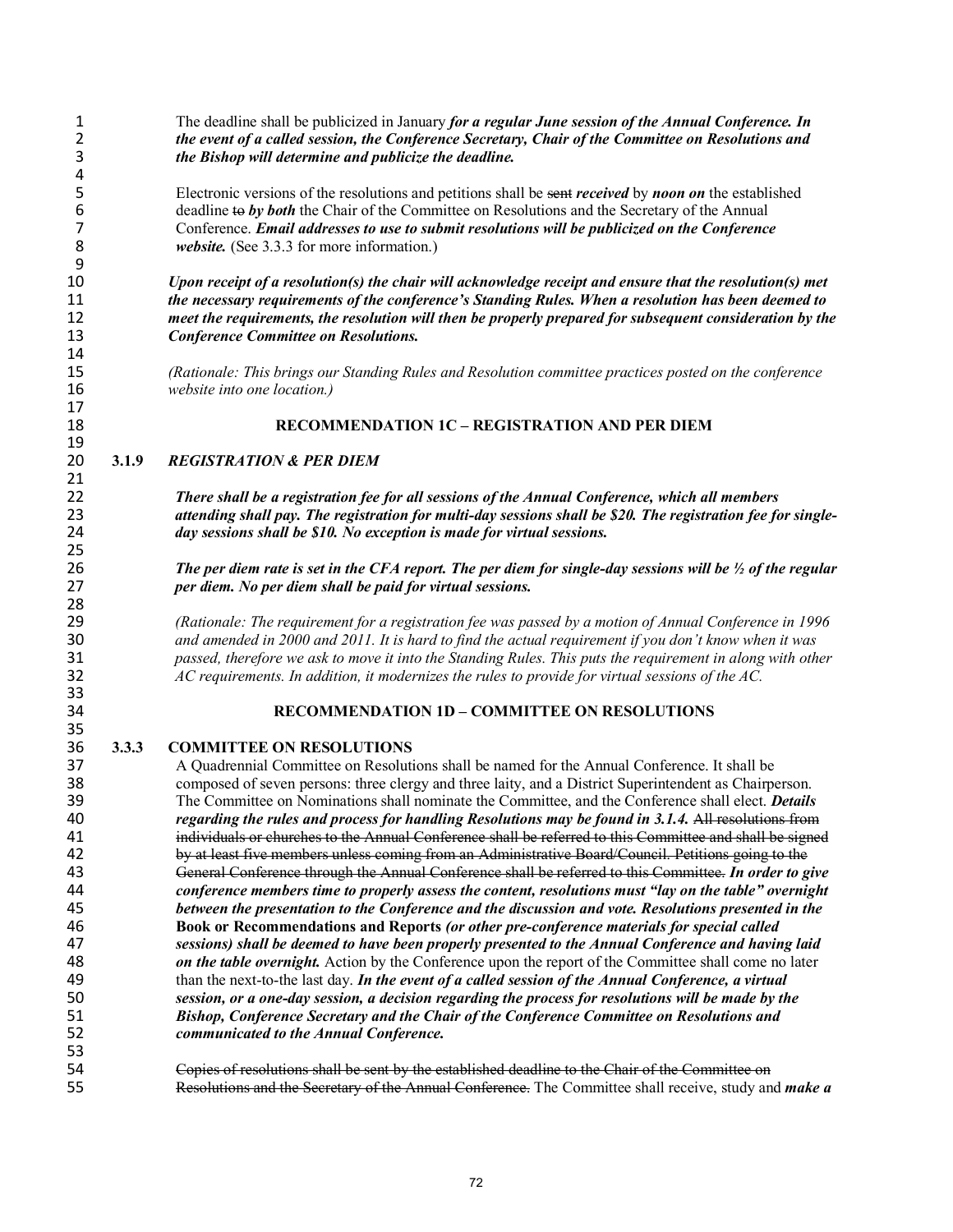| $\mathbf{1}$<br>$\overline{\mathbf{c}}$            | report on each Resolution to the Annual Conference with a recommendation of <i>either</i> : "Concur," "Non-<br>concur," "Revise," or "Refer."                                                                                                                                                                                                                                                                                                                                                                                                                                                                                                  |
|----------------------------------------------------|------------------------------------------------------------------------------------------------------------------------------------------------------------------------------------------------------------------------------------------------------------------------------------------------------------------------------------------------------------------------------------------------------------------------------------------------------------------------------------------------------------------------------------------------------------------------------------------------------------------------------------------------|
| 3<br>4<br>5<br>6<br>7<br>8                         | $Any$ resolution coming to the conference after the established deadline will require the suspension of the<br>rules in order to be properly before the conference. Also, the resolution presenters are responsible for<br>printing $\frac{1}{200}$ 1,000 copies for distribution <i>if the conference is meeting in person</i> . These late<br>resolutions shall be distributed to conference members after the rules have been suspended. and no later<br>than the day before action is to be taken. (See 3.1.4 for more information.)                                                                                                       |
| 9<br>10<br>11<br>12<br>13                          | (Rationale: Removing redundant language contained in 3.1.4. Updating the Standing Rule to reflect an<br>accepted practice of electronic correspondence. The recommendations also address the possibility of a<br>called session or one-day session and how either may affect resolutions.)                                                                                                                                                                                                                                                                                                                                                     |
| 14<br>15                                           | RECOMMENDATION 1E - CLERGY EXPENSES TO AC                                                                                                                                                                                                                                                                                                                                                                                                                                                                                                                                                                                                      |
| 16<br>17<br>18<br>19<br>20<br>21<br>22<br>23       | 3.4.1 CLERGY<br>The expenses of the Clergy Members of the Annual Conference shall be paid by their salary paying<br>unit, unless otherwise prohibited by law. If a church is served by a certified lay minister or lay supply<br>who is not a clergy member, or clergy who is not a clergy member of this Annual Conference, their<br>expenses shall be paid by the church they serve. Retired clergy members and/or clergy on incapacity<br>leave who do not serve appointments and who attend are to receive assistance with their expenses from<br>the Annual Conference, provided by the Council on Finance and Administration.            |
| 24<br>25<br>26<br>27                               | (Rationale: Clarifies that pastors who do not have clergy status also have AC expenses paid by the local<br>church if they choose to attend the conference. Paragraph 339 of the Book of Discipline defines clergy<br>membership)                                                                                                                                                                                                                                                                                                                                                                                                              |
| 28<br>29                                           | <b>RECOMMENDATION 1F - DIRECTOR OF CONNECTIONAL MINISTRIES</b>                                                                                                                                                                                                                                                                                                                                                                                                                                                                                                                                                                                 |
| 30<br>31<br>32<br>33<br>34<br>35<br>36<br>37<br>38 | 1. DIRECTOR OF CONNECTIONAL MINISTRIES (¶608)<br>1. The Bishop, in consultation with the Personnel Committee, shall may name or appoint a<br>Director of Connectional Ministries or similar officer to focus and guide the mission and<br>ministry of The United Methodist Church within the Annual Conference. The director may be<br>lay or clergy. The director shall serve as an officer of the Annual Conference and sit with the<br>Cabinet when the Cabinet considers matters relating to coordination, implementation, or<br>administration of the conference program, and other matters as the cabinet and director may<br>determine. |
| 39<br>40                                           | (Rationale: Updates Standing Rule to match the flexibility found in the Book of Discipline.)                                                                                                                                                                                                                                                                                                                                                                                                                                                                                                                                                   |
| 41                                                 | <b>RECOMMENDATION 1G - CONNECTIONAL SERVICES</b>                                                                                                                                                                                                                                                                                                                                                                                                                                                                                                                                                                                               |
| 42<br>43<br>44<br>45<br>46<br>47                   | 4.1.3.3 CONNECTIONAL SERVICES<br>The Connectional Ministries Office provides several services for the Annual Conference, which<br>are intended to make the connection a reality for all constituents. These services fall into at least<br>three categories:                                                                                                                                                                                                                                                                                                                                                                                   |
| 48<br>49<br>50<br>51<br>52<br>53<br>54             | A. Connecting Local Churches to the general church by sharing information and resources (¶608.2).<br>B. Consulting and Training in local churches, sub-districts, clusters, and districts.<br>C. Offering Support Services to the conference through such projects as registrations, logistical<br>assistance, and other services for various events, video and online meeting support, assisting in<br>the preparation of the Conference Journal, The Book of Recommendations and Reports and<br>completing other projects related to the Annual Conference session.                                                                          |
| 55<br>56                                           | (Rationale: Recognizing that some administrative work formerly done by Connectional Ministries is now<br>done by the Conference Secretary, Administrative Services, Communications, or other staff, while honoring                                                                                                                                                                                                                                                                                                                                                                                                                             |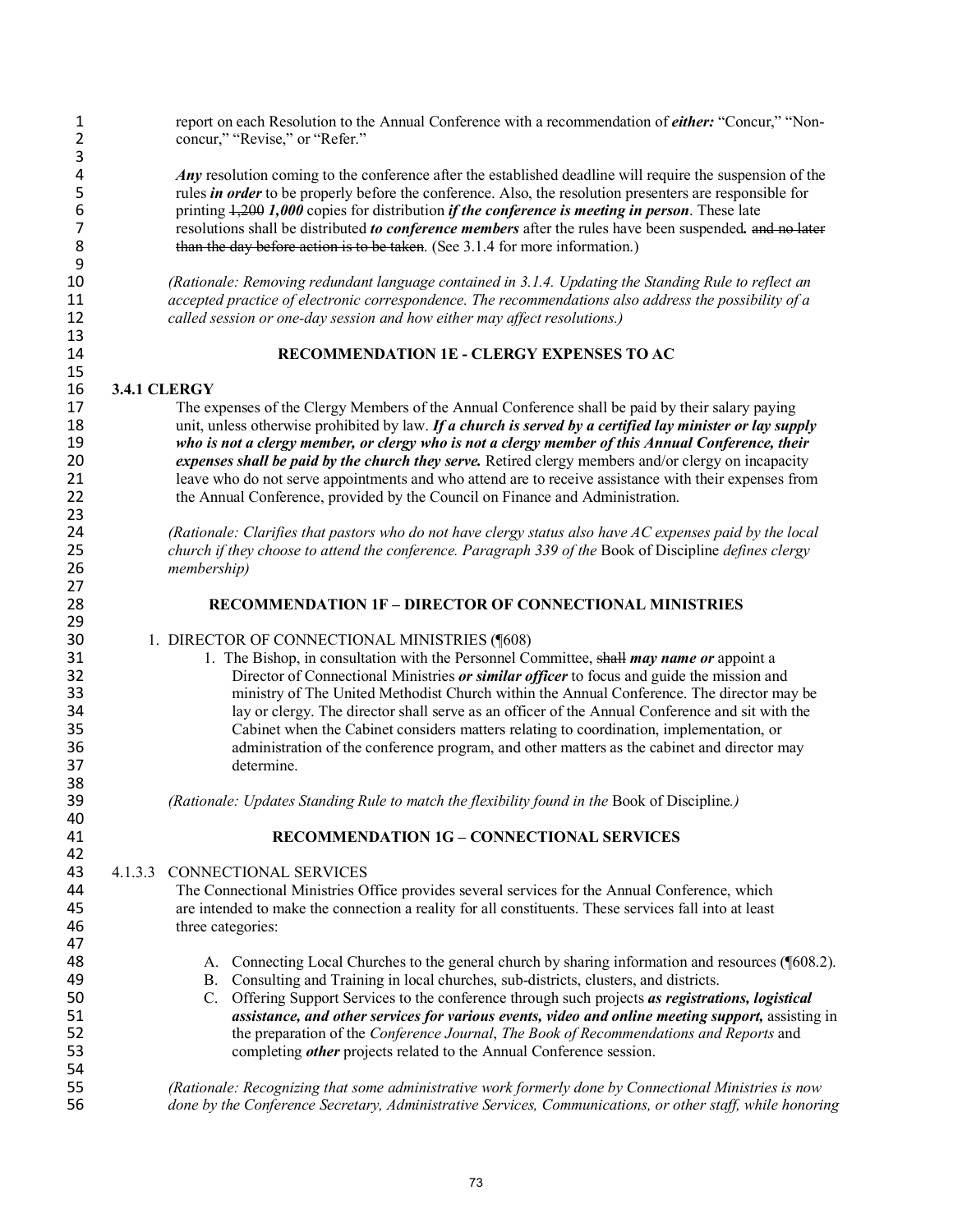*the valuable teamwork that the Connectional Ministries staff offers the Conference Secretary in preparing for the annual conference session and related materials.)*

**RECOMMENDATION 1H – QUADRENNIAL BOARDS/COMMITTEES/COMMISSIONS/ ETC**.

## **1. QUADRENNIAL BOARDS/COMMITTEES/COMMISSIONS/ETC**.

3<br>4

23<br>24

26<br>27

33<br>34

42<br>43

47<br>48

 The Committee on Nominations and Personnel shall present nominations for quadrennial Boards, Commissions, Councils, Teams and Committees (hereafter referred to as Committees). The report will 9 be provided to conference delegates in electronic format prior to annual conference and perfected by the Conference Secretary on the first day of plenary sessions. No action will be taken on the the Conference Secretary on the first day of plenary sessions. No action will be taken on the Nominations Report until the second day of plenary sessions. Interim vacancies are filled as *The Book*  of Discipline directs.

14 When a member of a quadrennial Committee is appointed to the District Superintendency, his/her<br>15 membership on such Committee shall terminate District Superintendents will be considered a mer membership on such Committee shall terminate. District Superintendents will be considered a member with vote of all committees to which they are appointed as Cabinet Representative, unless specified by *The Book of Discipline*.

 No person shall be eligible for membership on the same Committee more than eight years out of 12 unless elected as Executive Officer (Chair, Vice Chair, Secretary, or Treasurer), in which case the 21 person may serve out the Quadrennium. All Committees of the South Georgia Conference with lay representation will comply with  $\P603.4$ . representation will comply with ¶603.4.

#### *Persons who serve on committees ex officio shall have both voice and vote, unless they are a conference staff member. Staff members shall have voice, but no vote.*

 The District Superintendent of the district in which the nominee resides shall be responsible for notifying the Nominees of the Nominations and Personnel Committee's intention to nominate them for service on an Annual Conference Committee prior to the session in which they are nominated. The 30 Conference Secretary will inform conference leaders of who is being nominated to serve under their<br>31 leadership. After the Annual Conference session, the Conference Secretary shall notify persons of the leadership. After the Annual Conference session, the Conference Secretary shall notify persons of their election and term of office.

The Nominations Committee will nominate the chairpersons for each Committee, unless otherwise directed by *The Book of Discipline.* The Annual Conference will elect these persons in plenary session 36 during the Nominations Report. Other nominations for committee membership or for chairpersons, if any will be accepted from the floor. Committees will elect other executive officers at their first any, will be accepted from the floor. Committees will elect other executive officers at their first organizational meeting of the quadrennium.

 A quadrennial Committee may request the Committee on Nominations to consider person(s) with special expertise and interest as nominees for At-Large Members of that Committee.

Nominating persons elected an Executive Officer of another committee is strongly discouraged. A committee member's position will be declared vacant after one-year non-attendance *without excuse* and 45 non- communication to the group's leadership. The Committee on Nominations will nominate a replacement for election at the next Annual Conference session. replacement for election at the next Annual Conference session.

48 The Cabinet may act for the Committee on Nominations in emergency situations when the Committee on Nominations cannot be convened. on Nominations cannot be convened.

 *(Rationale: Ex officio members are placed on a committee by virtue of some other position they hold. Such members have the same authority and responsibility as any other committee member, and should have voice and vote. Occasionally, a task force or committee is almost entirely formed of persons who hold another office. If the ex officio members cannot vote, the committee or task force can't do its work. The Standing Rules is also adding the option for an excused absence from a committee due to a life circumstance.)*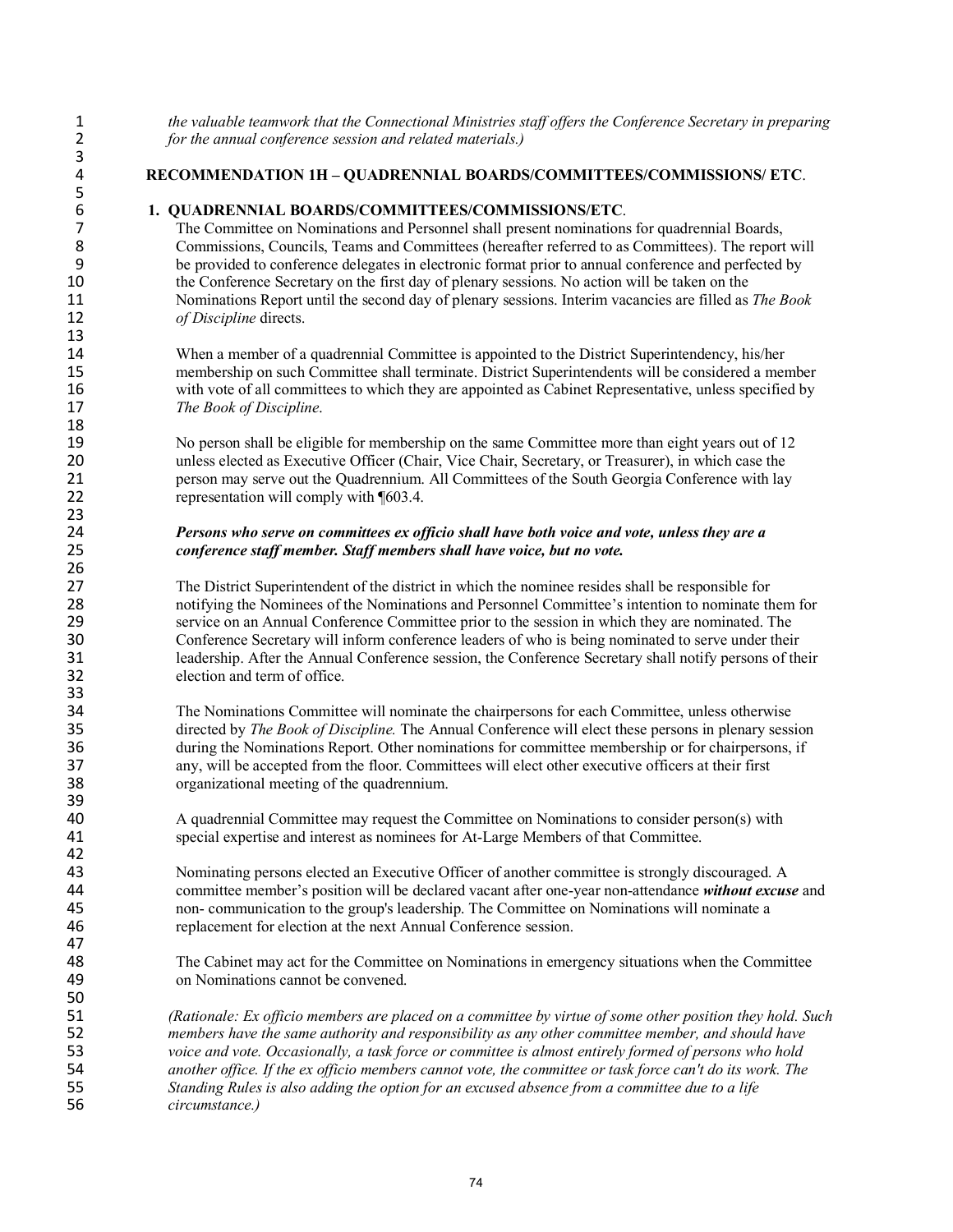| $\mathbf 1$                               |       | <b>RECOMMENDATION 1I - FUND FOR SPECIAL RELIEF</b>                                                                                                                                                                                                                                                                                                                                                                                                                                 |
|-------------------------------------------|-------|------------------------------------------------------------------------------------------------------------------------------------------------------------------------------------------------------------------------------------------------------------------------------------------------------------------------------------------------------------------------------------------------------------------------------------------------------------------------------------|
| $\sqrt{2}$                                |       |                                                                                                                                                                                                                                                                                                                                                                                                                                                                                    |
| $\mathsf 3$<br>4<br>5<br>6<br>7<br>8<br>9 | 5.5.7 | <b>FUND FOR SPECIAL RELIEF</b><br>The purpose of the Fund for Special Relief ("The Fund") shall be to provide supplementary financial<br>assistance in times of crisis to clergy and/or their survivors of the South Georgia Annual Conference.<br>"The Fund" shall be administered by nine Trustees who shall be nominated by the Fund trustees and<br>elected by the Annual Conference and shall serve terms of three years and may serve a maximum of six<br>years out of nine. |
| 10<br>11                                  |       | (Rationale: Clarifying who nominates members to the Fund.)                                                                                                                                                                                                                                                                                                                                                                                                                         |
| 12<br>13                                  |       | <b>RECOMMENDATION 1J - AUDIT</b>                                                                                                                                                                                                                                                                                                                                                                                                                                                   |
| 14                                        | 6.1.3 | <b>AUDIT</b>                                                                                                                                                                                                                                                                                                                                                                                                                                                                       |
| 15<br>16<br>17                            |       | All agencies, boards, commissions, committees, councils, and foundations of the Annual<br><b>Conference</b> , not a part of the annual CFA audit, shall file with CFA an annual audit report.                                                                                                                                                                                                                                                                                      |
| 18<br>19<br>20                            |       | (Rationale: Clarifying to whom this applies. We have foundations in the conference which are not<br>conference foundations).                                                                                                                                                                                                                                                                                                                                                       |
| 21<br>22                                  |       | <b>RECOMMENDATION 1K - WORKERS' COMPENSATION</b>                                                                                                                                                                                                                                                                                                                                                                                                                                   |
| 23                                        | 6.1.7 | <b>WORKERS' COMPENSATION</b>                                                                                                                                                                                                                                                                                                                                                                                                                                                       |
| 24<br>25<br>26                            |       | Every Charge or salary paying unit shall provide Workman's Compensation Insurance coverage for<br>clergy and all other staff members.                                                                                                                                                                                                                                                                                                                                              |
| 27<br>28<br>29                            |       | Charges shall have such coverage verified by the District Superintendent at each Charge Conference.<br>Other salary paying units shall have such coverage verified by the appropriate supervising unit.                                                                                                                                                                                                                                                                            |
| 30<br>31                                  |       | (Rationale: Adding clarification and consistency that this rule applies to all appointments.)                                                                                                                                                                                                                                                                                                                                                                                      |
| 32<br>33                                  |       | <b>RECOMMENDATION 1K - APPENDIX F</b>                                                                                                                                                                                                                                                                                                                                                                                                                                              |
| 34<br>35<br>36                            |       | Appendix F: Regarding Proceeds from Sale of Abandoned or Discontinued Church Property<br>Approved: June 2006, Amended: June 2007, June 2019                                                                                                                                                                                                                                                                                                                                        |
| 37<br>38                                  |       | RATIONALE: NOTING OUR PRIOR AC ACTION in June 2019                                                                                                                                                                                                                                                                                                                                                                                                                                 |
| 39                                        |       | RECOMMENDATION 8 - Updates to the Conference Safe Sanctuaries Policy -                                                                                                                                                                                                                                                                                                                                                                                                             |
| 40                                        |       | <b>Appendix D of the Standing Rules</b>                                                                                                                                                                                                                                                                                                                                                                                                                                            |
| 41                                        |       |                                                                                                                                                                                                                                                                                                                                                                                                                                                                                    |
| 42                                        |       | Recommendations from the Conference Nurture Team                                                                                                                                                                                                                                                                                                                                                                                                                                   |
| 43                                        | 1.    | Recommendation 1: Every local church shall revisit and update as necessary their Safe Sanctuaries policy                                                                                                                                                                                                                                                                                                                                                                           |
| 44                                        |       | by Dec. 31, 2023. Every local church shall provide a copy of their policy to their District Superintendent at                                                                                                                                                                                                                                                                                                                                                                      |
| 45                                        |       | their annual charge conference meeting in the Fall of 2022 or 2023. The Conference policy can serve as a                                                                                                                                                                                                                                                                                                                                                                           |
| 46                                        |       | guide for local churches. We strongly encourage churches to consider adding a section for technology and                                                                                                                                                                                                                                                                                                                                                                           |
| 47                                        |       | social media use best practices. In addition, we recommend churches contact their insurance provider to                                                                                                                                                                                                                                                                                                                                                                            |
| 48                                        |       | ensure necessary coverage and language in their policy. Additional resources can be found at                                                                                                                                                                                                                                                                                                                                                                                       |
| 49<br>50                                  |       | www.sgaumc.org/safesanctuaries. {Rationale: This recommendation comes from an agreement that the                                                                                                                                                                                                                                                                                                                                                                                   |
| 51                                        |       | South Georgia Conference signed in the Boy Scouts of America lawsuit settlement: A willingness to lead<br>the effort of a review of and a renewed commitment to Safe Sanctuaries policies of congregations and the                                                                                                                                                                                                                                                                 |
| 52                                        |       | conference ensuring policies are up to date and are being followed consistently, using best practices. The                                                                                                                                                                                                                                                                                                                                                                         |
| 53                                        |       | Conference Nurture Team is proud of the efforts of South Georgia Conference churches since the focus on                                                                                                                                                                                                                                                                                                                                                                            |
| 54                                        |       | Safe Sanctuaries began in 2008. We feel that a review and renewed commitment will only make us stronger                                                                                                                                                                                                                                                                                                                                                                            |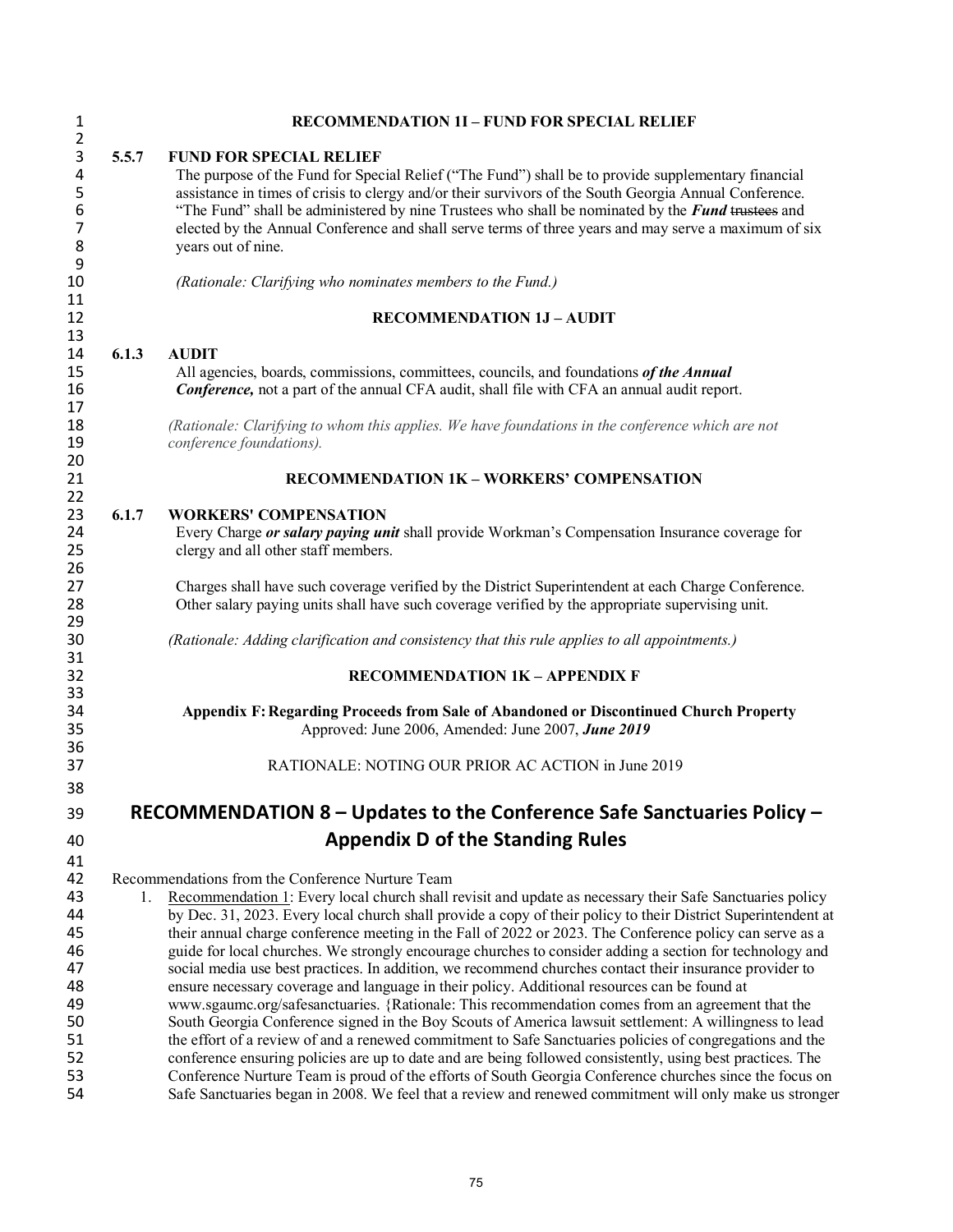1 in this area as we seek to protect children, youth and vulnerable adults and the volunteers that work with  $\frac{1}{2}$  $them.$ } 3<br>4 2. <u>Recommendation 2</u>: We recommend the following updates to the South Georgia Conference Safe<br>5 Sanctuaries policy. These updates are at the recommendation of our insurance company and to bri 5 Sanctuaries policy. These updates are at the recommendation of our insurance company and to bring the policy up to date with current practices. {Rationale: The South Georgia Conference's insurance company 6 policy up to date with current practices. {Rationale: The South Georgia Conference's insurance company 7 has asked the conference to update several items in our current Safe Sanctuaries policy. Since its adoption 8 in 2007 and full implementation at the end of 2008, the policy has not been updated. The Conference 9 Nurture Team took the opportunity to update the policy in several other places as noted.} 10 11 *Of note to conference members regarding editorial changes:* Prior to presenting this policy to the 2022<br>12 Annual Conference Session, the Nurture Team worked with the conference secretary to make editorial 12 Annual Conference Session, the Nurture Team worked with the conference secretary to make editorial<br>13 changes. According to the policy, editorial changes that clarify the policy without changing its 13 changes. According to the policy, editorial changes that clarify the policy without changing its 14 requirements may be made by the Conference Secretary in consultation with the Safe Sanctuaries Team.<br>15 The following are the editorial changes made: the removal of all references to dates events and specific 15 The following are the editorial changes made: the removal of all references to dates, events and specific 16 examples; all references to "Associate Director of Life Span Ministries" were changed to "Camp Director;" 17 clarifying section headings; moving the glossary of terms to the bottom of the document; and removing any<br>18 opinion statements. To see the current policy prior to any editorial changes you can refer to the 2021 18 opinion statements. To see the current policy prior to any editorial changes you can refer to the 2021 19 *Conference Journal,* Appendix D or go to www.sgaumc.org/safesanctuaries. 20 21 *Explanation of how proposed changes made to the policy as shown below:* **Additions to the policy are in bold.**  22 **Sections to be removed are shown with a strikethrough. Every time there is either an addition or**  23 **strikethrough, a rationale is provided.**  24<br>25 25 **The South Georgia Conference Safe Sanctuaries Policy**  26 *Adopted at the 2007 Annual Conference Session*  27 28 **In 2007, the South Georgia Conference adopted a Conference-wide Safe Sanctuaries Policy to protect our**  29 **children, youth, vulnerable adults, and the adults who work with them. The adopted policy called for all**  30 **churches and related agencies to have a policy in place by Dec. 31, 2008. These policies require adults who**  work with children and youth to complete an application form as well as agree to a background check, 32 **regardless of how long you have been a member or volunteered at that church. The policy also calls for strict**  33 **supervision/guidelines and participation in all events.** {Rationale: introduction added to give historical background of this policy.} background of this policy.} 35<br>36 36 **The Importance of Having a Safe Sanctuaries Policy** 37 Children hold a special place in God's family. Jesus taught that children were to be included and provided for within 38 the community of faith. When the crowd tried to devalue children and keep them away from Jesus, he was quick to 39 respond, "Let the children come to me for to such belongs the Kingdom of God" (Matthew 19:14; Mark 10:14; Luke 40 18:16). 41 42 Children hold a special place in our Church's family. In the Baptismal Covenant, professing members assume a holy<br>43 responsibility "to so order our lives after the example of Christ, that this child, surrounded by stea 43 responsibility "to so order our lives after the example of Christ, that this child, surrounded by steadfast love, may be<br>44 established in the faith, and confirmed and strengthened in the way that leads to life eternal" established in the faith, and confirmed and strengthened in the way that leads to life eternal" (The United Methodist 45 Hymnal, page 44). Our promise places solemn responsibility on each person to help children grow in the knowledge<br>46 of God's love and as whole persons. {Rationale: This paragraph and the one below were deleted to shorte of God's love and as whole persons. {Rationale: This paragraph and the one below were deleted to shorten this 47 section; the importance of children in the church's family is still stressed in subsequent paragraphs.} 48<br>49 49 As Christians, we take our responsibility to nurture children very seriously. We acknowledge the "sacred trust to 50 maintain an environment that is safe for people to live and grow in God's love. Sexual misconduct in the church and 51 ministry settings impedes the mission of Jesus Christ. Leaders have the responsibility not only to avoid actions and<br>52 words that hurt others, but also to protect the vulnerable against actions or words which cause har 52 words that hurt others, but also to protect the vulnerable against actions or words which cause harm" (Resolution 53 2081, The Book of Resolutions, 2016). 53 2081, *The Book of Resolutions*, 2016). 54<br>55 The spiritual consequences of doing harm are significant. The victim's physical and emotional pain and suffering as 56 well as a loss of trust and faith are barriers to the abundant life Christ desires to give. Jesus took these negative

76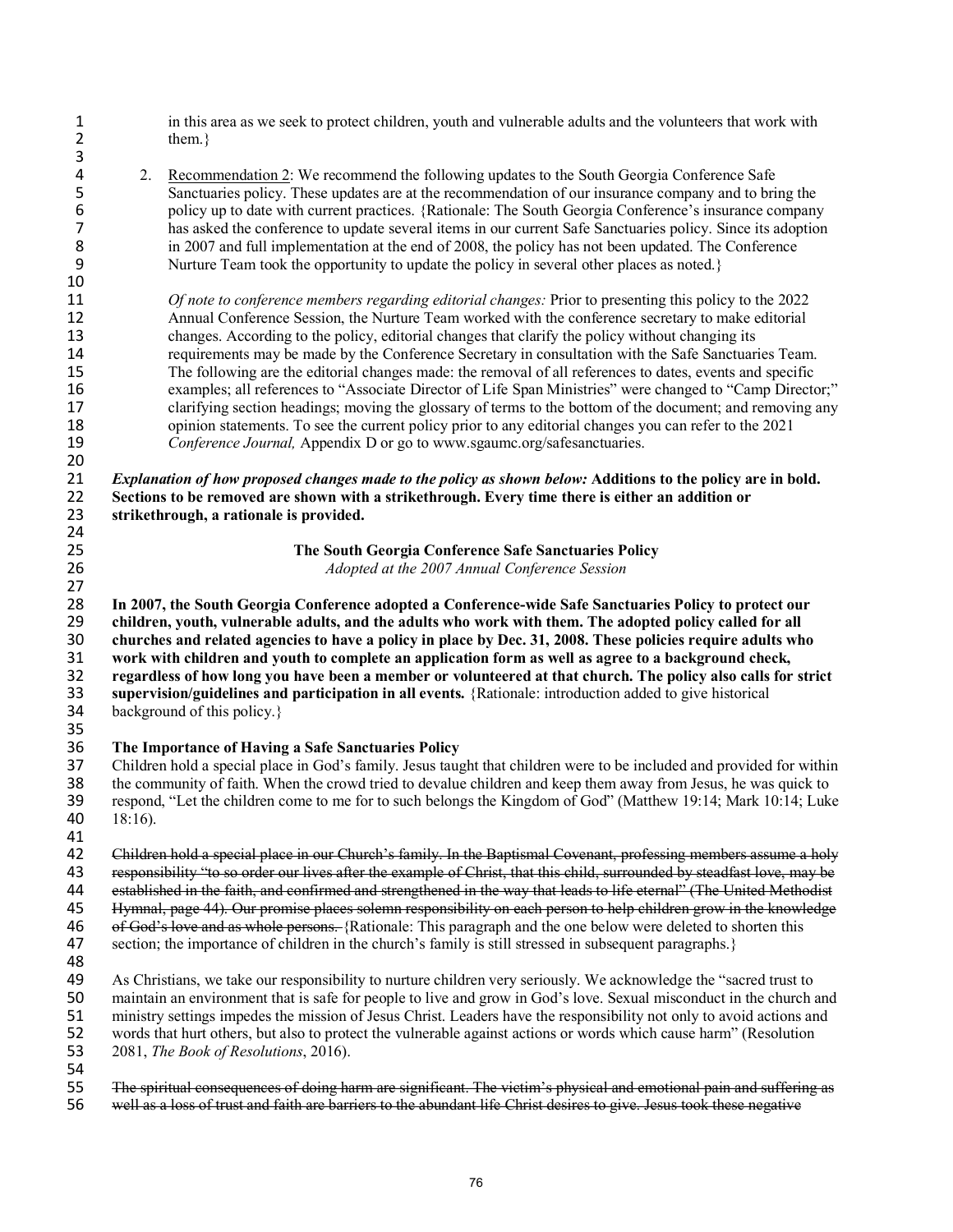1 consequences so seriously that he warned against impeding the faith of others by saying, "If any of you put a<br>2 stumbling block before one of these little ones...it would be better for you if a great millstone were faste 2 stumbling block before one of these little ones...it would be better for you if a great millstone were fastened around<br>3 vour neek and you were drowned in the depth of the sea" (Matthew 18:6). 3 your neck and you were drowned in the depth of the sea" (Matthew 18:6).

4<br>5 5 Neglecting to take adequate precautions against child abuse in our churches is one of the ways we fail in our nurturing responsibilities. While it is unlikely that we can completely prevent child abuse in every situation 6 nurturing responsibilities. While it is unlikely that we can completely prevent child abuse in every situation, it is possible for us to greatly reduce the risk by following a thorough, practical policy of prevention and 7 possible for us to greatly reduce the risk by following a thorough, practical policy of prevention and supervision. 8 This policy attempts to do just that for the Conference and District entities that offer ministry with children, youth 9 and vulnerable adults (see "Definitions" section below). 10

11 It is the purpose of this policy to:

- protect the children, youth and vulnerable adults that participate in the ministries of the church;
- 
- 14 protect our staff, both paid and volunteer, from potential false allegations of abuse; and<br>15 protect all the various ministry assets of the church for making disciples of Jesus Christ. • protect all the various ministry assets of the church for making disciples of Jesus Christ.

17 This policy presents a comprehensive plan that includes the areas of: Screening, Supervision, Reporting, and<br>18 Response. The policies we have delineated are the **MINIMUM** necessary precautions for protecting children. 18 Response. The policies we have delineated are the **MINIMUM** necessary precautions for protecting children, youth 19 and vulnerable adults. Your local church, agency, or organization may need to provide additional precautions in<br>20 some circumstances. some circumstances. 21<br>22

## 22 **Scope of the Policy**

12<br>13

16

- 23 A. This policy and its provisions shall apply to all adults, volunteer or staff persons, whether laity or clergy, who have any direct or indirect contact with children, youth, or vulnerable adults who participate in any 24 who have any direct or indirect contact with children, youth, or vulnerable adults who participate in any activities or events sponsored by the South Georgia Conference and/or its Districts. 25 activities or events sponsored by the South Georgia Conference and/or its Districts.
- 26 B. The South Georgia Conference policy shall be applicable at all Conference and District activities involving children, vouth and vulnerable adults. children, youth and vulnerable adults.
- 28 a. Conference events are those events sponsored, promoted or financially supported by the Annual 29 Conference.
- 30 b. District events are those events sponsored, promoted or financially supported by the District.<br>31 c. The South Georgia Annual Conference strongly urges other agencies and groups sponsoring
- 31 c. The South Georgia Annual Conference strongly urges other agencies and groups sponsoring 32 ministries for children, youth or vulnerable adults to fully implement Safe Sanctuaries policies and 33 **procedures that meet or exceed those outlined in this policy.**<br>34 **he South Georgia Annual Conference strongly urges all Co**
- 34 d. The South Georgia Annual Conference strongly urges all Conference agencies and ministries to 35 insist that outside groups using their facilities comply with Safe Sanctuaries policies and<br>36 or occodures that meet or exceed those outlined in this policy. which should be part of the 36 **hostor procedures that meet or exceed those outlined in this policy, which should be part of the <br>37 church's facility use agreement**. {Rationale: this highlights the importance of having a facility 37 **church's facility use agreement**. {Rationale: this highlights the importance of having a facility 38 use agreement in place for outside groups using UM-owned facilities.}
- 39 C. Each local church is required to adopt a Safe Sanctuaries policy for their church **and complete the Safe**  40 **Sanctuaries accountability form to their District Superintendent each year at the annual charge**  41 **conference meeting**. {Rationale: this specifies an ongoing accountability structure that is already in place.}
- 42 D. It is strongly recommended that every local church **consult with their insurance company about**  43 **adequate coverage, including but not limited to a Sexual Abuse and Molestation rider.** {Rationale: 44 this broadens the recommendation for local churches to consult with their insurance company on necessary 45 coverage.} 46

### 47 **Area 1: Screening**  48 **Screening Procedures**

Careful screening is one way to prevent the abuse of children, youth and/or vulnerable adults. Parents,

50 congregational leaders and participants can rest assured that the most reliable, committed and experienced staff and

51 volunteers are in place for every program that involves children, youth and vulnerable adults. Leaders who willingly<br>52 submit to the screening process demonstrate the high value they place on the protection of children

52 submit to the screening process demonstrate the high value they place on the protection of children, the protection of all who offer supervision, and the protection of ministry assets for disciple-making.

- all who offer supervision, and the protection of ministry assets for disciple-making.
- 54<br>55

Conference Summer Camps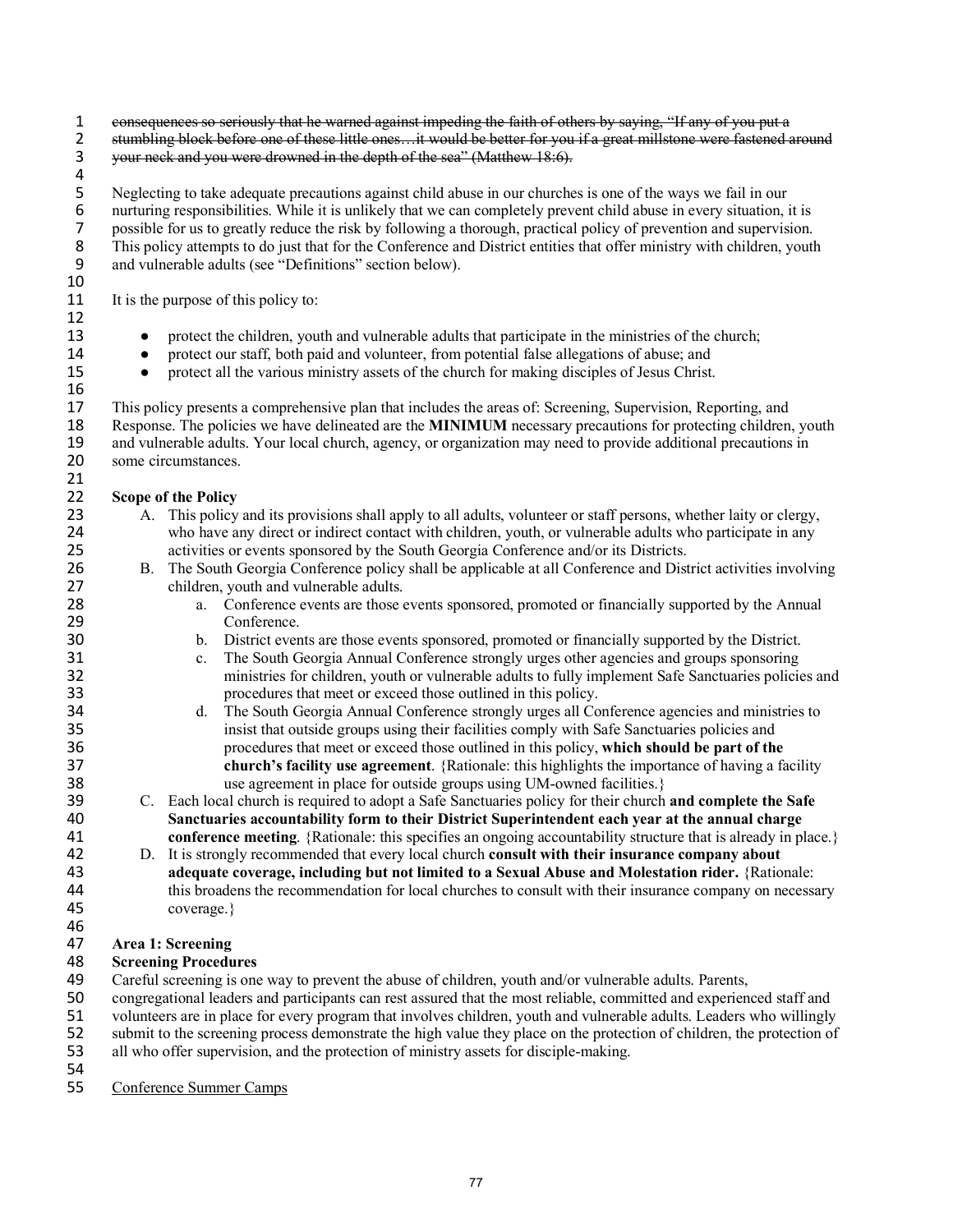1 The Camp Director will conduct the screening process for staff working in the Connectional Ministries sponsored<br>2 summer camps e<del>onducted at Epworth By The Sea</del>. {Rationale: While most of our camps are hosted at Epworth

- 2 summer camps conducted at Epworth By The Sea. {Rationale: While most of our camps are hosted at Epworth By<br>3 The Sea, removing a specific location provides flexibility. For example, in 2021 summer camp was held on Jekyll
- 3 The Sea, removing a specific location provides flexibility. For example, in 2021 summer camp was held on Jekyll 4 because of the closure of Epworth, and the summer camp staff serves at a foster camp that is held at a more secluded location.}
- 6<br>7

location.}

#### 7 **Conference Retreats & Events Where Chaperones are Provided by the Conference**

8 For retreats and events where chaperones are provided by the conference, the designated Camp Director will certify

- 9 that the volunteers/staff working their event are in compliance with Safe Sanctuary screening, training, and<br>10 supervising requirements. This certification of compliance will be made to the Director of Connectional Mi
- supervising requirements. This certification of compliance will be made to the Director of Connectional Ministries
- 11 at least two weeks prior to the event. In cases where enough certified workers are not available, event leaders will<br>12 need to recruit, train and screen additional volunteers or cancel the event. {Rationale: Added new
- 12 need to recruit, train and screen additional volunteers or cancel the event. {Rationale: Added new heading to provide clarity.} clarity.}
- 14<br>15

28

#### 15 **Conference Retreats & Events Where Chaperones are Provided by the Local Church**

16 Each local church will conduct the screening process for the adult counselors or chaperones who accompany the

17 participants from their church. Conference retreats require each church to provide at least one (1) adult<br>18 counselor/chaperone for every six (6) children to actively supervise the participants from their church.

18 counselor/chaperone for every six (6) children to actively supervise the participants from their church. Each church

19 will be required to certify to the Camp Director/Event Coordinator that their chaperones meet the minimum<br>20 screening standards and will practice the prevention procedures outlined in the policy prior to that volunteer

- screening standards and will practice the prevention procedures outlined in the policy prior to that volunteer's
- 21 service at the event. {Rationale: Added new heading to provide clarity.} 22

## 23 District Events<br>24 Each local chur

24 Each local church will conduct the screening process for the adult counselors or chaperones who accompany the participants from their church or who serve as a counselor at a District event. Each church will be required 25 participants from their church or who serve as a counselor at a District event. Each church will be required to verify 26 the certification to the designated Camp Director that their chaperones meet the minimum screening standards and<br>27 will practice the minimum supervisory procedures outlined in this policy. will practice the minimum supervisory procedures outlined in this policy.

#### 29 **Screening Standards**

- 30 A. All adults, volunteer or paid persons, whether laity or clergy, who have any direct or indirect contact with children, vouth, or vulnerable adults who participate in any activities or events sponsored by the South 31 children, youth, or vulnerable adults who participate in any activities or events sponsored by the South 32 Georgia Conference and/or its Districts shall be required to submit an application that includes the 33 following **MINIMUM** screening standards:<br>34 **Constanting Standard contact information**.
	- Standard contact information.
- 35 Experience and qualifications for the position.
- 36 **•** Documentation of an active relationship with the local church for whom they will be offering leadership of at least six months before being allowed to be in a supervisory role in children's leadership of at least six months before being allowed to be in a supervisory role in children's 38 activities (summer camp staff will be expected to have at least six month active relationship with a 39 local church or a campus ministry).
- 40 Signed voluntary disclosure of past criminal history and allegations of criminal history.
- 41 Listing of 3 non-related personal references. This list shall have complete contact information for all 42 references. This portion of the application process is considered incomplete if full contact information<br>43 for the references is not provided.
- 44 **It is recommended that at least two independent references be contacted by the ministry**  45 **organization when processing every prospective worker's initial application. To provide**  46 **evidence of this practice, the written policy should include a statement indicating the ministry**  47 **organization's commitment to checking at least two references when processing each 48 prospective worker's initial application.** {Rationale: Our insurance company strongly suggests making contact with two references } making contact with two references.}
- 50 Waiver of confidentiality allowing the criminal background checks necessary for the position. The 51 criminal background check should include a local, state and national search of the applicant's 52 criminal record. (In the case of the Conference Summer Camps, the Camp Director will conduct the 53 search. In the case of Conference Retreats or District Events, each local church will conduct the 54 search for applicants. See Certifying Officer in Section D of Definitions below).<br>55 B. If any of the reports raise questions about the fitness of the applicant to serve, the appl
- 55 B. If any of the reports raise questions about the fitness of the applicant to serve, the application will be 56 disapproved and the person will not be placed in service. For example, persons having a criminal history of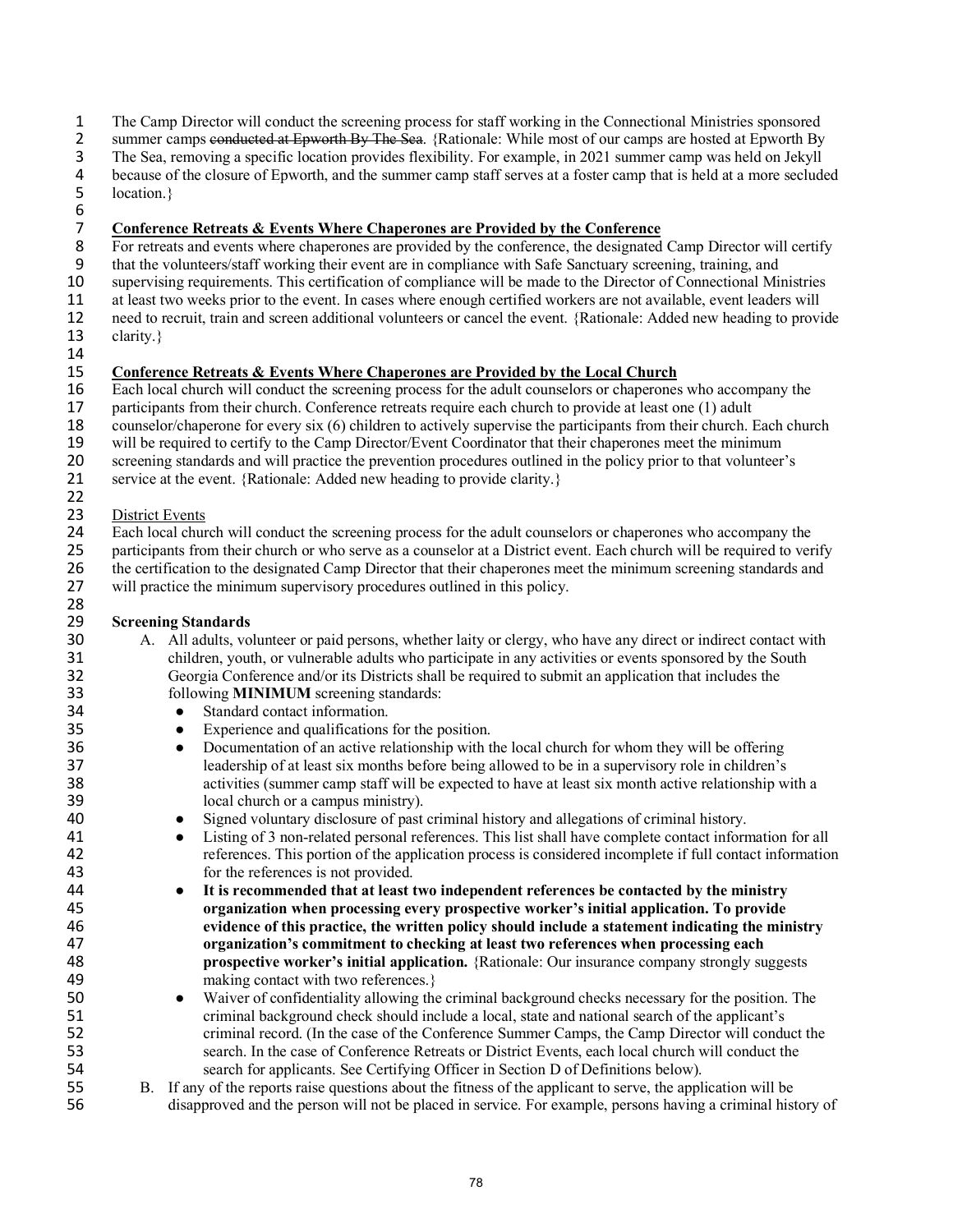| 1<br>$\overline{2}$ |    | any of the following types of offenses shall not be allowed to serve in any ministry with children, youth and<br>vulnerable adults:                                                                                 |
|---------------------|----|---------------------------------------------------------------------------------------------------------------------------------------------------------------------------------------------------------------------|
| 3                   |    | If the applicant (paid or unpaid) is found to have been involved in any activity in which the applicant<br>$\bullet$                                                                                                |
| 4                   |    | abused or exploited children, youth or vulnerable adults, the applicant shall not be approved. Any                                                                                                                  |
| 5                   |    | conviction of a crime against children, youth, or vulnerable adults shall disqualify any applicant.                                                                                                                 |
| 6                   |    | Child abuse, whether physical, emotional, sexual, neglectful or ritual shall disqualify any applicant.<br>$\bullet$                                                                                                 |
| 7                   |    | Violent offenses, including murder, rape, assault, domestic violence, etc., shall disqualify any<br>$\bullet$                                                                                                       |
| 8                   |    | applicant.                                                                                                                                                                                                          |
| 9                   |    | Persons having a criminal history of DUI or DWI conviction within the five (5) years immediately<br>$\bullet$                                                                                                       |
| 10                  |    | prior to the application shall not be allowed to act as a driver.                                                                                                                                                   |
| 11                  |    | Persons having a criminal history of a drug related conviction within the five (5) years<br>$\bullet$                                                                                                               |
| 12                  |    | immediately prior to the application shall not be allowed to directly or indirectly supervise                                                                                                                       |
| 13                  |    | children, youth or vulnerable adults.                                                                                                                                                                               |
| 14                  |    | C. No person will be allowed to supervise children without being completely screened, trained and having                                                                                                            |
| 15                  |    | agreed to follow the minimum supervisory standards. After July 1, 2008, The following persons will submit                                                                                                           |
| 16                  |    | to screening: any new volunteer or staff person; any volunteer or staff person with a break in service of one                                                                                                       |
| 17                  |    | year or more; and any person for whom it has been five (5) or more years since their last criminal                                                                                                                  |
| 18                  |    | background check.                                                                                                                                                                                                   |
| 19                  |    | D. Great care shall be taken in establishing the protocols for conducting the review of the application, the                                                                                                        |
| 20                  |    | reference checks, reviewing the criminal background check, verifying the required training, and                                                                                                                     |
| 21                  |    | maintaining the personnel records for each applicant. The certifying officer for Conference sponsored                                                                                                               |
| 22                  |    | summer camp staff will be the Camp Director. The Camp Director shall verify the certification of all                                                                                                                |
| 23                  |    | summer camp staff to the Director of Connectional Ministries prior to the first camp each summer. The                                                                                                               |
| 24                  |    | certifying officer for each local church should be carefully selected and assisted in establishing the process                                                                                                      |
| 25                  |    | they will use to certify persons working with their children, youth and vulnerable adults. Results of screens                                                                                                       |
| 26                  |    | shall be kept under lock and key and revealed on a "need-to-know" basis. All forms and reference reports                                                                                                            |
| 27<br>28            |    | shall be kept as a part of an applicant's secured personnel file maintained by the certifying officer. The                                                                                                          |
| 29                  |    | certifying officer is responsible for reviewing and following up on each application prior to service. All<br>applications, related forms, and requirements must be completed prior to service. In the event that a |
| 30                  |    | reference follow up is accomplished by phone, detailed notes of the conversation should also be included in                                                                                                         |
| 31                  |    | the personnel file.                                                                                                                                                                                                 |
| 32                  | E. | When the Conference is hosting an event for which the local church is responsible for chaperones, we                                                                                                                |
| 33                  |    | recommend that all promotional and registration materials contain language specifying these policies and                                                                                                            |
| 34                  |    | procedures as MINIMUM BASIC GUIDELINES for all adults serving as chaperones at the event. Each                                                                                                                      |
| 35                  |    | church will be expected to certify that all their chaperones and counselors supervising their children meet                                                                                                         |
| 36                  |    | or exceed these minimum requirements and will follow the preventive practices outlined in this policy.                                                                                                              |
| 37                  |    |                                                                                                                                                                                                                     |
| 38                  |    | <b>Area 2: Supervision</b>                                                                                                                                                                                          |
| 39                  |    | <b>Minimum Supervisory Standards</b>                                                                                                                                                                                |
|                     |    |                                                                                                                                                                                                                     |

 Conscientious and intentional supervision of participants and adults is the second step for providing a holy place of safety for children, youth and vulnerable adults. These supervisory procedures are designed to reduce the possibility 42 of abuse to the children, youth or vulnerable adults and to protect staff persons and volunteers from unwarranted<br>43 accusations. Again, these are **MINIMUM** Supervisory Standards. Each children's activity may adopt more accusations. Again, these are **MINIMUM** Supervisory Standards. Each children's activity may adopt more stringent requirements as necessary. **MINIMUM** Supervisory Standards require:

- 45<br>46
- A. All staff persons and volunteers working with children, youth or vulnerable adults in Conference activities 47 receive an annual Safe Sanctuaries orientation. This orientation will include information regarding the Safe<br>48 Sanctuaries Policy, the minimum standards of supervision, the signs of possible abuse, and the process for 48 Sanctuaries Policy, the minimum standards of supervision, the signs of possible abuse, and the process for<br>49 separation of the Conference sponsored training<br>49 reporting suspected child abuse. This training may be received at one of the Conference-sponsored training events held across the Annual Conference or may be conducted locally following the training outline provided by the Conference. (This outline will be available on the Conference Website). **Training modules are provided on the conference website.** {Rationale: All trainings are now available online for easier access across the conference.}
- 54 B. All children's activities utilize the "two-adult rule" when supervising children. The two-adult rule requires that no matter the size of the group, there will always be two adults (not spouses) present. It is expecte that no matter the size of the group, there will always be two adults (not spouses) present. It is expected that there will be at least one male and at least one female adult supervisor when there are male and female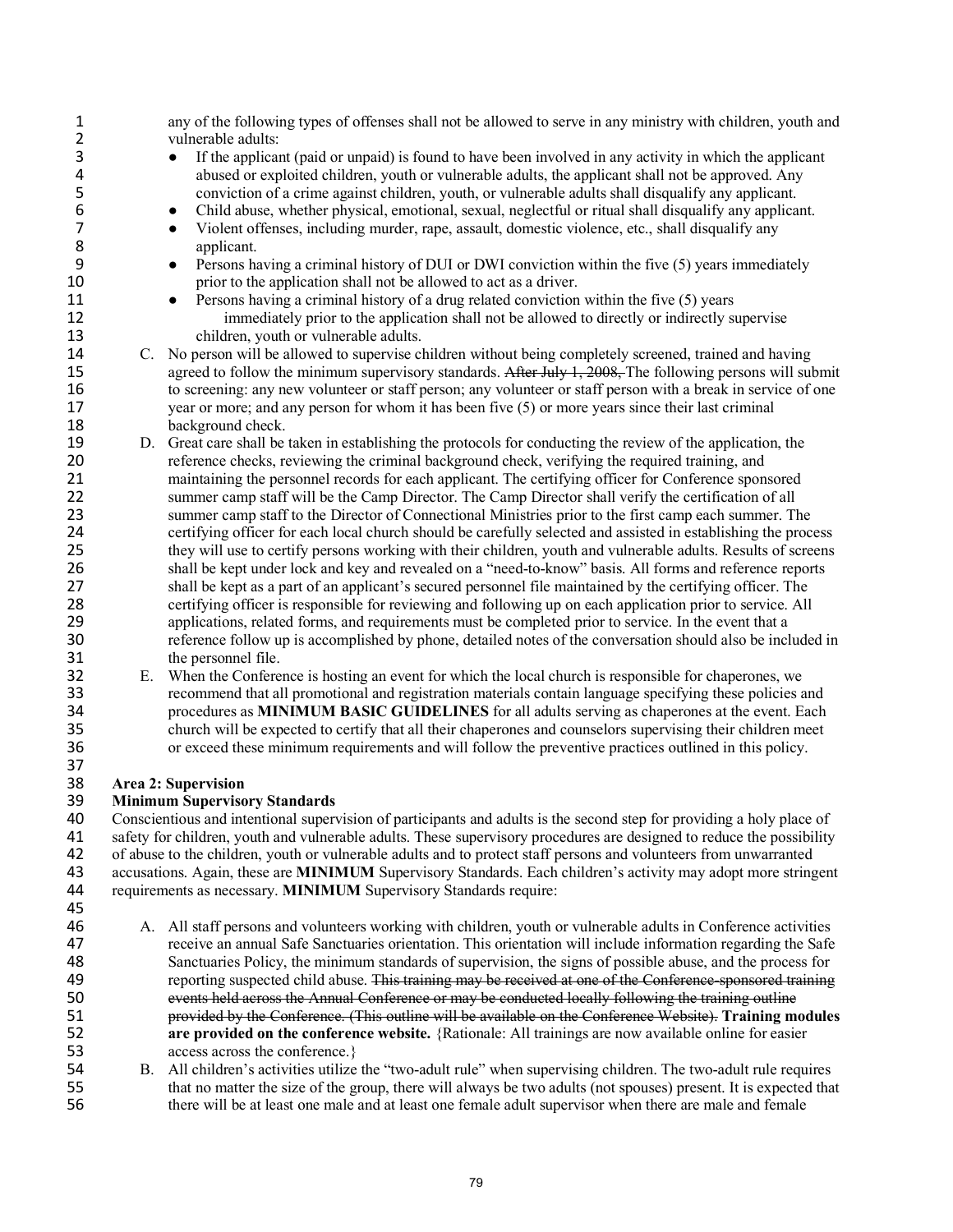1 participants. This may include the presence of an adult monitor who frequently moves in and out of rooms<br>2 to supervise the activities. An assistant who is a minor shall not supervise other children regardless of age 2 to supervise the activities. An assistant who is a minor shall not supervise other children regardless of age differentiation and therefore would not satisfy the two-adult rule. 3 differentiation and therefore would not satisfy the two-adult rule.<br>4 C. The two-adult rule is advisable at all times for the supervision

- **C. The two-adult rule is advisable at all times for the supervision of children, as described above. If there are periods of time when the Two Adult Rule cannot be implemented, the implementation of the Rule of Three for children and youth should be implemented. The Rule of Three requires at least three individuals (at least one being an adult employee or volunteer) be present at every function and in each classroom, vehicle, or other enclosed area during all activities involving children, youth, or vulnerable adults. For special circumstances that increase the likelihood of abuse or false allegations of abuse, the Two Adult Rule should be preferred. When the Rule of Three is adopted, other provisions (e.g., six month rule and premises monitor) should be more firmly stated than would otherwise be acceptable under the Two Adult Rule. It is also recommended that the age, capacity, and familial relationships of ministry participants be considered when approving the Rule of Three. Legal difficulties are posed by the competency and credibility of testimony from relatives, very young children, or individuals with other legal incapacities.**
- *Limited Exception:* **Limited risk management exceptions to the Two Adult Rule and/or the Rule of Three include One-on-One Spiritual Counseling and Emergency Situations (e.g., isolation of a child**  during illness for the safety of the child and other children and workers). It is recommended that **One-on-One Spiritual Counseling only occur with the prior written approval of the minor's parent or guardian and the advanced notification and consent of the worker's supervisor. It is also recommended that One-on-One Spiritual Counseling situations be limited in duration (30 minutes)**  and frequency (3-4 sessions). {Rationale: Adding the Rule of Three is a mandatory requirement from our 23 insurance company. The limited exception is strongly recommended by our insurance company. This is the exact language provided by them. 24 exact language provided by them.}<br>25 D. No adult (age 18 or older) shall sup
- D. No adult (age 18 or older) shall supervise an age group unless he/she is AT LEAST 5 years older than the 26 children or youth with whom he/she is working.<br>27 E. Each room or space where children are being can
- E. Each room or space where children are being cared for shall have a window in the door or the door shall be left open. All indoor activities should occur in open view. Should the children's activity be an outdoor program or occur in a setting which makes it difficult to comply with this policy, the staff person in charge of the activity shall take appropriate measures to adapt practices and procedures to the setting so all are properly supervised.
- F. Registration materials for activities in which children are outside of the direct supervision of their 33 parents/guardians shall require signed written permission forms, which include pertinent health information<br>34 **and a participation covenant** in order to participate. {Rationale: Combined F and G together.} and a participation covenant, in order to participate. {Rationale: Combined F and G together.}
- G. All participants who can understand a covenant shall sign a participation covenant wherein each person 36 states their understanding of the rules and their agreement to follow the rules. Adult staff and volunteers<br>37 will have a covenant that includes a reminder of the Safe Sanctuaries minimum supervisory requirements will have a covenant that includes a reminder of the Safe Sanctuaries minimum supervisory requirements 38 that serve as a protection for all involved. {Rationale: This is now included in F above.}
- H. The screening and supervisory requirements outlined in this policy shall be followed when a nursery is provided at Conference or District sponsored events.

42 Additional considerations:<br>43 • To achieve complete

- 43 To achieve compliance with the Safe Sanctuaries policy it may be necessary to combine groups; recruit, train, and reference additional volunteers; or cancel an event. Recognizing that there is safety in numbers train, and reference additional volunteers; or cancel an event. Recognizing that there is safety in numbers, 45 children and youth will be instructed to use the "buddy system" wherein children are required to remain<br>46 with at least one other partner at all times for help and protection. with at least one other partner at all times for help and protection.
- **Creating a safe sanctuary goes beyond the physical building of the church and must include intentional thought about how adults in ministry interact with children, youth and vulnerable adults in the virtual world, which includes the use of cell phones, online meetings, email, text messaging, and social media. Additional procedures and resources for digital safety are included on our conference website.** {Rationale: Consideration needs to be given to the best practices of technology and social media when thinking about Safe Sanctuaries.}
- **Church nursery workers and preschool teachers need to be educated about appropriate touch and boundaries with young children and protocol for bathroom use. Developing a restroom policy is strongly recommended and guidelines can be found on the conference website.** {Rationale: This suggestion is offered by our insurance company.}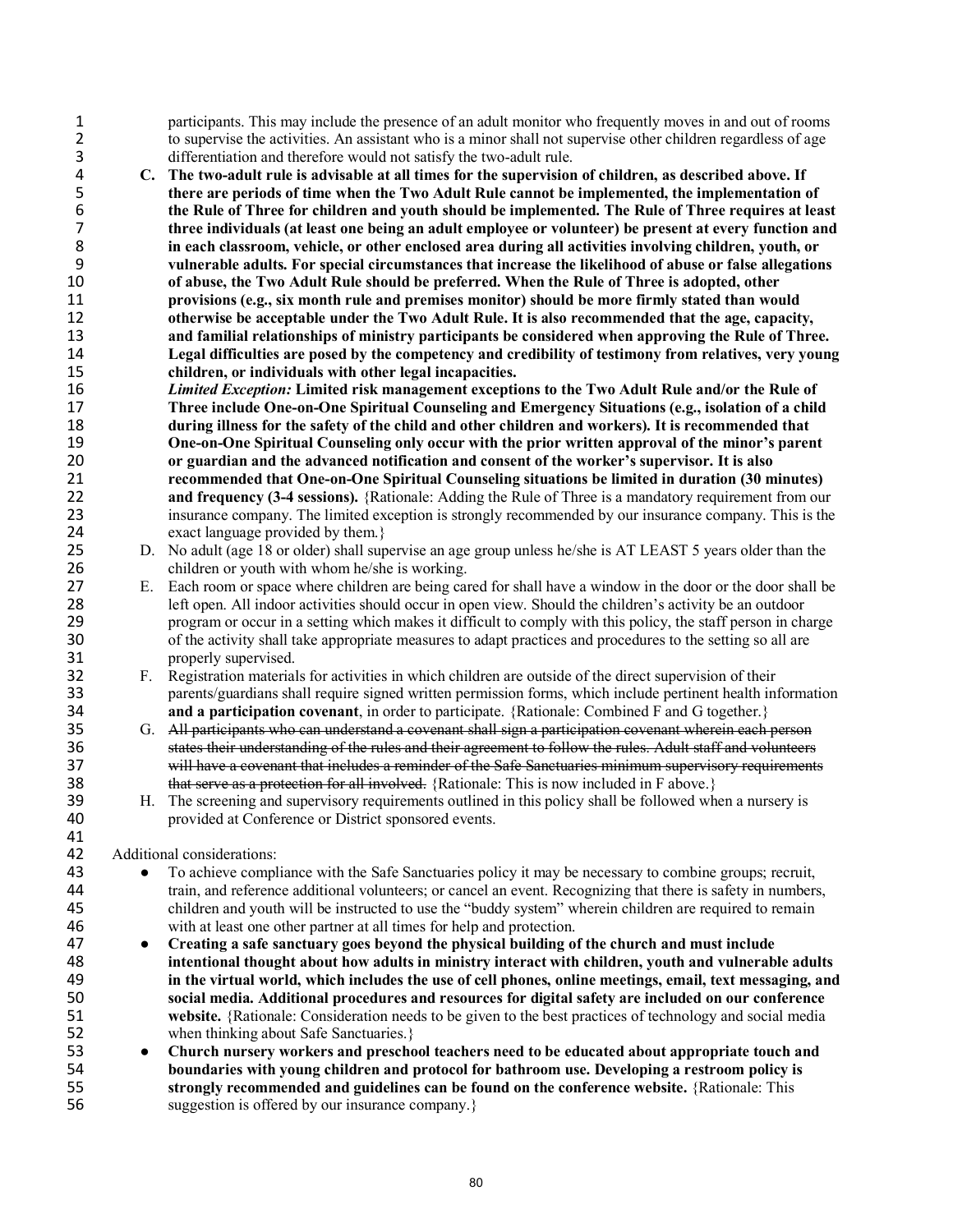- 1 **•** It is also strongly encouraged that there be present at least one leader who is trained and certified in First Aid and CPR at all Conference and District events. 2 Aid and CPR at all Conference and District events.<br>3 Any one to one mentoring, consulting, or counseline
- <sup>4</sup> Any one-to-one mentoring, consulting, or counseling involving children, youth or vulnerable adults shall be<br>4 conducted in sight of another leader. {Rationale: This is redundant and is covered in the "limited" 4 conducted in sight of another leader. {Rationale: This is redundant and is covered in the "limited exception" statement in C and in E above.}
- 5 exception" statement in C and in E above.}<br>6 **At events that require overnight accommod** 6 ● At events that require overnight accommodations, participants will be supervised by an adult. We strongly 7 recommend that at least two (2) leaders be present in every room occupied by a participant. If necessary for 8 participants to share a room with a leader, leaders shall sleep in separate beds from participants, so long as 9 any one leader shall not be alone with any one participant. Recognizing lodging accommodations may be<br>10 septimations, one leader is adequate, so long as any one leader shall NOT be alone with an restricted in some situations, one leader is adequate, so long as any one leader shall NOT be alone with any 11 one child, youth or vulnerable adult. **Sleeping arrangements can make overnight activities challenging;**  12 **however, there are several ways to manage the risks. It's a good idea for chaperones to sleep in**  13 **separate rooms from young people, but youth should have a way to contact chaperones quickly in**  14 **case of emergency. Keeping roommates to the same gender and age, placing a strip of tape across the**  15 **door, and performing unannounced checks are just a few of the options. Additional ideas to consider**  16 **are included on the conference website.** {Rationale: This updated wording comes from our insurance 17 company. This follows our current recommendation to local churches when asked about overnight<br>18 commodations, but the policy itself has not been updated to reflect this. accommodations, but the policy itself has not been updated to reflect this.}
- 19 **It is recommended that a written policy be developed to provide accountability and appropriate**  20 **monitoring of registered sexual offenders who may participate in organizational worship or other**  21 **activities. An example of a premises/participation agreement can be found on the conference website.**<br>22 **activities** *Rationale: While this is part of our current practice, our insurance company strongly recommended a* 22 {Rationale: While this is part of our current practice, our insurance company strongly recommended adding 23 a note about this in our policy.

#### 25 **Area 3: Reporting**

24<br>25

- 26 A. Once an incident of child abuse occurs or allegation of an incident is made, it is crucial that it be dealt with promptly and in a clearly outlined manner. We will take seriously all allegations received. The staff p 27 promptly and in a clearly outlined manner. We will take seriously all allegations received. The staff person 28 or volunteer who observes alleged abuse or to whom such alleged abuse is reported shall report the incident 29 immediately to the staff person in charge of the children's activity. The staff person in charge of the 30 children's activity in which the alleged abuse was observed or disclosed shall provide immediate care to<br>31 ensure the safety and well-being of the victim. Further, the staff person in charge of the children's activit 31 ensure the safety and well-being of the victim. Further, the staff person in charge of the children's activity 32 will obtain necessary information such as, the name of the alleged victim, his or her address and family 33 contact information, the nature of the allegation, and the name of the alleged perpetrator. Also, the staff<br>34 series in charge of the children's activity will contact his/her supervisor or the next person in the 34 person in charge of the children's activity will contact his/her supervisor or the next person in the 35 supervisory chain immediately. (In the case of Conference-sponsored events the Director of Connectional<br>36 Ministries, or the equivalent, would be contacted. In the case of District-sponsored/supported events, the 36 Ministries, or the equivalent, would be contacted. In the case of District-sponsored/supported events, the<br>37 District Superintendent would be contacted.) District Superintendent would be contacted.)
- 38 B. The staff person in charge of the children's event and the supervisor will consult to determine the 39 appropriate next steps of response. The Conference Crisis Team will be contacted to join in the consultation 40 to support a comprehensive response to this incident.
- 41 C. Following the consultation, the staff person in charge of the children's activity will implement a response 42 plan formulated in the consultation. If the allegations fall within the list of child abuse offenses found in the<br>43 Georgia code 19-7-5, which requires mandatory reporting, the staff person shall make a report to the p Georgia code 19-7-5, which requires mandatory reporting, the staff person shall make a report to the proper 44 authorities. The staff person in charge of the children's activity will cooperate fully with the investigation. 45 The parents of the child shall be contacted and informed of the alleged incident and appropriately assisted by the staff person in charge of the children's activity. by the staff person in charge of the children's activity.
- 47 D. The person suspected of abuse (respondent) shall, for the safety and well-being of all involved, be removed with dignity from further contact with children youth or vulnerable adults until an appropriate investigatio 48 with dignity from further contact with children, youth or vulnerable adults until an appropriate investigation<br>49 has taken place. In the event that the respondent is the staff person in charge of the children's activit has taken place. In the event that the respondent is the staff person in charge of the children's activity, the 50 report should be made to the Director of Connectional Ministries, or the equivalent, who will place the staff 51 person on leave of absence during the investigation, will ensure the safety of the camp participants and leaders, and will provide for the administration of the event. leaders, and will provide for the administration of the event.
- 53 E. If the allegation concerns activities or persons outside any supervisory relationship to a Conference related 54 event or activity, the staff person in charge of the Conference activity will consult with his/her supervisor<br>55 emmediately. If the allegations fall within the list of child abuse offenses found in the Georgia code 19immediately. If the allegations fall within the list of child abuse offenses found in the Georgia code 19-7-5,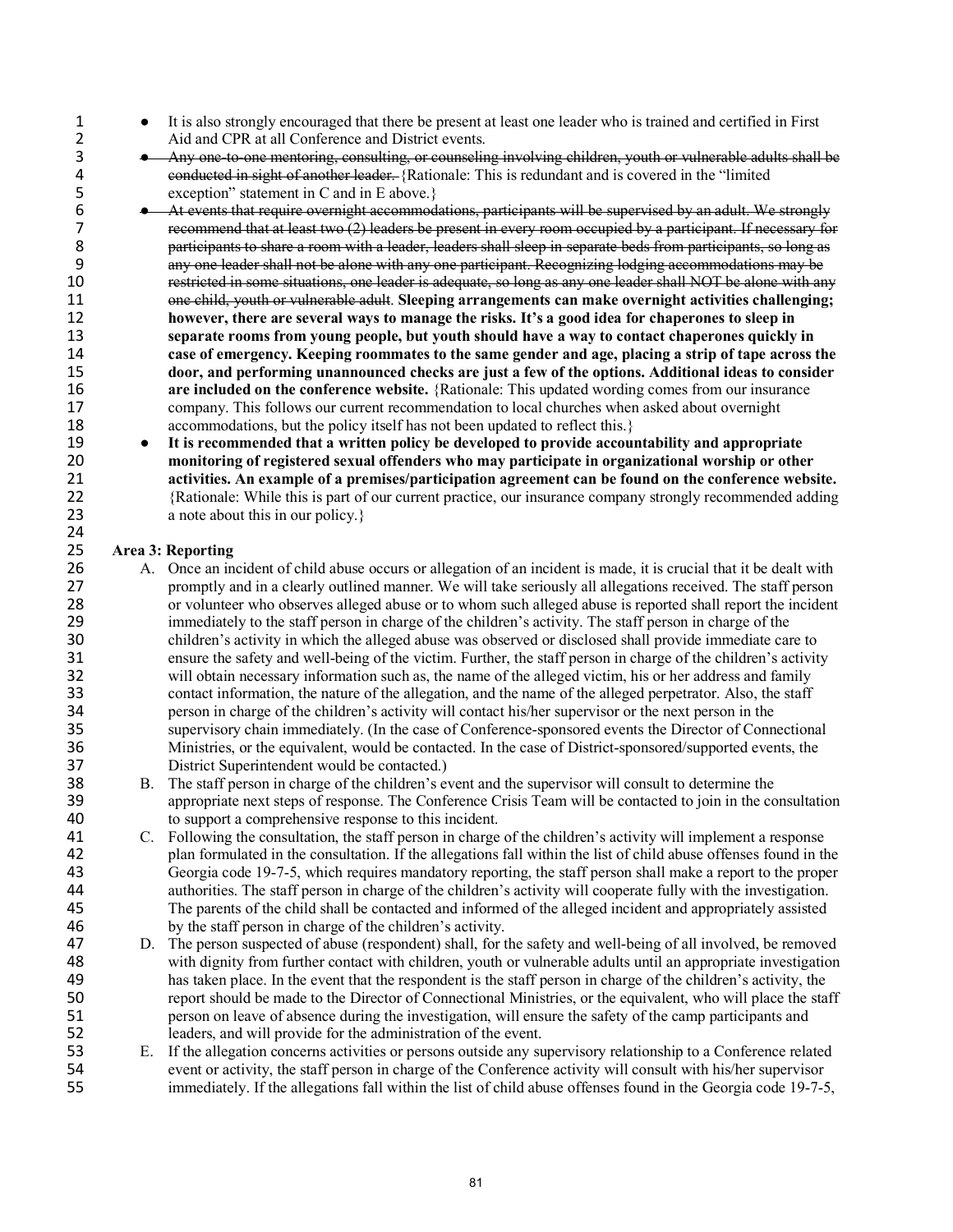1 which requires mandatory reporting, the staff person in charge of the children's activity will make the<br>2 initial contact with the Department of Family and Children's Services in a timely manner. 2 initial contact with the Department of Family and Children's Services in a timely manner.<br>
2 F. The staff person in charge of the children's activity will carefully and contemporaneously

3 F. The staff person in charge of the children's activity will carefully and contemporaneously document all information received and all actions taken in follow-up of the allegation.

## 6 **Area 4: Response**

#### **Response Plan**

5

- 8 A. A quick, compassionate and unified response to an alleged incident of child abuse is expected. All 9 allegations will be taken seriously. In all cases of reported or observed abuse in a children's Conference activity, the entire staff of that activity shall cooperate with all official investigating agencies and activity, the entire staff of that activity shall cooperate with all official investigating agencies and 11 appropriate conference officials.<br>12 B. The staff person in charge of the
- 12 B. The staff person in charge of the children's activity will immediately contact one of the members of the<br>13 Annual Conference Crisis Team (Bishop, Director of Connectional Ministries, or Director of 13 Annual Conference Crisis Team (Bishop, Director of Connectional Ministries, or Director of 14 Communications). The staff person in charge of the children's activity and the Conference Crisis team will<br>15 consult to assess the incident offer support to the staff person in charge of the children's activity and 15 consult to assess the incident, offer support to the staff person in charge of the children's activity, and 16 determine the appropriate comprehensive response to this situation. This consultation will continue as the
- 17 response is implemented.<br>18 C. The Conference Crisis Te 18 C. The Conference Crisis Team will designate the official spokesperson for this incident. This designated 19 person is the only person authorized to make statements to representatives of the media. All requests for 20 statements should be directed to the Conference Communications Director, who will provide access to the 21 spokesperson. Those answering phones or receiving in-person inquiries for information will politely refer<br>22 all those seeking information to the Conference Director of Communications. 22 all those seeking information to the Conference Director of Communications.<br>23 D. Pastoral care and support will be available to all persons involved with the inc
	- 23 D. Pastoral care and support will be available to all persons involved with the incident.

#### 24<br>25 25 **Accountability**

26 Because we highly value protecting the children, youth and vulnerable adults that participate in the ministries of the children children, children and volunteer from potential false allegations of abuse, and protecting 27 church, protecting our staff both paid and volunteer from potential false allegations of abuse, and protecting all the 28 various ministry assets of the church for making disciples of Jesus Christ, we expect full implementation of this 29 policy. 30<br>31

- 31 A. The Director of Connectional Ministries will be held accountable for fully implementing this policy for 32 Annual Conference events sponsored by the Office of Connectional Ministries by July 1, 2008.
- 33 B. Each District Superintendent will be held accountable for fully implementing this policy for events 34 sponsored by the District.<br>35 C. Each District Superintendent
- 35 C. Each District Superintendent will hold local church pastors and congregational leaders accountable for developing and adopting a Safe Sanctuaries policy. The pastor of a church failing to comply with this 36 developing and adopting a Safe Sanctuaries policy. The pastor of a church failing to comply with this requirement will be subject to an Administrative Complaint (¶ 362.2. The Book of Discipline. 2016) be 37 requirement will be subject to an Administrative Complaint (¶ 362.2, *The Book of Discipline*, 2016) being 38 filed against him or her.
- 39 D. Local church pastors will be held accountable to the Annual Conference for the full implementation of the 40 local church policy after it is adopted.
- 41 E. Churches who do not comply with the Annual Conference policy will not be permitted to participate in 42 Conference and District children/youth events.<br>43 F. The Office of Connectional Ministries will be a
- F. The Office of Connectional Ministries will be accountable to offer periodic Safe Sanctuaries training for 44 volunteers and staff, for local church certifying officers, and for local church staff persons in charge of 45 children's activities. Additional resources will be developed and made available to local churches (e.g., sample policies for local churches, sample forms, sources for conducting criminal background checks, e sample policies for local churches, sample forms, sources for conducting criminal background checks, etc.).

## 47<br>48

- 48 **Definitions**  The following terms are defined for the specific purpose of this document.
- 50 A. "Adult" means a person 18 years of age or older who engages in supervisory responsibility. The adult 51 definition is used to define an adult as it relates to supervision, screening, reporting and responding within the conference policy. The term does not apply to program participants. the conference policy. The term does not apply to program participants.
- 53 B. "Adult Monitor" is an adult who frequently moves in and out of rooms or activity areas adding additional 54 supervision where two adults (not spouses) are not available to care for the children.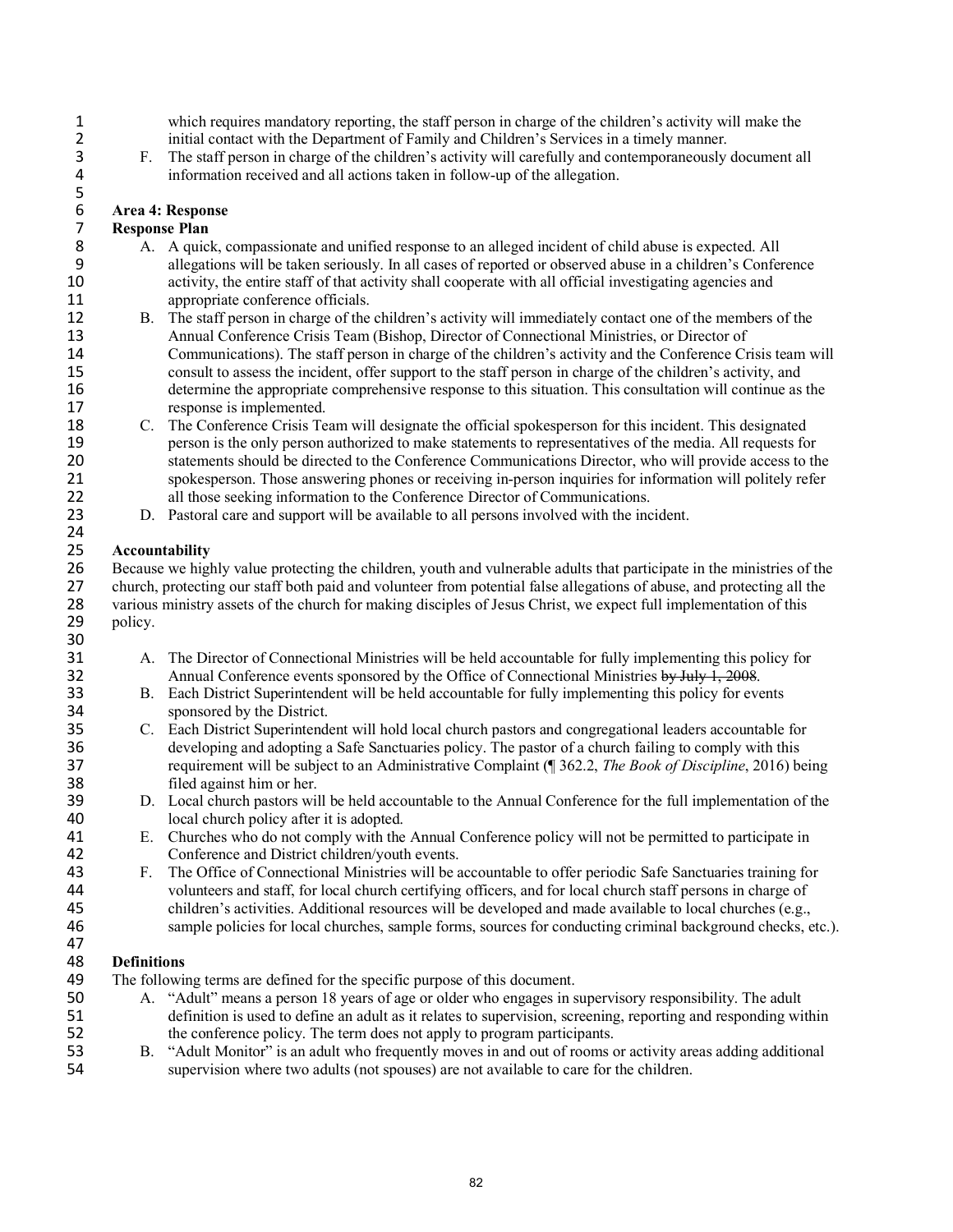| $\mathbf 1$    |    | C. "Assistant Who is a Minor" are persons under 18 years of age who help with activities (e.g., crafts or                                                                                       |
|----------------|----|-------------------------------------------------------------------------------------------------------------------------------------------------------------------------------------------------|
| $\overline{2}$ |    | recreation) but are not in a supervisory role. An "Assistant Who is a Minor" does not satisfy the two                                                                                           |
| 3              |    | unrelated adults rule.                                                                                                                                                                          |
| 4              |    | D. "Certifying Officer" is the individual who receives applications, conducts background checks, assesses                                                                                       |
| 5              |    | results, verifies requirements are met, and certifies a person for supervision of children.                                                                                                     |
| 6              | Е. | "Child abuse" is a harmful act against any person under 18 years of age that presents themselves in the                                                                                         |
| $\overline{7}$ |    | following forms or types:                                                                                                                                                                       |
| 8              |    | a. Verbal Abuse – Any verbal act that humiliates, degrades or threatens any child or youth.                                                                                                     |
| 9              |    | Physical Abuse – Any act of omission or an act that endangers a person's physical and mental<br>$\mathbf b$ .                                                                                   |
| 10             |    | health. In the case of child or youth physical abuse, this definition includes any intentional                                                                                                  |
| 11             |    | physical injury caused by the individual's caretaker. Physical abuse may result from punishment                                                                                                 |
| 12             |    | that is overly punitive or inappropriate to the individual's age or condition. In addition, physical                                                                                            |
| 13             |    | abuse may result from purposeful acts that pose serious danger to the physical health of a child or                                                                                             |
| 14             |    | youth.                                                                                                                                                                                          |
| 15             |    | Sexual Abuse – Child or youth sexual abuse is the sexual exploitation or use of minors for<br>$c_{\cdot}$                                                                                       |
| 16             |    | satisfaction of sexual drives. This includes, but is not limited to:                                                                                                                            |
| 17             |    | $\mathbf{i}$ .<br>incest,                                                                                                                                                                       |
| 18             |    | ii.<br>rape,                                                                                                                                                                                    |
| 19             |    | iii.<br>prostitution,                                                                                                                                                                           |
| 20             |    | romantic involvement with any participant,<br>iv.                                                                                                                                               |
| 21             |    | any sexual intercourse, or sexual conduct with, or fondling of an individual enrolled as a                                                                                                      |
| 22             |    | V.<br>child or youth in Conference or District sponsored activities,                                                                                                                            |
| 23             |    | sexualized behavior that communicates sexual interest and/or content. Examples of<br>vi.                                                                                                        |
| 24             |    | sexualized behavior include, but are not limited to: "displaying sexually suggestive visual                                                                                                     |
| 25             |    | materials, making sexual comments or innuendo about one's own or another person's                                                                                                               |
| 26             |    |                                                                                                                                                                                                 |
| 27             |    | body, touching another person's body, hair or clothing, touching or rubbing oneself in the                                                                                                      |
| 28             |    | presence of another person, kissing, and sexual intercourse" (Resolution 2081, The Book                                                                                                         |
| 29             |    | of Resolutions, 2016).<br>Ritual Abuse – Any act of physical, sexual, psychological violence or manipulation inflicted on a<br>d.                                                               |
| 30             |    | minor, intentionally and in a stylized way, by someone or multiple people that appeals to a higher                                                                                              |
| 31             |    | authority or power to justify the abuse.                                                                                                                                                        |
| 32             |    | NOTE: This includes any acts utilizing electronic means that could be construed as verbal,                                                                                                      |
| 33             |    | physical, sexual, or ritual abuse.                                                                                                                                                              |
| 34             | F. | "Child abuse" in this policy also includes abusive acts against vulnerable adults. "Vulnerable adults" are                                                                                      |
| 35             |    | any person 18 years of age or older with diagnosed diminished physical, mental or emotional capacities.                                                                                         |
| 36             |    | G. "Child" or "Children" or "Minor" means any person(s) under the age of 18.                                                                                                                    |
| 37             |    |                                                                                                                                                                                                 |
|                | Н. | "Children's activities" means any activity or program in which persons under the age of 18 are under                                                                                            |
| 38<br>39       |    | supervision of staff persons or volunteers.                                                                                                                                                     |
|                | I. | "Conference" means the South Georgia Annual Conference of the United Methodist Church.<br>"Conference Crisis Team" is composed of the Resident Bishop, the Director of Connectional Ministries, |
| 40             | J. |                                                                                                                                                                                                 |
| 41             |    | and the Director of Communications. Others will join the consultation process depending on the situation                                                                                        |
| 42             |    | (i.e., the Conference Chancellor, the District Superintendent in whose district the incident occurred, etc.).                                                                                   |
| 43             |    | The Conference Crisis Team will assist in determining and implementing a comprehensive response to a                                                                                            |
| 44             |    | crisis.                                                                                                                                                                                         |
| 45             |    | K. "Safe Sanctuaries" is the name commonly given by United Methodist Annual Conferences and local                                                                                               |
| 46             |    | churches to their individual efforts to make conference, district, and local church programs welcoming and                                                                                      |
| 47             |    | safe for children and youth.                                                                                                                                                                    |
| 48             | L. | "Staff person" means any person employed by the Conference who is responsible for children's activities                                                                                         |
| 49             |    | (as defined above).                                                                                                                                                                             |
| 50             |    | M. "Staff person in charge of a children's activity" means the Conference employee responsible for the                                                                                          |
| 51             |    | supervision of this activity.                                                                                                                                                                   |
| 52             |    | N. "Supervisor" means any staff person or volunteer who leads, directs, counsels, teaches, mentors,                                                                                             |
| 53             |    | chaperones, transports or assists in programs and activities related to children, youth, or vulnerable adults.                                                                                  |
| 54             | O. | "Volunteer" means a person 18 years of age or older who assists in conducting children's activities.                                                                                            |
| 55             | P. | "Vulnerable adult" means any person 18 years of age or older identified by a caregiver, staff person in                                                                                         |
| 56             |    | charge or him/herself as an individual unable to take care of him/herself, or unable to protect him/herself                                                                                     |